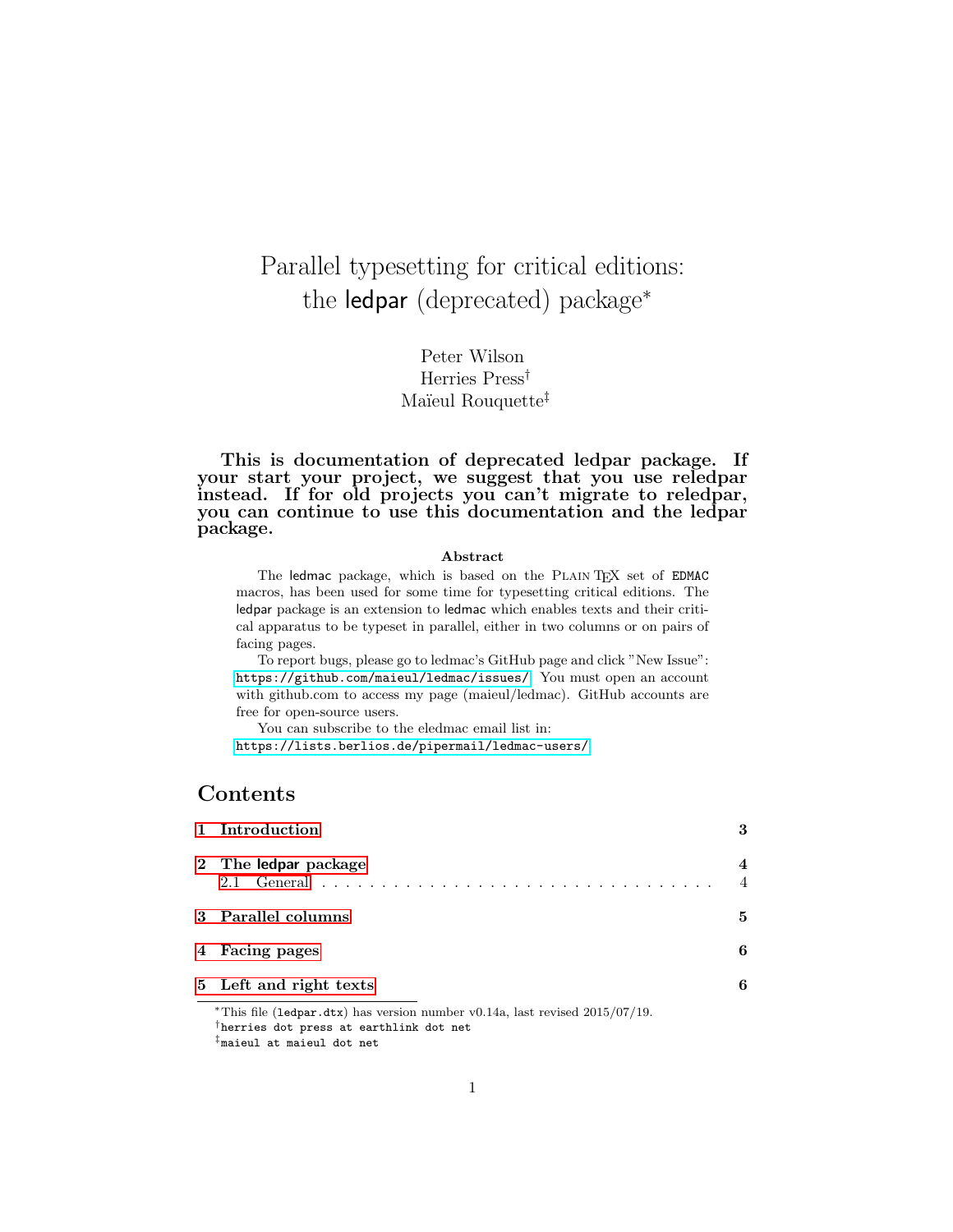| ົ<br>- | Contents |
|--------|----------|
|        |          |

| 6 | Numbering text lines and paragraphs                                                                                           | 8                                                  |
|---|-------------------------------------------------------------------------------------------------------------------------------|----------------------------------------------------|
| 7 | <b>Verse</b>                                                                                                                  | 9                                                  |
| 8 | <b>Implementation</b> overview                                                                                                | 12                                                 |
| 9 | <b>Preliminaries</b><br>9.1                                                                                                   | 12<br>13                                           |
|   | 10 Sectioning commands                                                                                                        | 13                                                 |
|   | 11 Line counting                                                                                                              | 16<br>16<br>19<br>20<br>21<br>28                   |
|   | 12 Marking text for notes                                                                                                     | 31                                                 |
|   | 13 Parallel environments                                                                                                      | 32                                                 |
|   | 14 Paragraph decomposition and reassembly<br>14.1 Boxes, counters, \pstart and \pend<br>14.3 Line and page number computation | 34<br>35<br>38<br>40<br>42<br>44<br>46<br>47<br>48 |
|   | 15 Footnotes<br>15.2 Normal footnote formatting                                                                               | 48<br>48<br>51                                     |
|   | 16 Cross referencing                                                                                                          | 52                                                 |
|   | 17 Side notes                                                                                                                 | 53                                                 |
|   | <b>18 Familiar footnotes</b>                                                                                                  | 55                                                 |
|   | 19 Verse                                                                                                                      | 56                                                 |
|   | 20 Naming macros                                                                                                              | 58                                                 |
|   | 21 Counts and boxes for parallel texts                                                                                        | 58                                                 |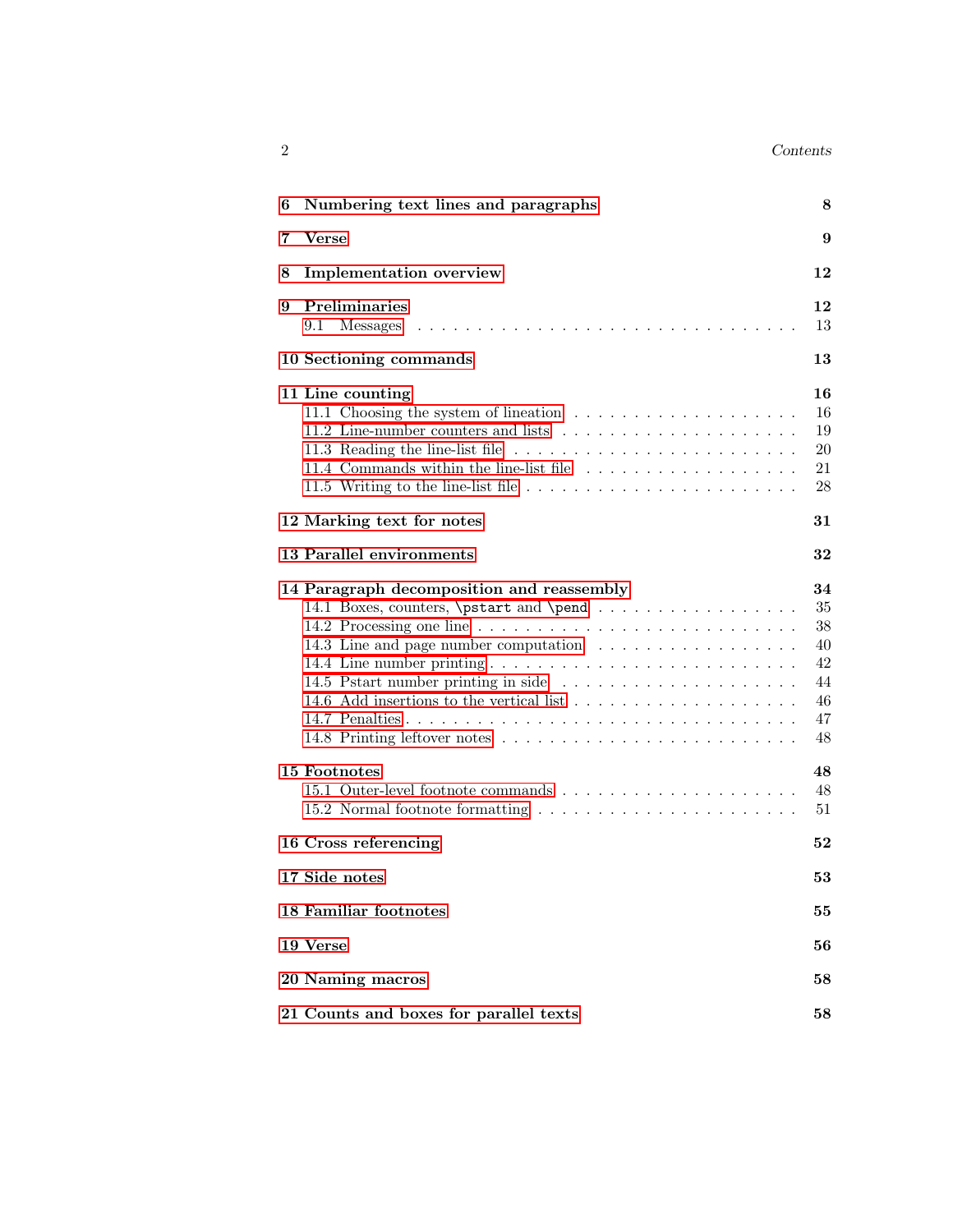| List of Figures                                           | 3                    |
|-----------------------------------------------------------|----------------------|
| 22 Fixing babel                                           | 60                   |
| 23 Parallel columns                                       | 62                   |
| 24 Parallel pages                                         | 65                   |
| 25 The End                                                | 73                   |
| A Examples<br>A.3 Example poetry on parallel facing pages | 74<br>82<br>84<br>90 |
| References                                                | 95                   |
| Index                                                     | 95                   |
| <b>Change History</b><br>104                              |                      |

## List of Figures

| 2   |                                                                              |  |
|-----|------------------------------------------------------------------------------|--|
| - 3 | Right page output from djd17nov.tex. $\ldots \ldots \ldots \ldots \ldots$ 77 |  |
| 4   |                                                                              |  |
| -5  |                                                                              |  |
| -6  | Second left page output from djdpoems.tex. $\ldots \ldots \ldots \ldots$ 80  |  |
|     | Second right page output from djdpoems.tex. 81                               |  |

## <span id="page-2-0"></span>1 Introduction

The EDMAC macros [\[LW90\]](#page-94-2) for typesetting critical editions of texts have been available for use with TeX for some years. Since EDMAC became available there had been a small but constant demand for a version of EDMAC that could be used with La-TeX. The ledmac package was introduced in 2003 in an attempt to satisfy that request.

Some critical editions contain texts in more than one form, such as a set of verses in one language and their translations in another. In such cases there is a desire to be able to typeset the two texts, together with any critical apparatus, in parallel. The ledpar package is an extension to ledmac that enables two texts and their apparatus to be set in parallel, either in two columns or on pairs of facing pages.

The package has to try and coerce T<sub>E</sub>X into paths it was not designed for. Use of the package, therefore, may produce some surprising results.

This manual contains a general description of how to use ledpar starting in section [2;](#page-3-0) the complete source code for the package, with extensive documentation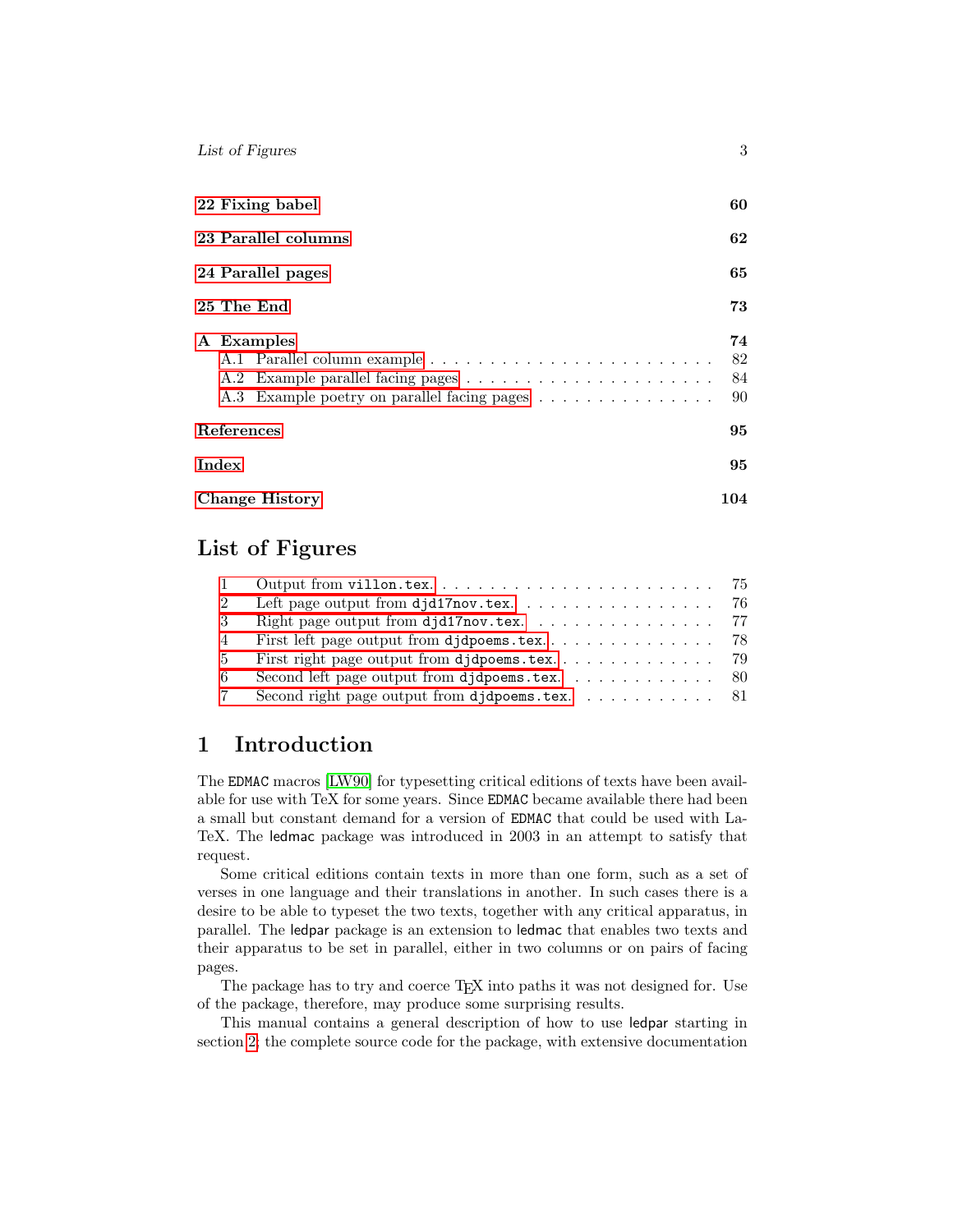(in sections [8](#page-11-0) through [25\)](#page-72-0); and an Index to the source code. As ledpar is an adjunct to ledmac I assume that you have read the ledmac manual. Also ledpar requires ledmac to be used, preferably at least version 0.10 (2011/08/22). You do not need to read the source code for this package in order to use it but doing so may help to answer any questions you might have. On a first reading, I suggest that you should skip anything after the general documentation in sections [2](#page-3-0) until [8,](#page-11-0) unless you are particularly interested in the innards of ledpar.

### <span id="page-3-0"></span>2 The ledpar package

A file may mix numbered and unnumbered text. Numbered text is printed with marginal line numbers and can include footnotes and endnotes that are referenced to those line numbers: this is how you'll want to print the text that you're editing. Unnumbered text is not printed with line numbers, and you can't use ledmac's note commands with it: this is appropriate for introductions and other material added by the editor around the edited text.

The ledpar package lets you typeset two numbered texts in parallel. This can be done either as setting the 'Leftside' and 'Rightside' texts in two columns or on facing pages. In the paired pages case footnotes are placed at the bottom of the page on which they are called out — that is, footnotes belonging to the left are set at the foot of a left (even numbered) page, and those for right texts are at the bottom of the relevant right (odd numbered) page. However, in the columnar case, all footnotes are set at the bottom left of the page on which they are called out — they are not set below the relevant column. The line numbering schemes need not be the same for the two texts.

#### <span id="page-3-1"></span>2.1 General

ledmac essentially puts each chunk of numbered text (the text within a \pstart . . . \pend) into a box and then following the \pend extracts the text line by line from the box to number and print it. More precisely, the text is first put into the the box as though it was being typeset as normal onto a page and any notes are stored without being typeset. Then each typeset line is extracted from the box and any notes for that line are recalled. The line, with any notes, is then output for printing, possibly with a line number attached. Effectively, all the text is typeset and then afterwards all the notes are typeset.

ledpar similarly puts the left and right chunks into boxes but can't immediately output the text after a  $\pend$ — it has to wait until after both the left and right texts have been collected before it can start processing. This means that several boxes are required and possibly TeX has to store a lot of text in its memory; both the number of potential boxes and memory are limited. If TeX's memory is overfilled the recourse is to reduce the amount of text stored before printing.

\maxchunks It is possible to have multiple chunks in the left and right texts before printing them. The macro  $\max$ chunks $\{\langle num \rangle\}$  specifies the maximum number of chunks within the left or right texts. This is initially set as: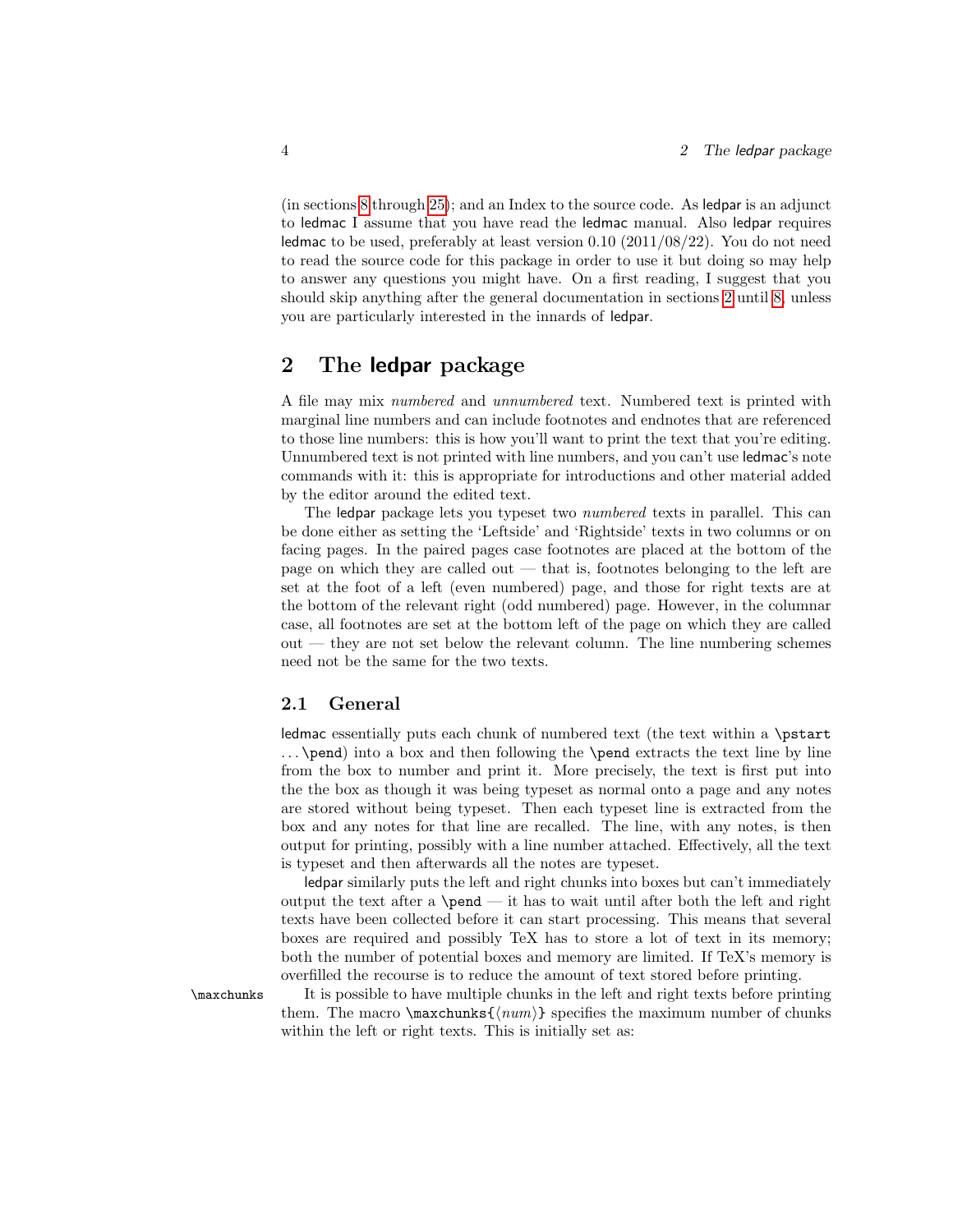#### \maxchunks{10}

meaning that there can be up to 10 chunks in the left text and up to 10 chunks in the right text, requiring a total of 20 boxes. If you need more chunks then you can increase \maxchunks. The \maxchunks must be called in the preamble.

TeX has a limited number of boxes; if you get an error message along the lines of 'no room for a new box', then load the package etex, which needs pdflatex or xelatex. If you \maxchunks is too little you can get a ledmac error message along the lines: 'Too many \pstart without printing. Some text will be lost.' then you will have to either increase  $\mathbf{u}$  axchunks or use the parallel printing commands (\Columns or \Pages) more frequently.

When typesetting verse using \syntax, each line is treated as a chunk, so be warned that if you are setting parallel verses you might have to increase \maxchunks much more than it appears at first sight.

In general, ledmac is a TeX resource hog, and ledpar only makes things worse in this respect.

### <span id="page-4-0"></span>3 Parallel columns

- pairs Numbered text that is to be set in columns must be within a pairs environment. Within the environment the text for the lefthand and righthand columns is placed within the Leftside and Rightside environments, respectively; these are described in more detail below in section [5.](#page-5-1)
- 

\Columns The command \Columns typesets the texts in the previous pair of Leftside and Rightside environments. The general scheme for parallel columns looks like this:

```
\begin{pairs}
\begin{Leftside} ... \end{Leftside}
\begin{Rightside} ... \end{Rightside}
\Columns
\begin{Leftside} ... \end{Leftside}
...
\Columns
\end{pairs}
```

|                  | There is no required pagebreak before or after the columns.                           |
|------------------|---------------------------------------------------------------------------------------|
| \Lcolwidth       | The lengths \Lcolwidth and \Rcolwidth are the widths of the left and right            |
| \Rcolwidth       | columns, respectively. By default, these are:                                         |
|                  | \setlength{\Lcolwidth}{0.45\textwidth}                                                |
|                  | \setlength{\Rcolwidth}{0.45\textwidth}                                                |
|                  | They may be adjusted if one text tends to be 'bulkier' than the other.                |
| \columnrulewidth | The macro \columnseparator is called between each left/right pair of lines.           |
| \columnseparator | By default it inserts a vertical rule of width \columnrulewidth. As this is initially |
|                  | defined to be 0pt the rule is invisible. For a visible rule between the columns you   |
|                  | could try:                                                                            |
|                  | \setlength{\columnrulewidth}{0.4pt}                                                   |
|                  |                                                                                       |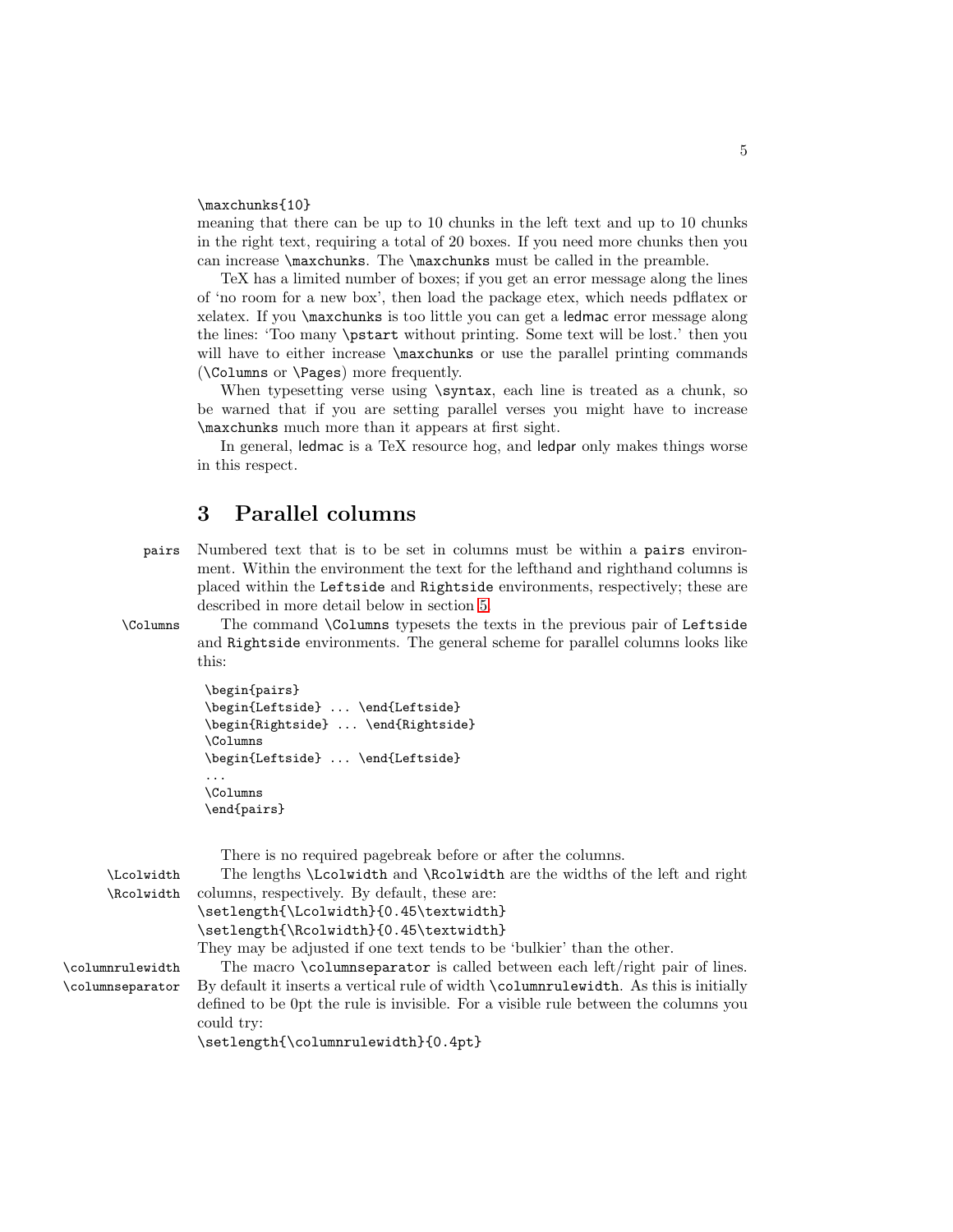You can also modify **\columnseparator** if you want more control. When you use \stanza, the visible rule may shift when a verse has a hanging indent. To prevent shifting, use \setstanzaindents outside the Leftside or Rightside environment.

### <span id="page-5-0"></span>4 Facing pages

pages Numbered text that is to be set on facing pages must be within a pages environment. Within the environment the text for the lefthand and righthand pages is placed within the Leftside and Rightside environments, respectively.

\Pages The command \Pages typesets the texts in the previous pair of Leftside and Rightside environments. The general scheme for parallel pages looks like this:

```
\begin{pages}
\begin{Leftside} ... \end{Leftside}
\begin{Rightside} ... \end{Rightside}
\Pages
\begin{Leftside} ... \end{Leftside}
...
\Pages
\end{pages}
```
The Leftside text is set on lefthand (even numbered) pages and the Rightside text is set on righthand (odd numbered) pages. Each \Pages command starts a new even numbered page. After parallel typesetting is finished, a new page is started.

Rightside

\Lcolwidth Within the pages environment the lengths \Lcolwidth and \Rcolwidth are \Rcolwidth the widths of the left and right pages, respectively. By default, these are set to the normal textwidth for the document, but can be changed within the environment if necessary.

\goalfraction When doing parallel pages ledpar has to guess where TeX is going to put pagebreaks and hopefully get there first in order to put the pair of texts on their proper pages. When it thinks that the fraction \goalfraction of a page has been filled, it finishes that page and starts on the other side's text. The definition is: \newcommand\*{\goalfraction}{0.9}

> If you think you can get more on a page, increase this. On the other hand, if some left text overflows onto an odd numbered page or some right text onto an even page, try reducing it, for instance by:

\renewcommand\*{\goalfraction}{0.8}

### <span id="page-5-1"></span>5 Left and right texts

Parallel texts are divided into Leftside and Rightside. The form of the contents of these two are independent of whether they will be set in columns or pages.

Leftside The left text is put within the Leftside environment and the right text like-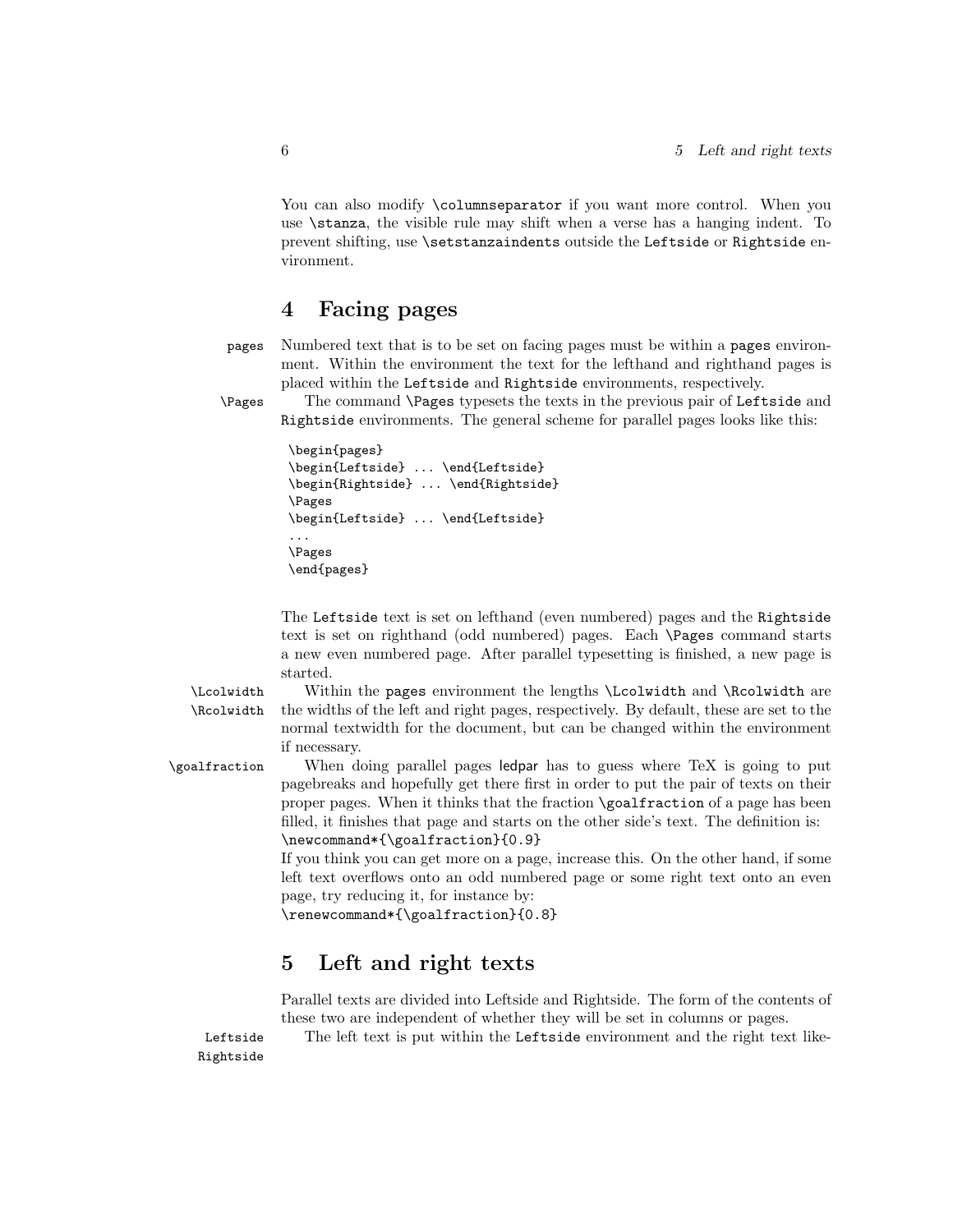wise in the Rightside environment. The number of Leftside and Rightside environments must be the same.

Within these environments you can designate the line numbering scheme(s) \firstlinenum to be used. The ledmac package originally used counters for specifying the num bering scheme; now both  $ledmac<sup>1</sup>$  and the ledpar package use macros instead. Following  $\frac{\{num\}}{\text{ }$  the first line number will be  $\langle num \rangle$ , and following **\linenumincrement**  $\{\langle num \rangle\}$  only every  $\langle num \rangle$ th line will have a printed number. Using these macros inside the Leftside and Rightside environments gives you independent control over the left and right numbering schemes. The \firstsublinenum and \sublinenumincrement macros correspondingly set the numbering scheme for sublines.

\linenumincrement \firstsublinenum \sublinenumincrement

> \pstart In a serial (non-parallel) mode, each numbered paragraph, or chunk, is con- \pend tained between the \pstart and \pend macros, and the paragraph is output when the \pend macro occurs. The situation is somewhat different with parallel typesetting as the left text (contained within \pstart and \pend groups within the Leftside environment) has to be set in parallel with the right text (contained within its own \pstart and \pend groups within the corresponding Rightside environment) the **\pend** macros cannot immediately initiate any typesetting this has to be controlled by the \Columns or \Pages macros. Several chunks may be specified within a Leftside or Rightside environment. A multi-chunk text then looks like:

```
\begin{...side}
 % \beginnumbering
  \pstart first chunk \pend
  \pstart second chunk \pend
  ...
  \pstart last chunk \pend
 % \endnumbering
\end{...side}
```
Numbering, via \beginnumbering and \endnumbering, may extend across several Leftside or Rightside environments. Remember, though, that the Left/Right sides are effectively independent of each other.

Generally speaking, controls like \firstlinenum or \linenummargin apply to sequential and left texts. To effect right texts only they have to be within a Rightside environment.

If you are using the babel package with different languages (via, say, \selectlanguage) for the left and right texts it is particularly important to select the appropriate language within the Leftside and Rightside environments. The initial language selected for the right text is the babel package's default. Also, it is the last \selectlanguage in a side that controls the language used in any notes for that side when they get printed. If you are using multilingual notes then it is probably safest to explicitly specify the language $(s)$  for each note rather than relying on the

 $1$ when used with ledpatch v0.2 or greater.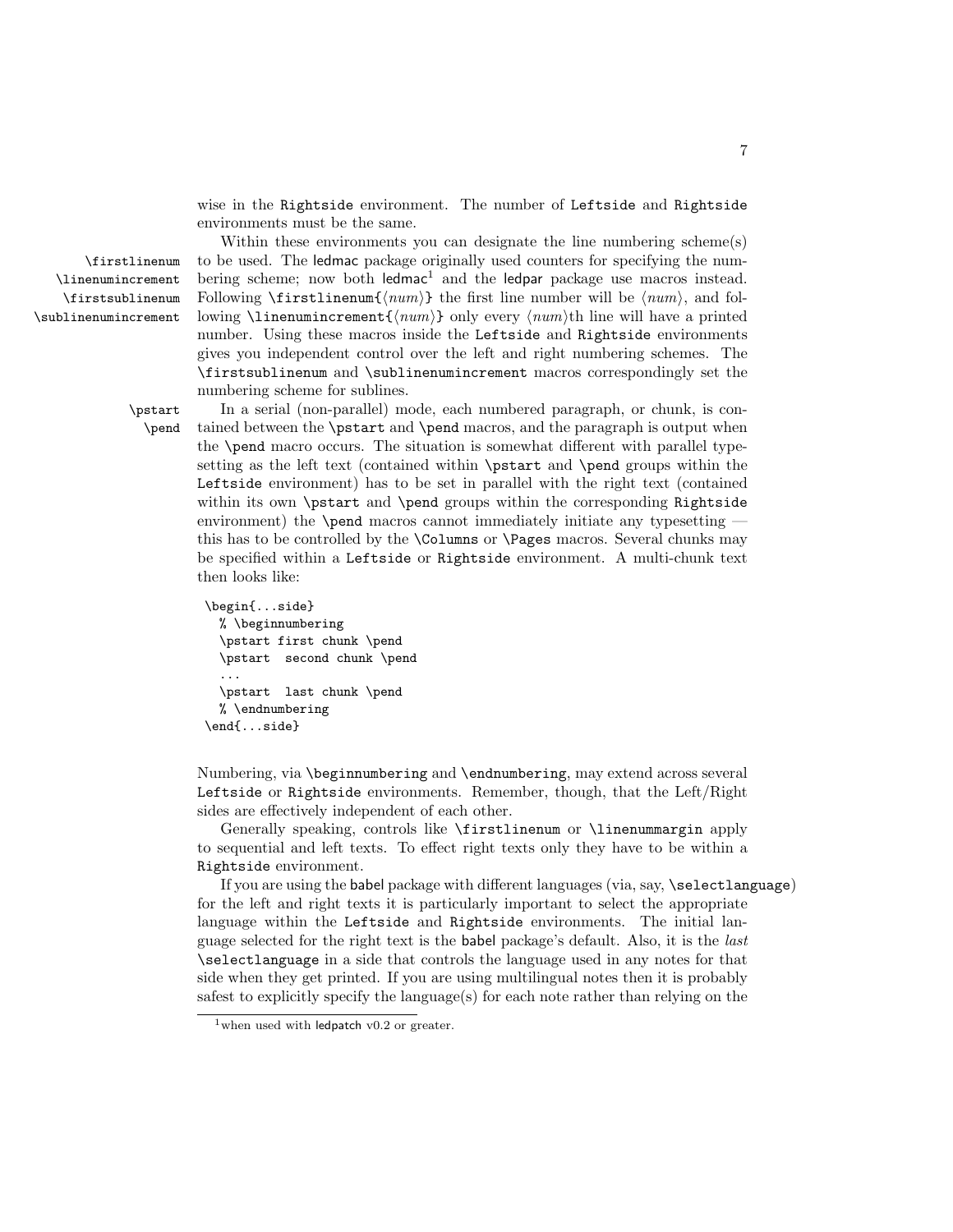language selection for the side. The right side language is also applied to the right side line numbers.

Corresponding left and right sides must have the same number of paragraph chunks — if there are four on the left there must be four on the right, even if some are empty. The start of each pair of left and right chunks are aligned horizontally on the page. The ends may come at different positions — if one chunk is shorter than the other then blank lines are output on the shorter side until the end of the longer chunk is reached.

## <span id="page-7-0"></span>6 Numbering text lines and paragraphs

\beginnumbering Each section of numbered text must be preceded by \beginnumbering and fol- \endnumbering lowed by \endnumbering, like:

\beginnumbering

 $\langle \text{text}\rangle$ 

\endnumbering

These have to be separately specified within Leftside and Rightside environments.

The \beginnumbering macro resets the line number to zero, reads an auxiliary file called  $\langle jobname \rangle$ .nn (where  $\langle jobname \rangle$  is the name of the main input file for this job, and nn is 1 for the first numbered section, 2 for the second section, and so on), and then creates a new version of this auxiliary file to collect information during this run. Separate auxiliary files are unmaintained for right hand texts and these are named  $\langle jobname \rangle$ .nnR, using the 'R' to distinguish them from the left hand and serial (non-parallel) texts.

\memorydump The command \memorydump effectively performs an \endumbering immediately followed by a \beginnumbering while not restarting the numbering sequence. This has the effect of clearing TeX's memory of previous texts and any associated notes, allowing longer apparent streams of parallel texts. The command should be applied to both left and right texts, and after making sure that all previous notes have been output. For example, along the lines of:

```
\begin{Leftside}
 \beginnumbering
  ...
\end{Leftside}
\begin{Rightside}
 \beginnumbering
  ...
\end{Rightside}
\Pages
\begin{Leftside}
  \memorydump
  ...
\end{Leftside}
\begin{Rightside}
  \memorydump
```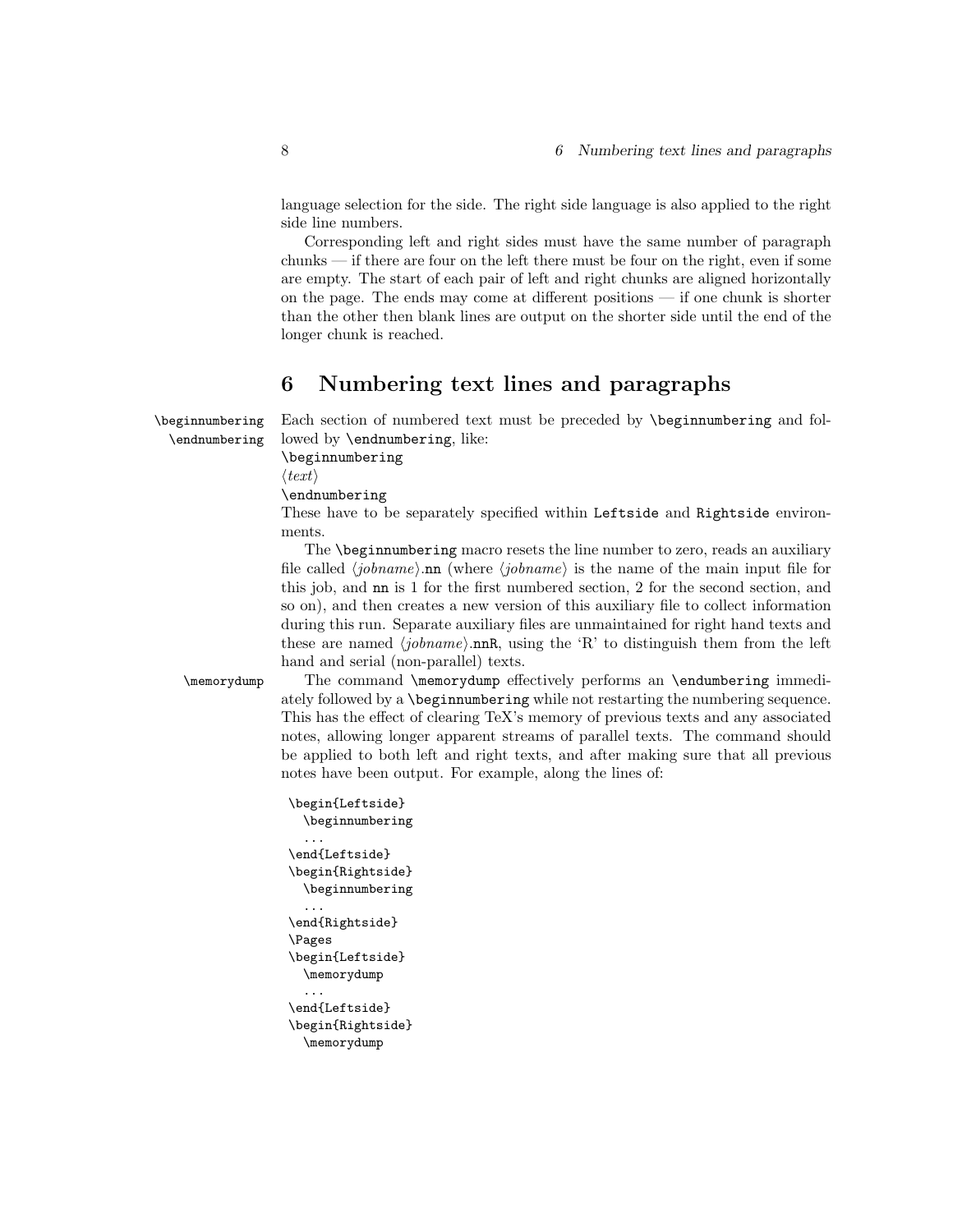\Rlineflag The value of \Rlineflag is appended to the line numbers of the right texts. Its default definition is: \newcommand\*{\Rlineflag}{R} This may be useful for parallel columns but for parallel pages it might be more appropriate to redefine it as:

\renewcommand\*{\Rlineflag}{}.

...

\printlinesR The \printlines macro is ordinarily used to print the line number refer- \ledsavedprintlines ences for critical footnotes. For footnotes from right side texts a special version is supplied, called \printlinesR, which incorporates \Rlineflag. (The macro \ledsavedprintlines is a copy of the original \printlines, just in case . . . ). As provided, the package makes no use of \printlinesR but you may find it useful. For example, if you only use the B footnote series in righthand texts then you may wish to flag any line numbers in those footnotes with the value of \Rlineflag. You could do this by putting the following code in your preamble:

> \let\oldBfootfmt\Bfootfmt \renewcommand{\Bfootfmt}[3]{% \let\printlines\printlinesR \oldBfootfmt{#1}{#2}{#3}}

\thepstartR

It's possible to insert a number at every \pstart command. You must use \numberpstarttrue the \numberpstarttrue command to have it. You can stop the numerotation \numberpstartfalse with \numberpstartfalse. You can redefine the commands \thepstartL and \thepstartL \thepstartR to change style. The numbering restarts on each \beginnumbering

### <span id="page-8-0"></span>7 Verse

If you are typesetting verse with ledmac you can use the \stanza construct, and you can also use this in right or left parallel texts. In this case each verse line is a chunk which has two implications. (1) you can unexpectedly exceed the \maxchunks limit or the overall limit on the number of boxes, and (2) left and right verse lines are matched, which may not be desirable if one side requires more print lines for verse lines than the other does.

astanza ledpar provides an astanza environment which you can use instead of \stanza (simply replace \stanza by \begin{astanza} and add \end{astanza} after the ending  $\&$ ). Within the astanza environment each verse line is treated as a paragraph, so there must be no blank lines in the environment otherwise there will be some extraneous vertical spacing.

> If you get an error message along the lines of 'Missing number, treated as zero \sza@0@' it is because you have forgotten to use \setstanzaindents to set the stanza indents.

\skipnumbering The command \skipnumbering when inserted in a line of parallel text causes the numbering of that particular line to be skipped. This can useful if you are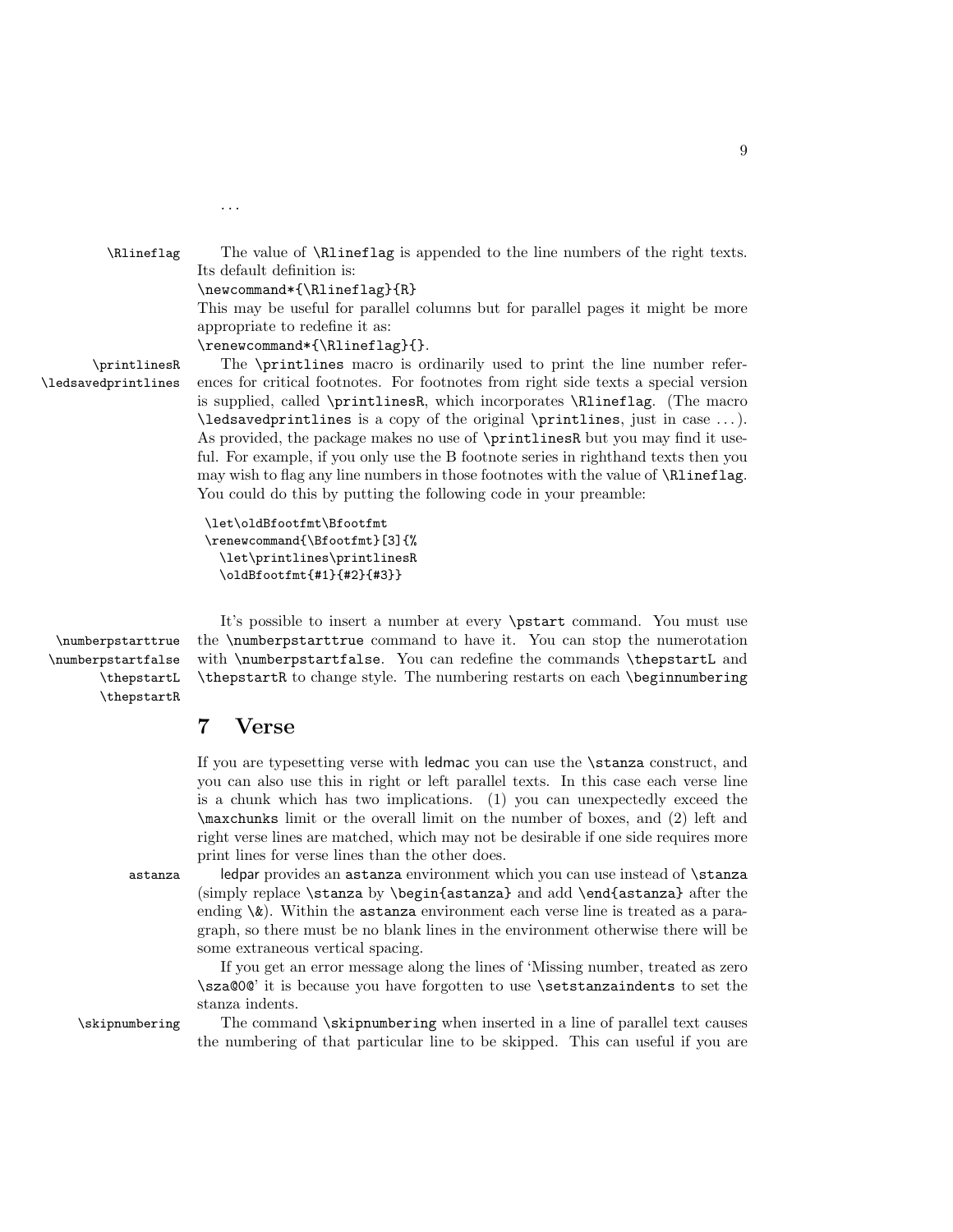putting some kind of marker (even if it is only a blank line) between stanzas. Remember, parallel texts must be numbered and this provides a way to slip in an 'unnumbered' line.

The astanza environment forms a chunk but you may want to have more than one stanza within the chunk. Here are a couple of ways of doing that with a blank line between each internal stanza, and with each stanza numbered. First some preliminary definitions:

```
\newcommand*{\stanzanum}[2][\stanzaindentbase]{%
 \hskip -#1\llap{\textbf{#2}}\hskip #1\ignorespaces}
\newcommand{\interstanza}{\par\mbox{}\skipnumbering}
```
And now for two stanzas in one. In this first example the line numbering repeats for each stanza.

```
\setstanzaindents{1,0,1,0,1,0,1,0,1,0,1}
\begin{pairs}
\begin{Leftside}
 \firstlinenum{2}
 \linenumincrement{1}
 \beginnumbering
 \begin{astanza}
    \stanzanum{1} First in first stanza &
                  Second in first stanza &
                  Second in first stanza &
                  Third in first stanza &
                  Fourth in first stanza &
    \interstanza
    \setline{2}\stanzanum{2} First in second stanza &
                  Second in second stanza &
                  Second in second stanza &
                  Third in second stanza &
                  Fourth in second stanza \&
 \end{astanza}
  ...
```
And here is a slightly different way of doing the same thing, but with the line numbering being continuous.

```
\setstanzaindents{1,0,1,0,1,0,0,1,0,1,0,1}
\begin{pairs}
\begin{Leftside}
 \firstlinenum{2}
 \linenumincrement{1}
 \beginnumbering
 \begin{astanza}
    \stanzanum{1} First in first stanza &
                  Second in first stanza &
                  Second in first stanza &
```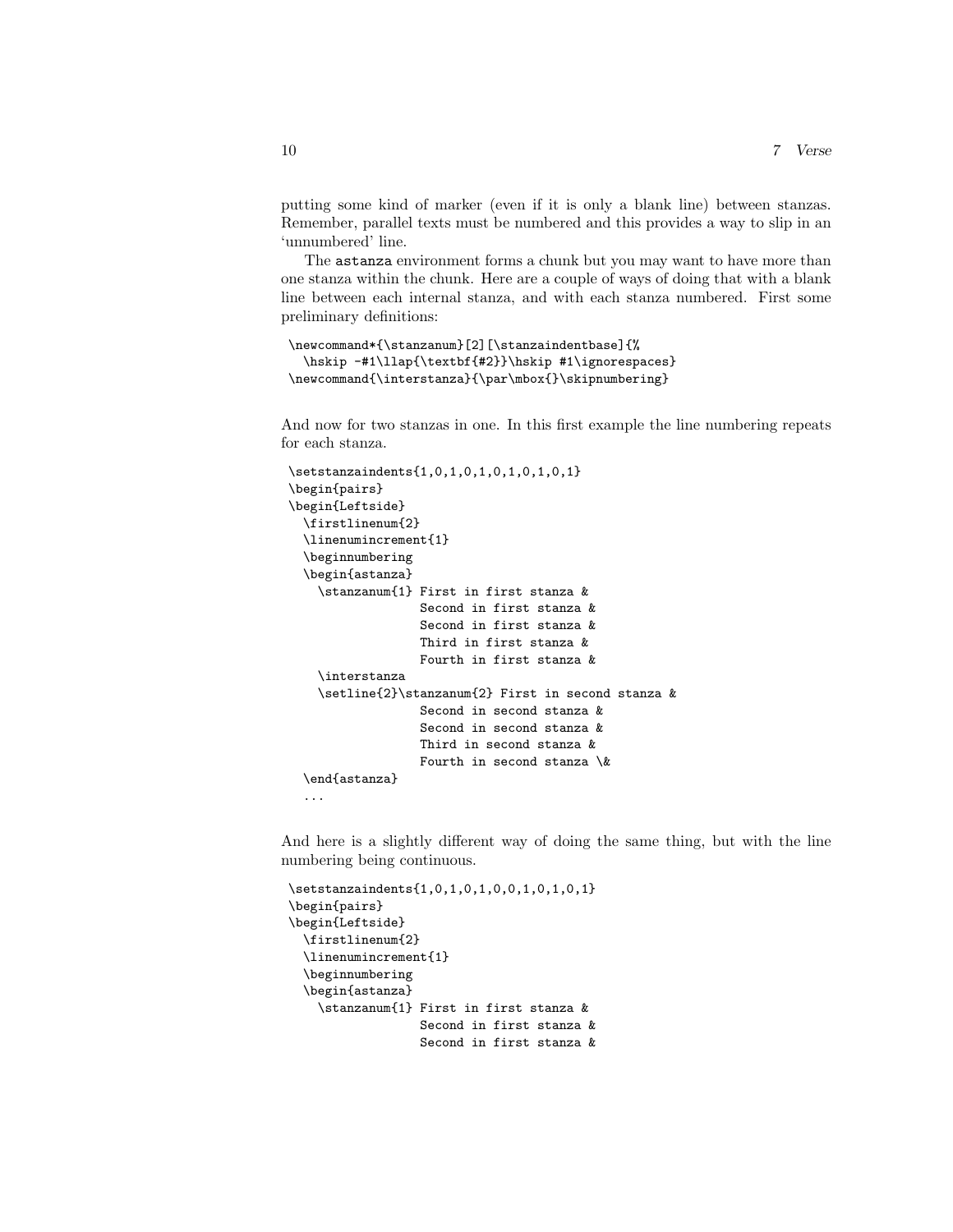```
Third in first stanza &
               Fourth in first stanza &
  \strut &
 \stanzanum{2}\advanceline{-1} First in second stanza \&Second in second stanza &
               Second in second stanza &
               Third in second stanza &
               Fourth in second stanza \&
\end{astanza}
...
```
\hangingsymbol Like in ledmac, you could redefine the command \hangingsymbol to insert a character in each hanged line. If you use it, you must run LATEXtwo time. Example for the french typographie

\renewcommand{\hangingsymbol}{[\,}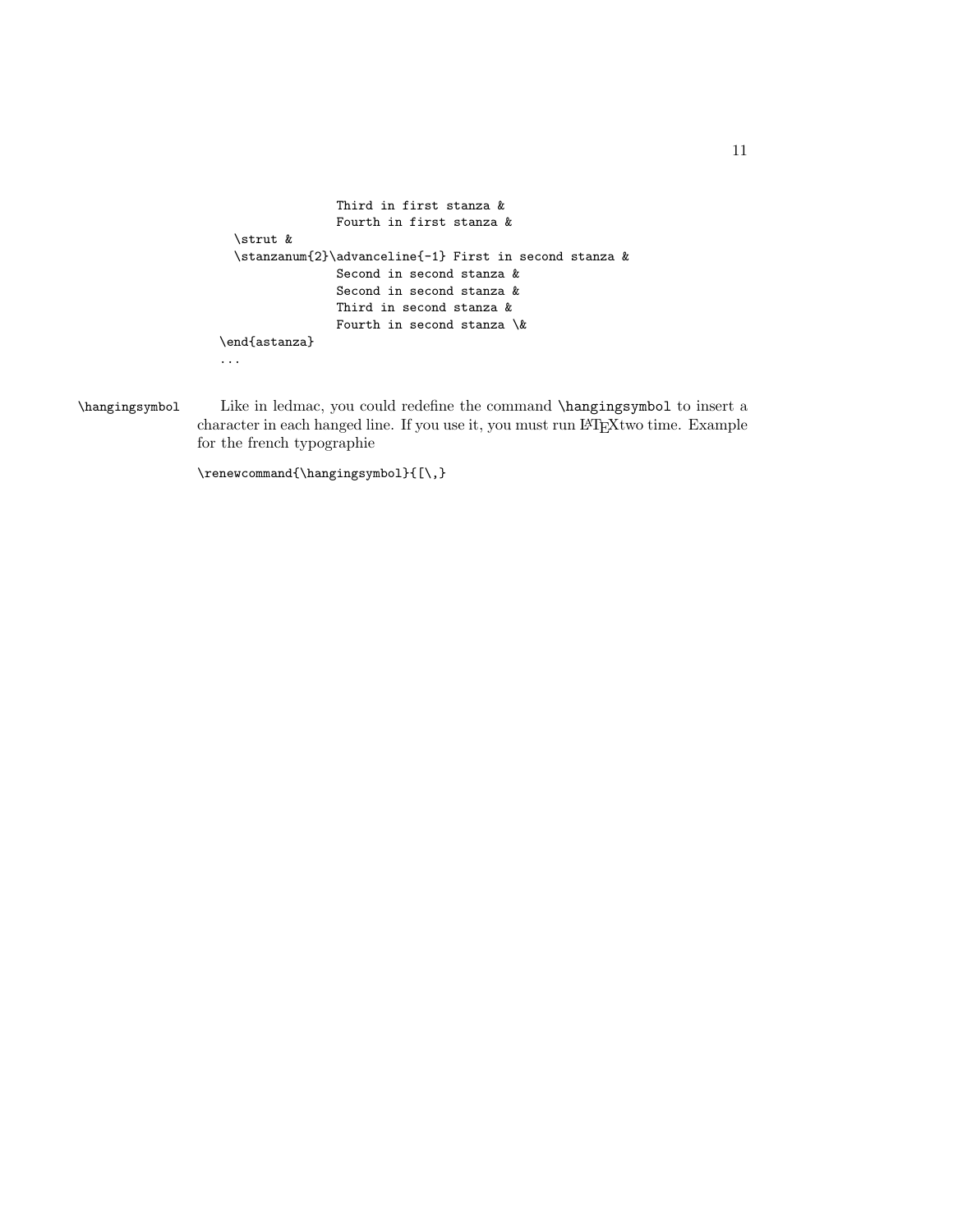### <span id="page-11-0"></span>8 Implementation overview

TeX is designed to process a single stream of text, which may include footnotes, tables, and so on. It just keeps converting its input into a stream typeset pages. It was not designed for typesetting two texts in parallel, where it has to alternate from one to the other. Further, TeX essentially processes its input one paragraph at a time — it is very difficult to get at the 'internals' of a paragraph such as the individual lines in case you want to number them or put some mark at the start or end of the lines.

ledmac solves the problem of line numbering by putting the paragraph in typeset form into a box, and then extracting the lines one by one from the box for TeX to put them onto the page with the appropriate page breaks. Most of the ledmac code is concerned with handling this box and its contents.

ledpar's solution to the problem of parallel texts is to put the two texts into separate boxes, and then appropriately extract the pairs of lines from the boxes. This involves duplicating much of the original box code for an extra right text box. The other, smaller, part of the code is concerned with coordinating the line extractions from the boxes.

The package code is presented in roughly in the same order as in ledmac.

### <span id="page-11-1"></span>9 Preliminaries

Announce the name and version of the package, which is targetted for LaTeX2e. The package also requires the ledmac package, preferably at least version 0.13  $(2011/11/08).$ 

```
1 \langle *code \rangle2 \NeedsTeXFormat{LaTeX2e}
3 \ProvidesPackage{ledpar}[2015/07/19 v0.14a ledmac extension for parallel texts]
4
```
With the option 'shiftedverses' a long verse one the left side (or in the right side) don't make a blank on the corresponding verse, but the blank is put on the bottom of the page. Consequently, the verses on the parallel pages are shifted, but the shifted stop at every end of pages.

```
5 \newif\ifshiftedverses
6 \shiftedversesfalse
7 \DeclareOption{shiftedverses}{\shiftedversestrue}
8 \ProcessOptions
```
As noted above, much of the code is a duplication of the original ledmac code to handle the extra box(es) for the right hand side text, and sometimes for the left hand side as well. In order to distinguish I use  $\mathbb{R}$  or  $\mathbb{L}$  in the names of macros for the right and left code. The specifics of 'L' and 'R' are normally hidden from the user by letting the Leftside and Rightside environments set things up appropriately.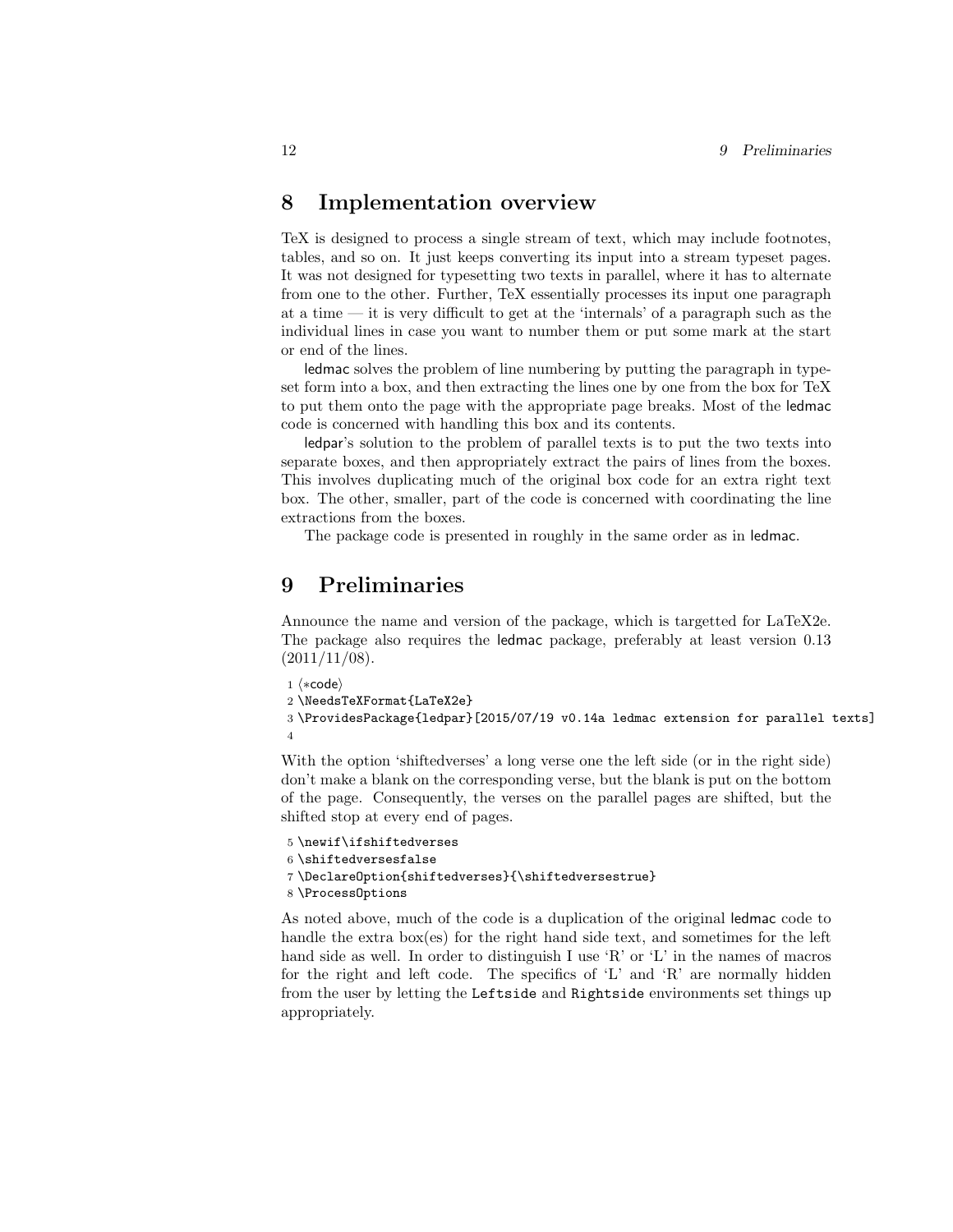9.1 Messages 13

| \ifl@dpairing     | \ifl@dpairing is set TRUE if we are processing parallel texts and \ifl@dpaging       |
|-------------------|--------------------------------------------------------------------------------------|
| \ifl@dpaging      | is also set TRUE if we are doing parallel pages. <b>\ifledRcol</b> is set TRUE if we |
| \ifledRcol        | are doing the right hand text. \ifl@dpairing is defined in ledmac.                   |
|                   | \l@dpairingfalse<br>9                                                                |
|                   | 10 \newif\ifl@dpaging                                                                |
|                   | \l@dpagingfalse<br>11                                                                |
|                   | \ledRcolfalse<br>12                                                                  |
| <b>\Lcolwidth</b> | The widths of the left and right parallel columns (or pages).                        |
| \Rcolwidth        | 13 \newdimen\Lcolwidth                                                               |
|                   | \Lcolwidth=0.45\textwidth<br>14                                                      |
|                   | 15 \newdimen\Rcolwidth                                                               |
|                   | \Rcolwidth=0.45\textwidth<br>16                                                      |
|                   | 17                                                                                   |

#### <span id="page-12-0"></span>9.1 Messages

All the error and warning messages are collected here as macros.

```
\led@err@TooManyPstarts
                         18 \newcommand*{\led@err@TooManyPstarts}{%
                         19 \ledmac@error{Too many \string\pstart\space without printing.
                         20 Some text will be lost}{\@ehc}}
d@err@BadLeftRightPstarts
                         21 \newcommand*{\led@err@BadLeftRightPstarts}[2]{%
                         22 \ledmac@error{The numbers of left (#1) and right (#2)
                         23 \string\pstart s do not match}{\@ehc}}
\led@err@LeftOnRightPage
\led@err@RightOnLeftPage 24 \newcommand*{\led@err@LeftOnRightPage}{%
                         25 \ledmac@error{The left page has ended on a right page}{\@ehc}}
                         26 \newcommand*{\led@err@RightOnLeftPage}{%
                         27 \ledmac@error{The right page has ended on a left page}{\@ehc}}
```
## <span id="page-12-1"></span>10 Sectioning commands

\section@numR This is the right side equivalent of \section@num.

Each section will read and write an associated 'line-list file', containing information used to do the numbering. Normally the file will be called  $\langle jobname \rangle$ .nn, where nn is the section number. However, for right side texts the file is called  $\langle jobname \rangle$ .nnR. The \extensionchars applies to the right side files just as it does to the normal files.

28 \newcount\section@numR

29 \section@numR=\z@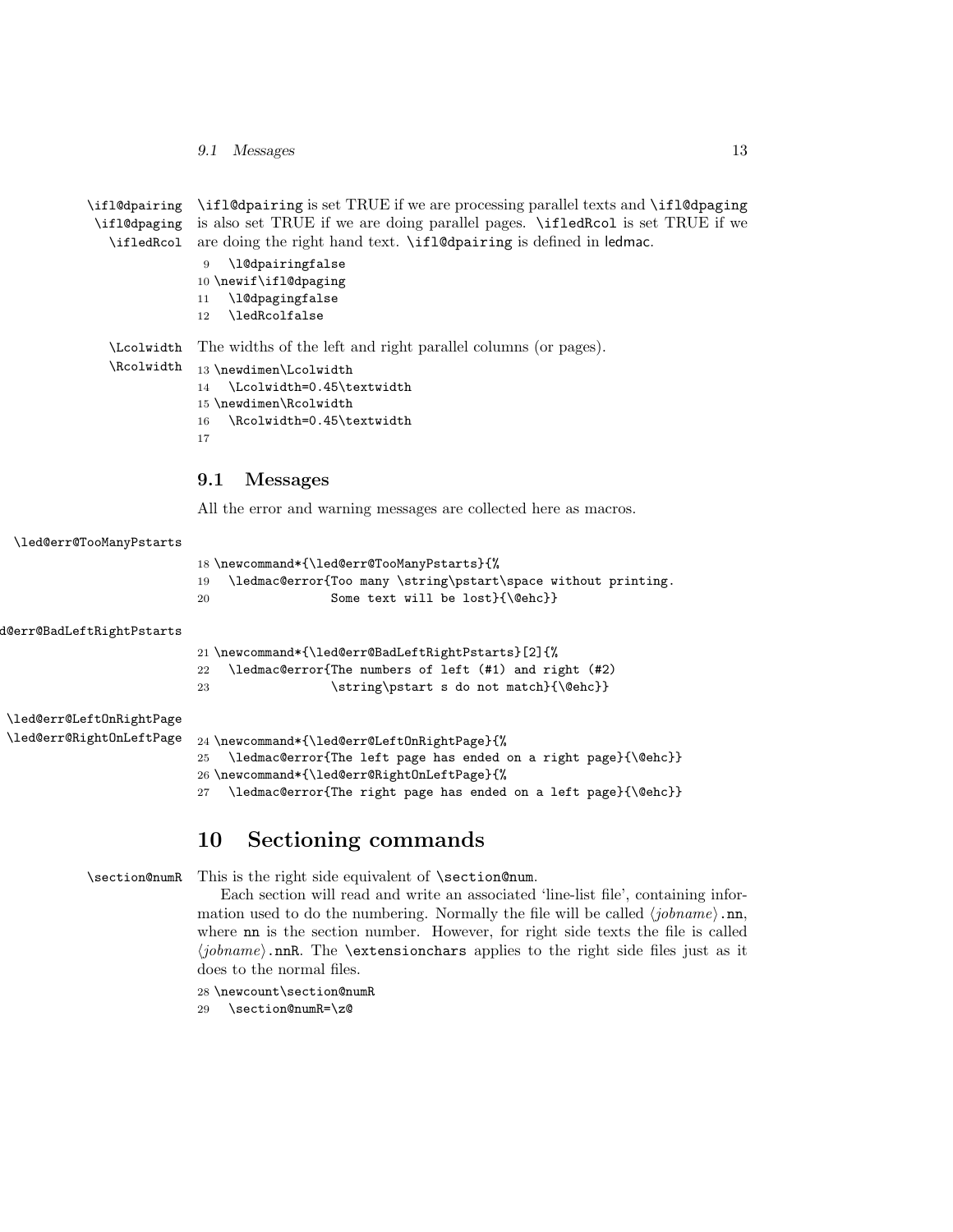| \ifpst@rtedR     | \ifpst@rtedL \ifpst@rtedL is set FALSE at the start of left side numbering, and similarly for<br>\ifpst@rtedR. \ifpst@rtedL is defined in ledmac.<br>\pst@rtedLfalse<br>30<br>31 \newif\ifpst@rtedR<br>\pst@rtedRfalse<br>32<br>33                                                                                                                                                                                                                                                                                                                                                                                                                                                                                                                                                                                                      |
|------------------|-----------------------------------------------------------------------------------------------------------------------------------------------------------------------------------------------------------------------------------------------------------------------------------------------------------------------------------------------------------------------------------------------------------------------------------------------------------------------------------------------------------------------------------------------------------------------------------------------------------------------------------------------------------------------------------------------------------------------------------------------------------------------------------------------------------------------------------------|
| \beginnumbering  | For parallel processing the original \beginnumbering is extended to zero \1@dnumpstartsL<br>- the number of chunks to be processed. It also sets \ifpst@rtedL to FALSE.<br>34 \providecommand*{\beginnumbering}{%<br>\ifnumbering<br>35<br>\led@err@NumberingStarted<br>36<br>\endnumbering<br>37<br>\fi<br>38<br>\global\l@dnumpstartsL \z@<br>39<br>\global\pst@rtedLfalse<br>40<br>\global\numberingtrue<br>41<br>\global\advance\section@num \@ne<br>42<br>\initnumbering@reg<br>43<br>\message{Section \the\section@num}%<br>44<br>\line@list@stuff{\jobname.\extensionchars\the\section@num}%<br>45<br>\l@dend@stuff}<br>46                                                                                                                                                                                                       |
| \beginnumberingR | This is the right text equivalent of <i>\beginnumbering</i> , and begins a section of<br>numbered text.<br>47\newcommand*{\beginnumberingR}{%<br>\ifnumberingR<br>48<br>\led@err@NumberingStarted<br>49<br>\endnumberingR<br>50<br>\fi<br>51<br>\global\1@dnumpstartsR \z@<br>52<br>\global\pst@rtedRfalse<br>53<br>\global\numberingRtrue<br>54<br>\global\advance\section@numR \@ne<br>55<br>\global\absline@numR \z@<br>56<br>\global\line@numR \z@<br>57<br>\global\@lockR \z@<br>58<br>\global\sub@lockR \z@<br>59<br>\global\sublines@false<br>60<br>\global\let\next@page@numR\relax<br>61<br>\global\let\sub@change\relax<br>62<br>\message{Section \the\section@numR R }%<br>63<br>\line@list@stuffR{\jobname.\extensionchars\the\section@numR R}%<br>64<br>\1@dend@stuff<br>65<br>\setcounter{pstartR}{1}<br>66<br>67 }<br>68 |

\endnumbering This is the left text version of the regular \endnumbering and must follow the last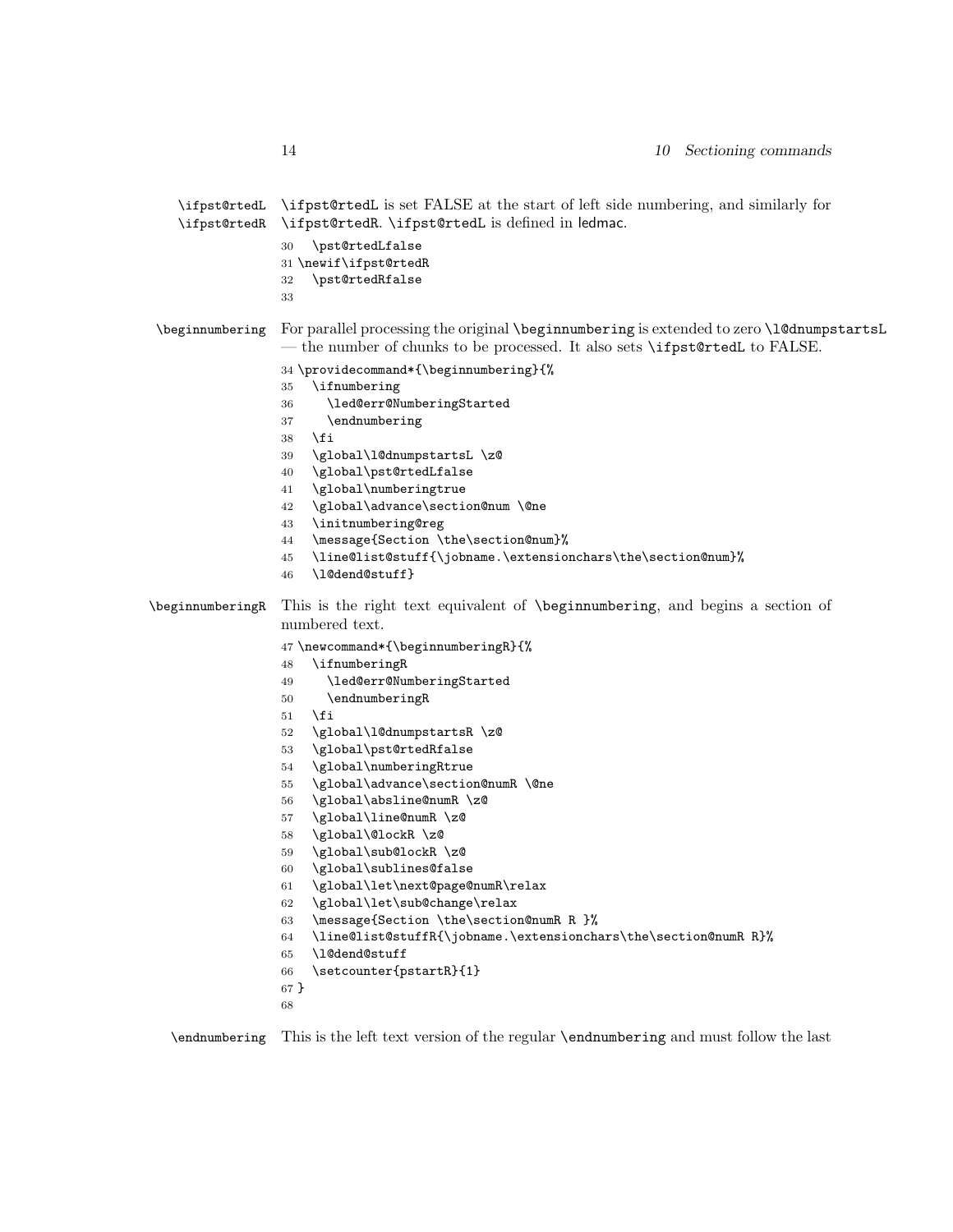text for a left text numbered section. It sets \ifpst@rtedL to FALSE. It is fully defined in ledmac.

\endnumberingR This is the right text equivalent of \endnumbering and must follow the last text for a right text numbered section.

```
69 \def\endnumberingR{%
                 70 \ifnumberingR
                 71 \global\numberingRfalse
                 72 \normal@pars
                 73 \ifl@dpairing
                 74 \global\pst@rtedRfalse
                 75 \else
                 76 \ifx\insertlines@listR\empty\else
                 77 \global\noteschanged@true
                 78 \setminusfi
                 79 \ifx\line@listR\empty\else
                 80 \global\noteschanged@true
                 81 \setminusfi
                 82 \fi
                 83 \ifnoteschanged@
                 84 \led@mess@NotesChanged
                 85 \fi
                 86 \else
                 87 \led@err@NumberingNotStarted
                 88 \fi}
                 89
 \pausenumberingR
\resumenumberingR
                 These are the right text equivalents of \pausenumbering and \resumenumbering.
                 90 \newcommand*{\pausenumberingR}{%
                 91 \endnumberingR\global\numberingRtrue}
                 92 \newcommand*{\resumenumberingR}{%
                 93 \ifnumberingR
                 94 \global\pst@rtedRtrue
                 95 \global\advance\section@numR \@ne
                 96 \led@mess@SectionContinued{\the\section@numR R}%
                 97 \line@list@stuffR{\jobname.\extensionchars\the\section@numR R}%
                 98 \l@dend@stuff
                 99 \else
                 100 \led@err@numberingShouldHaveStarted
                 101 \endnumberingR
                 102 \beginnumberingR
                 103 \fi}
                 104
    \memorydumpL
    \memorydumpR
                \memorydump is a shorthand for \pausenumbering\resumenumbering. This will
                 clear the memorised stuff for the previous chunks while keeping the numbering
                 going.
```
\newcommand\*{\memorydumpL}{%

\endnumbering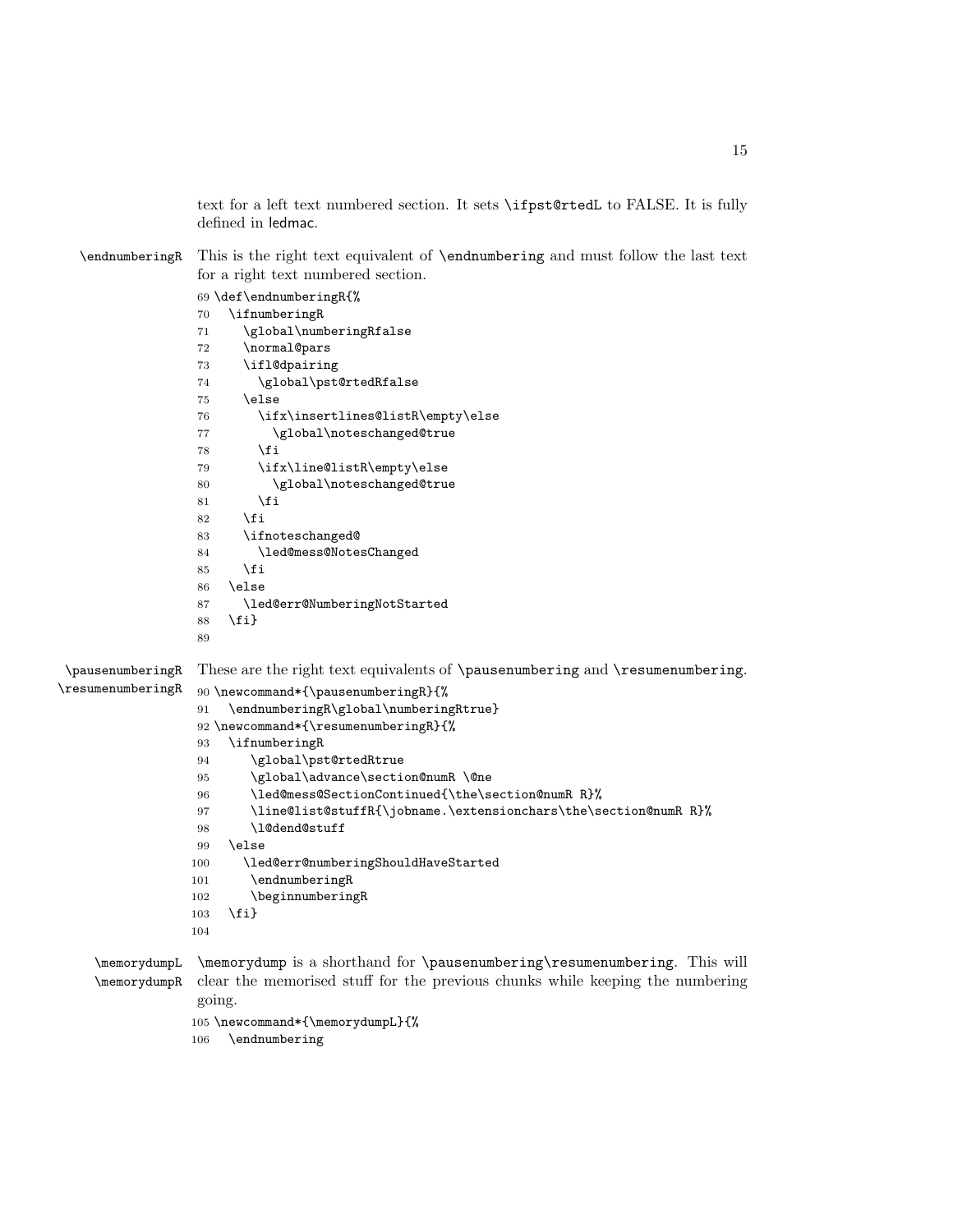```
107 \numberingtrue
```

```
108 \global\pst@rtedLtrue
```
- 109 \global\advance\section@num \@ne
- 110 \led@mess@SectionContinued{\the\section@num}%
- 111 \line@list@stuff{\jobname.\extensionchars\the\section@num}%
- 112 \l@dend@stuff}
- 113 \newcommand\*{\memorydumpR}{%
- 114 \endnumberingR
- 115 \numberingRtrue
- 116 \global\pst@rtedRtrue
- 117 \global\advance\section@numR \@ne
- 118 \led@mess@SectionContinued{\the\section@numR R}%
- 119 \line@list@stuffR{\jobname.\extensionchars\the\section@numR R}%

```
120 \l@dend@stuff}
```

```
121
```
## <span id="page-15-0"></span>11 Line counting

### <span id="page-15-1"></span>11.1 Choosing the system of lineation

Sometimes you want line numbers that start at 1 at the top of each page; sometimes you want line numbers that start at 1 at each \pstart; other times you want line numbers that start at 1 at the start of each section and increase regardless of page breaks. ledpar lets you choose different schemes for the left and right texts.

The \ifbypage@R and \ifbypstart@R flag specifie the current lineation system:

\ifbypstart@R \bypstart@Rtrue \bypstart@Rfalse \ifbypage@R \bypage@Rtrue \bypage@Rfalse

```
• line-of-page : bypstart@R = false and bypage@R = true.
```

```
• line-of-pstart : bypstart@R = true and bypage@R = false.
```
ledpar will use the line-of-section system unless instructed otherwise.

```
122 \newif\ifbypage@R
```

```
123 \newif\ifbypstart@R
```
- 124 \bypage@Rfalse
- 125 \bypstart@Rfalse

 $\line{\text{h}}$  \lineationR{ $\{word\}$ } is the macro used to select the lineation system for right texts. Its argument is a string: either page, pstart or section.

126 \newcommand\*{\lineationR}[1]{{%

- 127 \ifnumbering
- 128 \led@err@LineationInNumbered
- 129 \else
- 130 \def\@tempa{#1}\def\@tempb{page}%
- 131 \ifx\@tempa\@tempb
- 132 \global\bypage@Rtrue
- 133 \global\bypstart@Rfalse
- 134 \else
- 135 \def\@tempb{pstart}%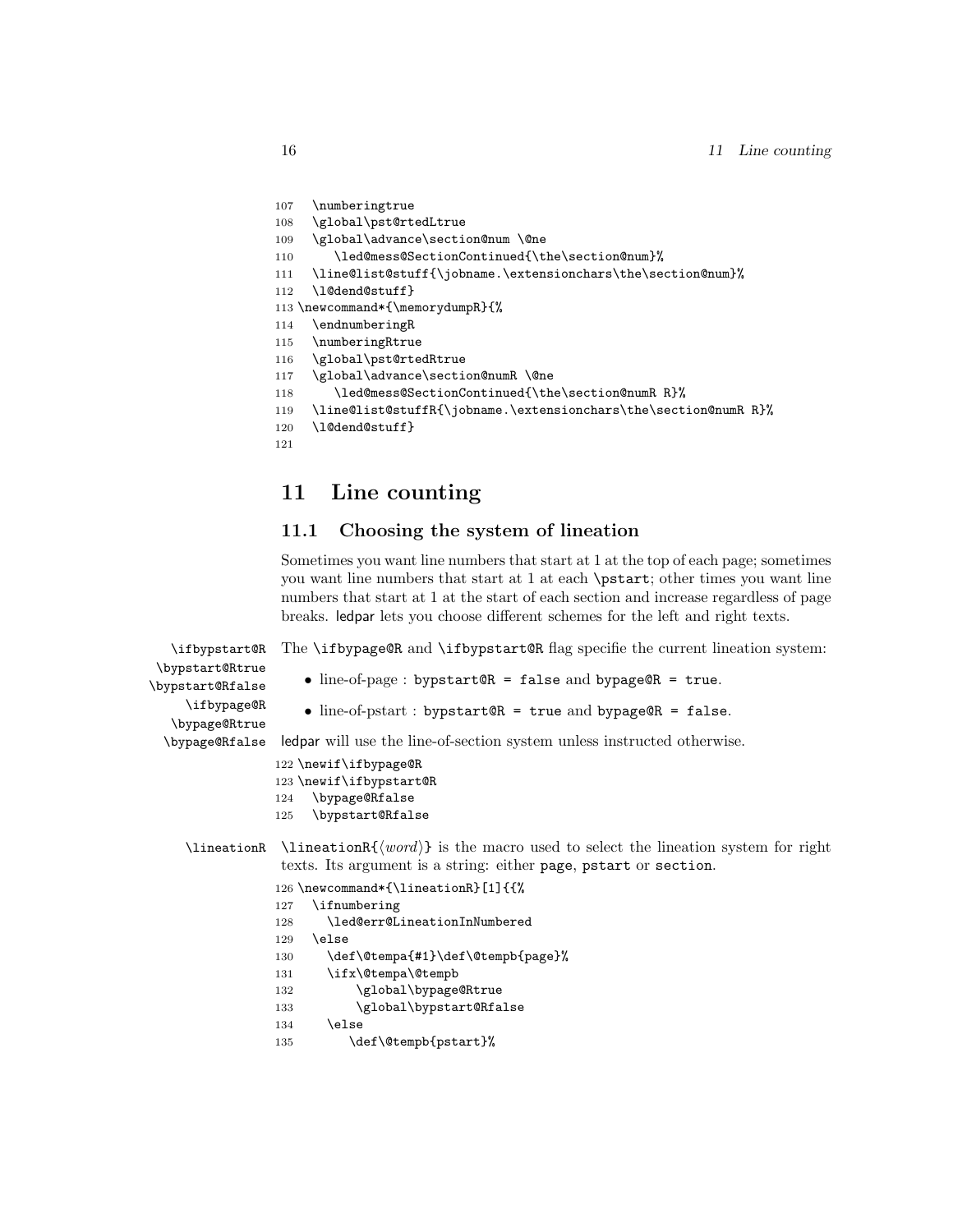| 136 |       | \ifx\@tempa\@tempb      |
|-----|-------|-------------------------|
| 137 |       | \global\bypage@Rfalse   |
| 138 |       | \global\bypstart@Rtrue  |
| 139 |       | \else                   |
| 140 |       | \def@tempb{section}     |
| 141 |       | \ifx\@tempa\@tempb      |
| 142 |       | \global\bypage@Rfalse   |
| 143 |       | \global\bypstart@Rfalse |
| 144 |       | \else                   |
| 145 |       | \led@warn@BadLineation  |
| 146 |       | \fi                     |
| 147 | \fi   |                         |
| 148 | \fi   |                         |
| 149 | \fi}} |                         |
|     |       |                         |

\linenummargin You call \linenummargin{\word}} to specify which margin you want your right \line@marginR text's line numbers in; it takes one argument, a string. You can put the line numbers in the same margin on every page using left or right; or you can use inner or outer to get them in the inner or outer margins. You can change this within a numbered section, but the change may not take effect just when you'd like; if it's done between paragraphs nothing surprising should happen.

> For right texts the selection is recorded in the count \line@marginR, otherwise in the count \line@margin: 0 for left, 1 for right, 2 for outer, and 3 for inner.

```
150 \newcount\line@marginR
```

```
151 \renewcommand*{\linenummargin}[1]{{%
```
- \l@dgetline@margin{#1}%
- \ifnum\@l@dtempcntb>\m@ne

```
154 \ifledRcol
```

```
155 \global\line@marginR=\@l@dtempcntb
```

```
156 \else
157 \global\line@margin=\@l@dtempcntb
```

```
158 \fi
```

```
159 \fi}}
```
By default put right text numbers at the right.

```
160 \line@marginR=\@ne
```
\c@firstlinenumR \c@linenumincrementR

The following counters tell ledmac which right text lines should be printed with line numbers. firstlinenum is the number of the first line in each section that gets a number; linenumincrement is the difference between successive numbered lines. The initial values of these counters produce labels on lines 5, 10, 15, etc. linenumincrement must be at least 1.

\newcounter{firstlinenumR}

```
163 \setcounter{firstlinenumR}{5}
```

```
164 \newcounter{linenumincrementR}
```
\setcounter{linenumincrementR}{5}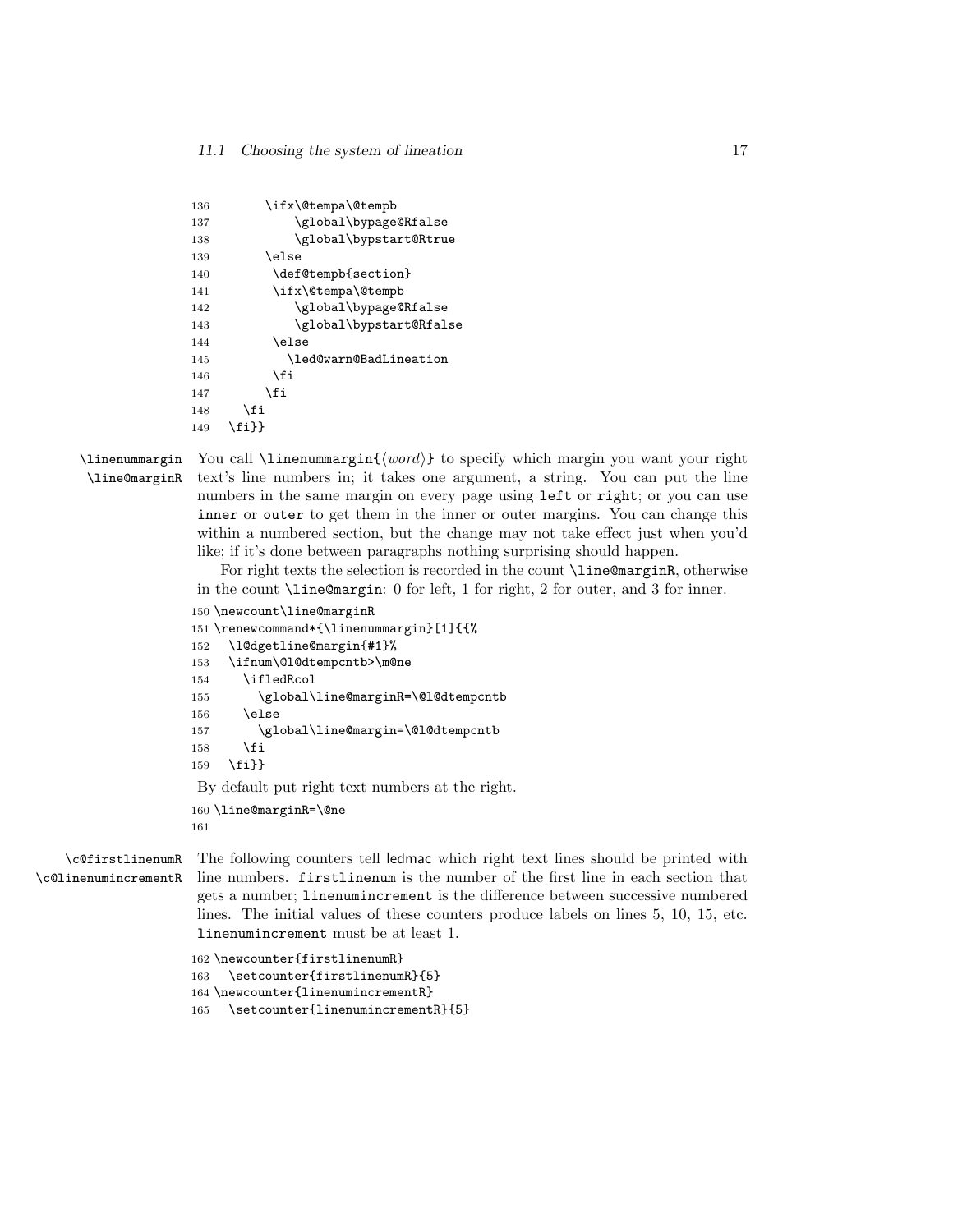```
\c@firstsublinenumR
\c@sublinenumincrementR
                         The following parameters are just like firstlinenumR and linenumincrementR,
                        but for sub-line numbers. sublinenumincrementR must be at least 1.
                        166 \newcounter{firstsublinenumR}
                        167 \setcounter{firstsublinenumR}{5}
                        168 \newcounter{sublinenumincrementR}
                        169 \setcounter{sublinenumincrementR}{5}
                        170
          \firstlinenum
      \linenumincrement
       \firstsublinenum
171 \providecommand*{\firstlinenum}{}
   \sublinenumincrement
172 \providecommand*{\linenumincrement}{}
                         These are the user's macros for changing (sub) line numbers. They are defined in
                         ledmac v0.7, but just in case I have started by \provideing them.
                        173 \providecommand*{\firstsublinenum}{}
                        174 \providecommand*{\sublinenumincrement}{}
                        175 \renewcommand*{\firstlinenum}[1]{%
                        176 \ifledRcol \setcounter{firstlinenumR}{#1}%
                        177 \else \setcounter{firstlinenum}{#1}%
                        178 \fi}
                        179 \renewcommand*{\linenumincrement}[1]{%
                        180 \ifledRcol \setcounter{linenumincrementR}{#1}%
                        181 \else \setcounter{linenumincrement}{#1}%
                        182 \fi}
                        183 \renewcommand*{\firstsublinenum}[1]{%
                        184 \ifledRcol \setcounter{firstsublinenumR}{#1}%
                        185 \else \setcounter{firstsublinenum}{#1}%
                        186 \fi}
                        187 \renewcommand*{\sublinenumincrement}[1]{%
                        188 \ifledRcol \setcounter{sublinenumincrementR}{#1}%
                        189 \else \setcounter{sublinenumincrement}{#1}%
                        190 \fi}
                        191
             \Rlineflag This is appended to the line numbers of right text.
                        192 \newcommand*{\Rlineflag}{R}
                        193
           \linenumrepR \linenumrepR{\langle ctr \rangle} typesets the right line number \langle ctr \rangle, and similarly \sublinenumrepR
        \sublinenumrepR
for subline numbers.
                        194 \newcommand*{\linenumrepR}[1]{\@arabic{#1}}
                        195 \newcommand*{\sublinenumrepR}[1]{\@arabic{#1}}
                        196
          \leftlinenumR
\leftlinenumR and \rightlinenumR are the macros that are called to print the
         \rightlinenumR
right text's marginal line numbers. Much of the code for these is common and is
           \l@dlinenumR
unmaintained in \l@dlinenumR.
                        197 \newcommand*{\leftlinenumR}{%
                        198 \l@dlinenumR
                        199 \kern\linenumsep}
```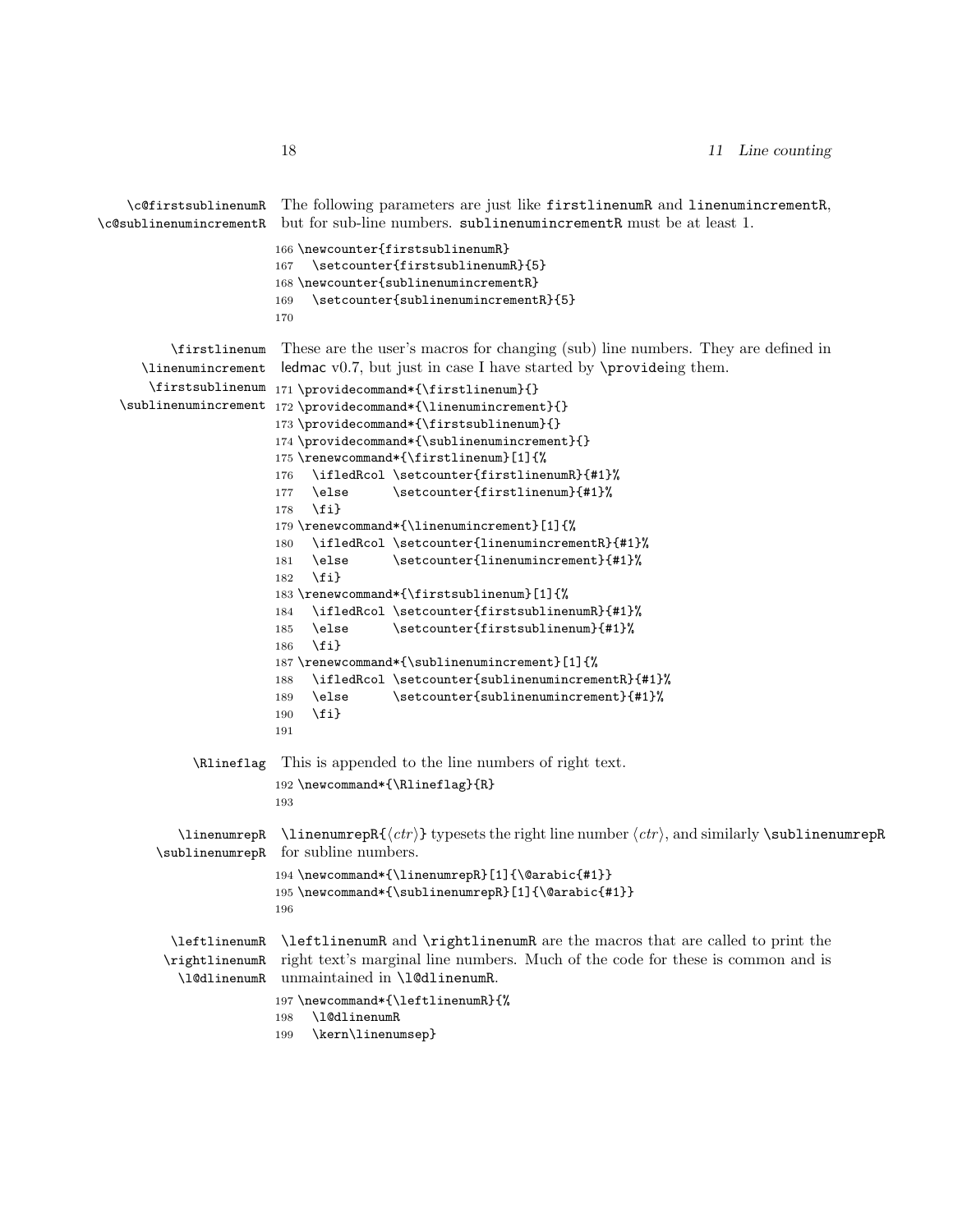```
200 \newcommand*{\rightlinenumR}{%
201 \kern\linenumsep
202 \l@dlinenumR}
203 \newcommand*{\l@dlinenumR}{%
204 \numlabfont\linenumrepR{\line@numR}\Rlineflag%
205 \ifsublines@
206 \ifnum\subline@num>\z@
207 \unskip\fullstop\sublinenumrepR{\subline@numR}%
208 \qquad 1fi
209 \fi}
210
```
#### <span id="page-18-0"></span>11.2 Line-number counters and lists

We need another set of counters and lists for the right text, corresponding to those in ledmac for regualr or left text.

```
\line@numR
\subline@numR
\absline@numR
```
The count \line@numR stores the line number that's used in the right text's marginal line numbering and in notes. The count \subline@numR stores a sub-line number that qualifies \line@numR. The count \absline@numR stores the absolute number of lines since the start of the right text section: that is, the number we've actually printed, no matter what numbers we attached to them.

```
211 \newcount\line@numR
212 \newcount\subline@numR
213 \newcount\absline@numR
214
```
\line@listR Now we can define the list macros that will be created from the line-list file. They \insertlines@listR \actionlines@listR \actions@listR are directly analagous to the left text ones. The full list of action codes and their meanings is given in the ledmac manual. Here are the commands to create these lists:

```
215 \list@create{\line@listR}
216 \list@create{\insertlines@listR}
217 \list@create{\actionlines@listR}
218 \list@create{\actions@listR}
219
```
\linesinpar@listL In order to synchonise left and right chunks in parallel processing we need to know \linesinpar@listR how many lines are in each left and right text chunk, and the maximum of these \maxlinesinpar@list for each pair of chunks.

```
220 \list@create{\linesinpar@listL}
           221 \list@create{\linesinpar@listR}
           222 \list@create{\maxlinesinpar@list}
           223
\page@numR The right text page number.
           224 \newcount\page@numR
```
225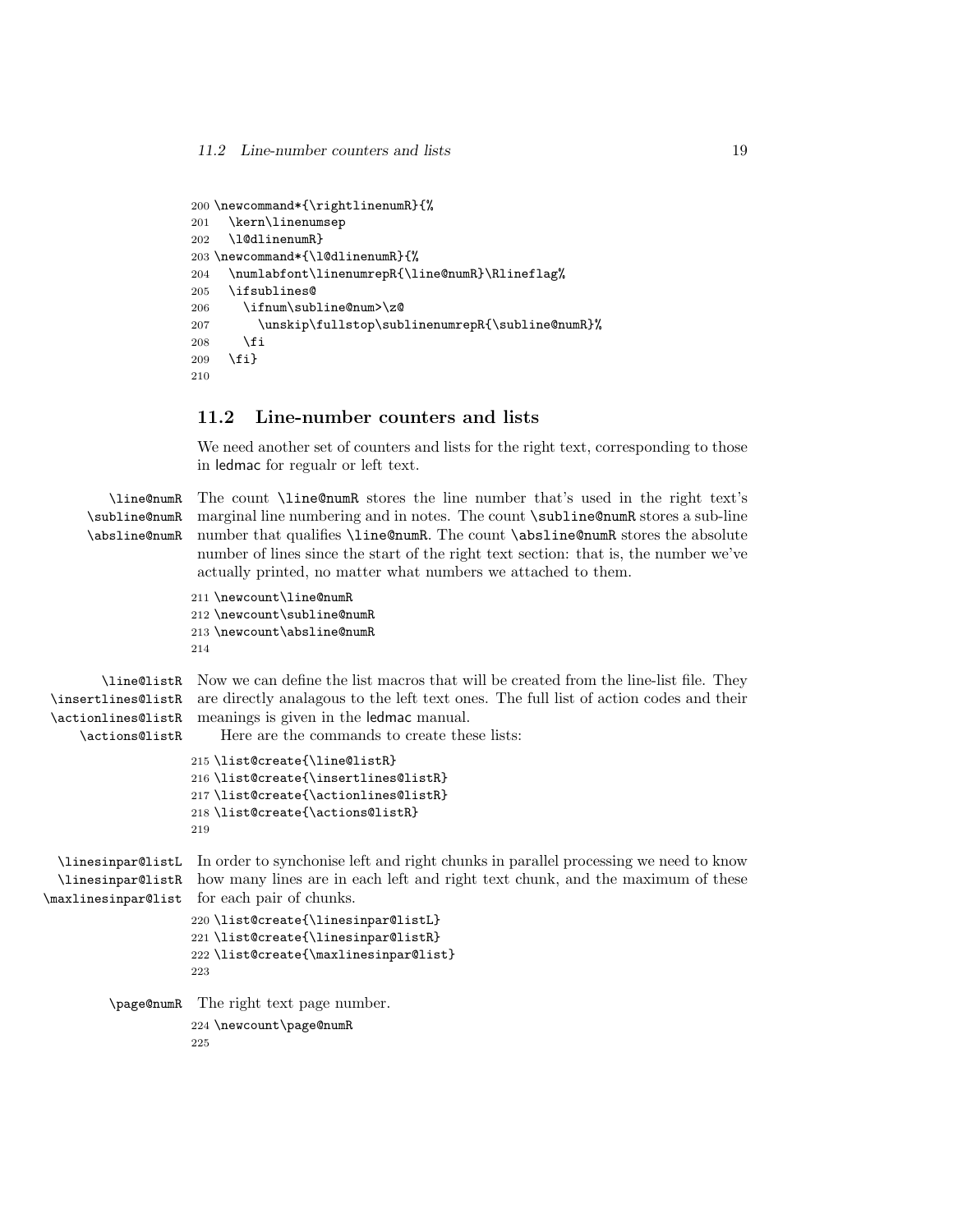#### <span id="page-19-0"></span>11.3 Reading the line-list file

 $\read@linelist \{file\}$  is the control sequence that's called by  $\begin{bmatrix} 1 & 2 \end{bmatrix}$ (via \line@list@stuff) to open and process a line-list file; its argument is the name of the file.

```
226 \renewcommand*{\read@linelist}[1]{%
```
We do do different things depending whether or not we are processing right text

```
227 \ifledRcol
228 \list@clear{\line@listR}%
229 \list@clear{\insertlines@listR}%
230 \list@clear{\actionlines@listR}%
231 \list@clear{\actions@listR}%
232 \list@clear{\linesinpar@listR}%
233 \list@clear{\linesonpage@listR}
234 \else
235 \list@clearing@reg
236 \list@clear{\linesinpar@listL}%
237 \list@clear{\linesonpage@listL}%
238 \fi
```
Make sure that the \maxlinesinpar@list is empty (otherwise things will be thrown out of kilter if there is any old stuff still hanging in there).

```
239 \list@clear{\maxlinesinpar@list}
```
Now get the file and interpret it.

- \get@linelistfile{#1}%
- \endgroup

When the reading is done, we're all through with the line-list file. All the information we needed from it will now be encoded in our list macros. Finally, we initialize the \next@actionline and \next@action macros, which specify where and what the next action to be taken is.

```
242 \ifledRcol
243 \global\page@numR=\m@ne
244 \ifx\actionlines@listR\empty
245 \gdef\next@actionlineR{1000000}%
246 \else
247 \gl@p\actionlines@listR\to\next@actionlineR
248 \gl@p\actions@listR\to\next@actionR
249 \fi
250 \text{ }\lambdaelse
251 \global\page@num=\m@ne
252 \ifx\actionlines@list\empty
253 \gdef\next@actionline{1000000}%
254 \else
255 \gl@p\actionlines@list\to\next@actionline
256 \gl@p\actions@list\to\next@action
257 \fi
258 \fi}
259
```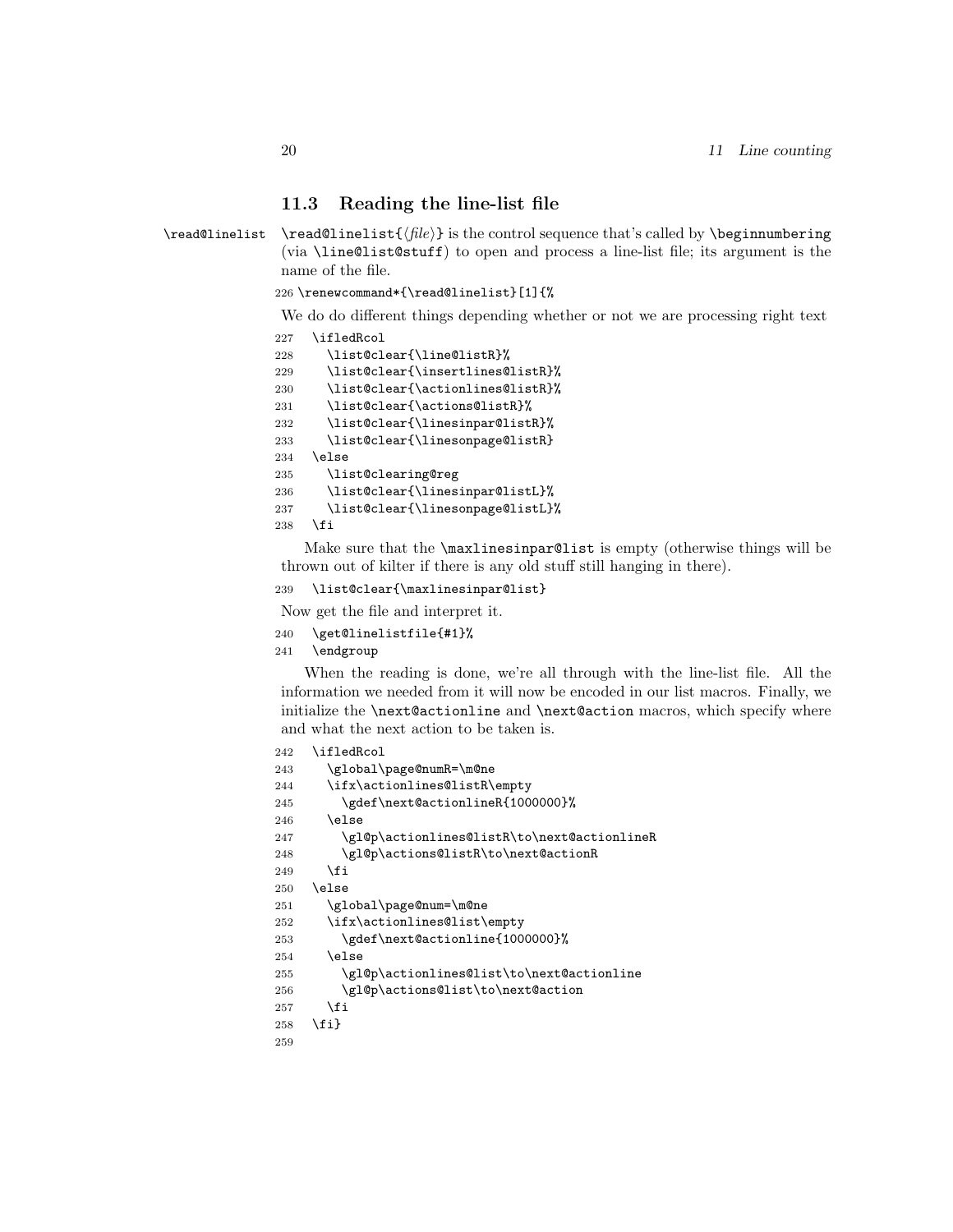This version of \read@linelist creates list macros containing data for the entire section, so they could get rather large. The \memorydump macro is available if you run into macro memory limitations.

#### <span id="page-20-0"></span>11.4 Commands within the line-list file

This section defines the commands that can appear within a line-list file, except for \@lab which is in a later section among the cross-referencing commands it is associated with.

The macros with action in their names contain all the code that modifies the action-code list.

\@l@regR \@l does everything related to the start of a new line of numbered text. Exactly \@l what it does depends on whether right text is being processed.

```
260 \newcommand{\@l@regR}{%
```

```
261 \ifx\l@dchset@num\relax \else
262 \advance\absline@numR \@ne
263 \set@line@action
264 \let\l@dchset@num\relax
265 \advance\absline@numR \m@ne
266 \advance\line@numR \m@ne% % do we need this?
267 \fi
268 \advance\absline@numR \@ne
269 \ifx\next@page@numR\relax \else
270 \page@action
271 \let\next@page@numR\relax
272 \ifmmode \big\vert \fi
273 \ifx\sub@change\relax \else
274 \ifnum\sub@change>\z@
275 \sublines@true
276 \else
277 \sublines@false
278 \fi
279 \sub@action
280 \let\sub@change\relax
281 \fi
282 \ifcase\@lockR
283 \or
284 \@lockR \tw@
285 \lambdaor\alphar
286 \@lockR \z@
287 \fi
288 \ifcase\sub@lockR
289 \or
290 \sub@lockR \tw@
291 \or\or292 \sub@lockR \z@
293 \fi
294 \ifsublines@
```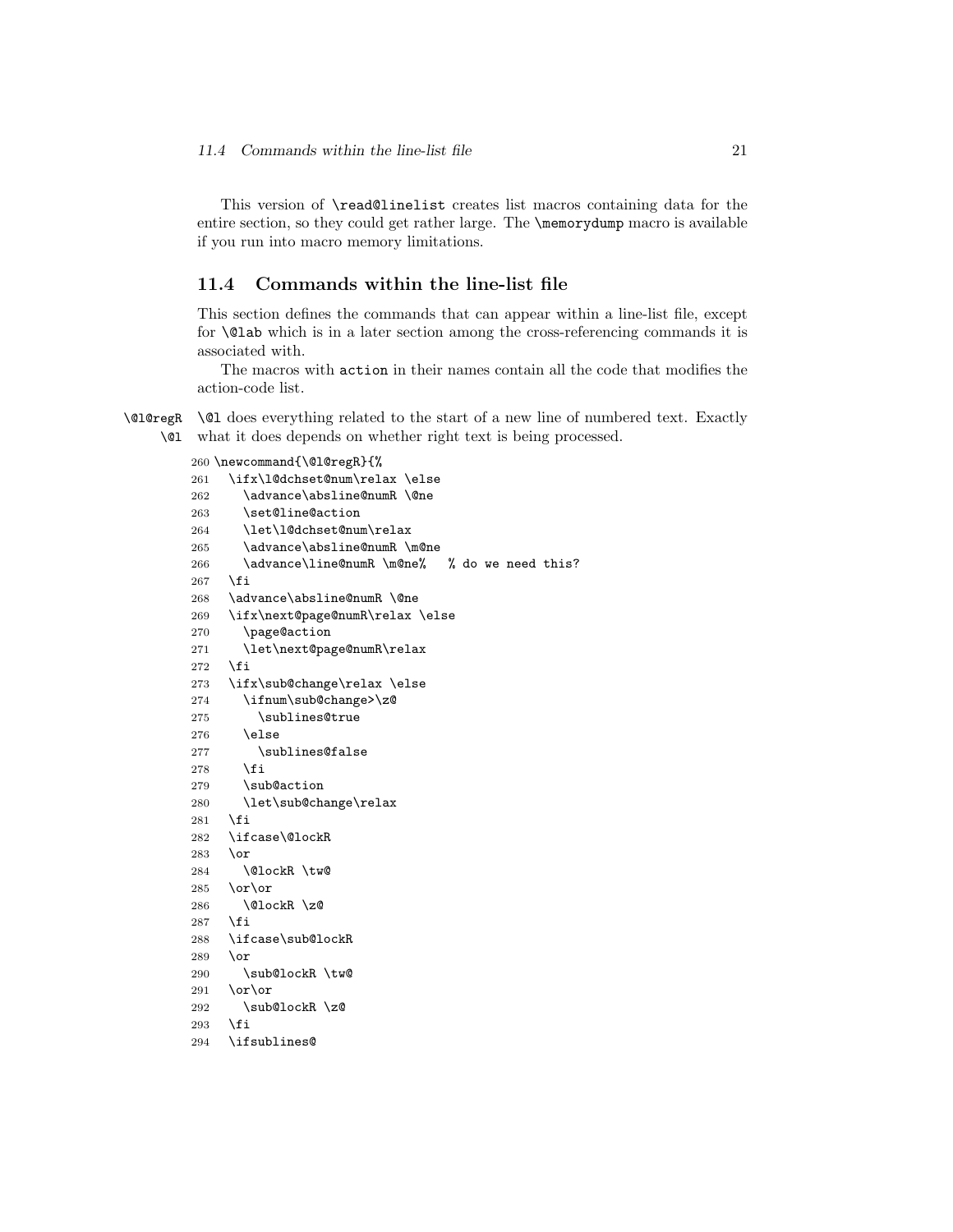```
295 \ifnum\sub@lockR<\tw@
              296 \advance\subline@numR \@ne
              297 \fi
              298 \else
              299 \ifnum\@lockR<\tw@
              300 \advance\line@numR \@ne \subline@numR \z@
              301 \fi
              302 \fi}
              303
              304 \renewcommand*{\@l}[2]{%
              305 \fix@page{#1}%
              306 \ifledRcol
              307 \@l@regR
              308 \else
              309 \@l@reg
              310 \fi}
              311
\last@page@numR
We have to adjust \fix@page to handle parallel texts.
     \fix@page
              312 \newcount\last@page@numR
              313 \last@page@numR=-10000
              314 \renewcommand*{\fix@page}[1]{%
              315 \ifledRcol
              316 \ifnum #1=\last@page@numR
              317 \else
              318 \ifbypage@R
              319 \line@numR \z@ \subline@numR \z@
              320 \fi
              321 \page@numR=#1\relax
              322 \last@page@numR=#1\relax
              323 \def\next@page@numR{#1}%
              324 \fi
              325 \else
              326 \ifnum #1=\last@page@num
              327 \else
              328 \ifbypage@
              329 \line@num \z@ \subline@num \z@
              330 \fi
              331 \page@num=#1\relax
              332 \last@page@num=#1\relax
              333 \def\next@page@num{#1}%
              334 \fi
              335 \fi}
              336
```
 $\{\otimes_{\mathbf{adv}}({\mathbf{num}})\}$  macro advances the current visible line number by the amount specified as its argument. This is used to implement \advanceline.

```
337 \renewcommand*{\@adv}[1]{%
```

```
338 \ifsublines@
```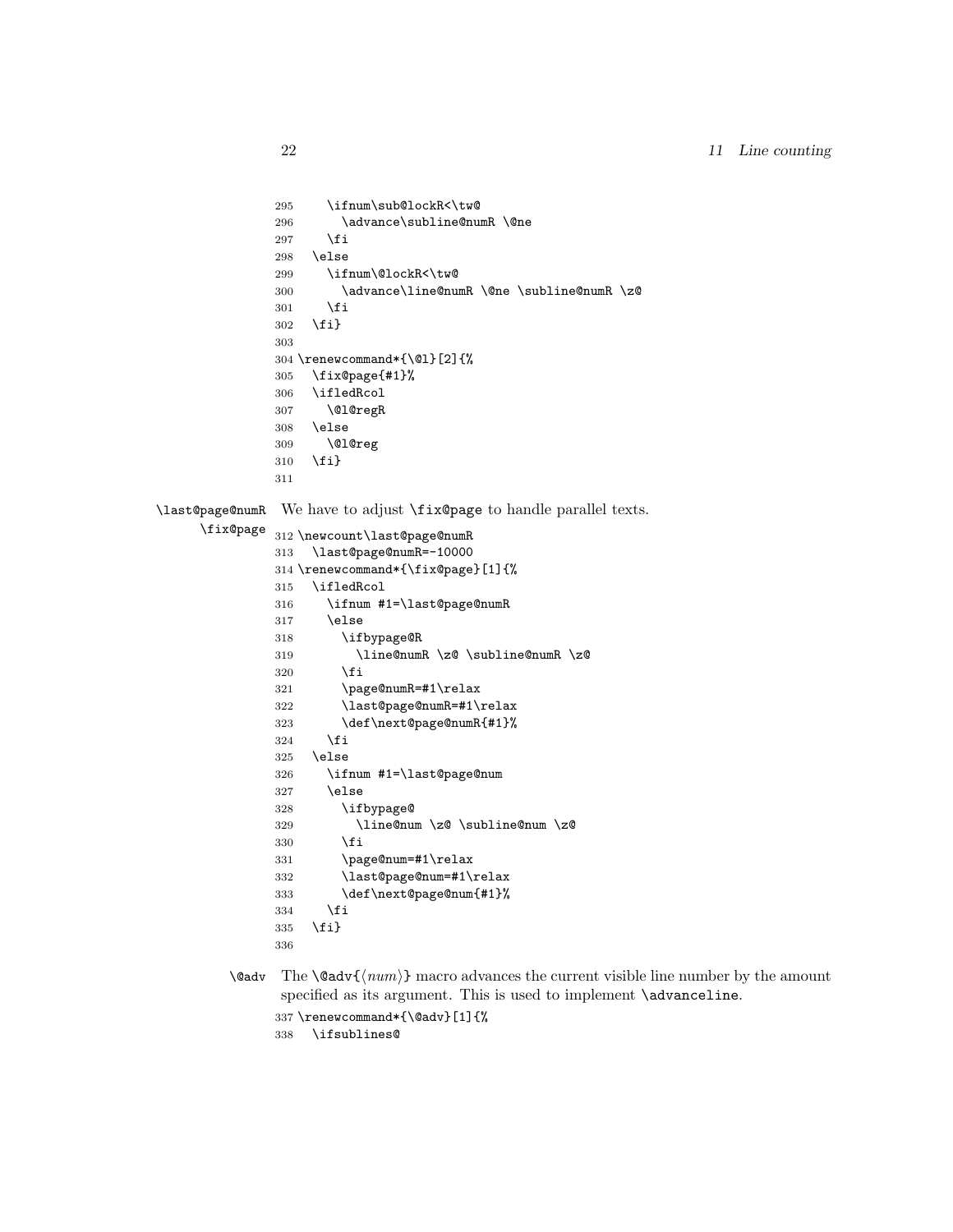| 339 | \ifledRcol                        |
|-----|-----------------------------------|
| 340 | \advance\subline@numR by #1\relax |
| 341 | \ifnum\subline@numR<\z@           |
| 342 | \led@warn@BadAdvancelineSubline   |
| 343 | \subline@numR \z@                 |
| 344 | <b>\fi</b>                        |
| 345 | \else                             |
| 346 | \advance\subline@num by #1\relax  |
| 347 | \ifnum\subline@num<\z@            |
| 348 | \led@warn@BadAdvancelineSubline   |
| 349 | \subline@num \z@                  |
| 350 | <b>\fi</b>                        |
| 351 | \fi                               |
| 352 | \else                             |
| 353 | \ifledRcol                        |
| 354 | \advance\line@numR by #1\relax    |
| 355 | \ifnum\line@numR<\z@              |
| 356 | \led@warn@BadAdvancelineLine      |
| 357 | \line@numR \z@                    |
| 358 | \fi                               |
| 359 | \else                             |
| 360 | \advance\line@num by #1\relax     |
| 361 | \ifnum\line@num<\z@               |
| 362 | \led@warn@BadAdvancelineLine      |
| 363 | \line@num \z@                     |
| 364 | <b>\fi</b>                        |
| 365 | \fi                               |
| 366 | \fi                               |
| 367 | \set@line@action}                 |
| 368 |                                   |

\@set The \@set{ $\langle num \rangle$ } macro sets the current visible line number to the value specified as its argument. This is used to implement **\setline**.

```
369 \renewcommand*{\@set}[1]{%
370 \ifledRcol
371 \ifsublines@
372 \subline@numR=#1\relax
373 \else
374 \line@numR=#1\relax
375 \fi<br>376 \set
      \setminusset@line@action
377 \else
378 \ifsublines@
379 \subline@num=#1\relax
380 \else
381 \line@num=#1\relax
382 \fi
383 \set@line@action
384 \fi}
385
```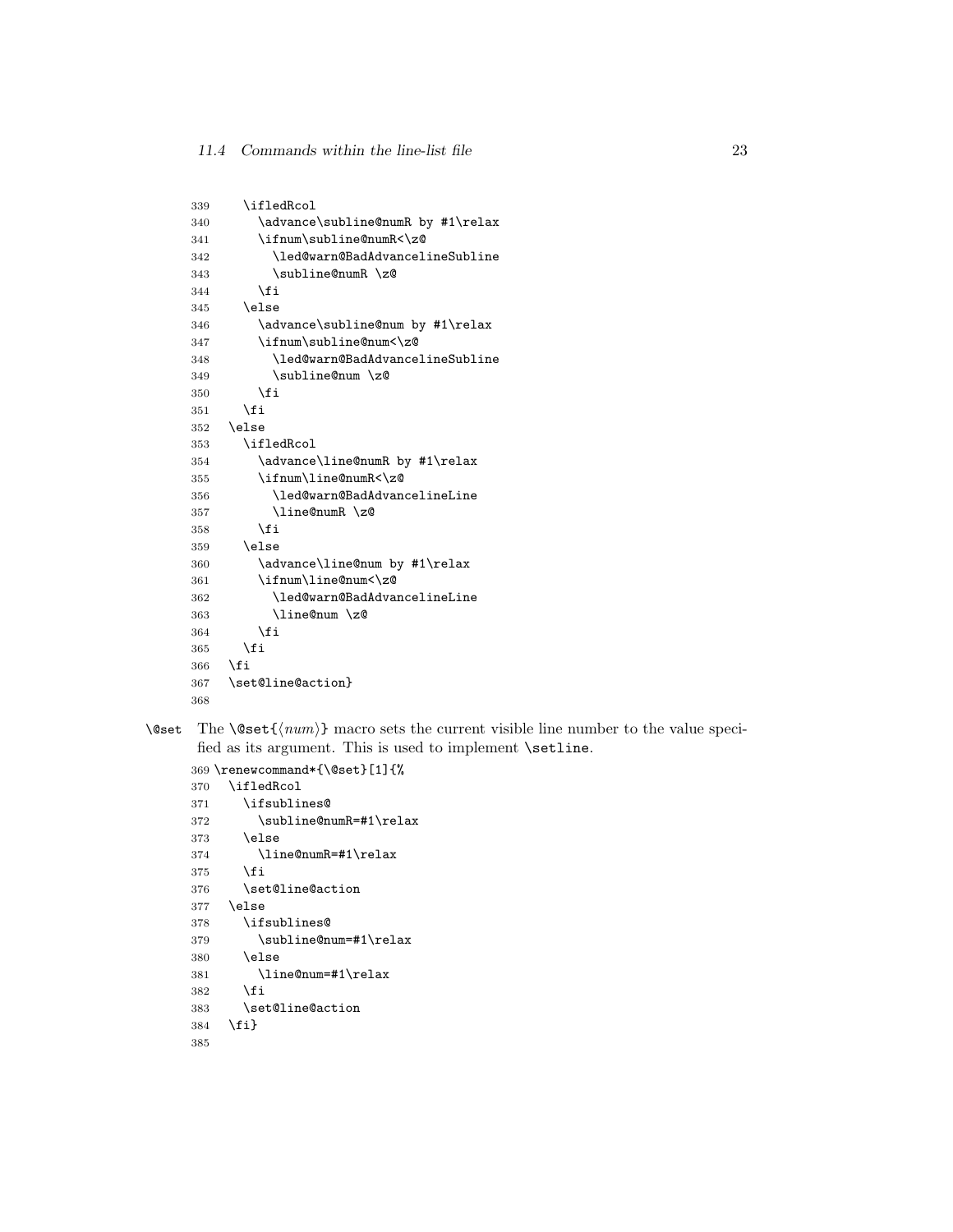\l@d@set

\l@dchset@num the value specified as its argument. This is used to implement \setlinenum. \l@dchset@num is a flag to the \@l macro. If it is not \relax then a linenumber change is to be done. \renewcommand\*{\l@d@set}[1]{% \ifledRcol \line@numR=#1\relax \advance\line@numR \@ne \def\l@dchset@num{#1} \else \line@num=#1\relax \advance\line@num \@ne \def\l@dchset@num{#1} \fi} \let\l@dchset@num\relax \page@action \page@action adds an entry to the action-code list to change the page number. \renewcommand\*{\page@action}{% \ifledRcol \xright@appenditem{\the\absline@numR}\to\actionlines@listR \xright@appenditem{\next@page@numR}\to\actions@listR \else \xright@appenditem{\the\absline@num}\to\actionlines@list \xright@appenditem{\next@page@num}\to\actions@list \fi} \set@line@action \set@line@action adds an entry to the action-code list to change the visible line number. \renewcommand\*{\set@line@action}{% \ifledRcol \xright@appenditem{\the\absline@numR}\to\actionlines@listR \ifsublines@ \@l@dtempcnta=-\subline@numR \else \@l@dtempcnta=-\line@numR \fi \advance\@l@dtempcnta by -5000\relax \xright@appenditem{\the\@l@dtempcnta}\to\actions@listR \else \xright@appenditem{\the\absline@num}\to\actionlines@list \ifsublines@ \@l@dtempcnta=-\subline@num \else \@l@dtempcnta=-\line@num \fi \advance\@l@dtempcnta by -5000\relax \xright@appenditem{\the\@l@dtempcnta}\to\actions@list

The  $\ldots$  to  $\{\text{num}\}$  macro sets the line number for the next  $\partial$ .

\fi}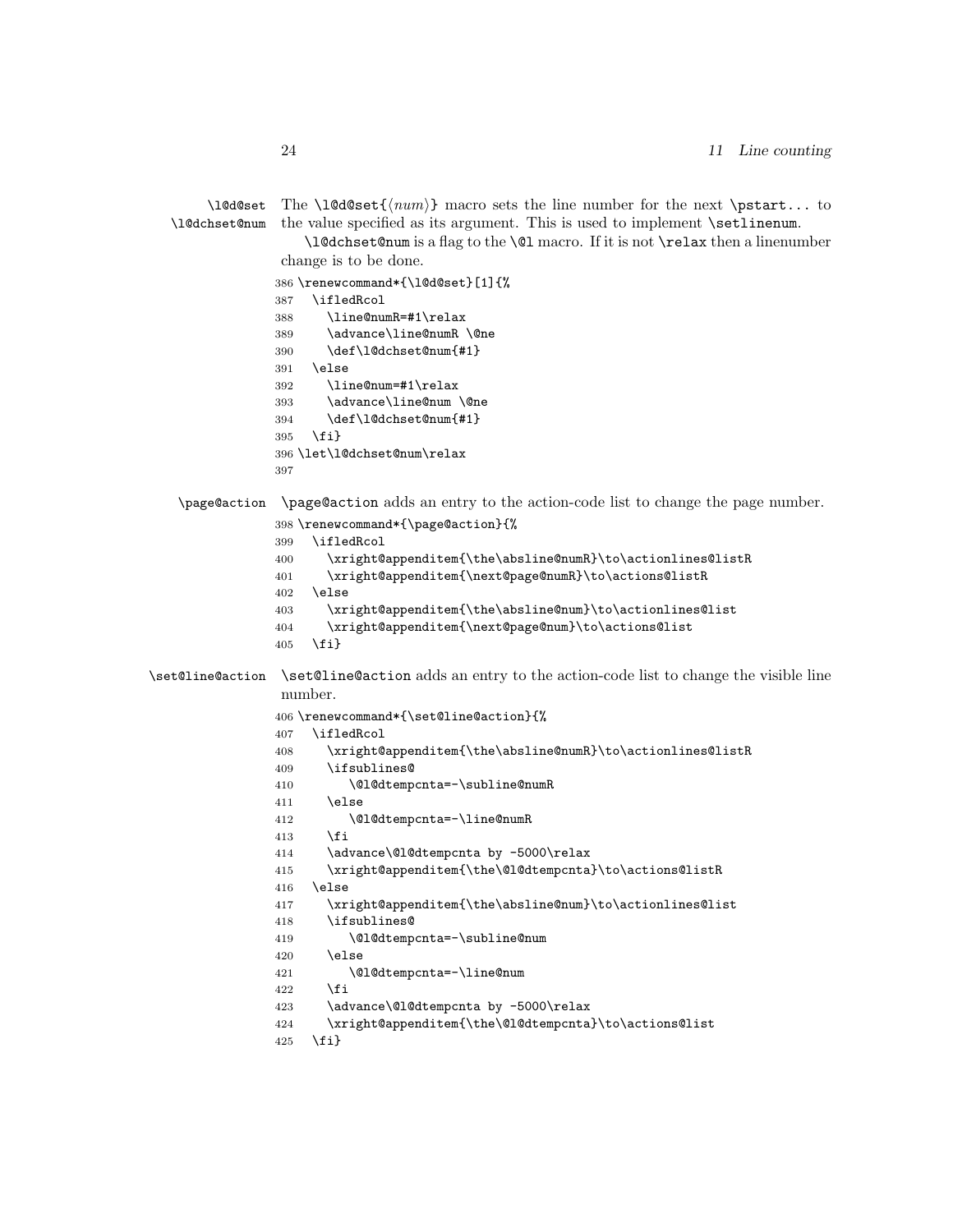```
\sub@action \sub@action adds an entry to the action-code list to turn sub-lineation on or off,
             according to the current value of the \ifsublines@ flag.
```

```
427 \renewcommand*{\sub@action}{%
428 \ifledRcol
429 \xright@appenditem{\the\absline@numR}\to\actionlines@listR
430 \ifsublines@
431 \xright@appenditem{-1001}\to\actions@listR
432 \else
433 \xright@appenditem{-1002}\to\actions@listR
434 \fi
435 \else
436 \xright@appenditem{\the\absline@num}\to\actionlines@list
437 \ifsublines@
438 \xright@appenditem{-1001}\to\actions@list
439 \else
440 \xright@appenditem{-1002}\to\actions@list
441 \fi
442 \fi}
443
```
\do@lockon \lock@on adds an entry to the action-code list to turn line number locking on. \do@lockonR The current setting of the sub-lineation flag tells us whether this applies to line numbers or sub-line numbers.

```
444 \newcount\@lockR
445 \newcount\sub@lockR
446
447 \newcommand*{\do@lockonR}{%
448 \xright@appenditem{\the\absline@numR}\to\actionlines@listR
449 \ifsublines@
450 \xright@appenditem{-1005}\to\actions@listR
451 \ifnum\sub@lockR=\z@
452 \sub@lockR \@ne
453 \else
454 \ifnum\sub@lockR=\thr@@
455 \sub@lockR \@ne
456 \fi
457 \fi
458 \else
459 \xright@appenditem{-1003}\to\actions@listR
460 \ifnum\@lockR=\z@
461 \@lockR \@ne
462 \else
463 \ifnum\@lockR=\thr@@
464 \ClockR \Cne
465 \fi
466 \fi
467 \fi}
```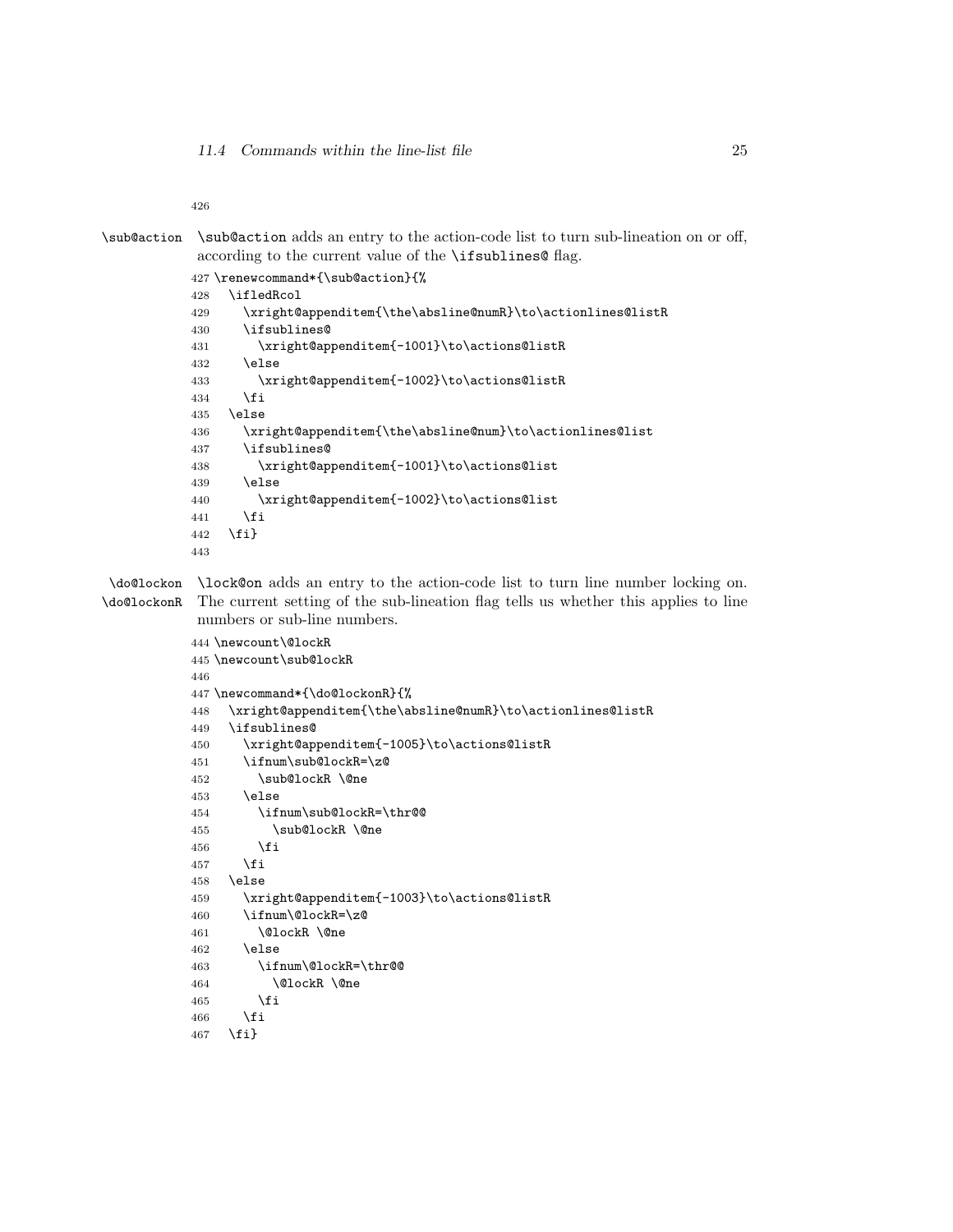```
468
469 \renewcommand*{\do@lockon}{%
470 \ifx\next\lock@off
471 \global\let\lock@off=\skip@lockoff
472 \else
473 \ifledRcol
474 \do@lockonR
475 \else
476 \do@lockonL
477 \fi
478 \fi}
```
\lock@off \lock@off adds an entry to the action-code list to turn line number locking off.

```
\do@lockoff
479
```

```
\do@lockoffR
480
\skip@lockoff
481 \newcommand{\do@lockoffR}{%
            482 \xright@appenditem{\the\absline@numR}\to\actionlines@listR
            483 \ifsublines@
            484 \xright@appenditem{-1006}\to\actions@listR
            485 \ifnum\sub@lockR=\tw@
            486 \sub@lockR \thr@@
            487 \else
            488 \sub@lockR \z@
            489 \fi
            490 \else
            491 \xright@appenditem{-1004}\to\actions@listR
            492 \ifnum\@lockR=\tw@
            493 \@lockR \thr@@
            494 \else
            495 \@lockR \z@
            496 \fi
            497 \fi}
            498
            499 \renewcommand*{\do@lockoff}{%
            500 \ifledRcol
            501 \do@lockoffR
            502 \else
            503 \do@lockoffL
            504 \fi}
            505 \global\let\lock@off=\do@lockoff
            506
      \n@num This macro implements the \skipnumbering command. It uses a new action code,
```

```
namely 1007.
```

```
507 \providecommand*{\n@num}{}
508 \renewcommand*{\n@num}{%
509 \ifledRcol
510 \xright@appenditem{\the\absline@numR}\to\actionlines@listR
511 \xright@appenditem{-1007}\to\actions@listR
512 \else
```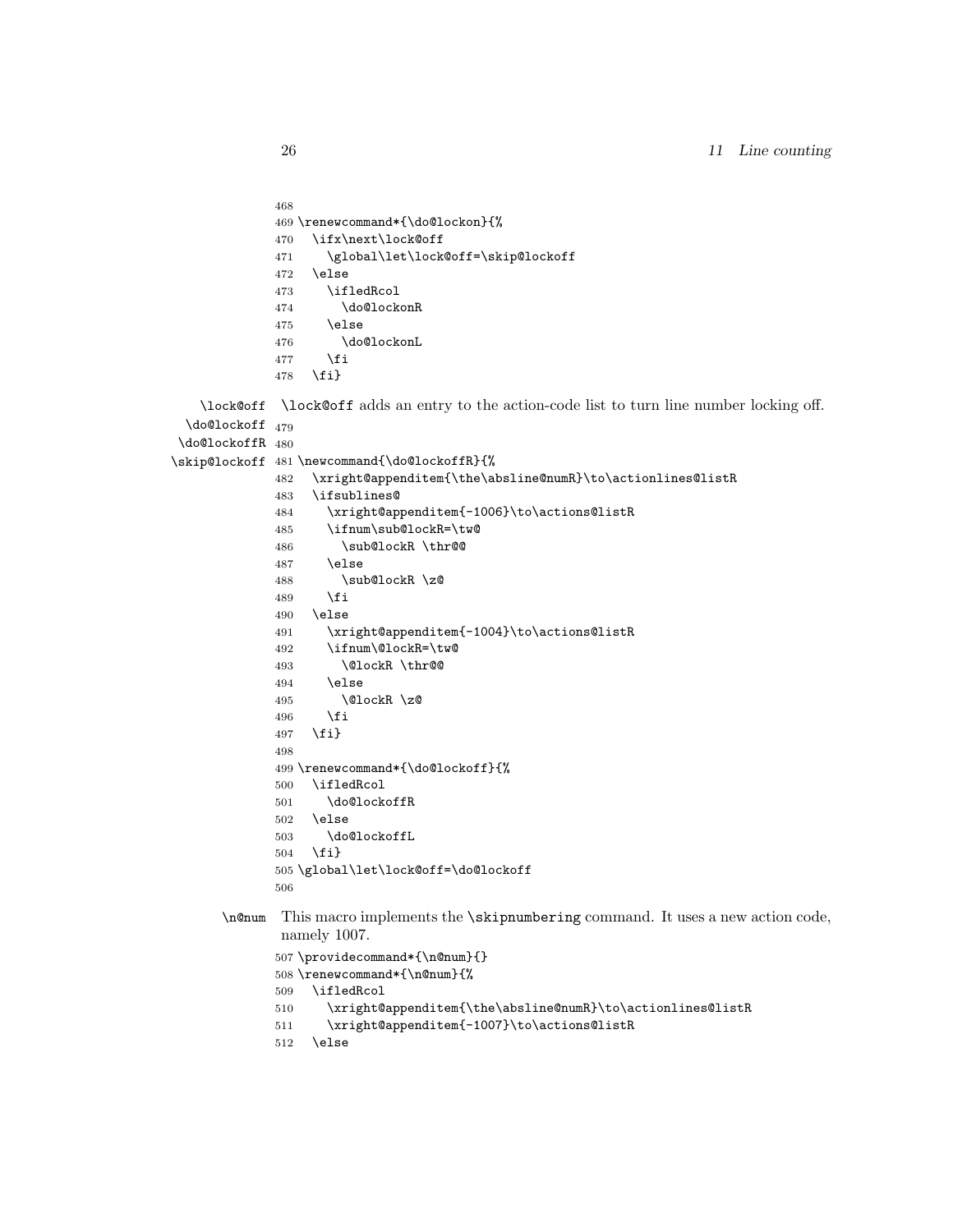11.4 Commands within the line-list file 27

513 \n@num@reg 514 \fi} 515

\@ref \@ref marks the start of a passage, for creation of a footnote reference. It takes \insert@countR two arguments:

- #1, the number of entries to add to \insertlines@list for this reference. This value for right text, here and within \edtext, which computes it and writes it to the line-list file, will be stored in the count \insert@countR.
- 516 \newcount\insert@countR
	- #2, a sequence of other line-list-file commands, executed to determine the ending line-number. (This may also include other **\@ref** commands, corresponding to uses of \edtext within the first argument of another instance of \edtext.)

The first thing \@ref itself does is to add the specified number of items to the \insertlines@list list.

517 \renewcommand\*{\@ref}[2]{%

```
518 \ifledRcol
```

```
519 \global\insert@countR=#1\relax
```

```
520 \loop\ifnum\insert@countR>\z@
```

```
521 \xright@appenditem{\the\absline@numR}\to\insertlines@listR
```

```
522 \global\advance\insert@countR \m@ne
```
523 \repeat

Next, process the second argument to determine the page and line numbers for the end of this lemma. We temporarily equate \@ref to a different macro that just executes its argument, so that nested \@ref commands are just skipped this time. Some other macros need to be temporarily redefined to suppress their action.

```
524 \begingroup
```

```
525 \let\@ref=\dummy@ref
```

```
526 \let\page@action=\relax
```

```
527 \let\sub@action=\relax
```

```
528 \let\set@line@action=\relax
```

```
529 \let\@lab=\relax
```

```
530 #2
```
531 \global\endpage@num=\page@numR

```
532 \global\endline@num=\line@numR
```

```
533 \global\endsubline@num=\subline@numR
```

```
534 \endgroup
```
Now store all the information about the location of the lemma's start and end in \line@list.

```
535 \xright@appenditem%
```

```
536 {\the\page@numR|\the\line@numR|%
```

```
537 \ifsublines@ \the\subline@numR \else 0\fi|%
```
538 \the\endpage@num|\the\endline@num|%

```
539 \ifsublines@ \the\endsubline@num \else 0\fi}\to\line@listR
```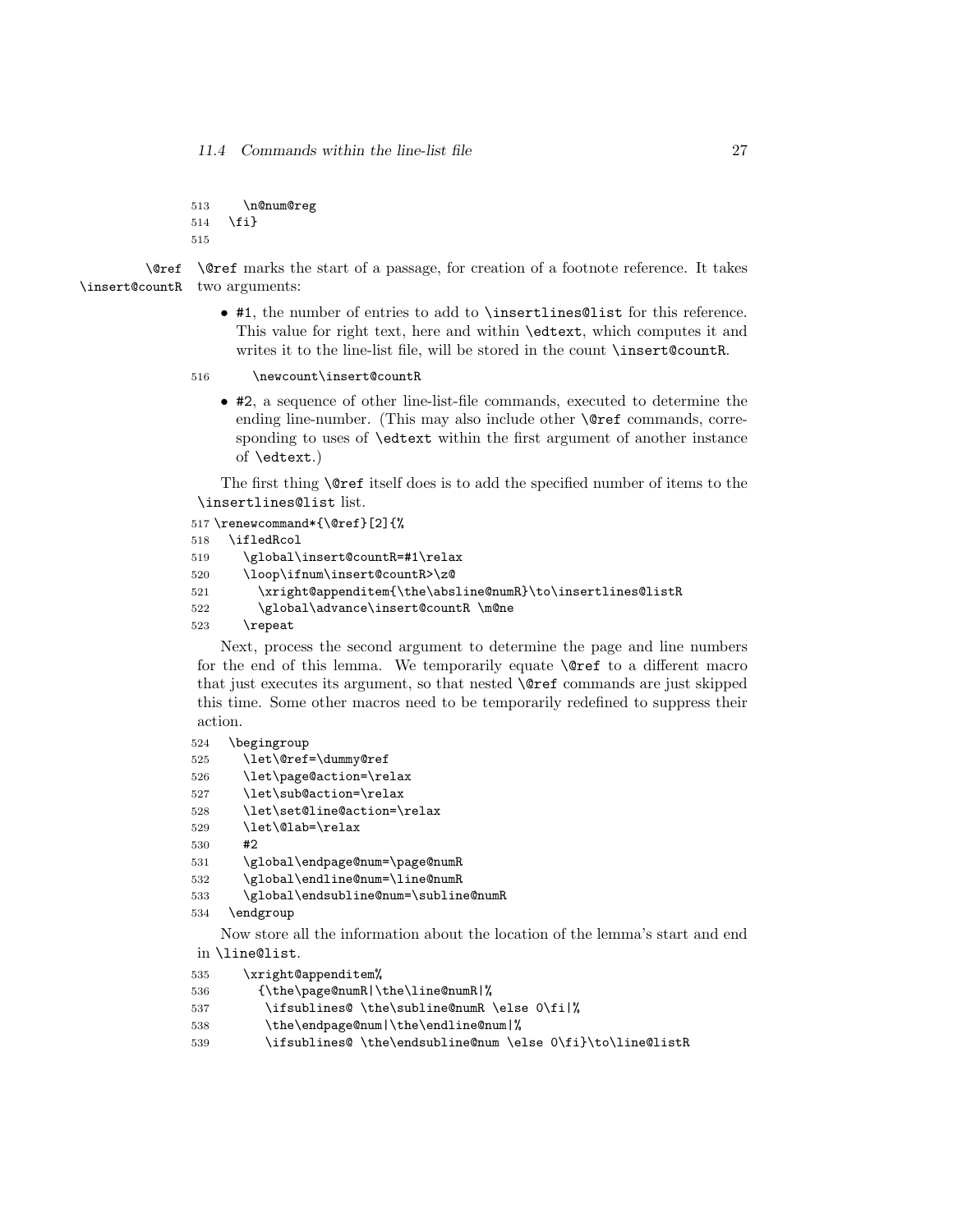Finally, execute the second argument of **\@ref** again, to perform for real all the commands within it.

540 #2

541 \else

And when not in right text

```
542 \@ref@reg{#1}{#2}%
543 \fi}
```
 $\qquad \qquad \qquad \text{Opend}(num) \}$  adds its argument to the  $\text{linesingularQlistL}$  list, and analagously \@pendR for \@pendR. If needed, it resets line number. We start off with a \providecommand just in case an older version of ledmac is being used which does not define these macros.

```
544 \providecommand*{\@pend}[1]{}
545 \renewcommand*{\@pend}[1]{%
546 \ifbypstart@\global\line@num=0\fi%
547 \xright@appenditem{#1}\to\linesinpar@listL}
548 \providecommand*{\@pendR}[1]{}
549 \renewcommand*{\@pendR}[1]{%
550 \ifbypstart@R\global\line@numR=0\fi%
551 \xright@appenditem{#1}\to\linesinpar@listR}
```

```
552
```
\@lopL \@lopL{ $\langle num \rangle$ } adds its argument to the **\linesonpage@listL** list, and analagously

\@lopR for \@lopR. We start off with a \providecommand just in case an older version of ledmac is being used which does not define these macros.

```
553 \providecommand*{\@lopL}[1]{}
554 \renewcommand*{\@lopL}[1]{%
555 \xright@appenditem{#1}\to\linesonpage@listL}
556 \providecommand*{\@lopR}[1]{}
557 \renewcommand*{\@lopR}[1]{%
558 \xright@appenditem{#1}\to\linesonpage@listR}
559
```
#### <span id="page-27-0"></span>11.5 Writing to the line-list file

We've now defined all the counters, lists, and commands involved in reading the line-list file at the start of a section. Now we'll cover the commands that ledmac uses within the text of a section to write commands out to the line-list.

```
\linenum@outR The file for right texts will be opened on output stream \linenum@outR.
              560 \newwrite\linenum@outR
```
\iffirst@linenum@out@R Once any file is opened on this stream, we keep it open forever, or else switch to \first@linenum@out@Rtrue another file that we keep open.

\first@linenum@out@Rfalse 561 \newif\iffirst@linenum@out@R 562 \first@linenum@out@Rtrue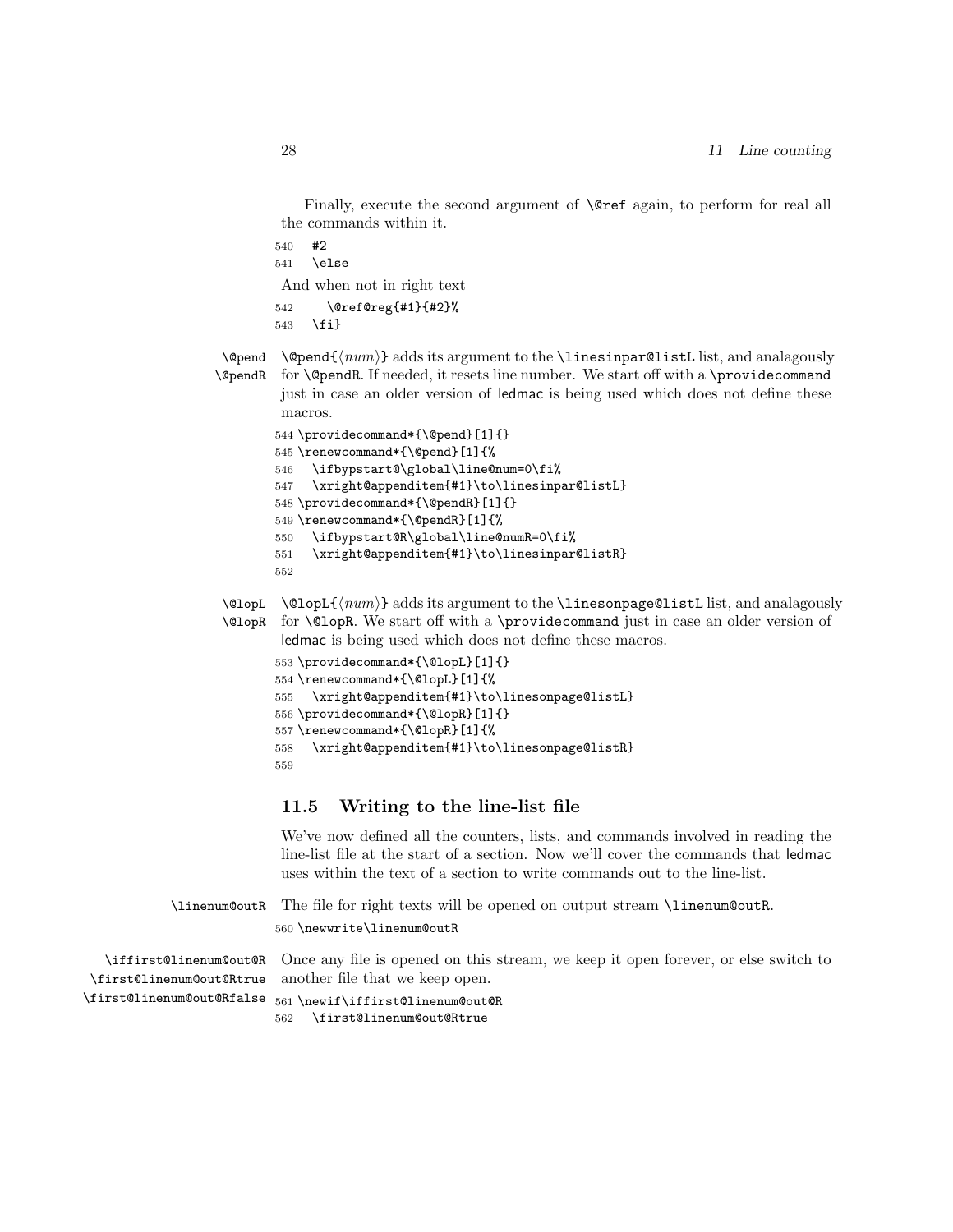11.5 Writing to the line-list file 29

```
\line@list@stuffR This is the right text version of the \line@list@stuff{\langle file \rangle} macro. It is called
                  by \beginnumberingR and performs all the line-list operations needed at the start
                  of a section. Its argument is the name of the line-list file.
                 563 \newcommand*{\line@list@stuffR}[1]{%
                 564 \read@linelist{#1}%
                 565 \iffirst@linenum@out@R
                 566 \immediate\closeout\linenum@outR
                 567 \global\first@linenum@out@Rfalse
                 568 \immediate\openout\linenum@outR=#1
                 569 \else
                 570 \closeout\linenum@outR
                 571 \openout\linenum@outR=#1
                 572 \fi}
                 573
      \new@lineR The \new@lineR macro sends the \@l command to the right text line-list file, to
                  mark the start of a new text line.
                 574 \newcommand*{\new@lineR}{%
                 575 \write\linenum@outR{\string\@l[\the\c@page][\thepage]}}
      \flag@start
We enclose a lemma marked by \edtext in \flag@start and \flag@end: these
        \flag@end
send the \@ref command to the line-list file.
                 576 \renewcommand*{\flag@start}{%
                 577 \ifledRcol
                 578 \edef\next{\write\linenum@outR{%
                 579 \tring\@ref[\the\insert@countR][}}%
                 580 \next
                 581 \else
                 582 \edef\next{\write\linenum@out{%
                 583 \string\@ref[\the\insert@count][}}%
                 584 \next
                 585 \fi}
                 586 \renewcommand*{\flag@end}{%
                 587 \ifledRcol
                 588 \write\linenum@outR{]}%
                 589 \else
                 590 \write\linenum@out{]}%
                 591 \fi}
        \startsub
\startsub and \endsub turn sub-lineation on and off, by writing appropriate
          \endsub
instructions to the line-list file.
                 592 \renewcommand*{\startsub}{\dimen0\lastskip
                 593 \ifdim\dimen0>0pt \unskip \fi
                 594 \ifledRcol \write\linenum@outR{\string\sub@on}%
                 595 \else \write\linenum@out{\string\sub@on}%
                 596 \fi
                 597 \ifdim\dimen0>0pt \hskip\dimen0 \fi}
```
- \def\endsub{\dimen0\lastskip
- \ifdim\dimen0>0pt \unskip \fi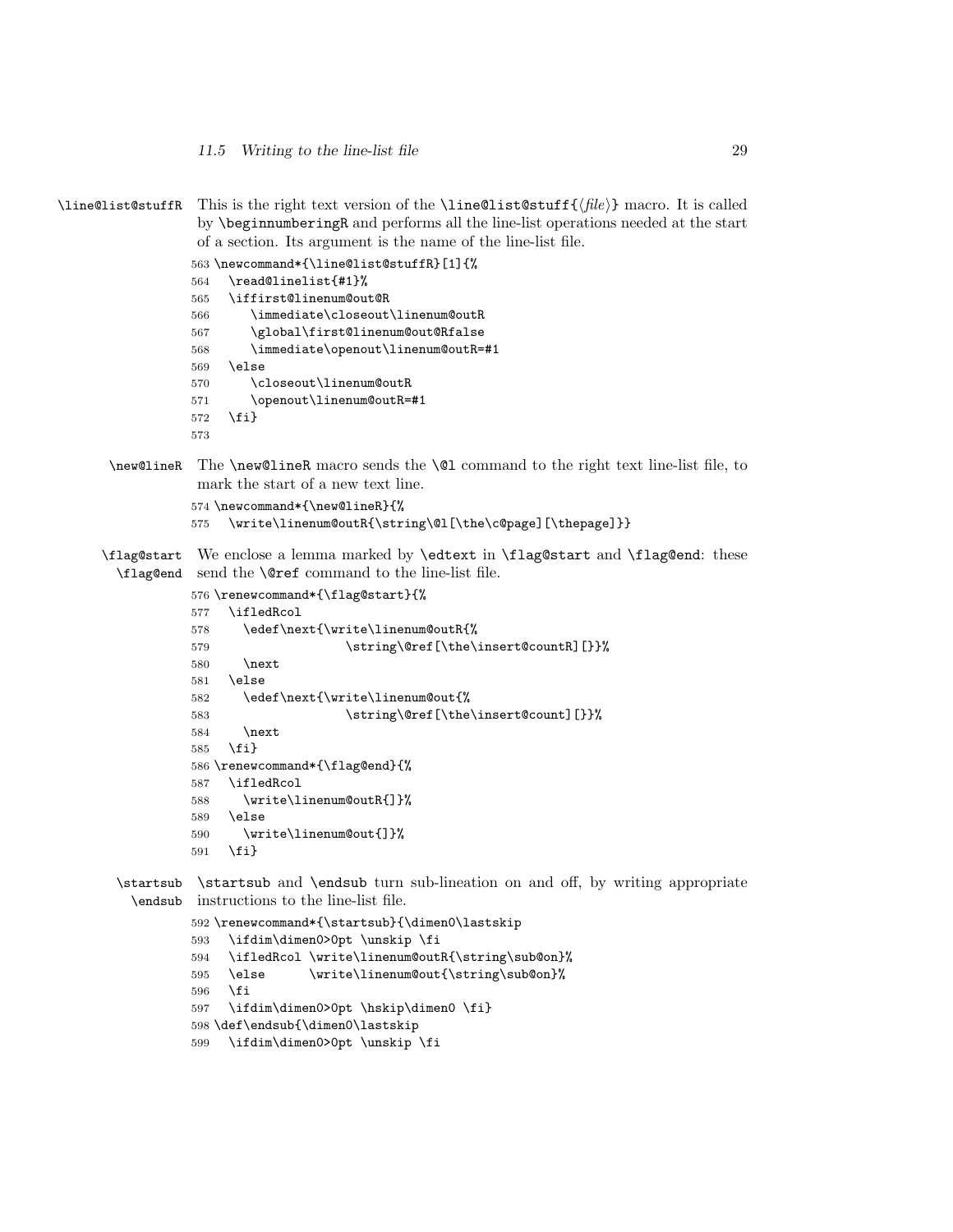```
600 \ifledRcol \write\linenum@outR{\string\sub@off}%
601 \else \write\linenum@out{\string\sub@off}%
602 \setminusfi
603 \ifdim\dimen0>0pt \hskip\dimen0 \fi}
604
```
\advanceline You can use \advanceline{ $\langle num \rangle$ } in running text to advance the current visible line-number by a specified value, positive or negative.

```
605 \renewcommand*{\advanceline}[1]{%
606 \ifledRcol \write\linenum@outR{\string\@adv[#1]}%
607 \else \write\linenum@out{\string\@adv[#1]}%
608 \fi}
```
\setline You can use \setline{ $\langle num \rangle$ } in running text (i.e., within \pstart...\pend) to set the current visible line-number to a specified positive value.

```
609 \renewcommand*{\setline}[1]{%
610 \ifnum#1<\z@
611 \led@warn@BadSetline
612 \else
613 \ifledRcol \write\linenum@outR{\string\@set[#1]}%
614 \else \write\linenum@out{\string\@set[#1]}%
615 \fi
616 \fi}
```
 $\setminus$  You can use  $\setminus {\text{num}}$  before a  $\mathcal{u}$  before a  $\setminus$  the visible line-number to a specified positive value. It writes a \l@d@set command to the line-list file.

```
617 \renewcommand*{\setlinenum}[1]{%
618 \ifnum#1<\z@
619 \led@warn@BadSetlinenum
620 \else
621 \ifledRcol \write\linenum@outR{\string\l@d@set[#1]}
622 \else \write\linenum@out{\string\l@d@set[#1]} \fi
623 \fi}
624
```
\startlock You can use \startlock or \endlock in running text to start or end line number \endlock locking at the current line. They decide whether line numbers or sub-line numbers are affected, depending on the current state of the sub-lineation flags.

```
625 \renewcommand*{\startlock}{%
626 \ifledRcol \write\linenum@outR{\string\lock@on}%
627 \else \write\linenum@out{\string\lock@on}%
628 \fi}
629 \def\endlock{%
630 \ifledRcol \write\linenum@outR{\string\lock@off}%
631 \else \write\linenum@out{\string\lock@off}%
632 \fi}
633
```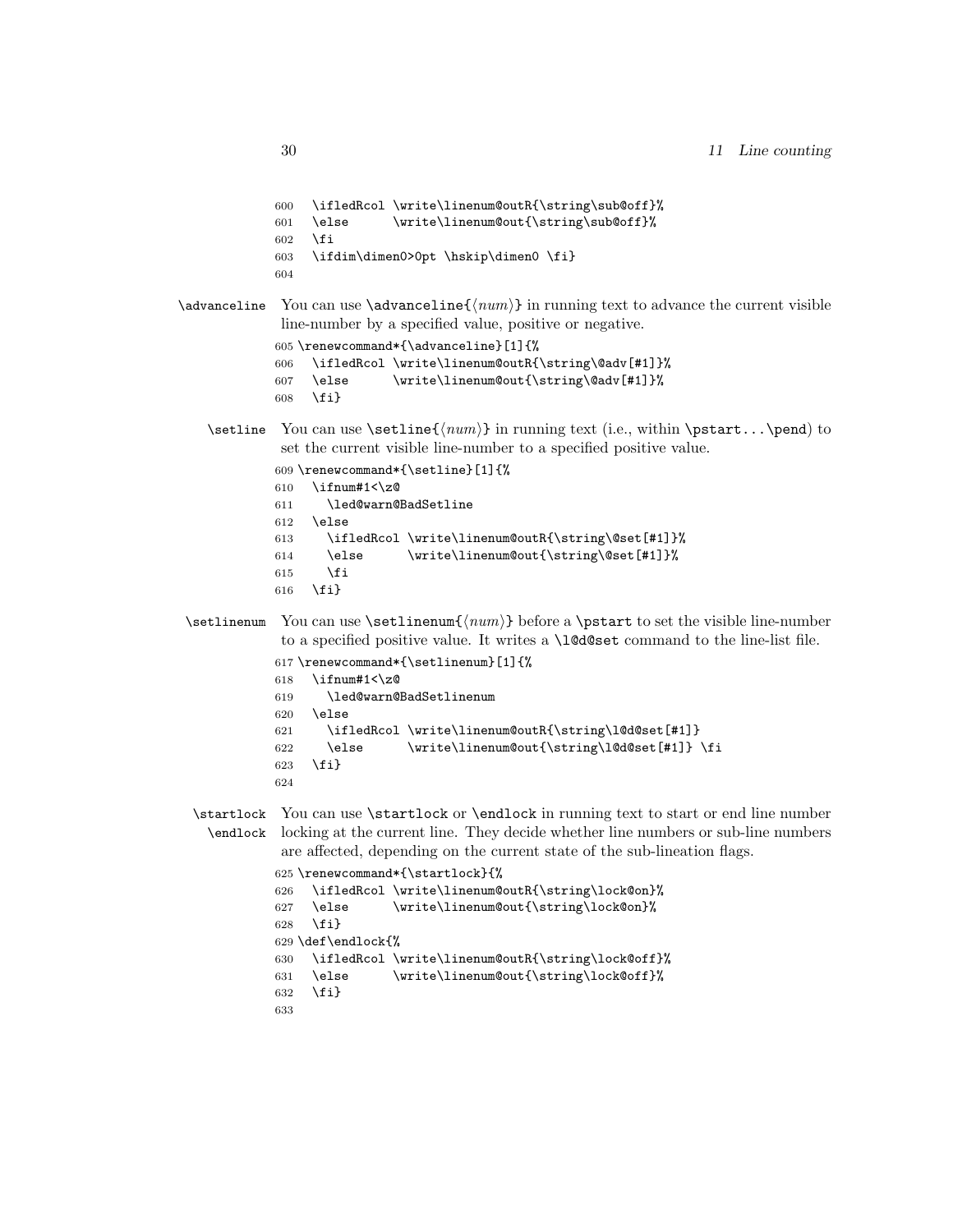\skipnumbering In numbered text, \skipnumbering in a line will suspend the numbering for that particular line. That is, line numbers are unchanged and no line number will be printed.

```
634 \renewcommand*{\skipnumbering}{%
635 \ifledRcol \write\linenum@outR{\string\n@num}%
636 \advanceline{-1}%
637 \else
638 \skipnumbering@reg
639 \fi}
640
```
### <span id="page-30-0"></span>12 Marking text for notes

The \edtext (or \critext) macro is used to create all footnotes and endnotes, as well as to print the portion of the main text to which a given note or notes is keyed. The idea is to have that lemma appear only once in the .tex file: all instances of it in the main text and in the notes are copied from that one appearance.

\critext requires two arguments. At any point within numbered text, you use it by saying:

```
\critext{#1}#2/
```
Similarly \edtext requires the same two arguments but you use it by saying:

\edtext{#1}{#2}

\critext Now we begin \critext itself.

We slightly modify the original to make accomodation for when right text is being processed.

```
641 \long\def\critext#1#2/{\leavevmode
642 \begingroup
643 \no@expands
644 \xdef\@tag{#1}%
645 \set@line
646 \ifledRcol \global\insert@countR \z@
647 \else \global\insert@count \z@ \fi
648 \ignorespaces #2\relax
649 \flag@start
650 \endgroup
651 \showlemma{#1}%
652 \ifx\end@lemmas\empty \else
653 \gl@p\end@lemmas\to\x@lemma
654 \chi@lemma
655 \global\let\x@lemma=\relax
656 \fi
657 \flag@end}
```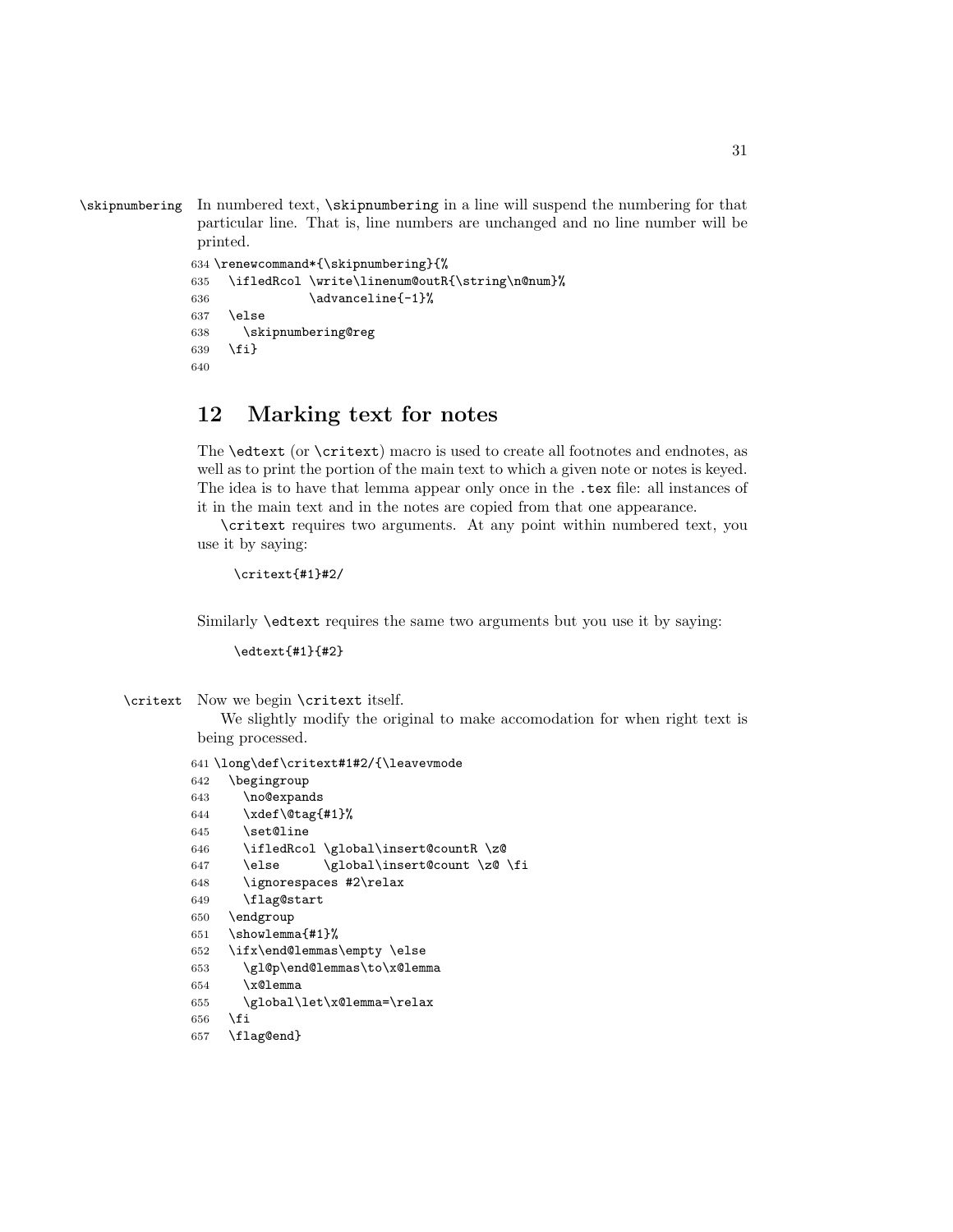\edtext And similarly for \edtext.

- \renewcommand{\edtext}[2]{\leavevmode
- \begingroup
- \no@expands
- \xdef\@tag{#1}%
- \set@line
- \ifledRcol \global\insert@countR \z@
- \else \global\insert@count \z@ \fi
- \ignorespaces #2\relax
- \flag@start
- \endgroup \showlemma{#1}%
- 
- \ifx\end@lemmas\empty \else \gl@p\end@lemmas\to\x@lemma
- 
- \x@lemma
- \global\let\x@lemma=\relax
- \fi
- \flag@end}
- 
- \set@line The \set@line macro is called by \edtext to put the line-reference field and font specifier for the current block of text into \l@d@nums.

```
676 \renewcommand*{\set@line}{%
677 \ifledRcol
678 \ifx\line@listR\empty
679 \global\noteschanged@true
680 \xdef\l@d@nums{000|000|000|000|000|000|\edfont@info}%
681 \else
682 \gl@p\line@listR\to\@tempb
683 \xdef\l@d@nums{\@tempb|\edfont@info}%
684 \global\let\@tempb=\undefined
685 \fi
686 \else
687 \ifx\line@list\empty
688 \global\noteschanged@true
689 \xdef\l@d@nums{000|000|000|000|000|000|\edfont@info}%
690 \else
691 \gl@p\line@list\to\@tempb
692 \xdef\l@d@nums{\@tempb|\edfont@info}%
693 \global\let\@tempb=\undefined
694 \fi
695 \fi}
696
```
## <span id="page-31-0"></span>13 Parallel environments

The initial set up for parallel processing is deceptively simple.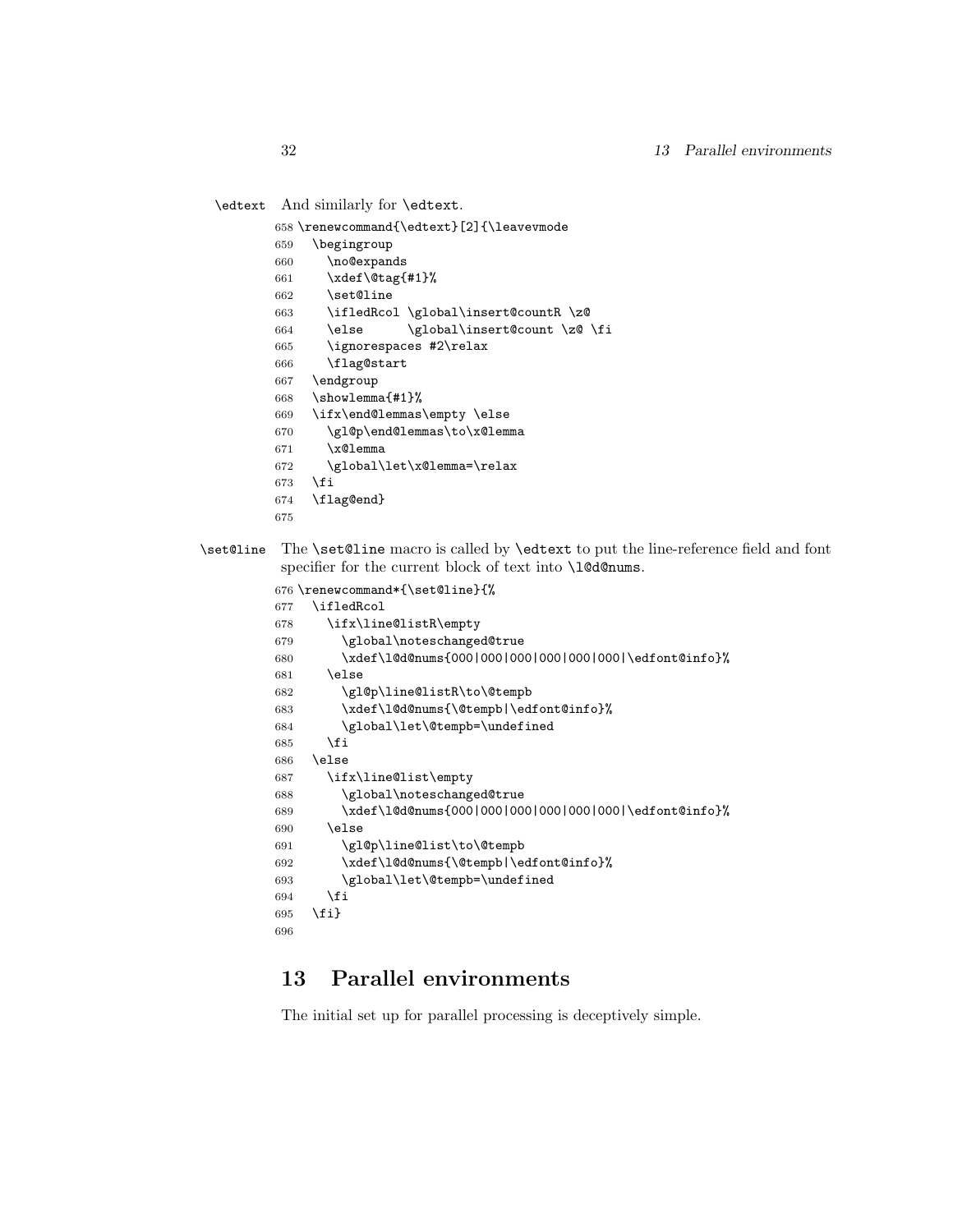pairs The pairs environment is for parallel columns and the pages environment for pages parallel pages.

```
chapterinpages 697 \newenvironment{pairs}{%}
```

```
698 \l@dpairingtrue
699 \l@dpagingfalse
700 }{%
701 \l@dpairingfalse
702 }
```
The pages environment additionally sets the 'column' widths to the \textwidth (as known at the time the package is called). In this environment, there are two text in parallel on 2 pages. To prevent chapters starting on a lefthand page, the \chapter command is redefined to not clear pages.

```
703 \newenvironment{pages}{%
704 \let\oldchapter\chapter
705 \let\chapter\chapterinpages
706 \l@dpairingtrue
707 \l@dpagingtrue
708 \setlength{\Lcolwidth}{\textwidth}%
709 \setlength{\Rcolwidth}{\textwidth}%
710 }{%
711 \l@dpairingfalse
712 \l@dpagingfalse
713 \let\chapter\oldchapter
714 }
715 \newcommand{\chapterinpages}{\thispagestyle{plain}%
716 \global\@topnum\z@
717 \@afterindentfalse
718 \secdef\@chapter\@schapter}
719
```
ifinstanzaL These boolean tests are switched by the \stanza command, using either the left ifinstanzaR or right side.

```
720 \newif\ifinstanzaL
721 \newif\ifinstanzaR
```
- Leftside Within the pairs and pages environments the left and right hand texts are within Leftside and Rightside environments, respectively. The Leftside environment
	- is simple, indicating that right text is not within its purview and using some particular macros.
		- \newenvironment{Leftside}{%

```
723 \ledRcolfalse
```
- \let\beginnumbering\beginnumbering\setcounter{pstartL}{1}
- \let\pstart\pstartL
- \let\thepstart\thepstartL
- \let\pend\pendL
- \let\memorydump\memorydumpL
- \Leftsidehook
- \let\oldstanza\stanza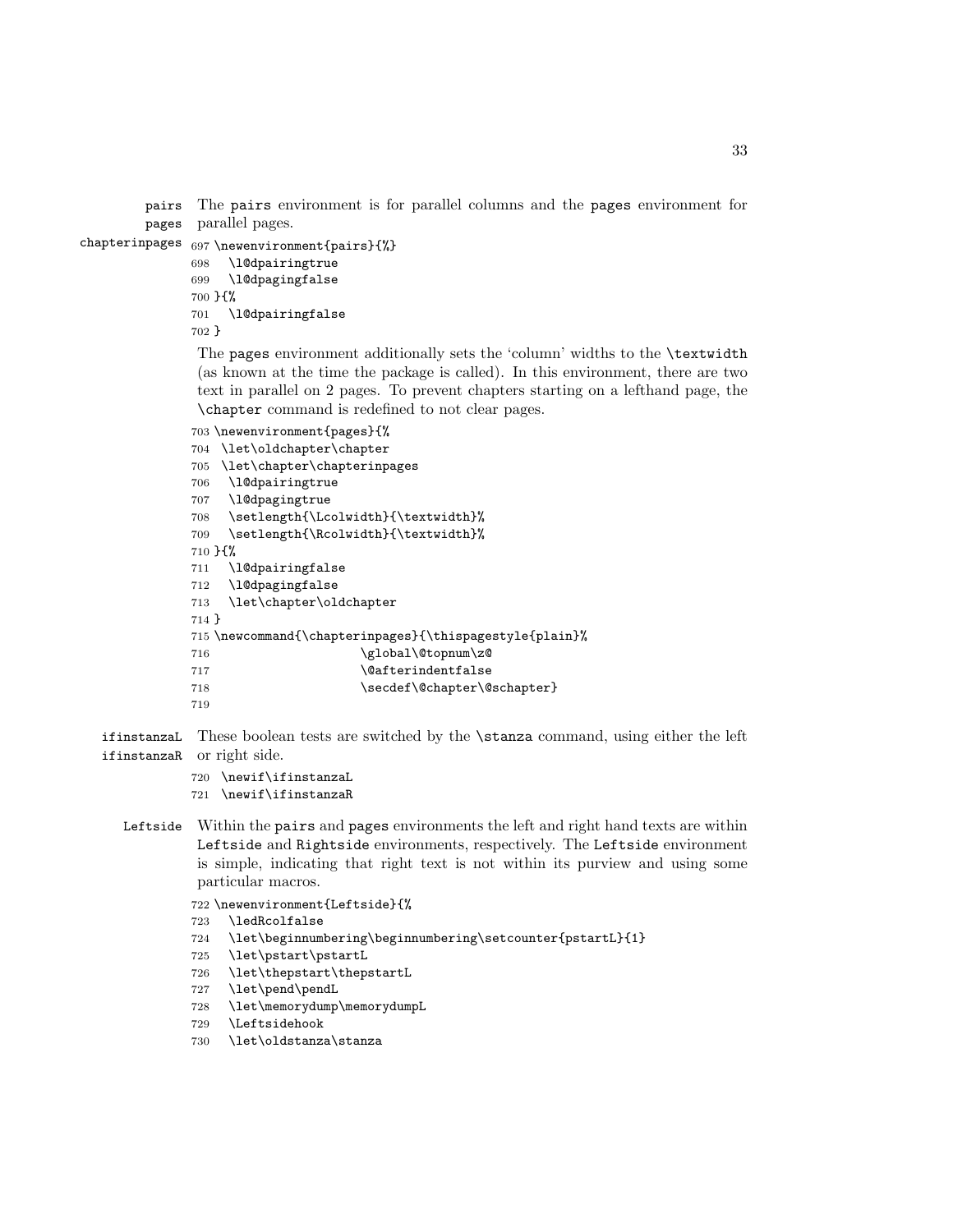```
731 \renewcommand{\stanza}{\oldstanza\global\instanzaLtrue}
                  732 }{
                  733 \let\stanza\oldstanza
                  734 \Leftsidehookend}
    \Leftsidehook
\Leftsidehookend
   \Rightsidehook
735 \newcommand*{\Leftsidehook}{}
\Rightsidehookend
736 \newcommand*{\Leftsidehookend}{}
                  Hooks into the start and end of the Leftside and Rightside environments. These
                  are initially empty.
                  737 \newcommand*{\Rightsidehook}{}
                  738 \newcommand*{\Rightsidehookend}{}
                  739
       Rightside The Rightside environment is only slightly more complicated than the Leftside.
                   Apart from indicating that right text is being provided it ensures that the right
                   right text code will be used.
                  740 \newenvironment{Rightside}{%
                  741 \ledRcoltrue
                  742 \let\beginnumbering\beginnumberingR
                  743 \let\endnumbering\endnumberingR
                  744 \let\pausenumbering\pausenumberingR
                  745 \let\resumenumbering\resumenumberingR
                  746 \let\memorydump\memorydumpR
                  747 \let\thepstart\thepstartR
                  748 \let\pstart\pstartR
                  749 \let\pend\pendR
                  750 \let\lineation\lineationR
                  751 \Rightsidehook
                  752 \let\oldstanza\stanza
                  753 \renewcommand{\stanza}{\oldstanza\global\instanzaRtrue}
                  754 }{%
                  755 \ledRcolfalse
                  756 \let\stanza\oldstanza
                  757 \Rightsidehookend
                  758 }
                  759
```
## <span id="page-33-0"></span>14 Paragraph decomposition and reassembly

In order to be able to count the lines of text and affix line numbers, we add an extra stage of processing for each paragraph. We send the paragraph into a box register, rather than straight onto the vertical list, and when the paragraph ends we slice the paragraph into its component lines; to each line we add any notes or line numbers, add a command to write to the line-list, and then at last send the line to the vertical list. This section contains all the code for this processing.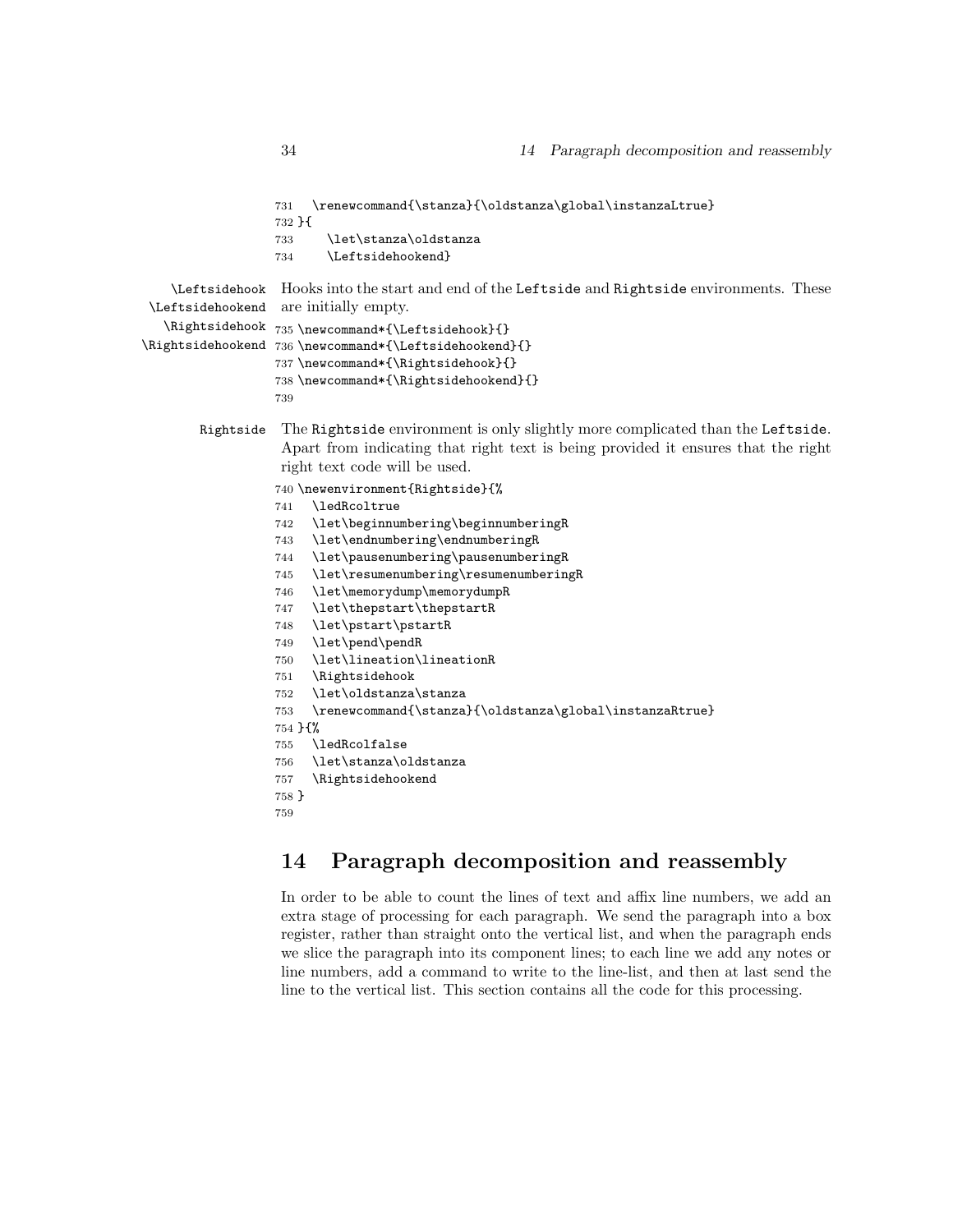#### <span id="page-34-0"></span>14.1 Boxes, counters, \pstart and \pend

\num@linesR \one@lineR \par@lineR Here are numbers and flags that are used internally in the course of the paragraph decomposition. When we first form the paragraph, it goes into a box register,  $\lambda$ l@dLcolrawbox or \l@dRcolrawbox for right text, instead of onto the current vertical list. The \ifnumberedpar@ flag will be true while a paragraph is being processed in that way. \num@lines(R) will store the number of lines in the paragraph when it's complete. When we chop it up into lines, each line in turn goes into the \one@line or \one@lineR register, and \par@line(R) will be the number of that line within the paragraph.

760 \newcount\num@linesR

761 \newbox\one@lineR

762 \newcount\par@lineR

\pstartL \pstart starts the paragraph by clearing the \inserts@list list and other rele-\pstartR vant variables, and then arranges for the subsequent text to go into the appropriate box. \pstart needs to appear at the start of every paragraph that's to be numbered.

> Beware: everything that occurs between \pstart and \pend is happening within a group; definitions must be global if you want them to survive past the end of the paragraph.

> We have to have specific left and right \pstart when parallel processing; among other things because of potential changes in the linewidth. The old counters are used to have the good reset of the pstart counters at the begining of the \Pages command.

```
763
764 \newcounter{pstartL}
765 \newcounter{pstartLold}
766 \renewcommand{\thepstartL}{{\bfseries\@arabic\c@pstartL}. }
767 \newcounter{pstartR}
768 \newcounter{pstartRold}
769 \renewcommand{\thepstartR}{{\bfseries\@arabic\c@pstartR}. }
770
771 \newcommand*{\pstartL}{
772 \if@nobreak
773 \let\@oldnobreak\@nobreaktrue
774 \else
775 \let\@oldnobreak\@nobreakfalse
776 \fi
777 \@nobreaktrue
778 \ifnumbering \else
779 \led@err@PstartNotNumbered
780 \beginnumbering
781 \fi
782 \ifnumberedpar@
783 \led@err@PstartInPstart
784 \pend
```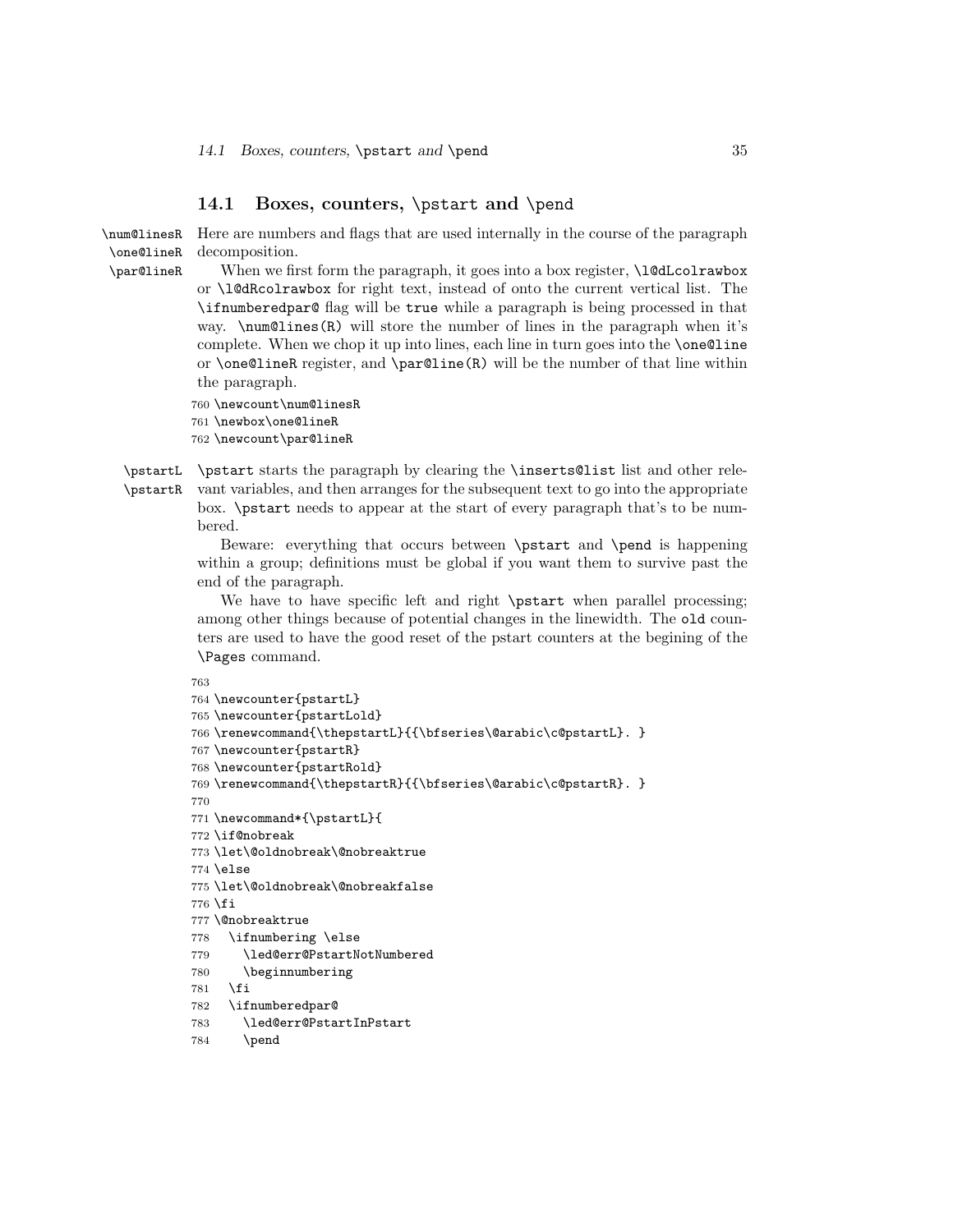\fi

If this is the first \pstart in a numbered section, clear any inserts and set \ifpst@rtedL to FALSE. Save the pstartL counter.

| 786 | \ifpst@rtedL\else                         |
|-----|-------------------------------------------|
| 787 | \setcounter{pstartLold}{\value{pstartL}}% |
| 788 | \list@clear{\inserts@list}%               |
| 789 | \global\let\next@insert=\empty            |
| 790 | \global\pst@rtedLtrue                     |
| 791 | \fi                                       |
| 792 | \begingroup\normal@pars                   |
|     |                                           |

When parallel processing we check that we haven't exceeded the maximum number of chunks. In any event we grab a box for the forthcoming text.

```
793 \global\advance\l@dnumpstartsL \@ne
```

```
794 \ifnum\l@dnumpstartsL>\l@dc@maxchunks
```
- \led@err@TooManyPstarts
- \global\l@dnumpstartsL=\l@dc@maxchunks
- \fi
- 798 \global\setnamebox{1@dLcolrawbox\the\l@dnumpstartsL}=\vbox\bgroup\ifautopar\else\ifnumber
- 799 \hsize=\Lcolwidth
- \numberedpar@true}
- \newcommand\*{\pstartR}{
- \if@nobreak
- \let\@oldnobreak\@nobreaktrue
- \else
- \let\@oldnobreak\@nobreakfalse
- \fi
- \@nobreaktrue
- \ifnumberingR \else
- \led@err@PstartNotNumbered
- \beginnumberingR
- \fi
- \ifnumberedpar@
- \led@err@PstartInPstart
- \pendR
- \fi
- \ifpst@rtedR\else
- \setcounter{pstartRold}{\value{pstartR}}%
- \list@clear{\inserts@listR}%
- \global\let\next@insertR=\empty
- \global\pst@rtedRtrue
- \fi
- \begingroup\normal@pars
- \global\advance\l@dnumpstartsR \@ne
- \ifnum\l@dnumpstartsR>\l@dc@maxchunks
- \led@err@TooManyPstarts
- \global\l@dnumpstartsR=\l@dc@maxchunks
- \fi
- 828 \global\setnamebox{1@dRcolrawbox\the\l@dnumpstartsR}=\vbox\bgroup\ifautopar\else\ifnumber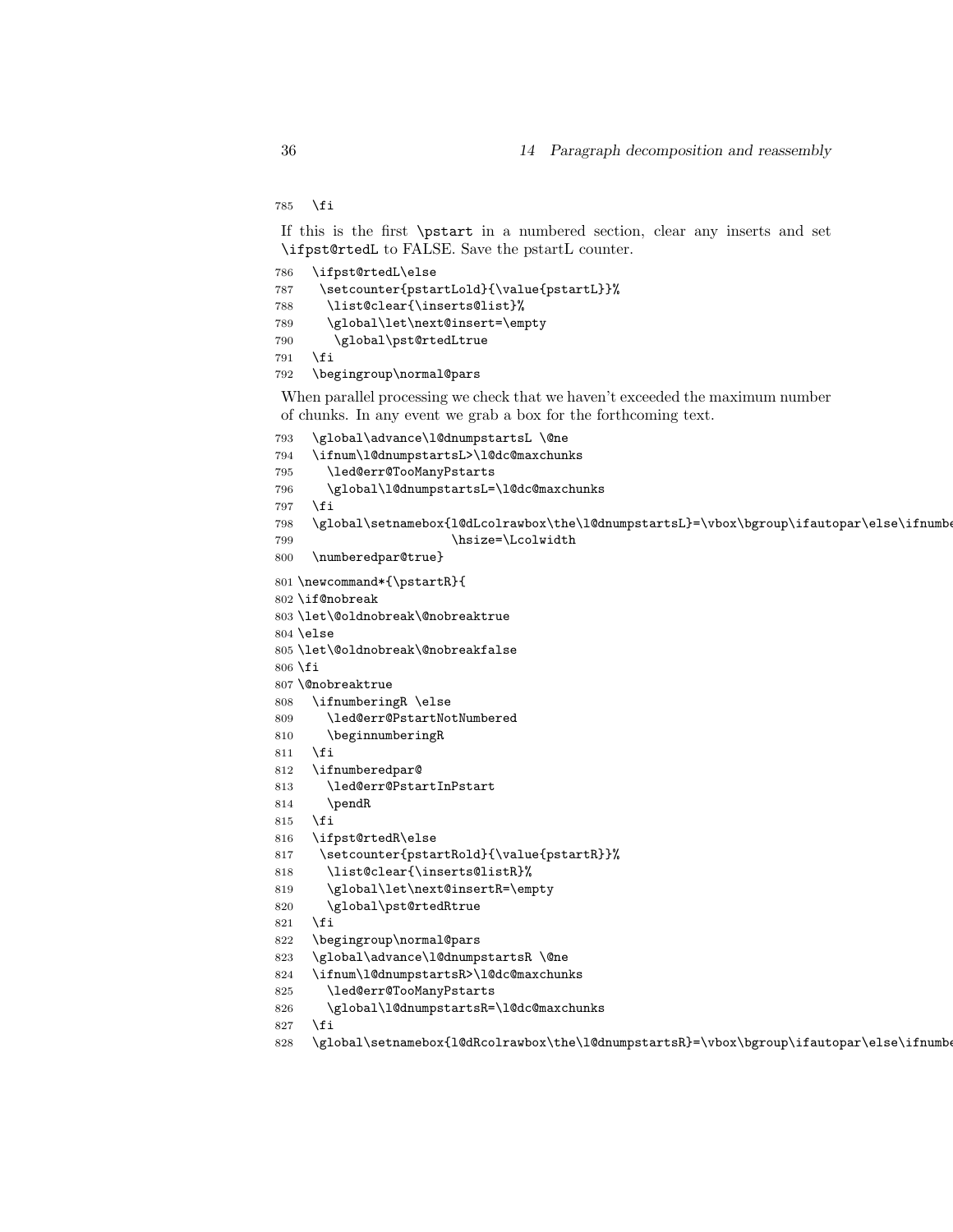```
829 \hsize=\Rcolwidth
830 \numberedpar@true}
```

```
\pendL \pend must be used to end a numbered paragraph. Again we need a version that
        knows about left parallel texts.
```

```
831 \newcommand*{\pendL}{\ifnumbering \else
832 \led@err@PendNotNumbered
833 \fi
834 \ifnumberedpar@ \else
835 \led@err@PendNoPstart
836 \fi
```
We set all the usual interline penalties to zero and then immediately call \endgraf to end the paragraph; this ensures that there'll be no large interline penalties to prevent us from slicing the paragraph into pieces. These penalties revert to the values that you set when the group for the \vbox ends.

```
837 \l@dzeropenalties
838 \endgraf\global\num@lines=\prevgraf\egroup
839 \global\par@line=0
```
End the group that was begun in the \pstart.

```
840 \endgroup
841 \ignorespaces
842 \@oldnobreak
843 \ifnumberpstart
844 \addtocounter{pstartL}{1}
845 \fi}
846
```
\pendR The version of \pend needed for right texts.

```
847 \newcommand*{\pendR}{\ifnumberingR \else
848 \led@err@PendNotNumbered
849 \fi
850 \ifnumberedpar@ \else
851 \led@err@PendNoPstart
852 \fi
853 \l@dzeropenalties
854 \endgraf\global\num@linesR=\prevgraf\egroup
855 \global\par@lineR=0
856 \endgroup
857 \ignorespaces
858 \@oldnobreak
859 \ifnumberpstart
860 \addtocounter{pstartR}{1}
861 \fi
862 }
863
```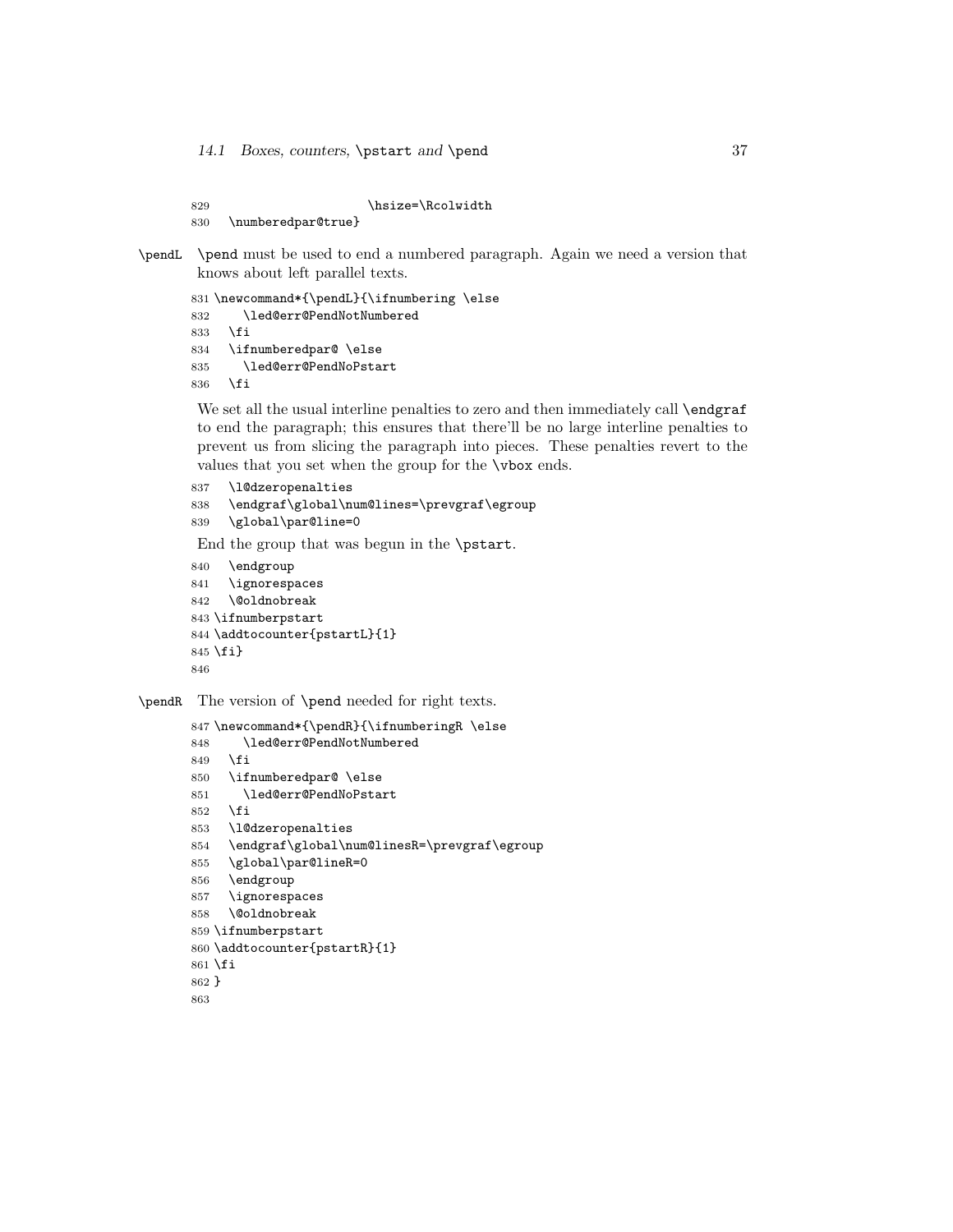#### 14.2 Processing one line

For parallel texts we have to be able to process left and right lines independently. For sequential text we happily use the original **\do@line**. Otherwise ...

\l@dleftbox A line of left text will be put in the box \l@dleftbox, and analagously for a line \l@drightbox of right text.

```
864 \newbox\l@dleftbox
865 \newbox\l@drightbox
866
```
\countLline We need to know the number of lines processed.

| $\verb \countRline  867 \newcount\countLline $ |
|------------------------------------------------|
| 868 \countLline \zQ                            |
| 869 \newcount\countRline                       |
| 870 \countRline \zQ                            |
| 871                                            |

\@donereallinesL \@donetotallinesL \@donereallinesR synchronisation). We need to know the number of 'real' lines output (i.e., those that have been input by the user), and the total lines output (which includes any blank lines output for

```
\@donetotallinesR
872 \newcount\@donereallinesL
                  873 \newcount\@donetotallinesL
                  874 \newcount\@donereallinesR
```

```
875 \newcount\@donetotallinesR
```
\do@lineL The \do@lineL macro is called to do all the processing for a single line of left text.

```
877 \newcommand*{\do@lineL}{%
878 \advance\countLline \@ne
879 \ifvbox\namebox{l@dLcolrawbox\the\l@dpscL}%
880 {\vbadness=10000
881 \splittopskip=\z@
882 \do@lineLhook
883 \l@demptyd@ta
884 \global\setbox\one@line=\vsplit\namebox{l@dLcolrawbox\the\l@dpscL}
885 to\baselineskip}%
886 \unvbox\one@line \global\setbox\one@line=\lastbox
887 \getline@numL
888 \ifnum\@lock>\@ne\inserthangingsymboltrue\else\inserthangingsymbolfalse\fi
889 \setbox\l@dleftbox
890 \hb@xt@ \Lcolwidth{%
891 \affixpstart@numL
892 \affixline@num
893 \l@dld@ta
894 \add@inserts
895 \affixside@note
```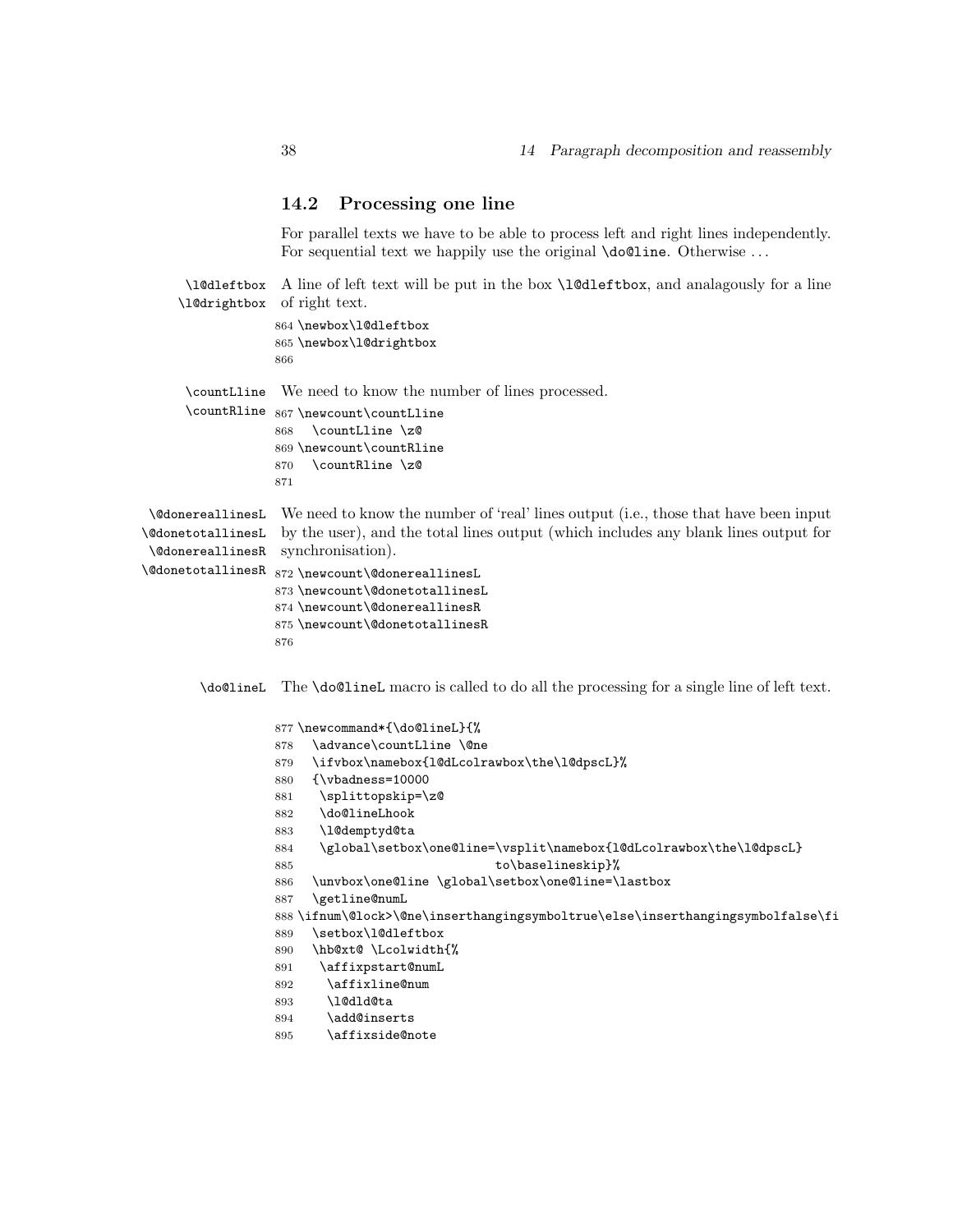```
896 \l@dlsn@te
             897 {\ledllfill\hb@xt@ \wd\one@line{\inserthangingsymbolL\new@line\l@dunhbox@line{\one@line}}\correct
             898 \l@drsn@te
             899 }}%
             900 \add@penaltiesL
             901 \global\advance\@donereallinesL\@ne
             902 \global\advance\@donetotallinesL\@ne
             903 \else
             904 \setbox\l@dleftbox \hb@xt@ \Lcolwidth{\hspace*{\Lcolwidth}}%
             905 \global\advance\@donetotallinesL\@ne
             906 \fi}
             907
             908
\do@lineLhook
Hooks, initially empty, into the respective \do@line(L/R) macros.
\do@lineRhook
909 \newcommand*{\do@lineLhook}{}
             910 \newcommand*{\do@lineRhook}{}
             911
   \do@lineR The \do@lineR macro is called to do all the processing for a single line of right
              text.
             912 \newcommand*{\do@lineR}{%
             913 \advance\countRline \@ne
             914 \ifvbox\namebox{l@dRcolrawbox\the\l@dpscR}%
             915 {\vbadness=10000
             916 \splittopskip=\z@
             917 \do@lineRhook
             918 \l@demptyd@ta
             919 \global\setbox\one@lineR=\vsplit\namebox{l@dRcolrawbox\the\l@dpscR}
             920 to\baselineskip}%
             921 \unvbox\one@lineR \global\setbox\one@lineR=\lastbox
             922 \getline@numR
             923 \ifnum\@lockR>\@ne\inserthangingsymbolRtrue\else\inserthangingsymbolRfalse\fi
             924 \setbox\l@drightbox
             925 \hb@xt@ \Rcolwidth{%
             926 \affixpstart@numR
             927 \affixline@numR
             928 \l@dld@ta
             929 \add@insertsR
             930 \affixside@noteR
             931 \l@dlsn@te
             932 {\correcthangingR\ledllfill\hb@xt@ \wd\one@lineR{\inserthangingsymbolR\new@lineR\l@dunhbox@line{\
             933 \l@drsn@te
             934 }}%
             935 \add@penaltiesR
             936 \global\advance\@donereallinesR\@ne
             937 \global\advance\@donetotallinesR\@ne
             938 \else
             939 \setbox\l@drightbox \hb@xt@ \Rcolwidth{\hspace*{\Rcolwidth}}
             940 \global\advance\@donetotallinesR\@ne
```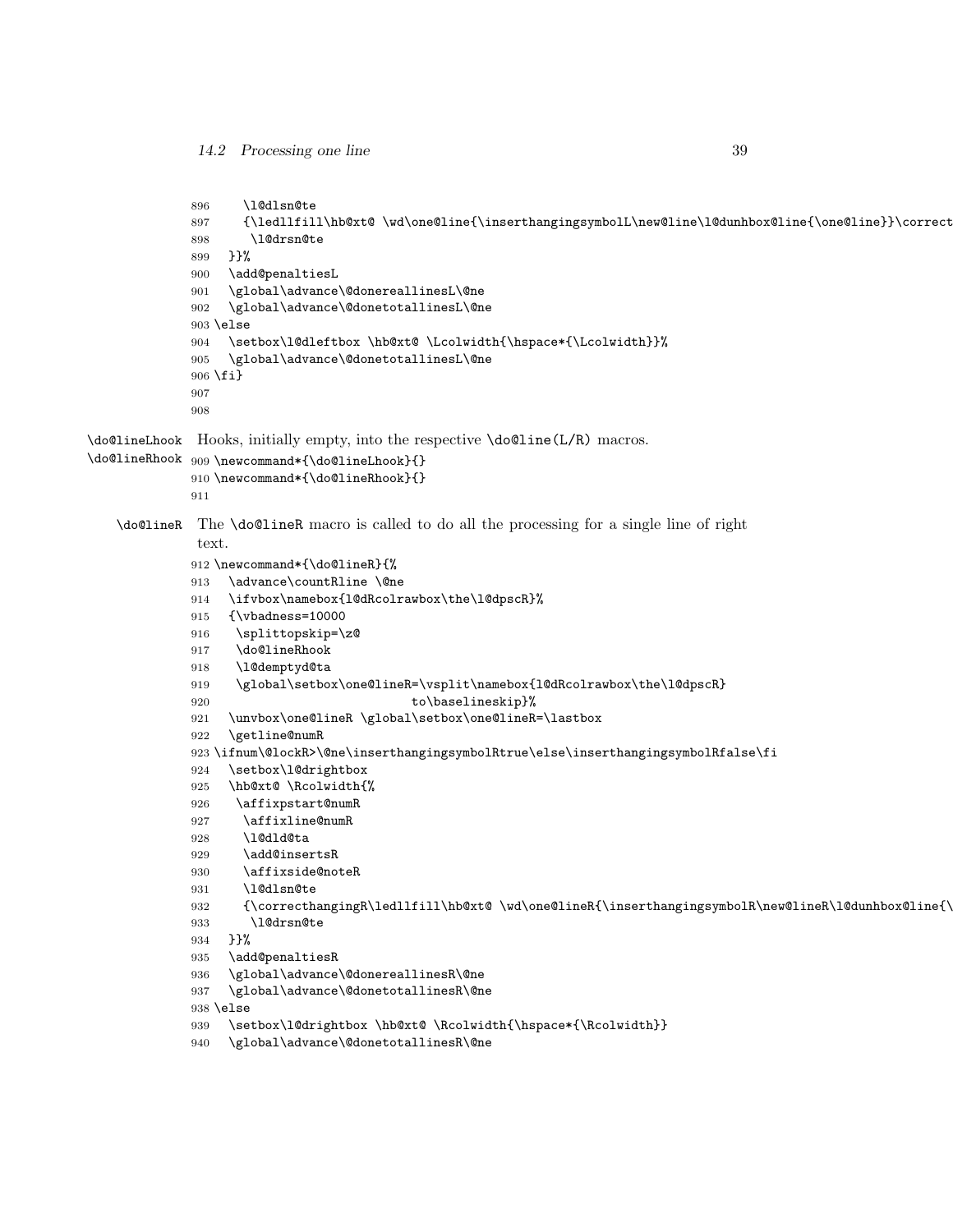```
941 \fi}
942
943
```
### 14.3 Line and page number computation

\getline@numR The \getline@numR macro determines the page and line numbers for the right text line we're about to send to the vertical list.

```
944 \newcommand*{\getline@numR}{%
945 \ifnumberline
946 \global\advance\absline@numR \@ne
947 \fi
948 \do@actionsR
949 \do@ballastR
950 \ifnumberline
951 \ifsublines@
952 \ifnum\sub@lockR<\tw@
953 \global\advance\subline@numR \@ne
954 \fi
955 \else
956 \ifnum\@lockR<\tw@
957 \global\advance\line@numR \@ne
958 \global\subline@numR \z@
959 \fi
960 \fi
961 \fi
962 }
963 \newcommand*{\getline@numL}{%
964 \ifnumberline
965 \global\advance\absline@num \@ne
966 \fi
967 \do@actions
968 \do@ballast
969 \ifnumberline
970 \ifsublines@
971 \ifnum\sub@lock<\tw@
972 \global\advance\subline@num \@ne
973 \fi
974 \else
975 \ifnum\@lock<\tw@
976 \global\advance\line@num \@ne
977 \global\subline@num \z@
978 \fi
979 \fi
980 \fi
981 }
982
983
```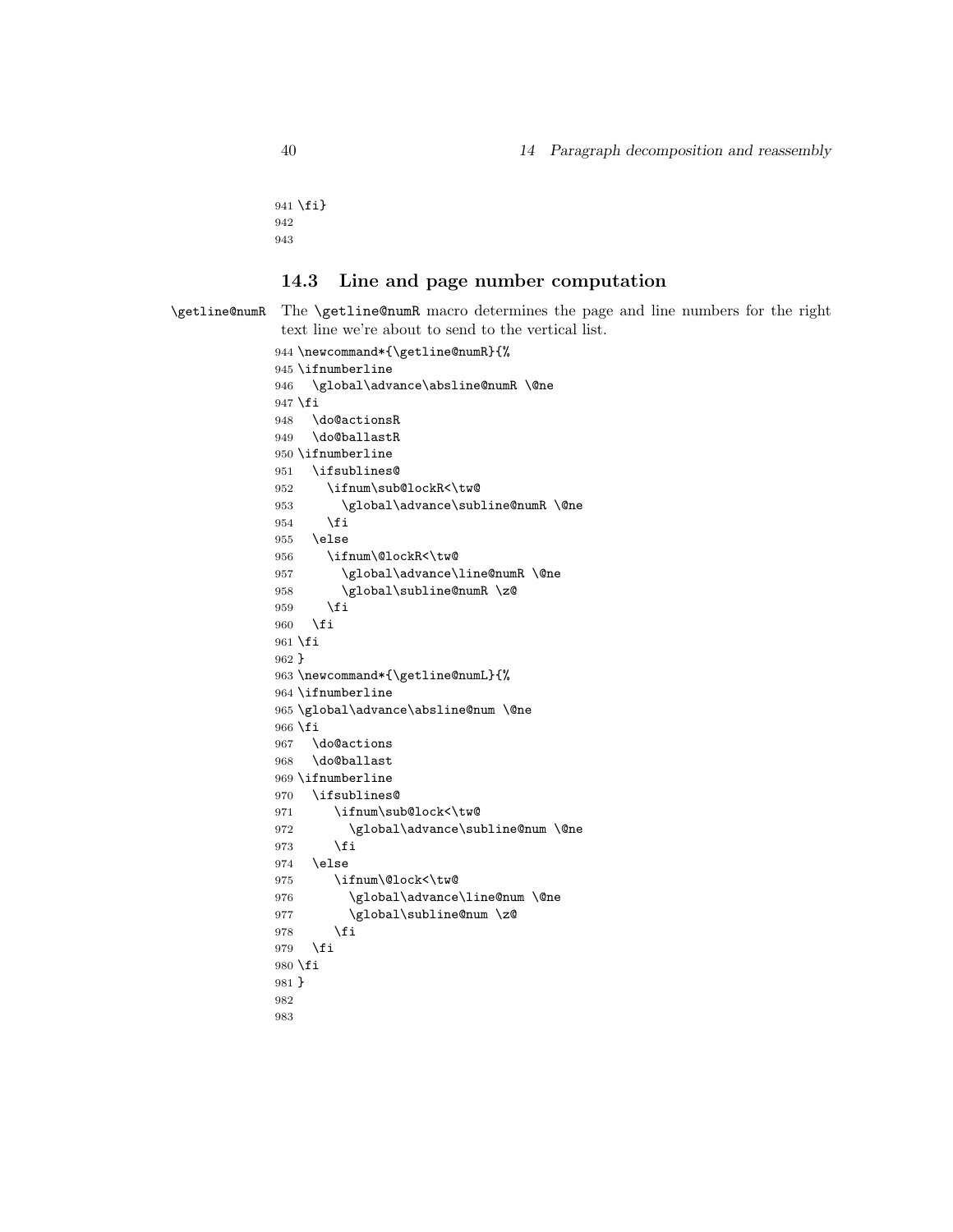\do@ballastR The real work in the line macros above is done in \do@actions, but before we plunge into that, let's get \do@ballastR out of the way.

```
984 \newcommand*{\do@ballastR}{\global\ballast@count=\z@
985 \begingroup
986 \advance\absline@numR \@ne
987 \ifnum\next@actionlineR=\absline@numR
988 \ifnum\next@actionR>-1001
989 \global\advance\ballast@count by -\c@ballast
990 \fi
991 \setminusfi
992 \endgroup}
```
\do@actions@nextR

\do@actionsR The \do@actionsR macro looks at the list of actions to take at particular right \do@actions@fixedcodeR text absolute line numbers, and does everything that's specified for the current line.

> It may call itself recursively and we use tail recursion, via \do@actions@nextR for this.

|      | 993 \newcommand*{\do@actions@fixedcodeR}{% |   |           |
|------|--------------------------------------------|---|-----------|
| 994  | \ifcase\@l@dtempcnta%                      |   |           |
| 995  | \or%                                       | ℀ | 1001      |
| 996  | \global\sublines@true                      |   |           |
| 997  | $\text{or}\%$                              | % | 1002      |
| 998  | \global\sublines@false                     |   |           |
| 999  | \or%                                       | ℀ | 1003      |
| 1000 | \global\@lockR=\@ne                        |   |           |
| 1001 | \or%                                       | ℀ | 1004      |
| 1002 | \ifnum\@lockR=\tw@                         |   |           |
| 1003 | \global\@lockR=\thr@@                      |   |           |
| 1004 | \else                                      |   |           |
| 1005 | \global\@lockR=\z@                         |   |           |
| 1006 | \fi                                        |   |           |
| 1007 | \or%                                       | % | 1005      |
| 1008 | \global\sub@lockR=\@ne                     |   |           |
| 1009 | \or%                                       | % | 1006      |
| 1010 | \ifnum\sub@lockR=\tw@                      |   |           |
| 1011 | \global\sub@lockR=\thr@@                   |   |           |
| 1012 | \else                                      |   |           |
| 1013 | \global\sub@lockR=\z@                      |   |           |
| 1014 | \fi                                        |   |           |
| 1015 | \or%                                       |   | $\%$ 1007 |
| 1016 | \l@dskipnumbertrue                         |   |           |
| 1017 | \else                                      |   |           |
| 1018 | \led@warn@BadAction                        |   |           |
| 1019 | \fi}                                       |   |           |
| 1020 |                                            |   |           |
| 1021 |                                            |   |           |
|      | 1022 \newcommand*{\do@actionsR}{%          |   |           |
| 1023 | \global\let\do@actions@nextR=\relax        |   |           |
| 1024 | \@l@dtempcntb=\absline@numR                |   |           |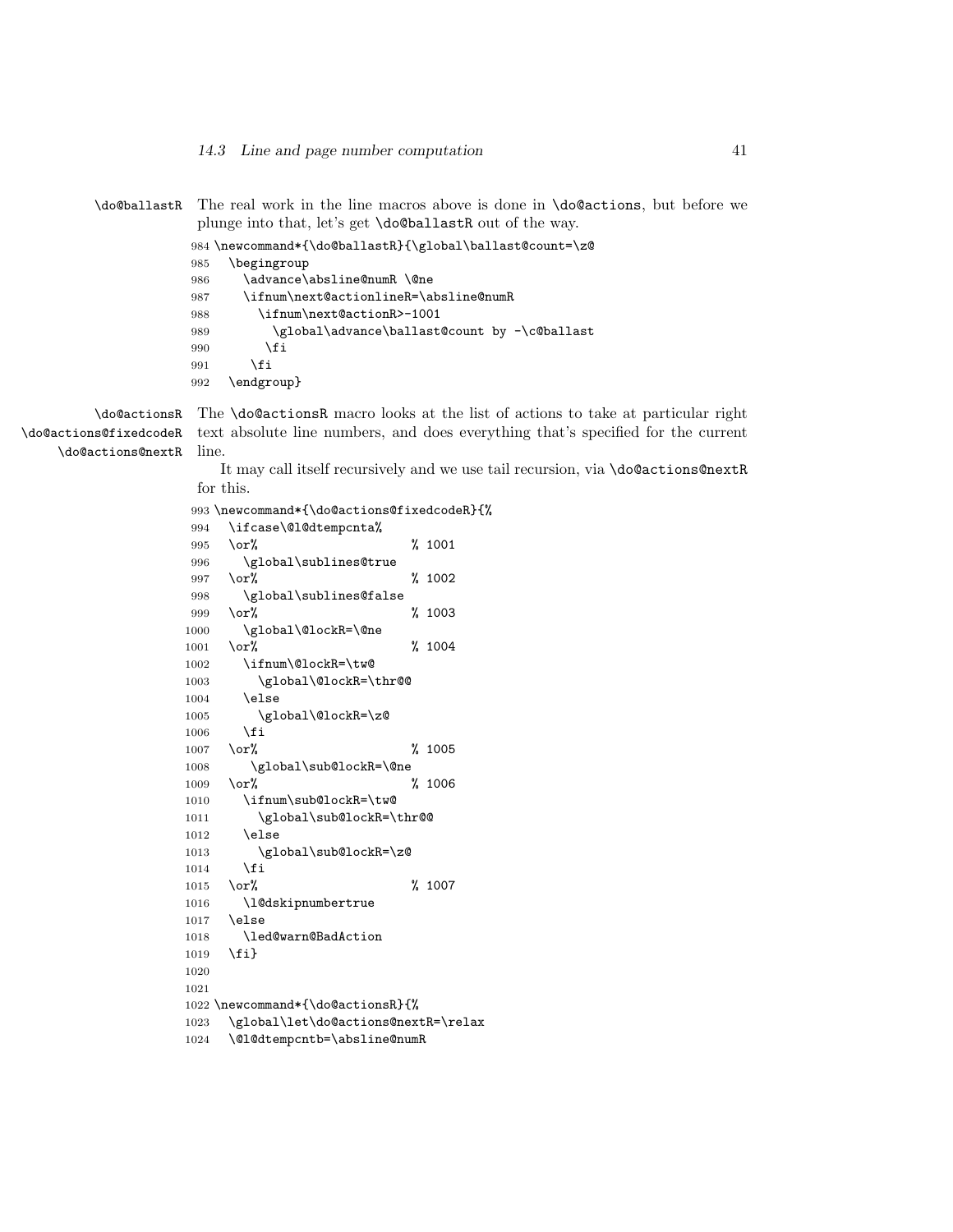```
1025 \ifnum\@l@dtempcntb<\next@actionlineR\else
1026 \ifnum\next@actionR>-1001\relax
1027 \global\page@numR=\next@actionR
1028 \ifbypage@R
1029 \global\line@numR \z@ \global\subline@numR \z@
1030 \overrightarrow{fi}1031 \else
1032 \ifnum\next@actionR<-4999\relax % 9/05 added relax here
1033 \\@l@dtempcnta=-\next@actionR
1034 \advance\@l@dtempcnta by -5001\relax
1035 \ifsublines@
1036 \global\subline@numR=\@l@dtempcnta
1037 \else
1038 \global\line@numR=\@l@dtempcnta
1039 \fi
1040 \else
1041 \@l@dtempcnta=-\next@actionR
1042 \advance\@l@dtempcnta by -1000\relax
1043 \do@actions@fixedcodeR
1044 \fi
1045 \fi
1046 \ifx\actionlines@listR\empty
1047 \gdef\next@actionlineR{1000000}%
1048 \else
1049 \gl@p\actionlines@listR\to\next@actionlineR
1050 \gl@p\actions@listR\to\next@actionR
1051 \global\let\do@actions@nextR=\do@actionsR
1052 \fi
1053 \fi
1054 \do@actions@nextR}
1055
```
#### 14.4 Line number printing

```
\l@dcalcnum
\backslashch@cksub@l@ckR _{1056}\ch@ck@l@ckR
1057 \providecommand*{\l@dcalcnum}[3]{%
    \f@x@l@cksR
\affixline@numR 1059\affixline@numR is the right text version of the \affixline@num macro.
                     \ifnum #1 > #2\relax
                       \Omegadtempcnta = #1\relax
               1060 \advance\@l@dtempcnta by -#2\relax
               1061 \divide\@l@dtempcnta by #3\relax
               1062 \multiply\@l@dtempcnta by #3\relax
               1063 \advance\@l@dtempcnta by #2\relax
               1064 \else
               1065 \@l@dtempcnta=#2\relax
               1066 \fi}
               1067
               1068 \newcommand*{\ch@cksub@l@ckR}{%
```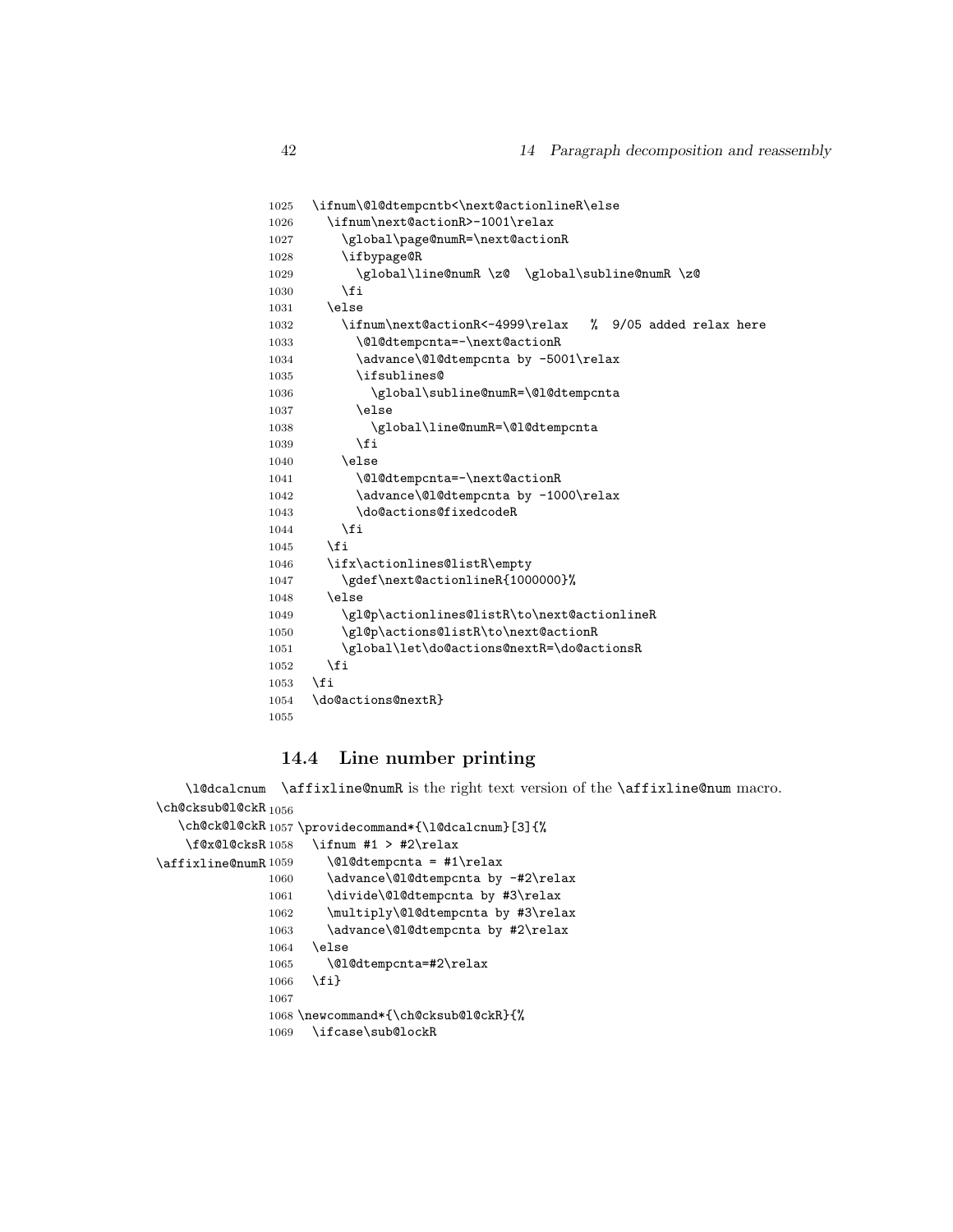```
1070 \or
1071 \ifnum\sublock@disp=\@ne
1072 \@1@dtempcntb \Z@ \Q1@dtempcnta \@ne1073 \fi
10731074 \or
1075 \ifnum\sublock@disp=\tw@
1076 \else
1077 \@l@dtempcntb \z@ \@l@dtempcnta \@ne
1078 \fi
1079 \or
1080 \ifnum\sublock@disp=\z@
1081 \@l@dtempcntb \z@ \@l@dtempcnta \@ne
1082 \overrightarrow{fi}1083 \fi}
1084
1085 \newcommand*{\ch@ck@l@ckR}{%
1086 \ifcase\@lockR
1087 \or
1088 \ifnum\lock@disp=\@ne
1089 \@l@dtempcntb \z@ \@l@dtempcnta \@ne
1090 \fi
1091 \or
1092 \ifnum\lock@disp=\tw@
1093 \else
1094 \@l@dtempcntb \z@ \@l@dtempcnta \@ne
1095 \fi
1096 \or
1097 \ifnum\lock@disp=\z@
1098 \@l@dtempcntb \z@ \@l@dtempcnta \@ne
1099 \fi
1100 \fi}
1101
1102 \newcommand*{\f@x@l@cksR}{%
1103 \ifcase\@lockR
1104 \or
1105 \global\@lockR \tw@
1106 \or \or1107 \global\@lockR \z@
1108 \overline{11}1109 \ifcase\sub@lockR
1110 \or
1111 \global\sub@lockR \tw@
1112 \or \or1113 \global\sub@lockR \z@
1114 \fi}
1115
1116
1117 \newcommand*{\affixline@numR}{%
1118 \ifnumberline
1119 \ifl@dskipnumber
```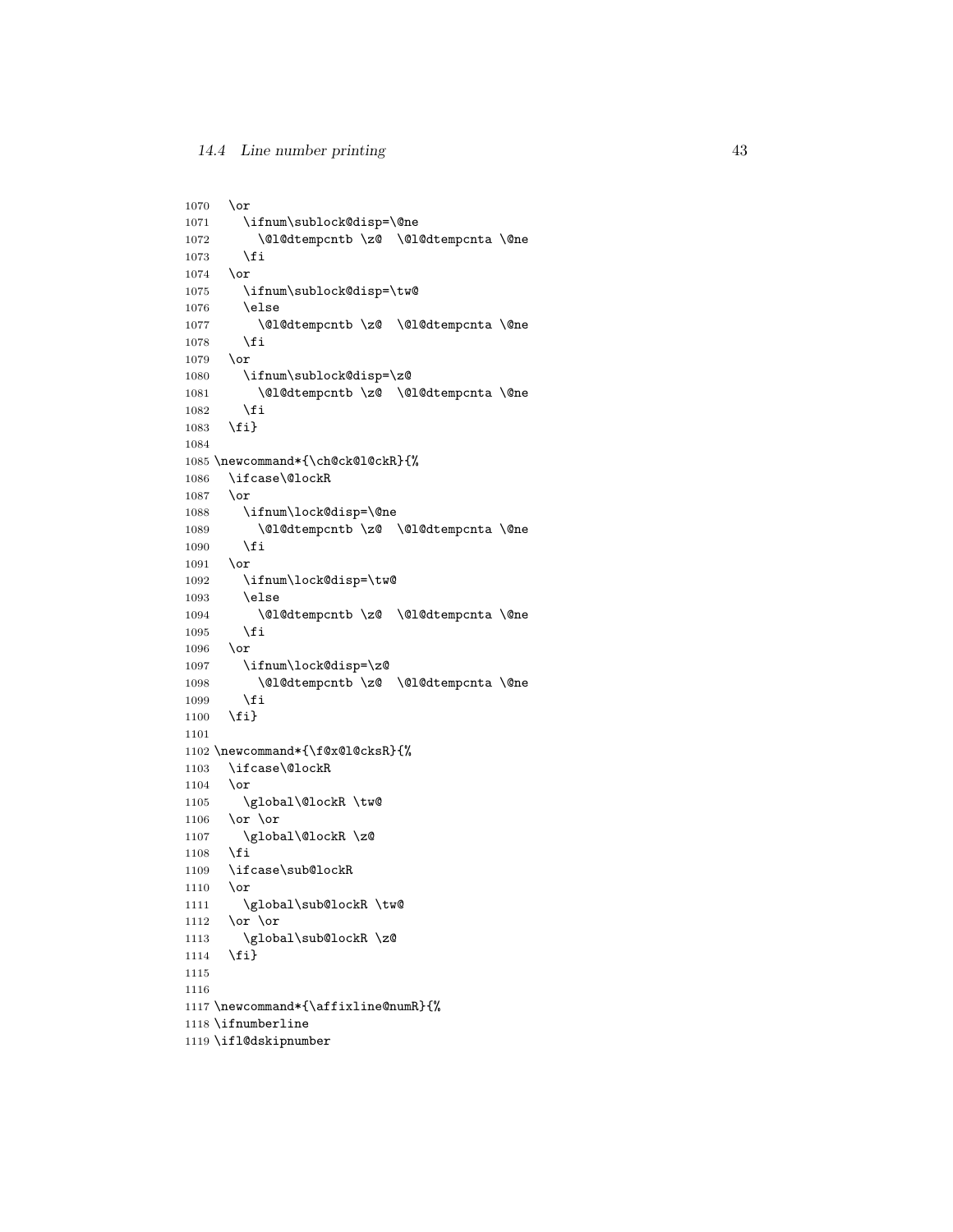```
1120 \global\l@dskipnumberfalse
1121 \else
1122 \ifsublines@
1123 \@l@dtempcntb=\subline@numR
1124 \l@dcalcnum{\subline@numR}{\c@firstsublinenumR}{\c@sublinenumincrementR}%
1125 \ch@cksub@lockR
1126 \else
1127 \@l@dtempcntb=\line@numR
1128 \ifx\linenumberlist\empty
1129 \l@dcalcnum{\line@numR}{\c@firstlinenumR}{\c@linenumincrementR}%
1130 \else
1131 \@l@dtempcnta=\line@numR
1132 \edef\rem@inder{,\linenumberlist,\number\line@numR,}%
1133 \edef\sc@n@list{\def\noexpand\sc@n@list
1134 ####1,\number\@l@dtempcnta,####2|{\def\noexpand\rem@inder{####2}}}%
1135 \sc@n@list\expandafter\sc@n@list\rem@inder|%
1136 \ifx\rem@inder\empty\advance\@l@dtempcnta\@ne\fi
1137 \fi
1138 \ch@ck@l@ckR
1139 \fi
1140 \ifnum\@l@dtempcnta=\@l@dtempcntb
1141 \if@twocolumn
1142 \if@firstcolumn
1143 \gdef\l@dld@ta{\llap{{\leftlinenumR}}}%
1144 \else
1145 \gdef\l@drd@ta{\rlap{{\rightlinenumR}}}%
1146 \overrightarrow{fi}1147 \else
1148 \@l@dtempcntb=\line@marginR
1149 \ifnum\@l@dtempcntb>\@ne
1150 \advance\@l@dtempcntb by\page@numR
1151 \overrightarrow{fi}1152 \ifodd\@l@dtempcntb
1153 \gdef\l@drd@ta{\rlap{{\rightlinenumR}}}%
1154 \else
1155 \gdef\l@dld@ta{\llap{{\leftlinenumR}}}%
1156 \setminusfi
1157 \fi
1158 \fi
1159 \f@x@l@cksR
1160 \fi
1161 \fi}
```
#### 14.5 Pstart number printing in side

The printing of the pstart number is like in ledmac, with two differences :

- Some commands have versions suffixed by R or L.
- The \affixpstart@num and \affixpstart@numR commands are called in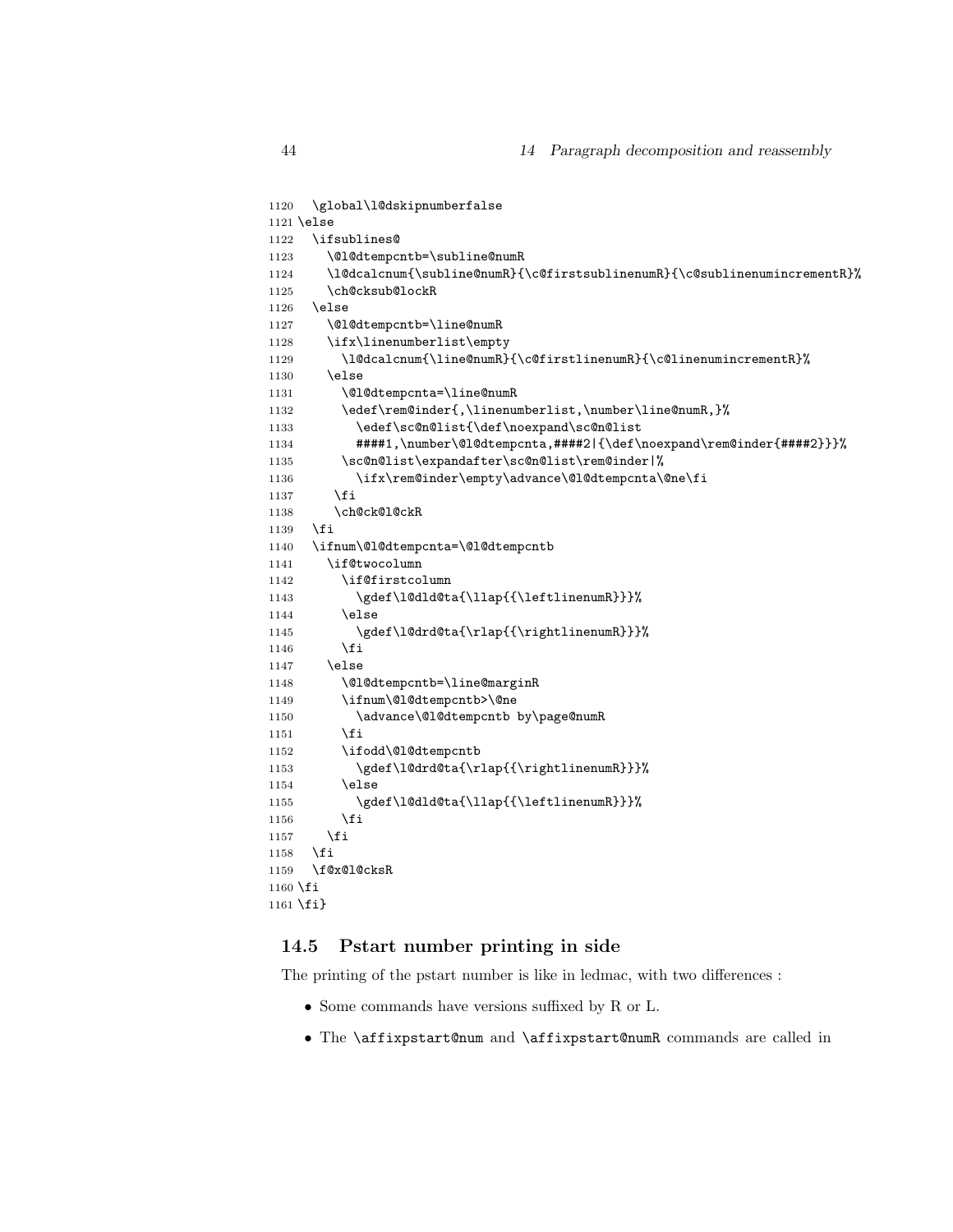the \Pages command. Consequently, the pstartL and pstartR counters must be reset at the begining of this command.

```
\affixpstart@numL
\lambdaaffixpstart@numR<sub>1162</sub>
  \leftpstartnumR
1163 \newcommand*{\affixpstart@numL}{%
 \rightpstartnumR
1164 \ifsidepstartnum
  \leftpstartnumL
1165 \if@twocolumn
\verb|\right|\verb|\ifpstartnumR|^{1167}\if@firstcolumn
                           \gdef\l@dld@ta{\llap{{\leftpstartnumL}}}%
                1168 \else
                1169 \gdef\l@drd@ta{\rlap{{\rightpstartnumL}}}%
                1170 \fi
                1171 \else
                1172 \@l@dtempcntb=\line@margin
                1173 \ifnum\@l@dtempcntb>\@ne
                1174 \advance\@l@dtempcntb \page@num
                1175 \fi
                1176 \ifodd\@l@dtempcntb
                1177 \gdef\l@drd@ta{\rlap{{\rightpstartnumL}}}}
                1178 \else
                1179 \gdef\l@dld@ta{\llap{{\leftpstartnumL}}}%
                1180 \fi
                1181 \fi
                1182 \fi
                1183 }
                1184 \newcommand*{\affixpstart@numR}{%
                1185 \ifsidepstartnum
                1186 \if@twocolumn
                1187 \if@firstcolumn
                1188 \gdef\l@dld@ta{\llap{{\leftpstartnumR}}}%
                1189 \else
                1190 \gdef\l@drd@ta{\rlap{{\rightpstartnumR}}}%
                1191 \overrightarrow{fi}1192 \else
                1193 \@l@dtempcntb=\line@marginR
                1194 \ifnum\@l@dtempcntb>\@ne
                1195 \advance\@l@dtempcntb \page@numR
                1196 \fi
                1197 \ifodd\@l@dtempcntb
                1198 \gdef\l@drd@ta{\rlap{{\rightpstartnumR}}}%
                1199 \else
                1200 \gdef\l@dld@ta{\llap{{\leftpstartnumR}}}%
                1201 \overrightarrow{fi}1202 \fi
                1203 \fi
                1204 }
                1205
                1206 \newcommand*{\leftpstartnumL}{
                1207 \ifpstartnum
```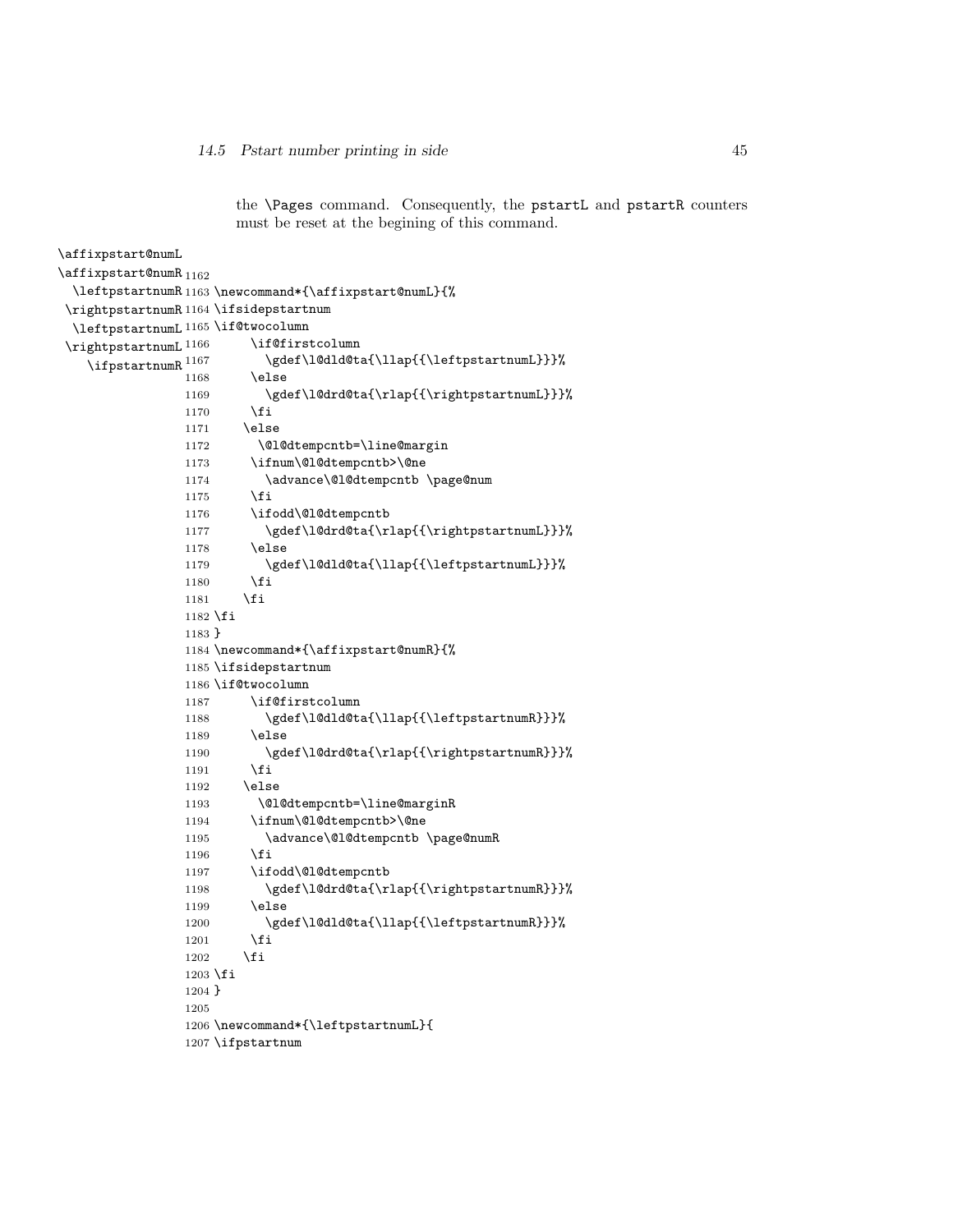```
1208 \thepstartL
1209 \kern\linenumsep\global\pstartnumfalse\fi
1210 }
1211 \newcommand*{\rightpstartnumL}{
1212 \ifpstartnum\kern\linenumsep
1213 \thepstartL
1214 \global\pstartnumfalse\fi
1215 }
1216 \newif\ifpstartnumR
1217 \pstartnumRtrue
1218 \newcommand*{\leftpstartnumR}{
1219 \ifpstartnumR
1220 \thepstartR
1221 \kern\linenumsep\global\pstartnumRfalse\fi
1222 }
1223 \newcommand*{\rightpstartnumR}{
1224 \ifpstartnumR\kern\linenumsep
1225 \thepstartR
1226 \global\pstartnumRfalse\fi
1227 }
```
#### 14.6 Add insertions to the vertical list

\inserts@listR \inserts@listR is the list macro that contains the inserts that we save up for one right text paragraph.

\list@create{\inserts@listR}

\add@insertsR The right text version.

```
\add@inserts@nextR<sub>1229</sub>\newcommand*{\add@insertsR}{%
                1230 \global\let\add@inserts@nextR=\relax
                1231 \ifx\inserts@listR\empty \else
                1232 \ifx\next@insertR\empty
                1233 \ifx\insertlines@listR\empty
                1234 \global\noteschanged@true
                1235 \gdef\next@insertR{100000}%
                1236 \else
                1237 \gl@p\insertlines@listR\to\next@insertR
                1238 \fi
                1239 \fi
                1240 \ifnum\next@insertR=\absline@numR
                1241 \gl@p\inserts@listR\to\@insertR
                1242 \@insertR
                1243 \global\let\@insertR=\undefined
                1244 \global\let\next@insertR=\empty
                1245 \global\let\add@inserts@nextR=\add@insertsR
                1246 \overrightarrow{fi}1247 \fi
                1248 \add@inserts@nextR}
                1249
```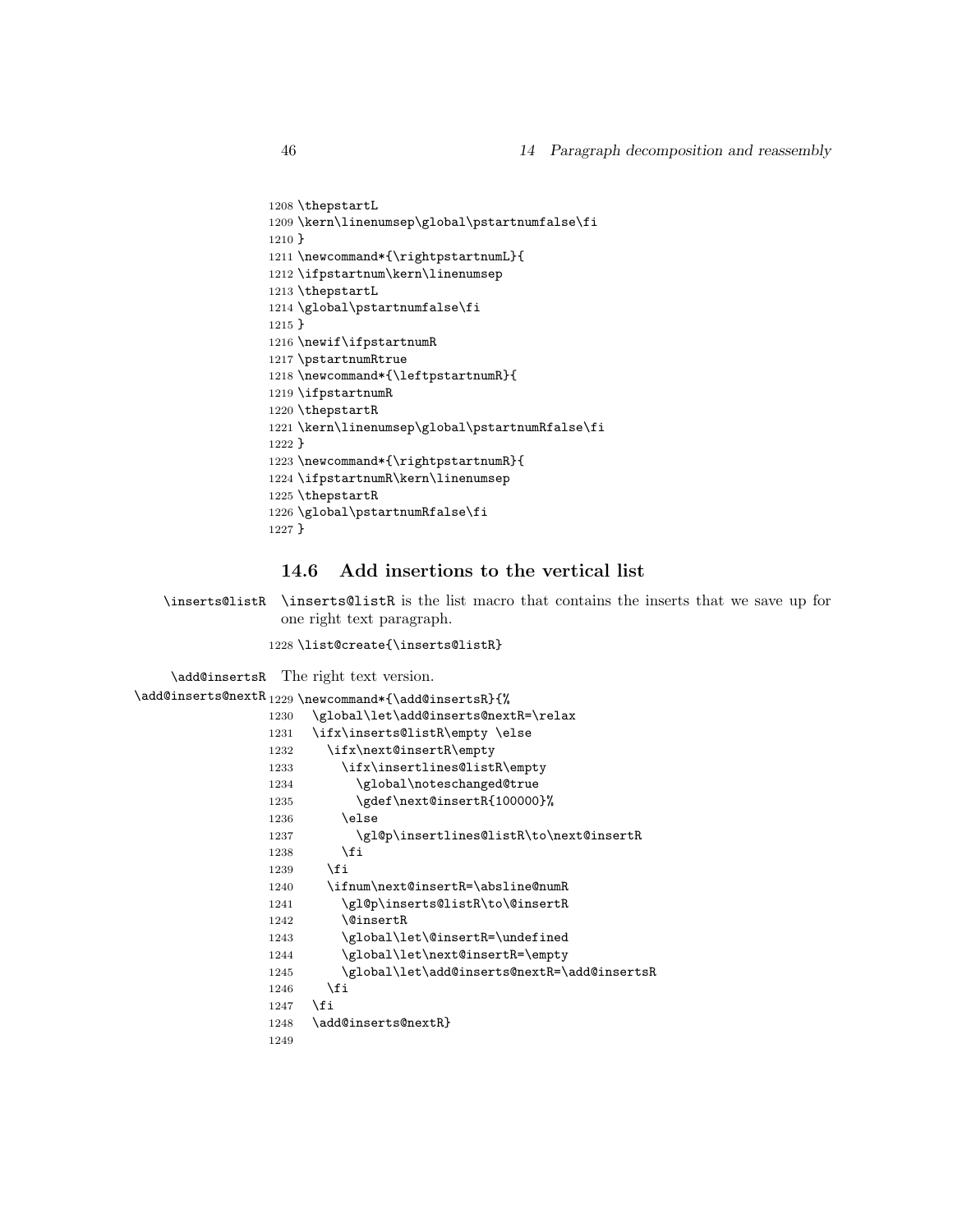#### 14.7 Penalties 47

#### 14.7 Penalties

\add@penaltiesL \add@penaltiesR \add@penaltiesL is the last macro used by \do@lineL. It adds up the club, widow, and interline penalties, and puts a single penalty of the appropriate size back into the paragraph; these penalties get removed by the \vsplit operation. \displaywidowpenalty and \brokenpenalty are not restored, since we have no easy way to find out where we should insert them.

In the code below, which is a virtual copy of the original \add@penalties, \num@lines is the number of lines in the whole paragraph, and \par@line is the line we're working on at the moment. The count **\@l@dtempcnta** is used to calculate and accumulate the penalty; it is initially set to the value of **\ballast@count**, which has been worked out in **\do@ballast**. Finally, the penalty is checked to see that it doesn't go below −10000.

```
\newcommand*{\add@penaltiesR}{\@l@dtempcnta=\ballast@count
  \ifnum\num@linesR>\@ne
    \global\advance\par@lineR \@ne
    \ifnum\par@lineR=\@ne
      \advance\@l@dtempcnta by \clubpenalty
    \fi
    \@l@dtempcntb=\par@lineR \advance\@l@dtempcntb \@ne
    \ifnum\@l@dtempcntb=\num@linesR
      \advance\@l@dtempcnta by \widowpenalty
    \fi
    \ifnum\par@lineR<\num@linesR
      \advance\@l@dtempcnta by \interlinepenalty
    \fi
  \fi
    \ifnum\@l@dtempcnta=\z@
      \relax
    \else
      \ifnum\@l@dtempcnta>-10000
        \penalty\@l@dtempcnta
      \else
        \penalty -10000
      \fi
    \fi}
```
This is for a single chunk. However, as we are probably dealing with several chunks at a time, the above is nor really relevant. I think that it is likely with parallel text that there is no real need to add back any penalties; even if there was, they would have to match across the left and right lines. So, I end up with the following.

```
1250 \newcommand*{\add@penaltiesL}{}
1251 \newcommand*{\add@penaltiesR}{}
1252
```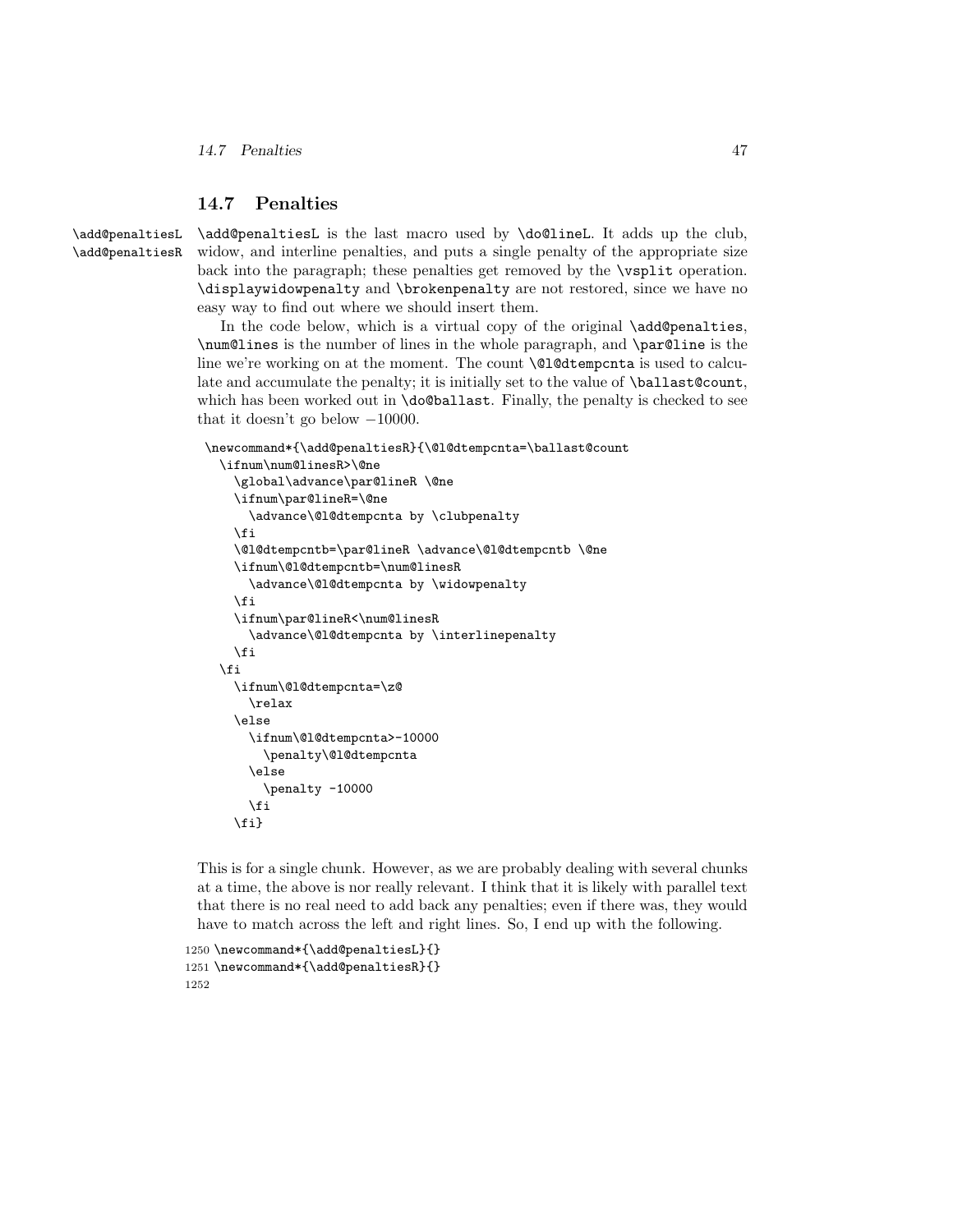#### 14.8 Printing leftover notes

\flush@notesR The \flush@notesR macro is called after the entire right text has been sliced up and sent on to the vertical list.

```
1253 \newcommand*{\flush@notesR}{%
1254 \@xloop
1255 \ifx\inserts@listR\empty \else
1256 \gl@p\inserts@listR\to\@insertR
1257 \@insertR
1258 \global\let\@insertR=\undefined
1259 \repeat}
1260
```
### 15 Footnotes

#### 15.1 Outer-level footnote commands

```
\Afootnote The outer-level footnote commands will look familiar: they're just called \Afootnote,
            \Bfootnote, etc., instead of plain \footnote. What they do, however, is quite
            different, since they have to operate in conjunction with \edtext when numbering
            is in effect.
```
If we're within a line-numbered paragraph, then, we tack this note onto the \inserts@list list, and increment the deferred-page-bottom-note counter.

```
1261 \renewcommand*{\Afootnote}[1]{%
```

```
1262 \ifnumberedpar@
1263 \ifledRcol
1264 \xright@appenditem{\noexpand\vAfootnote{A}%
1265 {{\l@d@nums}{\@tag}{#1}}}\to\inserts@listR
1266 \global\advance\insert@countR \@ne
1267 \else
1268 \xright@appenditem{\noexpand\vAfootnote{A}%
1269 {\{\ldots\}^{\theta}\t\} { {\l@d@nums}{\@tag}{#1}}}\to\inserts@list
1270 \global\advance\insert@count \@ne
1271 \fi
```
Within free text, there's no need to put off making the insertion for this note. No line numbers are available, so this isn't generally that useful; but you might want to use it to get around some limitation of ledmac.

```
1272 \else
1273 \vAfootnote{A}{{0|0|0|0|0|0|0}{}{#1}}%
1274 \fi\ignorespaces}
```
\Bfootnote We need similar commands for the other footnote series.

```
\Cfootnote _{1275} \renewcommand*{\Bfootnote}[1]{%
\Dfootnote<sub>1276</sub>
\Efootnote 1277
               \ifnumberedpar@
                 \ifledRcol
          1278 \xright@appenditem{\noexpand\vBfootnote{B}%
          1279 {\{\ldots\}^{\theta}\t\} \to\inserts@listR
```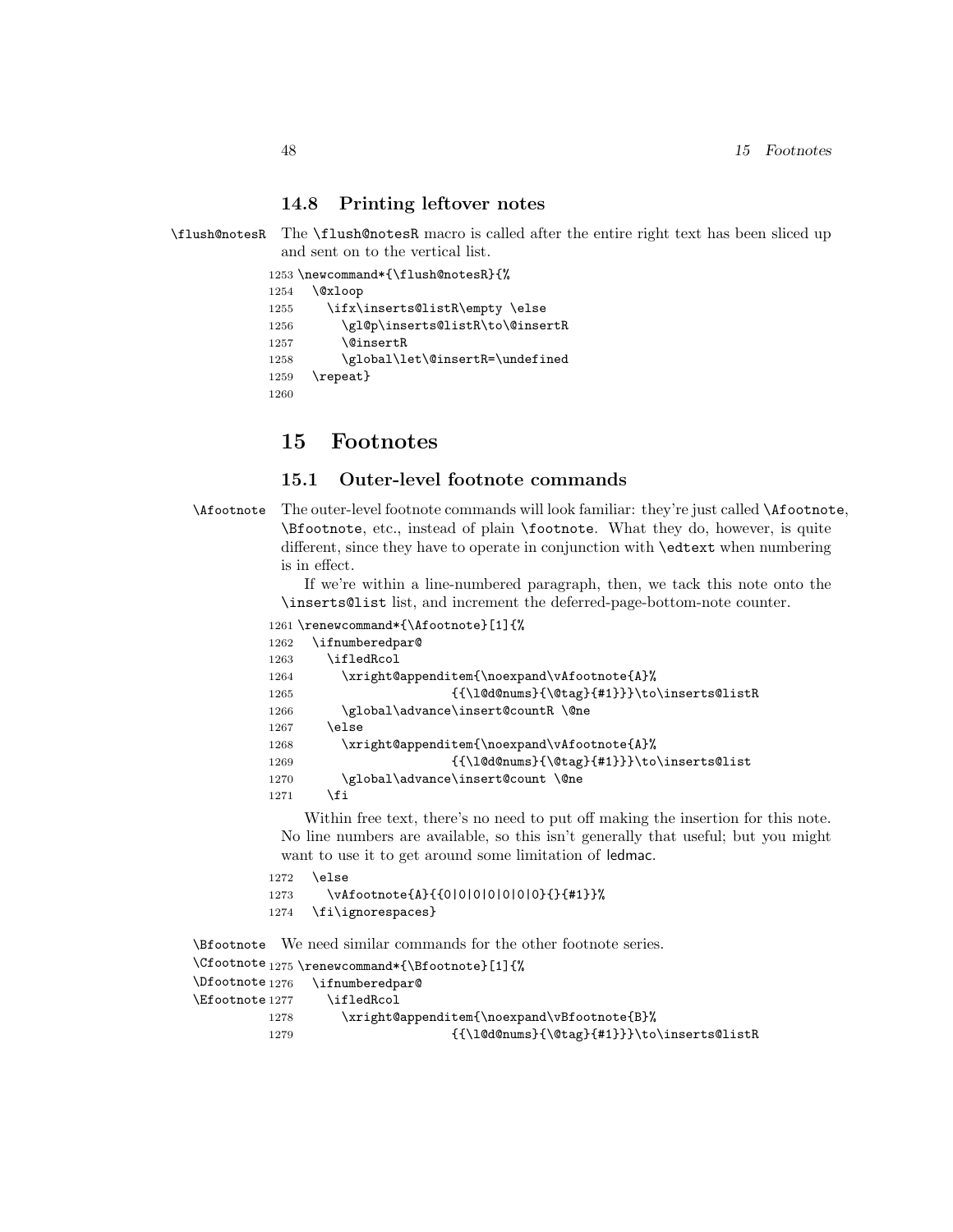```
1280 \global\advance\insert@countR \@ne
1281 \else
1282 \xright@appenditem{\noexpand\vBfootnote{B}%
1283 {\{\ldots\}^{\theta\}}\to \{\text{and}\}1284 \global\advance\insert@count \@ne
1285 \fi
1286 \else
1287 \vBfootnote{B}{{0|0|0|0|0|0|0}{}{#1}}%
1288 \fi\ignorespaces}
1289 \renewcommand*{\Cfootnote}[1]{%
1290 \ifnumberedpar@
1291 \ifledRcol
1292 \xright@appenditem{\noexpand\vCfootnote{C}%
1293 {{\l@d@nums}{\@tag}{#1}}}\to\inserts@listR
1294 \global\advance\insert@countR \@ne
1295 \else
1296 \xright@appenditem{\noexpand\vCfootnote{C}%
1297 {{\l@d@nums}{\@tag}{#1}}}\to\inserts@list
1298 \global\advance\insert@count \@ne
1299 \fi
1300 \else
1301 \vCfootnote{C}{{0|0|0|0|0|0|0}{}{#1}}%
1302 \fi\ignorespaces}
1303 \renewcommand*{\Dfootnote}[1]{%
1304 \ifnumberedpar@
1305 \ifledRcol
1306 \xright@appenditem{\noexpand\vDfootnote{D}%
1307 {{\l@d@nums}{\@tag}{#1}}}\to\inserts@listR
1308 \global\advance\insert@countR \@ne
1309 \else
1310 \xright@appenditem{\noexpand\vDfootnote{D}%
1311 {{\l@d@nums}{\@tag}{#1}}}\to\inserts@list
1312 \global\advance\insert@count \@ne
1313 \fi
1314 \else
1315 \vDfootnote{D}{{0|0|0|0|0|0|0}{}{#1}}%
1316 \fi\ignorespaces}
1317 \renewcommand*{\Efootnote}[1]{%
1318 \ifnumberedpar@
1319 \ifledRcol
1320 \xright@appenditem{\noexpand\vEfootnote{E}%
1321 {\{\ldots\}^{\theta}\t\} \to\inserts@listR
1322 \global\advance\insert@countR \@ne
1323 \else
1324 \xright@appenditem{\noexpand\vEfootnote{E}%
1325 {{\l@d@nums}{\@tag}{#1}}}\to\inserts@list
1326 \global\advance\insert@count \@ne
1327 \fi
1328 \else
```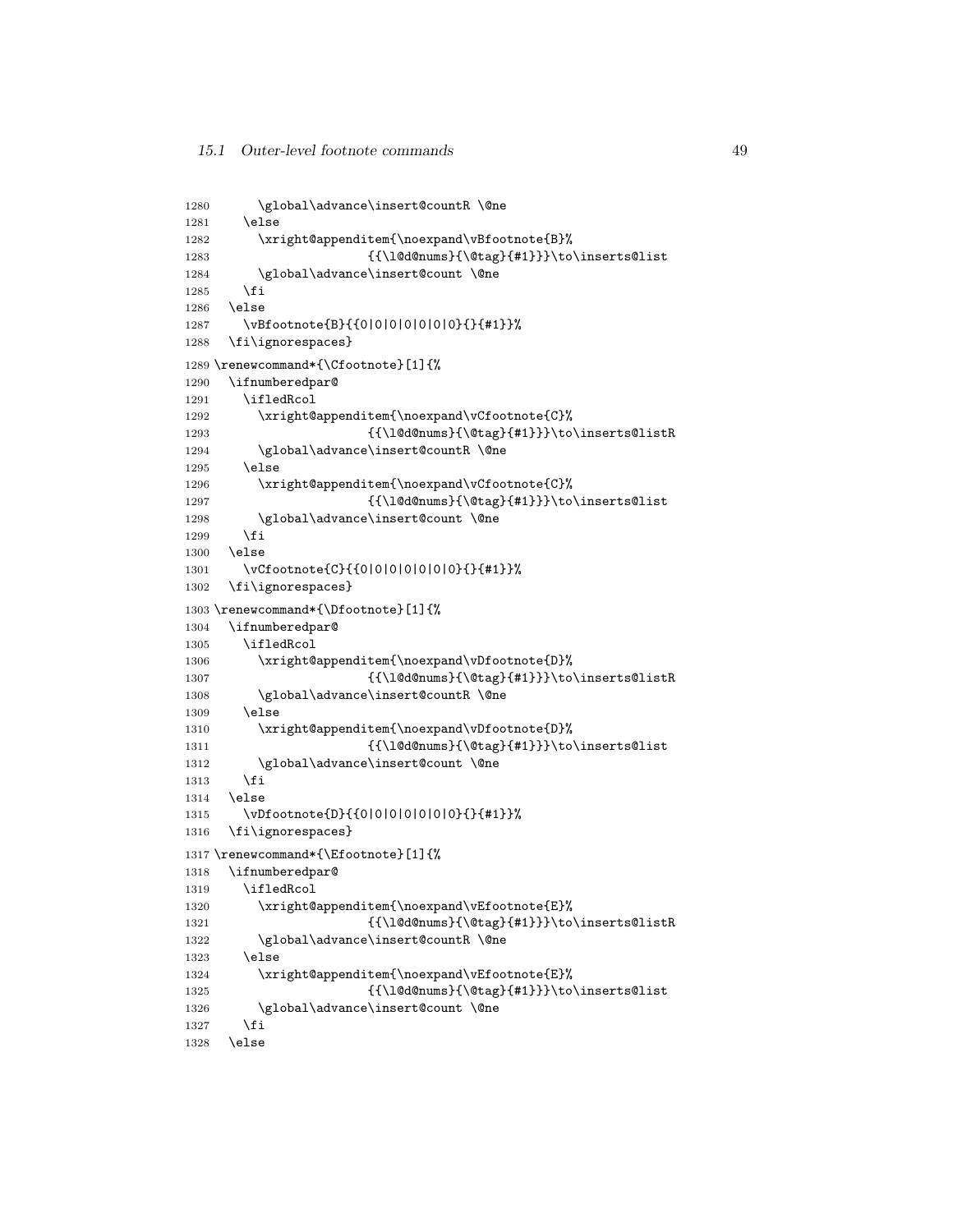```
1329 \vEfootnote{E}{{0|0|0|0|0|0|0}{}{#1}}%
           1330 \fi\ignorespaces}
           1331
\mpAfootnote
For footnotes in minipages and the like, we need a similar series of commands.
\mpBfootnote _{1332} \renewcommand*{\mpAfootnote}[1]{%
\mpCfootnote<sub>1333</sub>
\mpDfootnote 1334
\mpEfootnote 1335
                \ifnumberedpar@
                 \ifledRcol
                   \xright@appenditem{\noexpand\mpvAfootnote{A}%
           1336 {{\l@d@nums}{\@tag}{#1}}}\to\inserts@listR
           1337 \global\advance\insert@countR \@ne
           1338 \else
           1339 \xright@appenditem{\noexpand\mpvAfootnote{A}%
           1340 {\{\ldots\}}{\ldots} {\l@d@nums}{\@tag}{#1}}}\to\inserts@list
           1341 \global\advance\insert@count \@ne
           1342 \fi
           1343 \else
           1344 \mpvAfootnote{A}{{0|0|0|0|0|0|0}{}{#1}}%
           1345 \fi\ignorespaces}
           1346 \renewcommand*{\mpBfootnote}[1]{%
           1347 \ifnumberedpar@
           1348 \ifledRcol
           1349 \xright@appenditem{\noexpand\mpvBfootnote{B}%
           1350 {{\l@d@nums}{\@tag}{#1}}}\to\inserts@listR
           1351 \global\advance\insert@countR \@ne
           1352 \else
           1353 \xright@appenditem{\noexpand\mpvBfootnote{B}%
           1354 {{\l@d@nums}{\@tag}{#1}}}\to\inserts@list
           1355 \global\advance\insert@count \@ne
           1356 \fi
           1357 \else
           1358 \mpvBfootnote{B}{{0|0|0|0|0|0|0}{}{#1}}%
           1359 \fi\ignorespaces}
           1360 \renewcommand*{\mpCfootnote}[1]{%
           1361 \ifnumberedpar@
           1362 \ifledRcol
           1363 \xright@appenditem{\noexpand\mpvCfootnote{C}%
           1364 {{\l@d@nums}{\@tag}{#1}}}\to\inserts@listR
           1365 \global\advance\insert@countR \@ne
           1366 \else
           1367 \xright@appenditem{\noexpand\mpvCfootnote{C}%
           1368 {{\l@d@nums}{\@tag}{#1}}}\to\inserts@list
           1369 \global\advance\insert@count \@ne
           1370 \fi
           1371 \else
           1372 \mpvCfootnote{C}{{0|0|0|0|0|0|0}{}{#1}}%
           1373 \fi\ignorespaces}
           1374 \renewcommand*{\mpDfootnote}[1]{%
```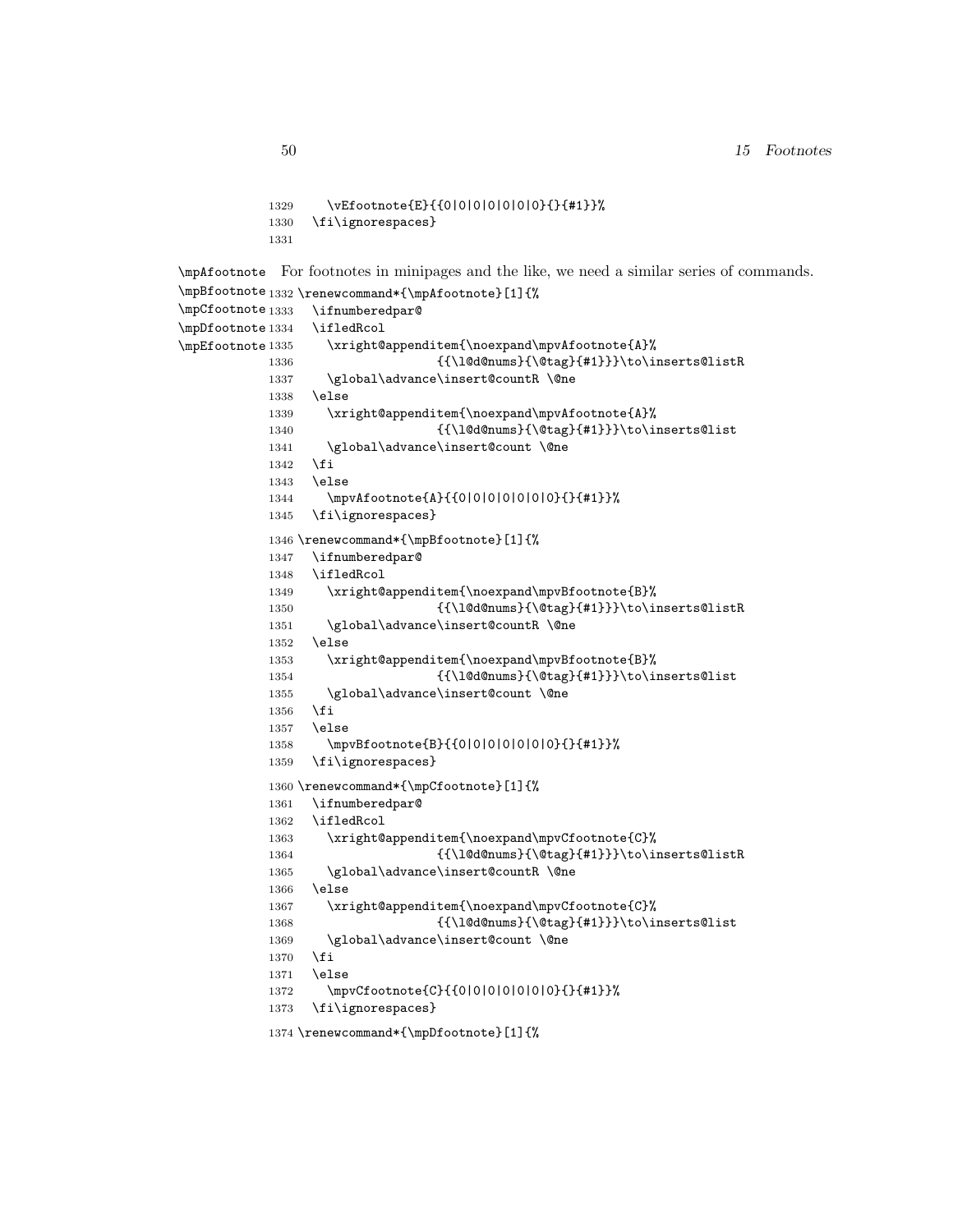```
1375 \ifnumberedpar@
1376 \ifledRcol
1377 \xright@appenditem{\noexpand\mpvDfootnote{D}%
1378 {{\l@d@nums}{\@tag}{#1}}}\to\inserts@listR
1379 \global\advance\insert@countR \@ne
1380 \else
1381 \xright@appenditem{\noexpand\mpvDfootnote{D}%
{\label{lem:main} $$1382 $$ \{\\l@d@nums}{\@tag{}#1}}\to\in\operatorname{Qlist}1383 \global\advance\insert@count \@ne
1384 \fi
1385 \else
1386 \mpvDfootnote{D}{{0|0|0|0|0|0|0}{}{#1}}%
1387 \fi\ignorespaces}
1388 \renewcommand*{\mpEfootnote}[1]{%
1389 \ifnumberedpar@
1390 \ifledRcol
1391 \xright@appenditem{\noexpand\mpvEfootnote{E}%
1392 {{\l@d@nums}{\@tag}{#1}}}\to\inserts@listR
1393 \global\advance\insert@countR \@ne
1394 \else
1395 \xright@appenditem{\noexpand\mpvEfootnote{E}%
1396 {{\l@d@nums}{\@tag}{#1}}}\to\inserts@list
1397 \global\advance\insert@count \@ne
1398 \fi
1399 \else
1400 \mpvEfootnote{E}{{0|0|0|0|0|0|0}{}{#1}}%
1401 \fi\ignorespaces}
```
#### \l@dedendmini

```
1402 \renewcommand*{\l@dedendmini}{%
1403 \ifl@dpairing
1404 \ifledRcol
1405 \flush@notesR
1406 \else
1407 \flush@notes
1408 \fi
1409 \fi
1410 \ifvoid\mpAfootins\else\mpAfootgroup{A}\fi%
1411 \ifvoid\mpBfootins\else\mpBfootgroup{B}\fi%
1412 \ifvoid\mpCfootins\else\mpCfootgroup{C}\fi%
1413 \ifvoid\mpDfootins\else\mpDfootgroup{D}\fi%
1414 \ifvoid\mpEfootins\else\mpEfootgroup{E}\fi}
```
### 15.2 Normal footnote formatting

The \printlines macro prints the line numbers for a note—which, in the general case, is a rather complicated task. The seven parameters of the argument are the line numbers as stored in \l@d@nums, in the form described on page ??: the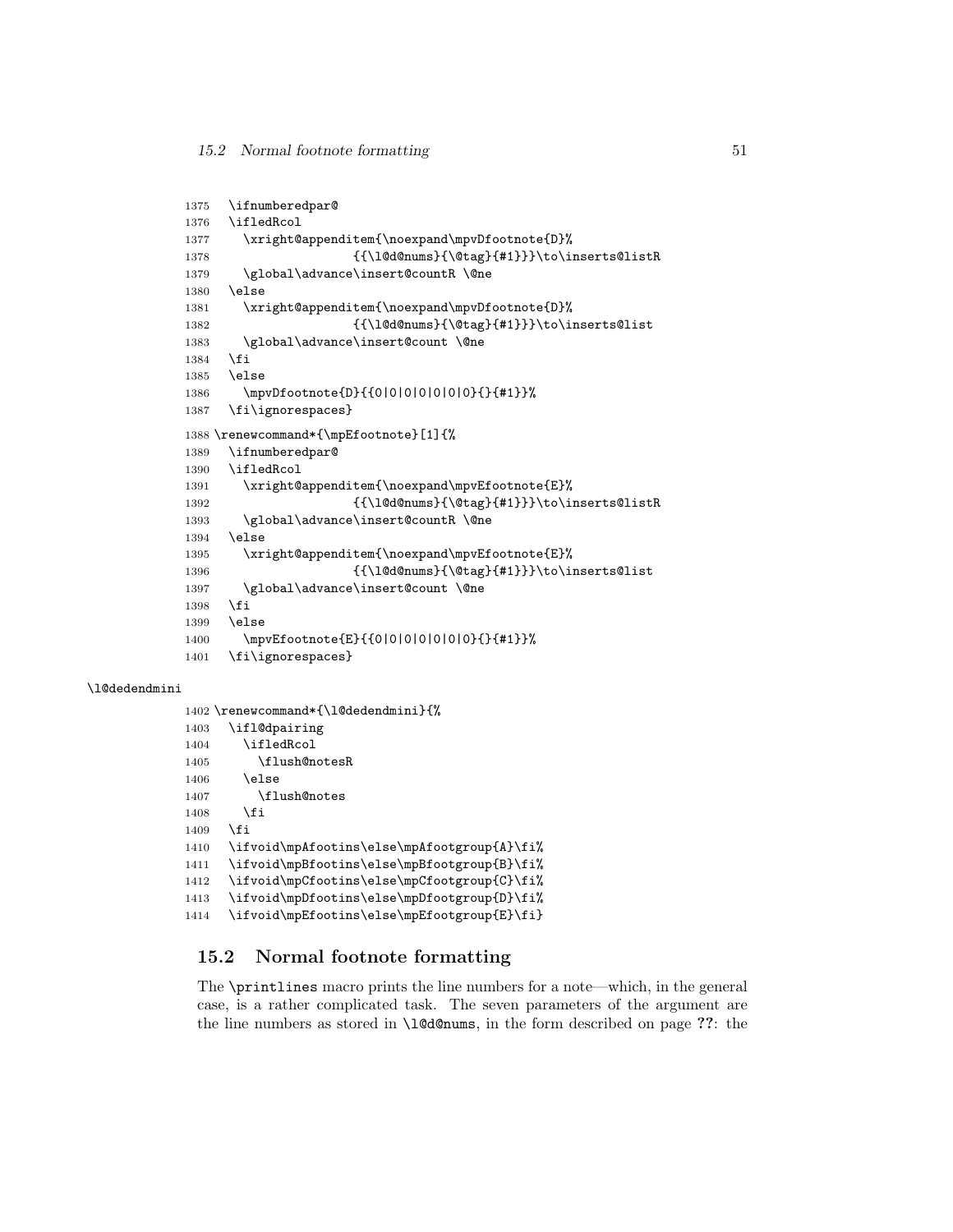starting page, line, and sub-line numbers, followed by the ending page, line, and sub-line numbers, and then the font specifier for the lemma.

\printlinesR \ledsavedprintlines This is the right text version of \printlines and takes account of \Rlineflag. Just in case, **\ledsavedprintlines** is a copy of the original **\printlines**. Just a reminder of the arguments: \printlinesR #1 | #2 | #3 | #4 | #5 | #6 | #7 \printlinesR start-page | line | subline | end-page | line | subline | font 1415 \def\printlinesR#1|#2|#3|#4|#5|#6|#7|{\begingroup 1416 \setprintlines{#1}{#2}{#3}{#4}{#5}{#6}% 1417 \ifl@d@pnum #1\fullstop\fi 1418 \ifledplinenum \linenumr@p{#2}\Rlineflag\else \symplinenum\fi 1419 \ifl@d@ssub \fullstop \sublinenumr@p{#3}\fi 1420 \ifl@d@dash \endashchar\fi 1421 \ifl@d@pnum #4\fullstop\fi 1422 \ifl@d@elin \linenumr@p{#5}\Rlineflag\fi 1423 \ifl@d@esl \ifl@d@elin \fullstop\fi \sublinenumr@p{#6}\fi 1424 \endgroup} 1425 1426 \let\ledsavedprintlines\printlines 1427

### 16 Cross referencing

\labelref@listR Set up a new list, \labelref@listR, to hold the page, line and sub-line numbers for each label in right text.

```
1428 \list@create{\labelref@listR}
1429
```
\edlabel The \edlabel command first writes a \@lab macro to the \linenum@out file. It then checks to see that the \labelref@list actually has something in it (if not, it creates a dummy entry), and pops the next value for the current label, storing it in \label@refs. Finally it defines the label to be \empty so that any future check will turn up the fact that it has been used.

1430 \renewcommand\*{\edlabel}[1]{\@bsphack

```
1431 \ifledRcol
1432 \write\linenum@outR{\string\@lab}%
1433 \ifx\labelref@listR\empty
1434 \xdef\label@refs{\zz@@@}%
1435 \else
1436 \gl@p\labelref@listR\to\label@refs
1437 \fi
1438 \ifvmode
1439 \advancelabel@refs
1440 \, \fi
1441 \protected@write\@auxout{}%
1442 {\string\l@dmake@labelsR\space\thepage|\label@refs|{#1}}%
```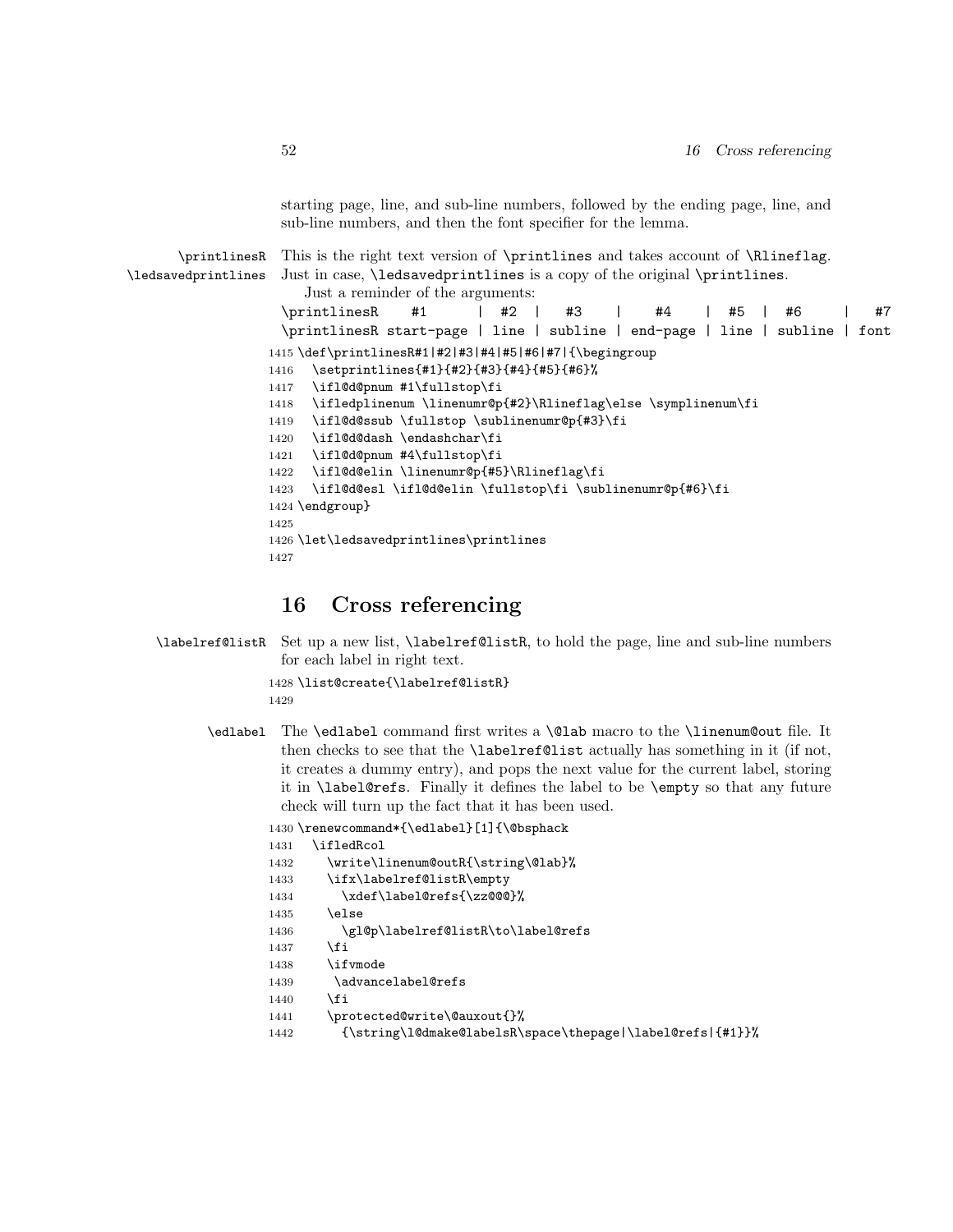```
1443 \else
1444 \write\linenum@out{\string\@lab}%
1445 \ifx\labelref@list\empty
1446 \xdef\label@refs{\zz@@@}%
1447 \else
1448 \gl@p\labelref@list\to\label@refs
1449 \fi
1450 \ifvmode
1451 \advancelabel@refs
1452 \fi
1453 \protected@write\@auxout{}%
1454 {\string\l@dmake@labels\space\thepage|\label@refs|{#1}}%
1455 \fi
1456 \@esphack}
1457
```
\l@dmake@labelsR This is the right text version of \l@dmake@labels, taking account of \Rlineflag.

```
1458 \def\l@dmake@labelsR#1|#2|#3|#4{%
1459 \expandafter\ifx\csname the@label#4\endcsname \relax\else
1460 \led@warn@DuplicateLabel{#4}%
1461 \fi
1462 \expandafter\gdef\csname the@label#4\endcsname{#1|#2\Rlineflag|#3}%
1463 \ignorespaces}
1464 \AtBeginDocument{%
1465 \def\l@dmake@labelsR#1|#2|#3|#4{}%
1466 }
1467
```
\@lab The \@lab command, which appears in the \linenum@out file, appends the current values of page, line and sub-line to the \labelref@list. These values are defined by the earlier **\@page**, **\@l**, and the **\sub@on** and **\sub@off** commands appearing in the \linenum@out file.

```
1468 \renewcommand*{\@lab}{%
1469 \ifledRcol
1470 \xright@appenditem{\linenumr@p{\line@numR}|%
1471 \ifsublines@ \sublinenumr@p{\subline@numR}\else 0\fi}%
1472 \to\labelref@listR
1473 \else
1474 \xright@appenditem{\linenumr@p{\line@num}|%
1475 \ifsublines@ \sublinenumr@p{\subline@num}\else 0\fi}%
1476 \to\labelref@list
1477 \fi}
1478
```
# 17 Side notes

Regular \marginpars do not work inside numbered text — they don't produce any note but do put an extra unnumbered blank line into the text.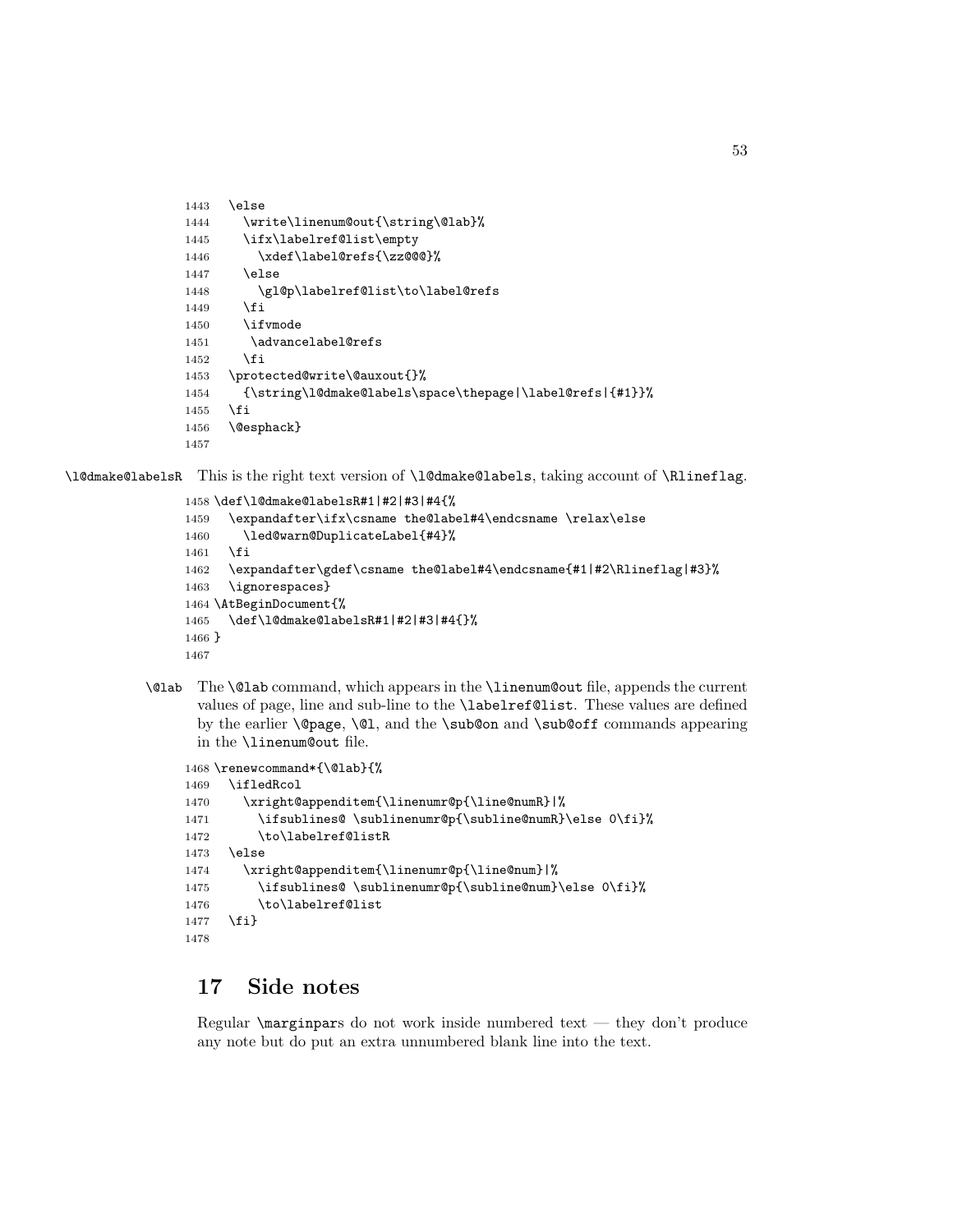\sidenote@marginR Specifies which margin sidenotes can be in.

```
\sidenotemargin<sub>1479</sub> \newcount\sidenote@marginR
```

```
1480 \renewcommand*{\sidenotemargin}[1]{{%
1481 \l@dgetsidenote@margin{#1}%
1482 \ifnum\@l@dtempcntb>\m@ne
1483 \ifledRcol
1484 \global\sidenote@marginR=\@l@dtempcntb
1485 \else
1486 \global\sidenote@margin=\@l@dtempcntb
1487 \fi
1488 \fi}}
1489 \sidenotemargin{right}
1490 \global\sidenote@margin=\@ne
1491
```
\l@dlsnote The 'footnotes' for left, right, and moveable sidenotes. The whole scheme is rem-\l@drsnote iniscent of the critical footnotes code.

\l@dcsnote 1492 \renewcommand\*{\l@dlsnote}[1]{%

| 1493 | \ifnumberedpar@                               |
|------|-----------------------------------------------|
| 1494 | \ifledRcol                                    |
| 1495 | \xright@appenditem{\noexpand\vl@dlsnote{#1}}% |
| 1496 | \to\inserts@listR                             |
| 1497 | \global\advance\insert@countR\@ne             |
| 1498 | \else                                         |
| 1499 | \xright@appenditem{\noexpand\vl@dlsnote{#1}}% |
| 1500 | \to\inserts@list                              |
| 1501 | \global\advance\insert@count \@ne             |
| 1502 | \fi                                           |
| 1503 | \fi\ignorespaces}                             |
|      | 1504 \renewcommand*{\l@drsnote}[1]{%          |
| 1505 | \ifnumberedpar@                               |
| 1506 | \ifledRcol                                    |
| 1507 | \xright@appenditem{\noexpand\vl@drsnote{#1}}% |
| 1508 | \to\inserts@listR                             |
| 1509 | \global\advance\insert@countR\@ne             |
| 1510 | \else                                         |
| 1511 | \xright@appenditem{\noexpand\vl@drsnote{#1}}% |
| 1512 | \to\inserts@list                              |
| 1513 | \global\advance\insert@count \@ne             |
| 1514 | \fi                                           |
| 1515 | \fi\ignorespaces}                             |
|      | 1516 \renewcommand*{\1@dcsnote}[1]{%          |
| 1517 | \ifnumberedpar@                               |
| 1518 | \ifledRcol                                    |
| 1519 | \xright@appenditem{\noexpand\vl@dcsnote{#1}}% |
| 1520 | \to\inserts@listR                             |
| 1521 | \global\advance\insert@countR \@ne            |
| 1522 | \else                                         |
| 1523 | \xright@appenditem{\noexpand\vl@dcsnote{#1}}% |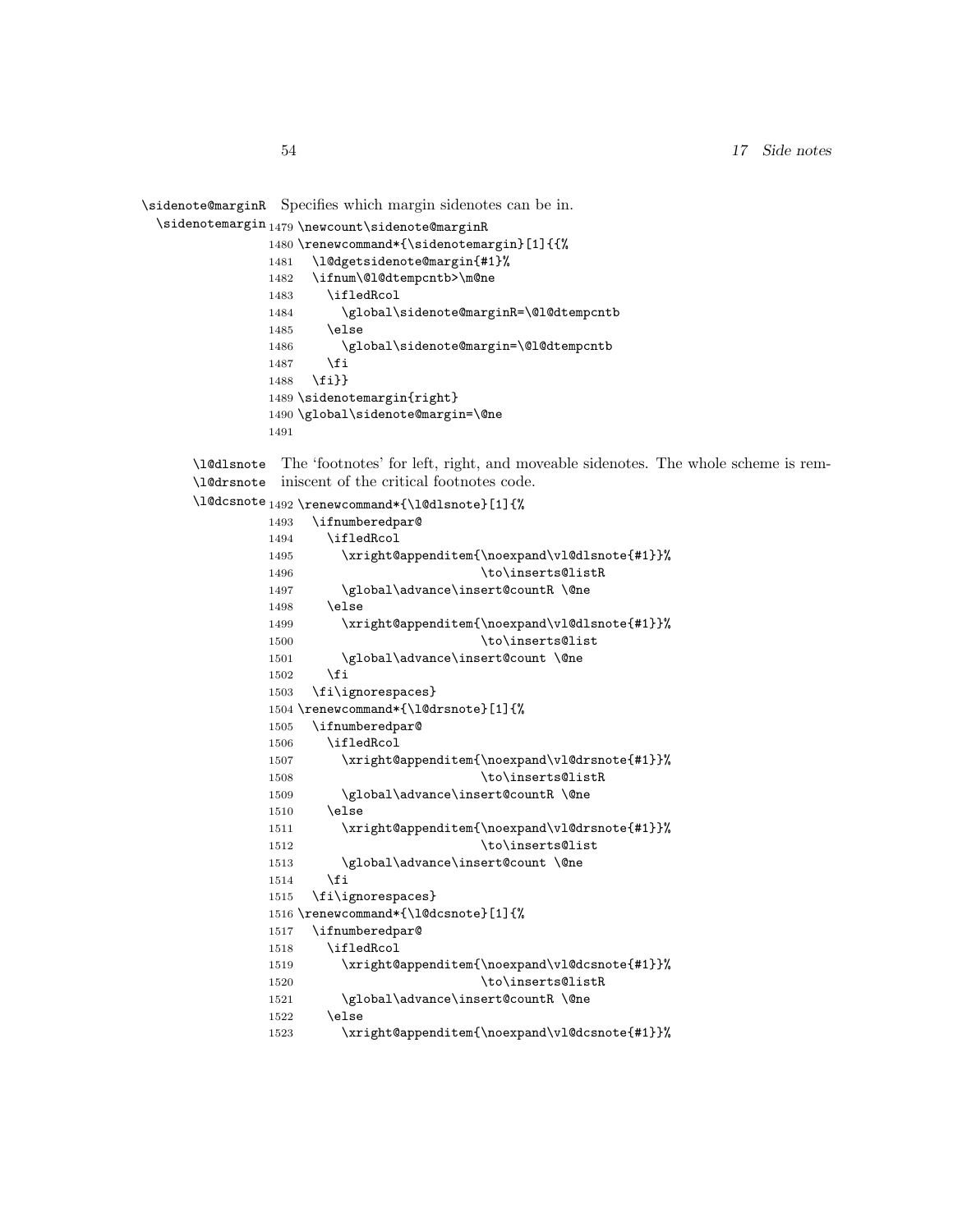```
1524 \to\inserts@list
1525 \global\advance\insert@count \@ne
1526 \fi
1527 \fi\ignorespaces}
1528
```
\affixside@noteR The right text version of \affixside@note.

```
1529 \newcommand*{\affixside@noteR}{%
1530 \gdef\@templ@d{}%
1531 \ifx\@templ@d\l@dcsnotetext \else
1532 \if@twocolumn
1533 \if@firstcolumn
1534 \setl@dlp@rbox{\l@dcsnotetext}%
1535 \else
1536 \setl@drp@rbox{\l@dcsnotetext}%
1537 \overrightarrow{fi}1538 \else
1539 \@l@dtempcntb=\sidenote@marginR
1540 \ifnum\@l@dtempcntb>\@ne
1541 \advance\@l@dtempcntb by\page@num
1542 \overrightarrow{fi}1543 \ifodd\@l@dtempcntb
1544 \setl@drp@rbox{\l@dcsnotetext}%
1545 \else
1546 \setl@dlp@rbox{\l@dcsnotetext}%
1547 \int fi
1548 \fi
1549 \fi}
1550
```
# 18 Familiar footnotes

```
\l@dbfnote \l@dbfnote adds the footnote to the insert list, and \vl@dbfnote calls the original
            \@footnotetext.
```

```
1551 \renewcommand{\l@dbfnote}[1]{%
1552 \ifnumberedpar@
1553 \ifledRcol
1554 \xright@appenditem{\noexpand\vl@dbfnote{{#1}}{\@thefnmark}}%
1555 \to\inserts@listR
1556 \global\advance\insert@countR \@ne
1557 \else
1558 \xright@appenditem{\noexpand\vl@dbfnote{{#1}}{\@thefnmark}}%
1559 \to\inserts@list
1560 \global\advance\insert@count \@ne
1561 \fi
1562 \fi\ignorespaces}
1563
```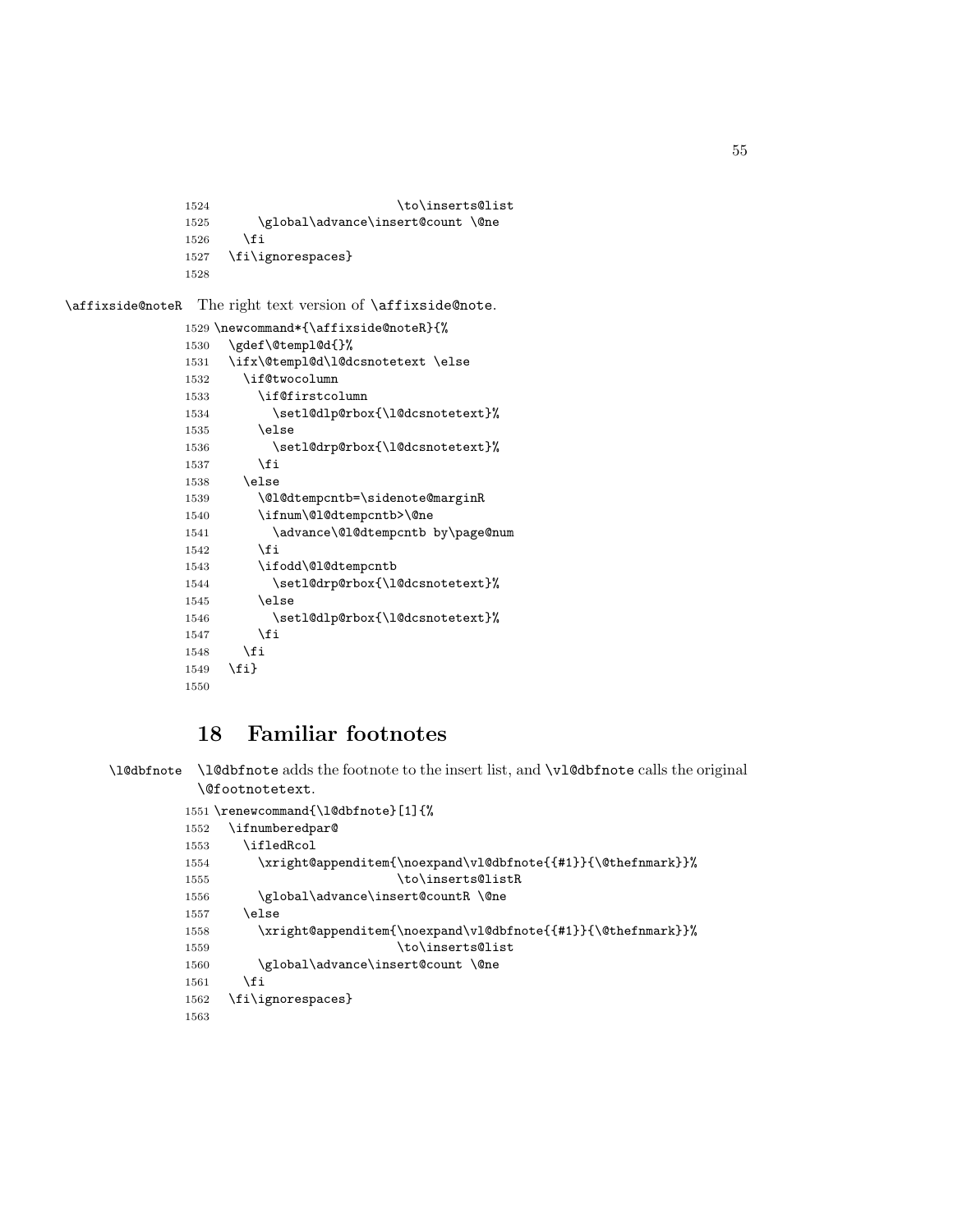\normalbfnoteX

```
1564 \renewcommand{\normalbfnoteX}[2]{%
1565 \ifnumberedpar@
1566 \ifledRcol
1567 \xright@appenditem{\noexpand\vbfnoteX{#1}{#2}{\@nameuse{thefootnote#1}}}%
1568 \to\inserts@listR
1569 \global\advance\insert@countR \@ne
1570 \else
1571 \xright@appenditem{\noexpand\vbfnoteX{#1}{#2}{\@nameuse{thefootnote#1}}}%
1572 \to\inserts@list
1573 \global\advance\insert@count \@ne
1574 \fi
1575 \fi\ignorespaces}
1576
```
# 19 Verse

Like in ledmac, the insertion of hangingsymbol is based on **\ifinserthangingsymbol**, and, for the right side, on \ifinserthangingsymbolR.

```
\inserthangingsymbolL
\inserthangingsymbolR 1577 \newif\ifinserthangingsymbolR
                      1578 \newcommand{\inserthangingsymbolL}{%
                      1579 \ifinserthangingsymbol%
                      1580 \ifinstanzaL%
                      1581 \hfill\hangingsymbol%
                      1582 \fi%
                      1583 \fi}
                      1584 \newcommand{\inserthangingsymbolR}{%
                      1585 \ifinserthangingsymbolR%
                      1586 \ifinstanzaR%
                      1587 \hfill\hangingsymbol%
                      1588 \fi%
```
\fi}

When a verse is hanged, the column separator is shifted. To prevent it, the \do@lineL and \do@lineR commands call \correcthangingL and \correcthangingR commands. These commands insert horizontal skip which length is equal to the hang indent.

```
\correcthangingL
\verb|\correcthangingR|1590 \newcommand{\correcthangingL}{\Lm}1591 \ifl@dpaging\else%
                  1592 \ifinstanzaL%
                  1593\left\{ \mathbf{ifinserthangingsymbol\% } \right\}1594 \hskip \@ifundefined{sza@0@}{0}{\expandafter%
                  1595 \noexpand\csname sza@0@\endcsname}\stanzaindentbase%
                  1596 \fi%
                  1597 \fi%
```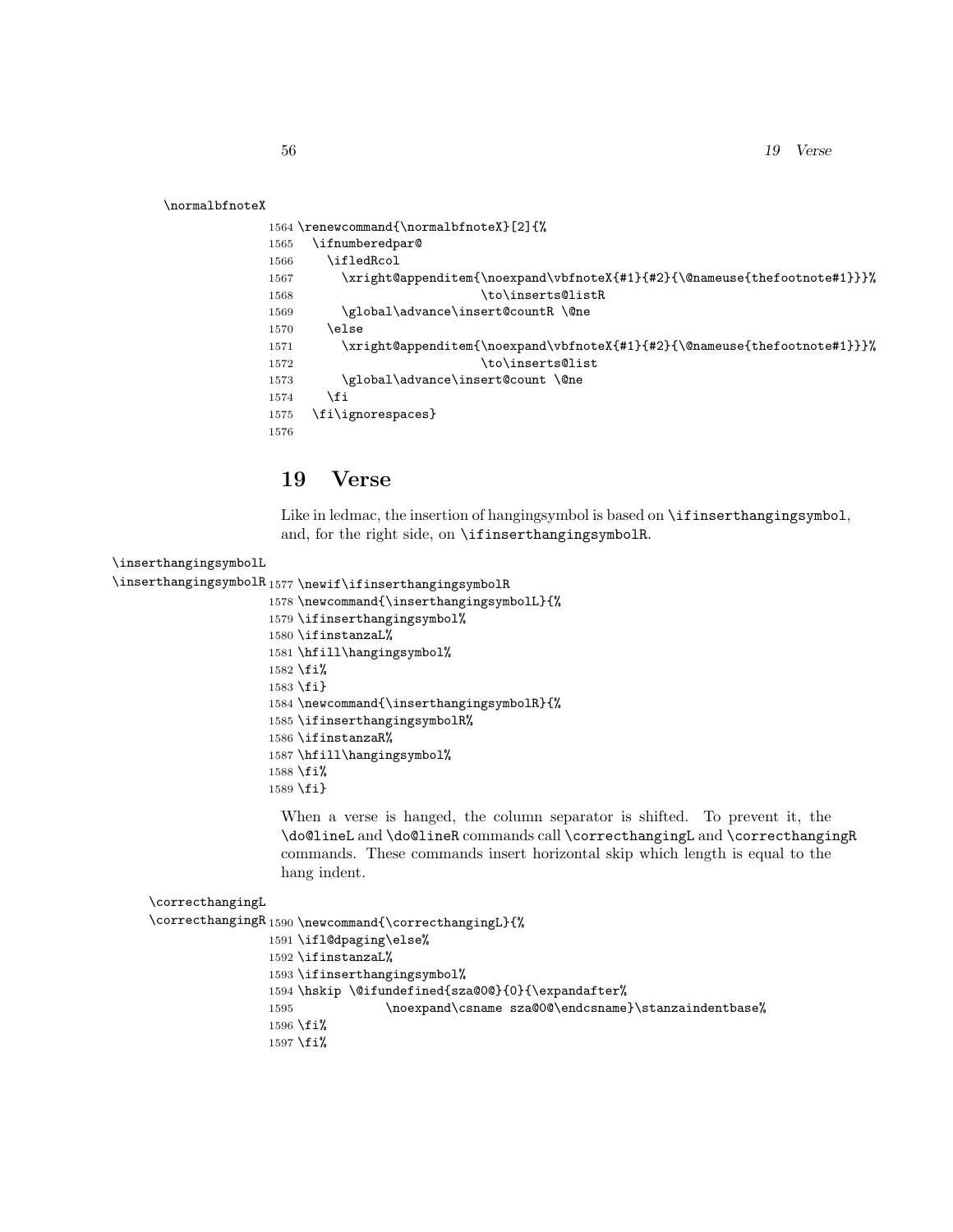```
1598 \fi}
1599
1600 \newcommand{\correcthangingR}{%
1601 \ifl@dpaging\else%
1602 \ifinstanzaR%
1603 \ifinserthangingsymbolR%
1604 \hskip \@ifundefined{sza@0@}{0}{\expandafter%
1605 \noexpand\csname sza@0@\endcsname}\stanzaindentbase%
1606 \fi%
1607 \fi%
1608 \fi}
```
Before we can define the main stanza macros we need to be able to save and reset the category code for  $\&$ . To save the current value we use  $\n\text{ from the } loop$ macro.

```
1609 \chardef\next=\catcode'\&
1610 \catcode'\&=\active
1611
```

```
astanza This is roughly an environmental form of \stanza, which treats its stanza-like
         contents as a single chunk.
```

```
1612 \newenvironment{astanza}{%
1613 \startstanzahook
1614 \catcode'\&\active
1615 \global\stanza@count\@ne
1616 \ifnum\usenamecount{sza@0@}=\z@
1617 \let\stanza@hang\relax
1618 \let\endlock\relax
1619 \else
1620 %%% \interlinepenalty\@M % this screws things up, but I don't know why
1621 \rightskip\z@ plus 1fil\relax
1622 \fi
1623 \ifnum\usenamecount{szp@0@}=\z@
1624 \let\sza@penalty\relax
1625 \fi
1626 \def&{%
1627 \endlock\mbox{}%
1628 \sza@penalty
1629 \global\advance\stanza@count\@ne
1630 \@astanza@line}%
1631 \def\&{%
1632 \endlock\mbox{}
1633 \pend
1634 \endstanzaextra}%
1635 \pstart
1636 \@astanza@line
1637 }{}
1638
```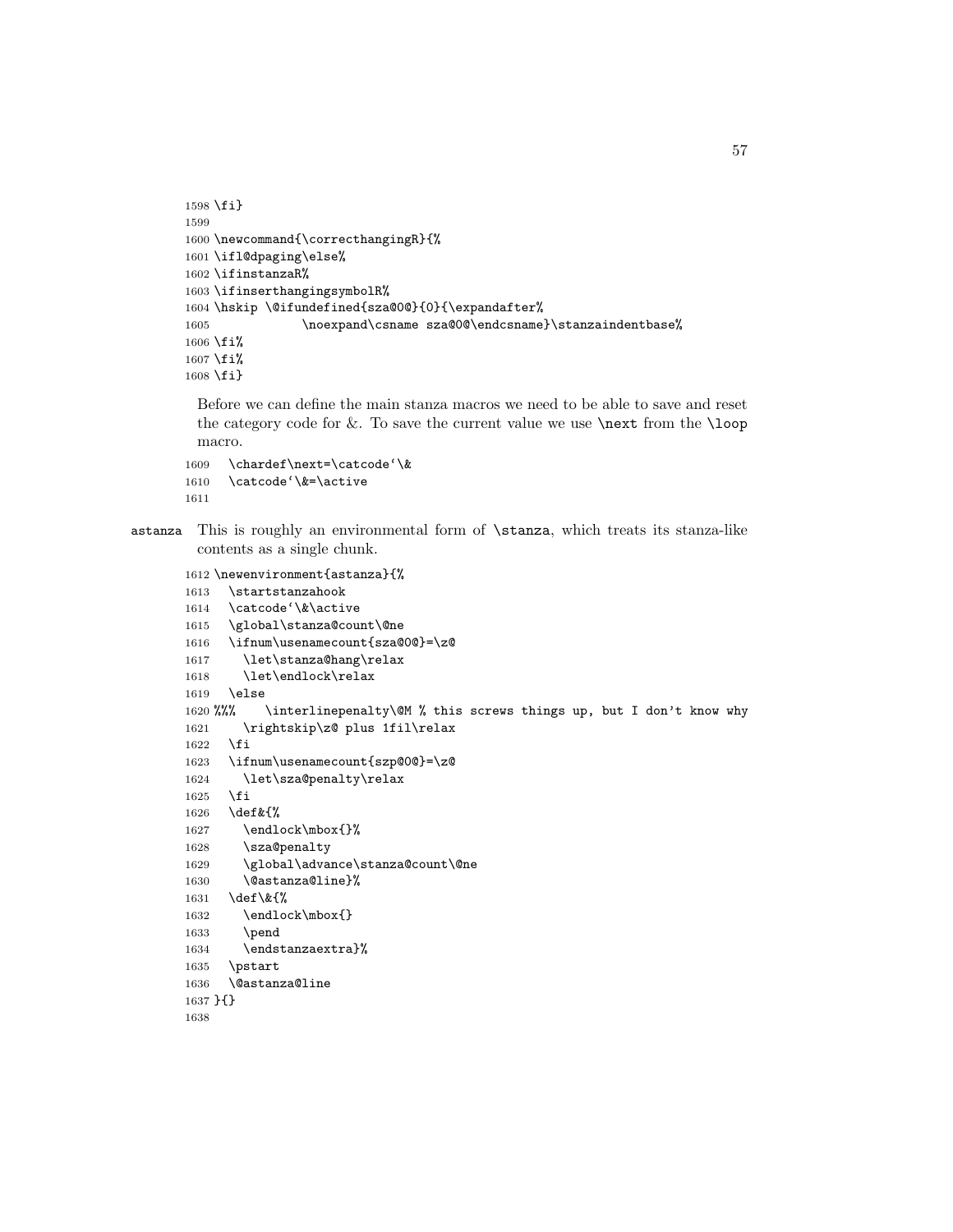```
\@astanza@line This gets put at the start of each line in the environment. It sets up the paragraph
                style — each line is treated as a paragraph.
               1639 \newcommand*{\@astanza@line}{%
               1640 \parindent=\csname sza@\number\stanza@count @\endcsname\stanzaindentbase
               1641 \par
               1642 \stanza@hang%\mbox{}%
               1643 \ignorespaces}
              1644
                    Lastly reset the modified category codes.
               1645 \catcode'\&=\next
```
# 20 Naming macros

The LaTeX kernel provides **\@namedef** and **\@namuse** for defining and using macros that may have non-letters in their names. We need something similar here as we are going to need and use some numbered boxes and counters.

\newnamebox \setnamebox A set of macros for creating and using 'named'boxes; the macros are called after the regular box macros, but including the string 'name'.

```
\unhnamebox 1647 \providecommand*{\newnamebox}[1]{%
 \unvnamebox 1648\namebox
1649 \providecommand*{\setnamebox}[1]{%
                  \expandafter\newbox\csname #1\endcsname}
             1650 \expandafter\setbox\csname #1\endcsname}
             1651 \providecommand*{\unhnamebox}[1]{%
             1652 \expandafter\unhbox\csname #1\endcsname}
             1653 \providecommand*{\unvnamebox}[1]{%
             1654 \expandafter\unvbox\csname #1\endcsname}
             1655 \providecommand*{\namebox}[1]{%
             1656 \csname #1\endcsname}
             1657
\newnamecount
Macros for creating and using 'named' counts.
\usenamecount
1658 \providecommand*{\newnamecount}[1]{%
             1659 \expandafter\newcount\csname #1\endcsname}
             1660 \providecommand*{\usenamecount}[1]{%
```

```
1661 \csname #1\endcsname}
```
# 21 Counts and boxes for parallel texts

In sequential text, each chunk (that enclosed by \pstart . . . \pend) is put into a box called \raw@text and then immediately printed, resulting in the box being emptied and ready for the next chunk. For parallel processing multiple boxes are needed as printing is delayed. We also need extra counters for various things.

1646

1662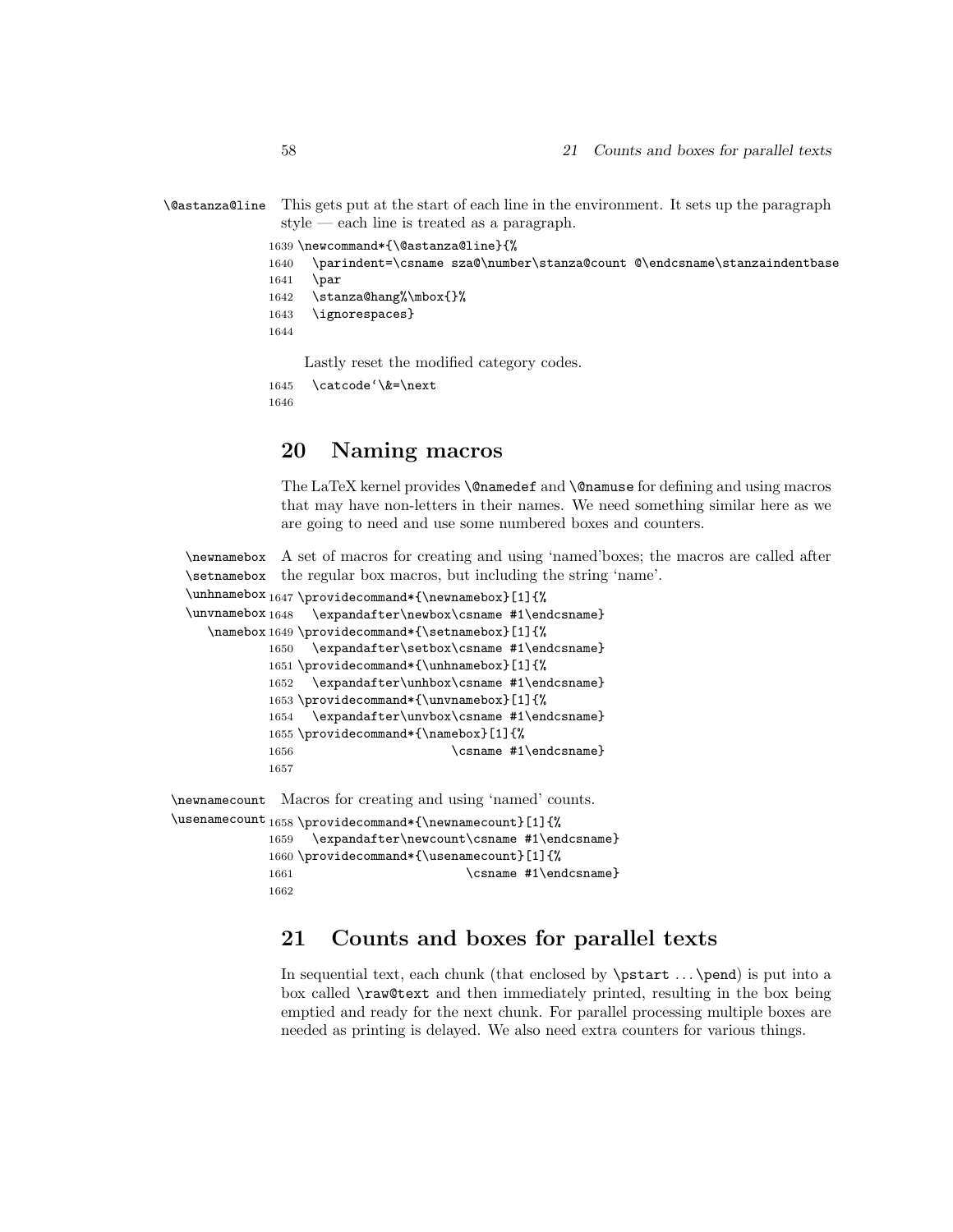```
\maxchunks
The maximum number of chunk pairs before printing has to be called for. The
       \l@dc@maxchunks
default is 10 chunk pairs.
                      1663 \newcount\l@dc@maxchunks
                      1664 \newcommand{\maxchunks}[1]{\l@dc@maxchunks=#1}
                      1665 \maxchunks{10}
                      1666
       \l@dnumpstartsL
The numbers of left and right chunks. \l@dnumpstartsL is defined in ledmac.
       \l@dnumpstartsR<sub>1667</sub> \newcount\l@dnumpstartsR
                      1668
               \l@pscL
A couple of scratch counts for use in left and right texts, respectively.
               \l@pscR
1669 \newcount\l@dpscL
                      1670 \newcount\l@dpscR
                      1671
     \l@dsetuprawboxes This macro creates \maxchunks pairs of boxes for left and right chunks. The boxes
                        are called \l@dLcolrawbox1, \l@dLcolrawbox2, etc.
                      1672 \newcommand*{\l@dsetuprawboxes}{%
                      1673 \@l@dtempcntb=\l@dc@maxchunks
                      1674 \loop\ifnum\@l@dtempcntb>\z@
                      1675 \newnamebox{l@dLcolrawbox\the\@l@dtempcntb}
                      1676 \newnamebox{l@dRcolrawbox\the\@l@dtempcntb}
                      1677 \advance\@l@dtempcntb \m@ne
                      1678 \repeat}
                      1679
\l@dsetupmaxlinecounts
\l@dzeromaxlinecounts
                        To be able to synchronise left and right texts we need to know the maximum num-
                       ber of text lines there are in each pair of chunks. \l@dsetupmaxlinecounts creates
                        \maxchunks new counts called \l@dmaxlinesinpar1, etc., and \l@dzeromaxlinecounts
                        zeroes all of them.
                      1680 \newcommand*{\l@dsetupmaxlinecounts}{%
                      1681 \@l@dtempcntb=\l@dc@maxchunks
                      1682 \loop\ifnum\@l@dtempcntb>\z@
                      1683 \newnamecount{l@dmaxlinesinpar\the\@l@dtempcntb}
                      1684 \advance\@l@dtempcntb \m@ne
                      1685 \repeat}
                      1686 \newcommand*{\l@dzeromaxlinecounts}{%
                      1687 \begingroup
                      1688 \@l@dtempcntb=\l@dc@maxchunks
                      1689 \loop\ifnum\@l@dtempcntb>\z@
                      1690 \global\usenamecount{l@dmaxlinesinpar\the\@l@dtempcntb}=\z@
                      1691 \advance\@l@dtempcntb \m@ne
                      1692 \repeat
                      1693 \endgroup}
                      1694
```
Make sure that all these are set up. This has to be done after the user has had an opportunity to change \maxchunks.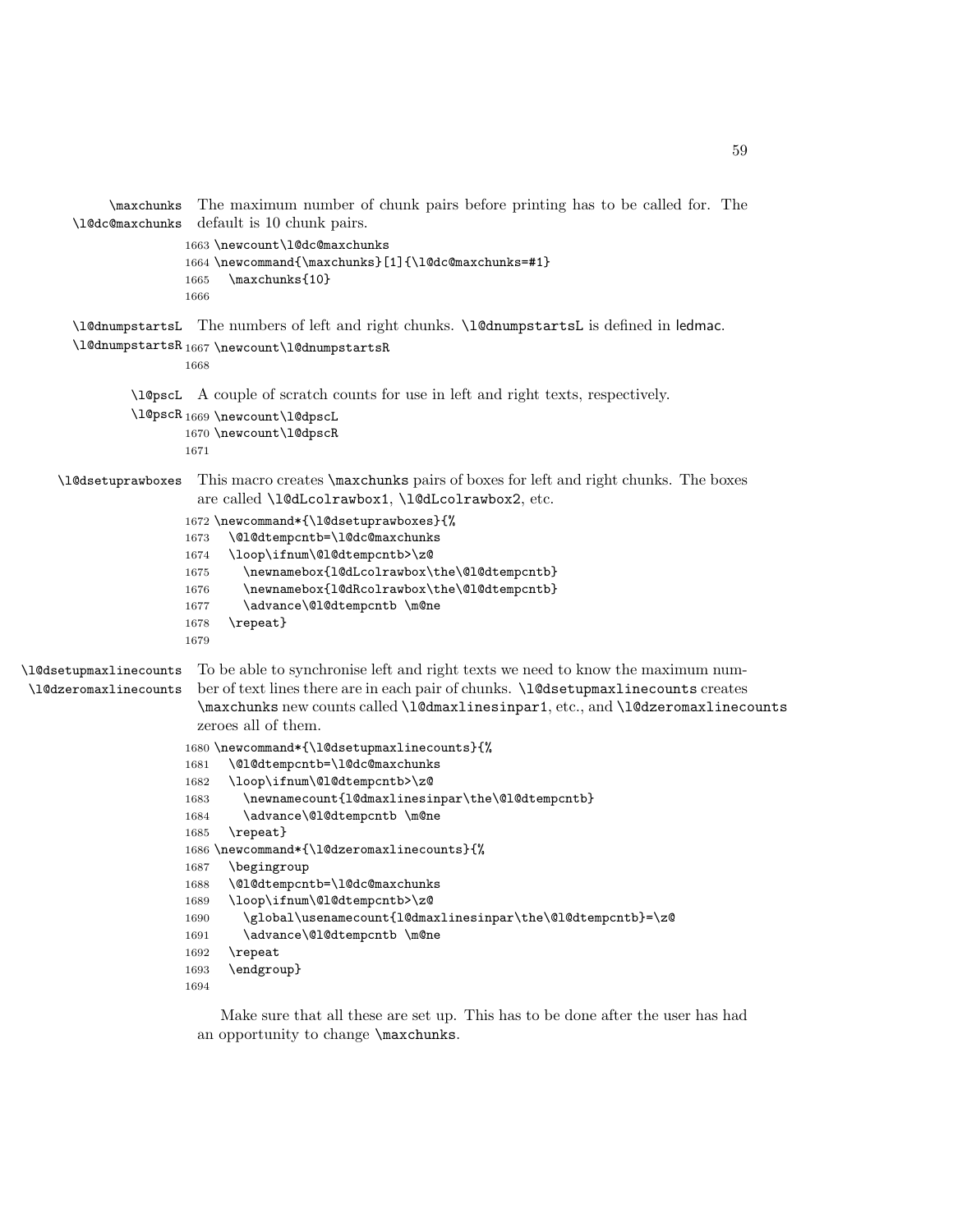```
1695 \AtBeginDocument{%
1696 \l@dsetuprawboxes
1697 \l@dsetupmaxlinecounts
1698 \l@dzeromaxlinecounts
1699 \l@dnumpstartsL=\z@
1700 \l@dnumpstartsR=\z@
1701 \l@dpscL=\z@
1702 \1@dpscR=\z@}
1703
```
# 22 Fixing babel

With parallel texts there is the possibility that the two sides might use different languages via babel. On the other hand, babel might not be called at all (even though it might be already built into the format).

With the normal sequential text each line is initially typeset in the current language environment, and then it is output at which time its attachments are typeset (in the same language environment. In the parallel case lines are typeset in their current language but an attachment might be typeset outside the language environment of its line if the left and right side languages are different. To counter this, we have to make sure that the correct language is used at the proper times.

```
\ifl@dusedbabel
A flag for checking if babel has been used as a package.
\l@dusedbabelfalse
1704 \newif\ifl@dusedbabel
 \l@dusedbabeltrue
1705 \l@dusedbabelfalse
    \ifl@dsamelang
A flag for checking if the same babel language has been used for both the left and
 \l@dsamelangfalse
right texts.
  \l@dsamelangtrue
1706 \newif\ifl@dsamelang
                  1707 \l@dsamelangtrue
    \l@dchecklang I'm going to use \theledlanguageL and \theledlanguageR to hold the names of
                    the languages used for the left and right texts. This macro sets \ifl@dsamelang
                    TRUE if they are the same, otherwise it sets it FALSE.
                  1708 \newcommand*{\l@dchecklang}{%
                  1709 \l@dsamelangfalse
                  1710 \edef\@tempa{\theledlanguageL}\edef\@temp{\theledlanguageR}%
                  1711 \ifx\@tempa\@tempb
                  1712 \l@dsamelangtrue
                  1713 \fi}
```

```
1714
```
\l@dbbl@set@language In babel the macro \bbl@set@language ${\langle \, \text{lang} \rangle}$  does the work when the language  $\langle lang \rangle$  is changed via \selectlanguage. Unfortunately for me, if it is given an argument in the form of a control sequence it strips off the \ character rather than expanding the command. I need a version that accepts an argument in the form \lang without it stripping the \.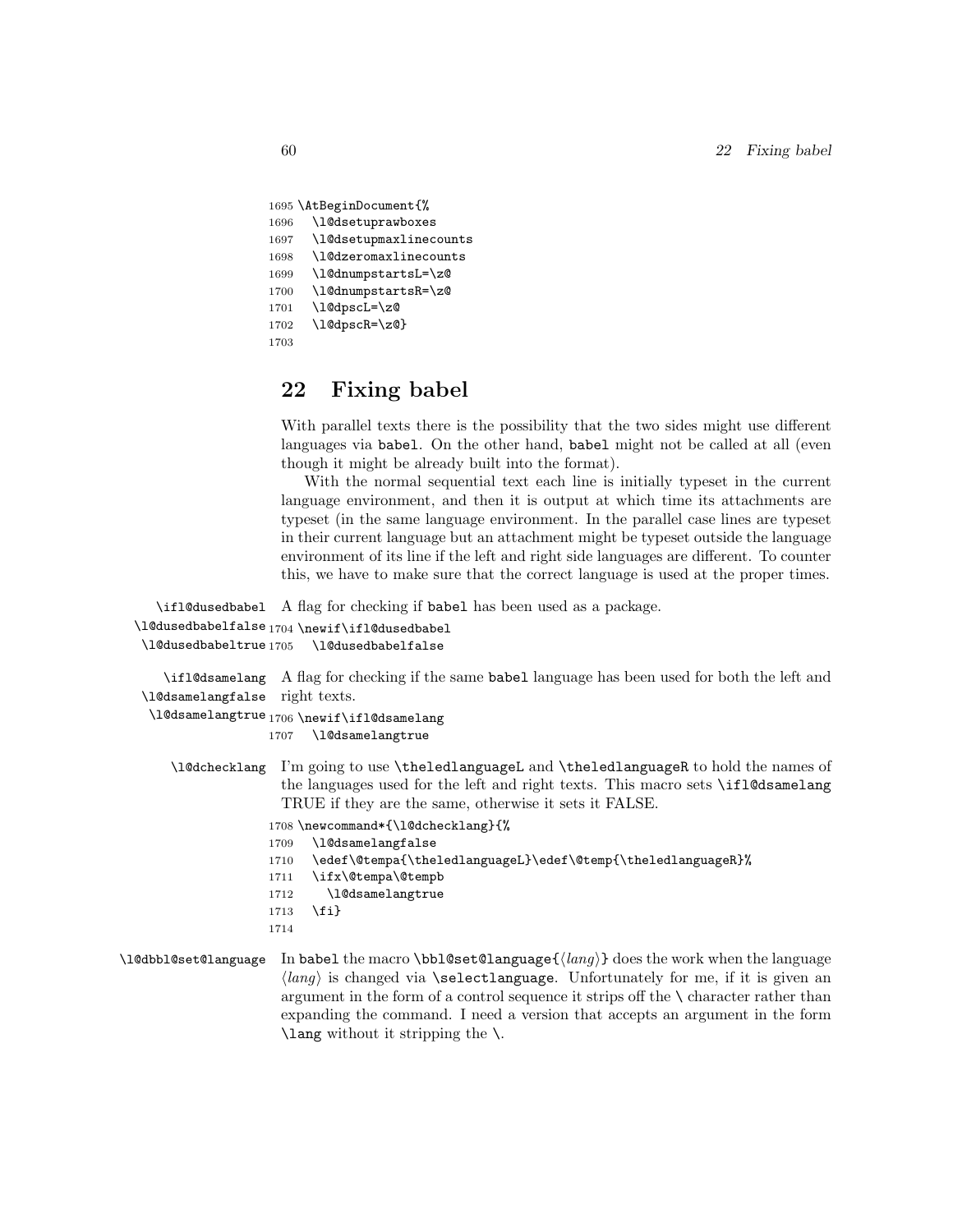```
1715 \newcommand*{\l@dbbl@set@language}[1]{%
1716 \edef\languagename{#1}%
1717 \select@language{\languagename}%
1718 \if@filesw
1719 \protected@write\@auxout{}{\string\select@language{\languagename}}%
1720 \addtocontents{toc}{\string\select@language{\languagename}}%
1721 \addtocontents{lof}{\string\select@language{\languagename}}%
1722 \addtocontents{lot}{\string\select@language{\languagename}}%
1723 \fi}
1724
```
The rest of the setup has to be postponed until the end of the preamble when we know if babel has been used or not. However, for now assume that it has not been used.

```
\selectlanguage
\l@duselanguage
\theledlanguageL
similar to \selectlanguage.
                 \selectlanguage is a babel command. \theledlanguageL and \theledlanguageR
                 are the names of the languages of the left and right texts. \l@duselanguage is
```

```
\theledlanguageR<sub>1725</sub> \providecommand{\selectlanguage}[1]{}
```

```
1726 \newcommand*{\l@duselanguage}[1]{}
```

```
1727 \gdef\theledlanguageL{}
```

```
1728 \gdef\theledlanguageR{}
```

```
1729
```
Now do the babel fix or polyglossia, if necessary.

```
1730 \AtBeginDocument{%
```

```
1731 \@ifundefined{xpg@main@language}{%
```

```
1732 \@ifundefined{bbl@main@language}{%
```
Either babel has not been used or it has been used with no specified language.

```
1733 \l@dusedbabelfalse
```

```
1734 \renewcommand*{\selectlanguage}[1]{}}{%
```
Here we deal with the case where babel has been used. \selectlanguage has to be redefined to use our version of \bbl@set@language and to store the left or right language.

```
1735 \l@dusedbabeltrue
1736 \let\l@doldselectlanguage\selectlanguage
1737 \let\l@doldbbl@set@language\bbl@set@language
1738 \let\bbl@set@language\l@dbbl@set@language
1739 \renewcommand{\selectlanguage}[1]{%
1740 \l@doldselectlanguage{#1}%
1741 \ifledRcol \gdef\theledlanguageR{#1}%
1742 \else \gdef\theledlanguageL{#1}%
1743 \fi}
```
\l@duselanguage simply calls the original \selectlanguage so that \theledlanguageL and \theledlanguageR are unaltered.

1744 \renewcommand\*{\l@duselanguage}[1]{% 1745 \l@doldselectlanguage{#1}}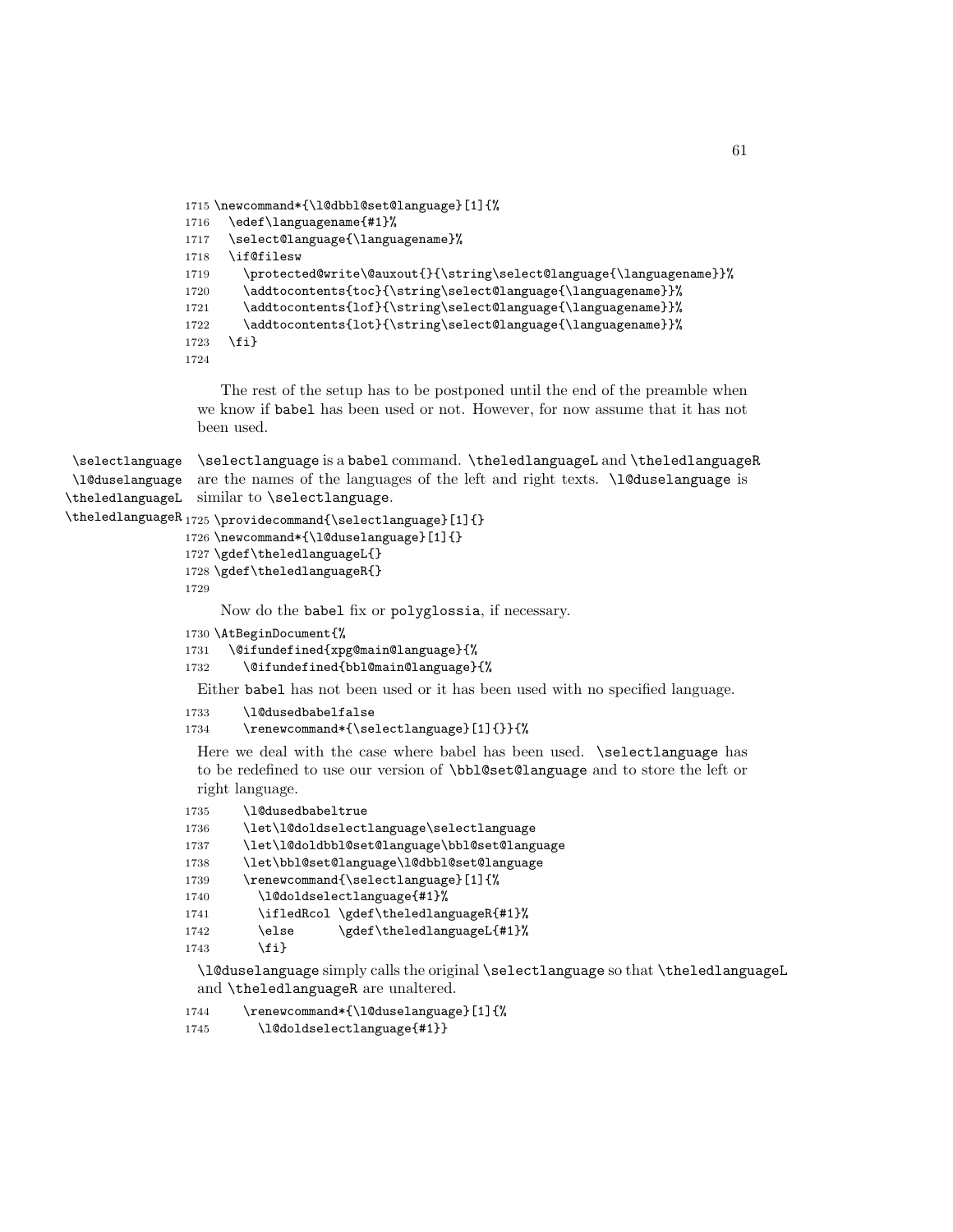Lastly, initialise the left and right languages to the current babel one.

```
1746 \gdef\theledlanguageL{\bbl@main@language}%
1747 \gdef\theledlanguageR{\bbl@main@language}%
1748 }%
1749 }
 If on Polyglossia
1750 { \apptocmd{\xpg@set@language}{%
1751 \ifledRcol \gdef\theledlanguageR{#1}%
1752 \else \gdef\theledlanguageL{#1}%
1753 \fi}%
1754 \let\l@duselanguage\xpg@set@language
1755 \gdef\theledlanguageL{\xpg@main@language}%
1756 \gdef\theledlanguageR{\xpg@main@language}%
1757 % \end{macrocode}
1758 % That's it.
1759 % \begin{macrocode}
1760 }}
```
# 23 Parallel columns

\Columns The \Columns command results in the previous Left and Right texts being typeset in matching columns. There should be equal numbers of chunks in the left and right texts.

```
1761 \newcommand*{\Columns}{%
```
- 1762 \setcounter{pstartL}{\value{pstartLold}}
- 1763 \setcounter{pstartR}{\value{pstartRold}}
- 1764 \ifnum\l@dnumpstartsL=\l@dnumpstartsR\else
- 1765 \led@err@BadLeftRightPstarts{\the\l@dnumpstartsL}{\the\l@dnumpstartsR}% 1766 \fi

Start a group and zero counters, etc.

- 1767 \begingroup
- 1768 \l@dzeropenalties
- 1769 \endgraf\global\num@lines=\prevgraf
- 1770 \global\num@linesR=\prevgraf
- 1771 \global\par@line=\z@
- 1772 \global\par@lineR=\z@
- 1773 \global\l@dpscL=\z@
- 1774 \global\l@dpscR=\z@

Check if there are chunks to be processed, and process them two by two (left and right pairs).

- 1775 \check@pstarts
- 1776 \loop\if@pstarts
- 1777 \global\pstartnumtrue
- 1778 \global\pstartnumRtrue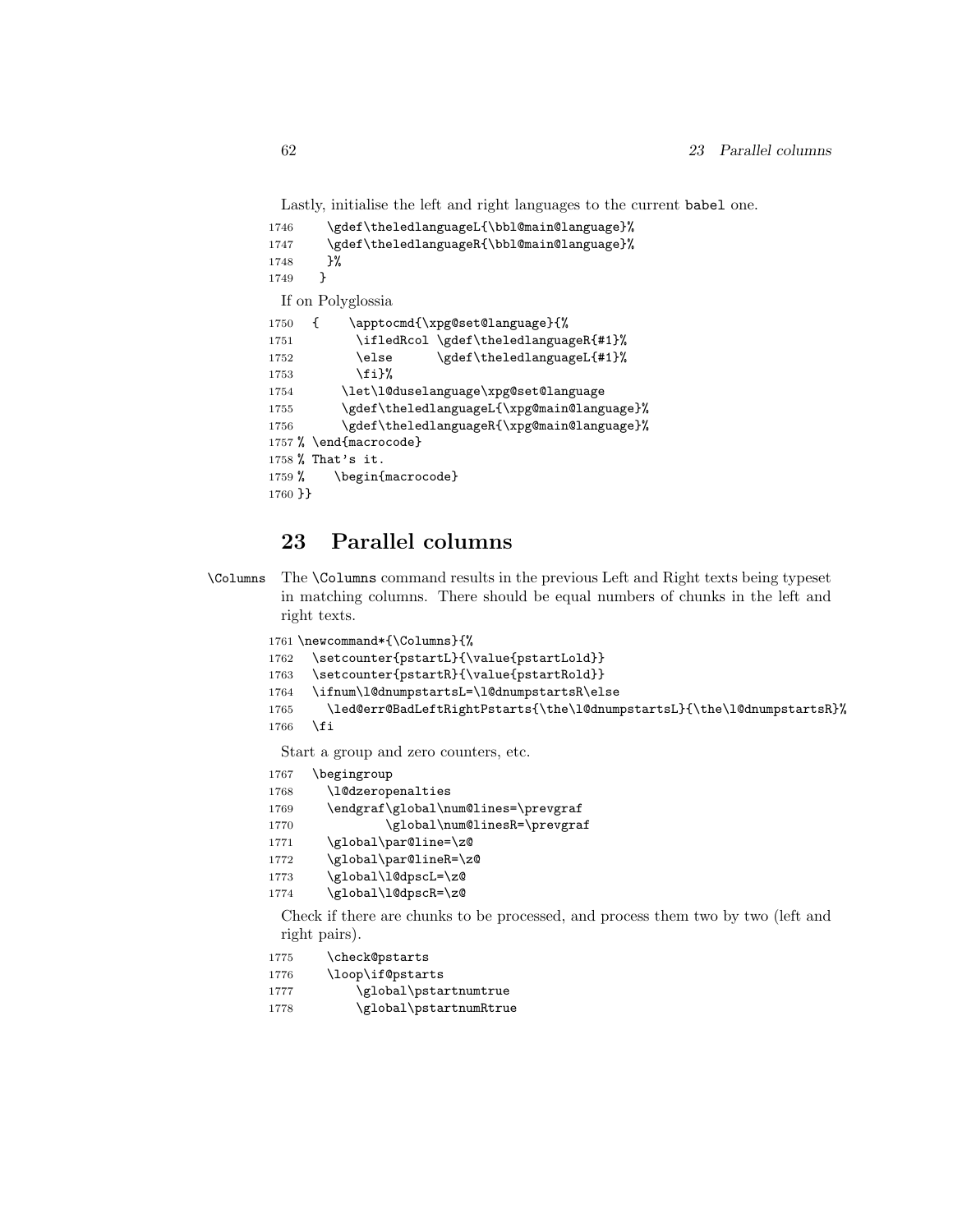Increment \l@dpscL and \l@dpscR which here count the numbers of left and right chunks.

1779 \global\advance\l@dpscL \@ne 1780 \global\advance\l@dpscR \@ne

Check if there is text yet to be processed in at least one of the two current chunks, and also whether the left and right languages are the same

| 1781   | \checkraw@text    |
|--------|-------------------|
| 1782   | \1@dchecklang     |
| 1783 f | \loop\ifaraw@text |

Grab the next pair of left and right text lines and output them, swapping languages if they differ

| 1784 | \if1@dsamelang                     |
|------|------------------------------------|
| 1785 | \do@lineL                          |
| 1786 | \do@lineR                          |
| 1787 | \else                              |
| 1788 | \l@duselanguage{\theledlanguageL}% |
| 1789 | \do@lineL                          |
| 1790 | \l@duselanguage{\theledlanguageR}% |
| 1791 | \do@lineR                          |
| 1792 | \fi                                |
| 1793 | \hb@xt@ \hsize{%                   |
| 1794 | \hfill \unhbox\l@dleftbox          |
| 1795 | \hfill \columnseparator \hfill     |
| 1796 | \unhbox\1@drightbox                |
| 1797 | ጉ%                                 |
| 1798 | \checkraw@text                     |
| 1799 | \repeat}                           |
|      |                                    |

Having completed a pair of chunks, write the number of lines in each chunk to the respective section files. Increment pstart counters and reset line numbering if it's by pstart.

| 1800 | \@writelinesinparL                   |
|------|--------------------------------------|
| 1801 | <b>\@writelinesinparR</b>            |
| 1802 | \check@pstarts                       |
| 1803 | \ifbypstart@                         |
| 1804 | \write\linenum@out{\string\@set[1]}  |
| 1805 | \fi                                  |
| 1806 | \ifbypstart@R                        |
| 1807 | \write\linenum@outR{\string\@set[1]} |
| 1808 | \fi                                  |
| 1809 | \addtocounter{pstartL}{1}            |
| 1810 | \addtocounter{pstartR}{1}            |
| 1811 | \repeat                              |

Having output all chunks, make sure all notes have been output, then zero counts ready for the next set of texts. The boolean tests for stanza are switched to false.

\flush@notes

\flush@notesR

\endgroup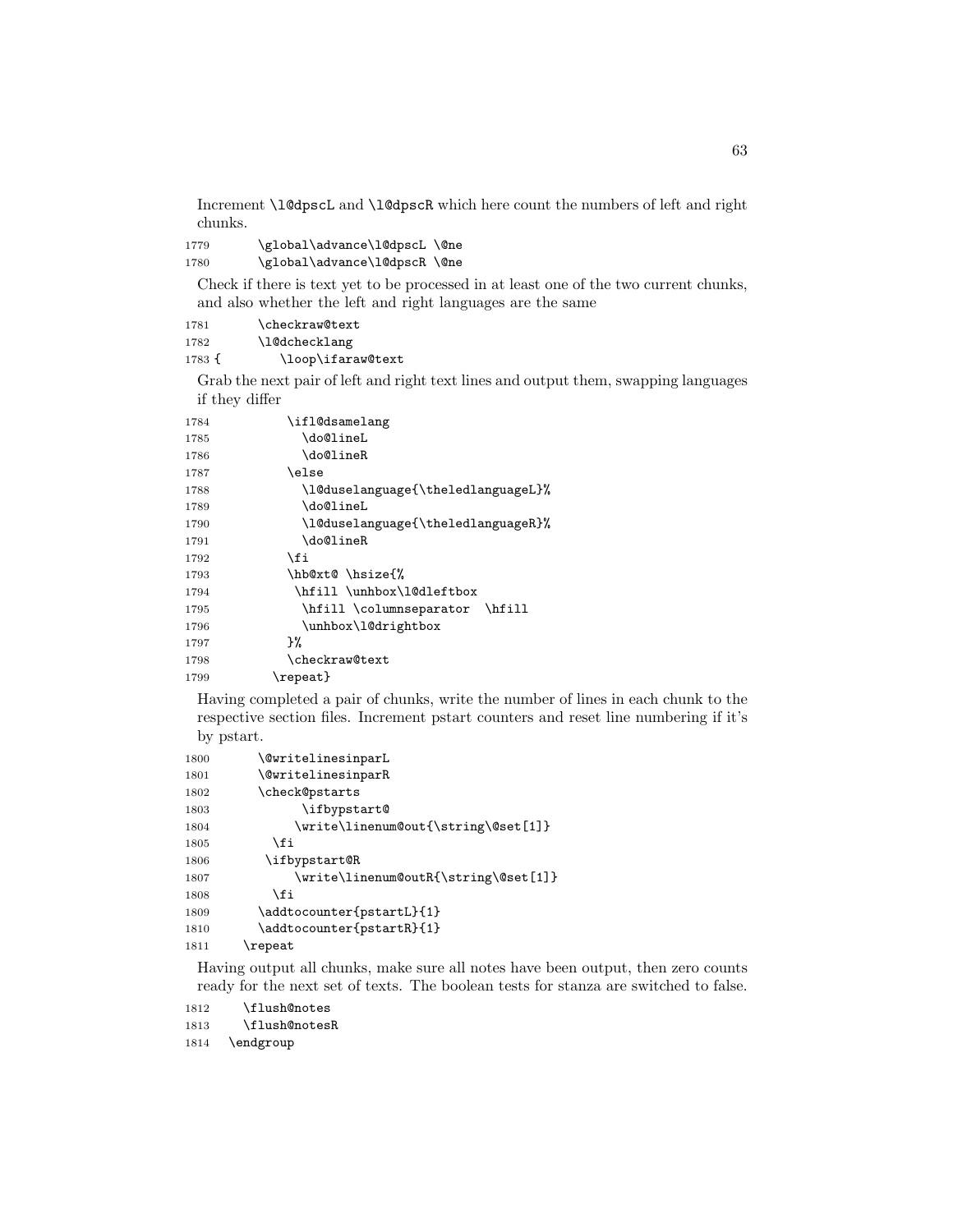```
1815 \global\l@dpscL=\z@
                1816 \global\l@dpscR=\z@
                1817 \global\l@dnumpstartsL=\z@
                1818 \global\l@dnumpstartsR=\z@
                1819 \ignorespaces
                1820 \global\instanzaLfalse
                1821 \global\instanzaRfalse}
                1822
\columnseparator
\columnrulewidth
rule extending a little below the baseline and with a height slightly greater than
                 The separator between line pairs in parallel columns is in the form of a vertical
                  the \baselineskip. The width of the rule is \columnrulewidth (initially 0pt so
                  the rule is invisible).
                1823 \newcommand*{\columnseparator}{%
                1824 \smash{\rule[-0.2\baselineskip]{\columnrulewidth}{1.05\baselineskip}}}
                1825 \newdimen\columnrulewidth
                1826 \columnrulewidth=\z@
                1827
     \if@pstarts
\check@pstarts returns \@pstartstrue if there are any unprocessed chunks.
   \@pstartstrue
1828 \newif\if@pstarts
  \@pstartsfalse
1829 \newcommand*{\check@pstarts}{%
  \check@pstarts 1830
                      \DiamondOpstartsfalse
                1831 \ifnum\l@dnumpstartsL>\l@dpscL
                1832 \@pstartstrue
                1833 \else
                1834 \ifnum\l@dnumpstartsR>\l@dpscR
                1835 \@pstartstrue
                1836 \fi
                1837 \fi
                1838 }
                1839
    \ifaraw@text
\checkraw@text checks whether the current Left or Right box is void or not. If
  \araw@texttrue
one or other is not void it sets \araw@texttrue, otherwise both are void and it
 \araw@textfalse
sets \araw@textfalse.
  \checkraw@text1840 \newif\ifaraw@textt1841 \araw@textfalse
                1842 \newcommand*{\checkraw@text}{%
                1843 \araw@textfalse
                1844 \ifvbox\namebox{l@dLcolrawbox\the\l@dpscL}
                1845 \araw@texttrue
                1846 \else
                1847 \ifvbox\namebox{l@dRcolrawbox\the\l@dpscR}
```
\araw@texttrue

 \fi \fi }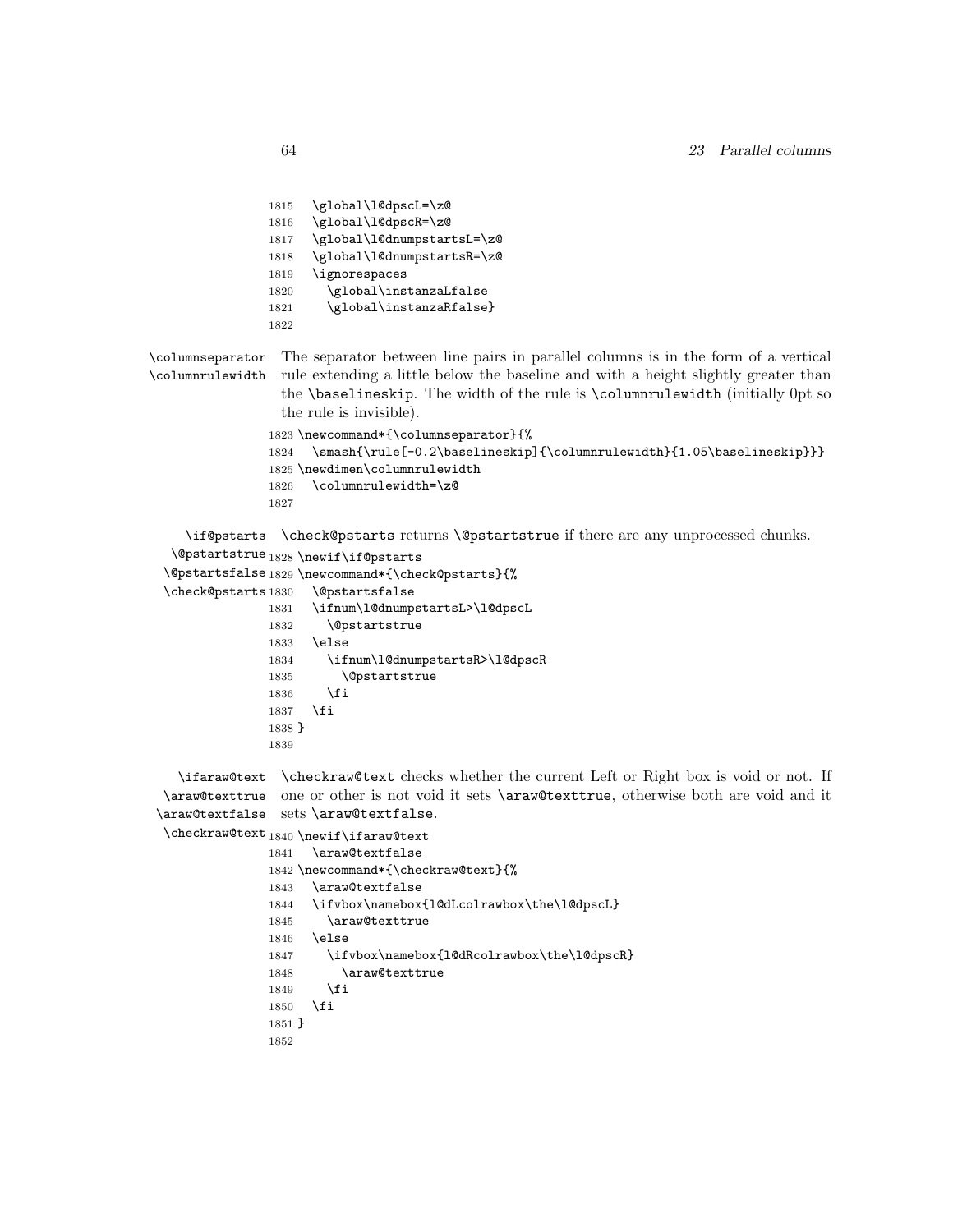\@writelinesinparL These write the number of text lines in a chunk to the section files, and then \@writelinesinparR afterwards zero the counter.

```
1853 \newcommand*{\@writelinesinparL}{%
1854 \edef\next{%
1855 \write\linenum@out{\string\@pend[\the\@donereallinesL]}}%
1856 \next
1857 \global\@donereallinesL \z@}
1858 \newcommand*{\@writelinesinparR}{%
1859 \edef\next{%
1860 \write\linenum@outR{\string\@pendR[\the\@donereallinesR]}}%
1861 \next
1862 \global\@donereallinesR \z@}
1863
```
# 24 Parallel pages

This is considerably more complicated than parallel columns.

```
\numpagelinesL
Counts for the number of lines on a left or right page, and the smaller of the
  \numpagelinesR
number of lines on a pair of facing pages.
\l@dminpagelines 1864 \newcount\numpagelinesL
                1865 \newcount\numpagelinesR
                1866 \newcount\l@dminpagelines
                1867
         \Pages The \Pages command results in the previous Left and Right texts being typeset
                  on matching facing pages. There should be equal numbers of chunks in the left
                  and right texts.
                1868 \newcommand*{\Pages}{%
                1869 \setcounter{pstartL}{\value{pstartLold}}
                1870 \setcounter{pstartR}{\value{pstartRold}}
                1871 \typeout{}
                1872 \typeout{*************************** PAGES ***************************}
                1873 \ifnum\l@dnumpstartsL=\l@dnumpstartsR\else
```
 \led@err@BadLeftRightPstarts{\the\l@dnumpstartsL}{\the\l@dnumpstartsR}% \fi

Get onto an empty even (left) page, then initialise counters, etc.

```
1876 \cleartol@devenpage
1877 \begingroup
1878 \l@dzeropenalties
1879 \endgraf\global\num@lines=\prevgraf
1880 \global\num@linesR=\prevgraf
1881 \global\par@line=\z@
1882 \global\par@lineR=\z@
1883 \global\l@dpscL=\z@
1884 \global\l@dpscR=\z@
1885 \writtenlinesLfalse
1886 \writtenlinesRfalse
```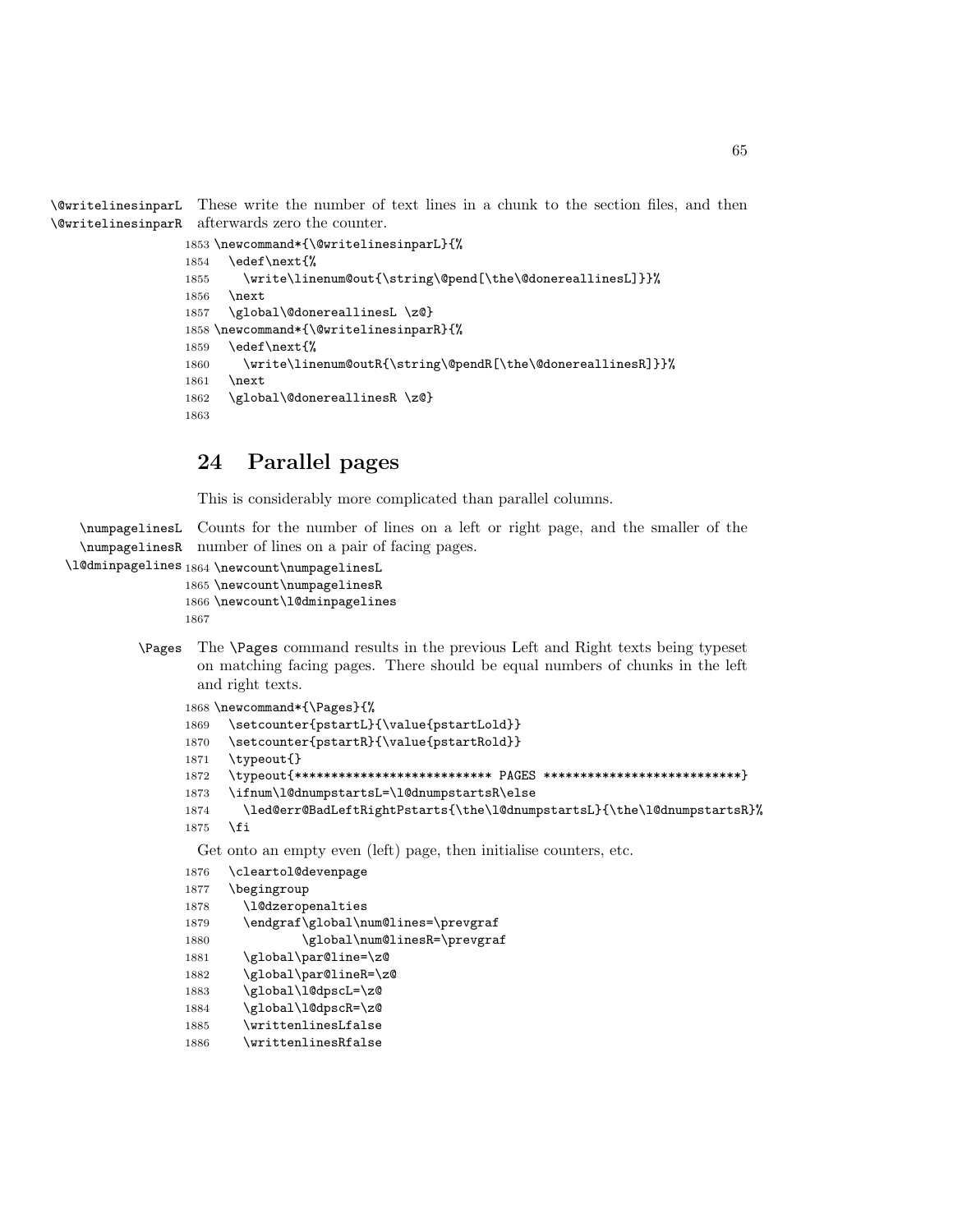Check if there are chunks to be processed.

1887 \check@pstarts

1888 \loop\if@pstarts

Loop over the number of chunks, incrementing the chunk counts (\l@dpscL and \l@dpscR are chunk (box) counts.)

1889 \global\advance\l@dpscL \@ne 1890 \global\advance\l@dpscR \@ne

Calculate the maximum number of real text lines in the chunk pair, storing the result in the relevant \l@dmaxlinesinpar.

```
1891 \getlinesfromparlistL
1892 \getlinesfromparlistR
1893 \l@dcalc@maxoftwo{\@cs@linesinparL}{\@cs@linesinparR}%
1894 {\usenamecount{l@dmaxlinesinpar\the\l@dpscL}}%
1895 \check@pstarts
1896 \repeat
```
Zero the counts again, ready for the next bit.

```
1897 \global\l@dpscL=\z@
1898 \global\l@dpscR=\z@
```
Get the number of lines on the first pair of pages and store the minumum in \l@dminpagelines.

| 1899 | \getlinesfrompagelistL                                   |
|------|----------------------------------------------------------|
| 1900 | \getlinesfrompagelistR                                   |
| 1901 | \l@dcalc@minoftwo{\@cs@linesonpageL}{\@cs@linesonpageR}% |
| 1902 | {\10dminpagelines}%                                      |

Now we start processing the left and right chunks (\l@dpscL and \l@dpscR count the left and right chunks), starting with the first pair.

```
1903 \check@pstarts
1904 \if@pstarts
```
Increment the chunk counts to get the first pair.

| 1905 | \global\advance\l@dpscL\@ne |  |
|------|-----------------------------|--|
| 1906 | \global\advance\l@dpscR\@ne |  |

We haven't processed any lines from these chunks yet, so zero the respective line counts.

| 1907 | \global\@donereallinesL=\z@  |
|------|------------------------------|
| 1908 | \global\@donetotallinesL=\z@ |
| 1909 | \global\@donereallinesR=\z@  |
| 1910 | \global\@donetotallinesR=\z@ |

Start a loop over the boxes (chunks).

1912 % \begingroup

1913 { \loop\ifaraw@text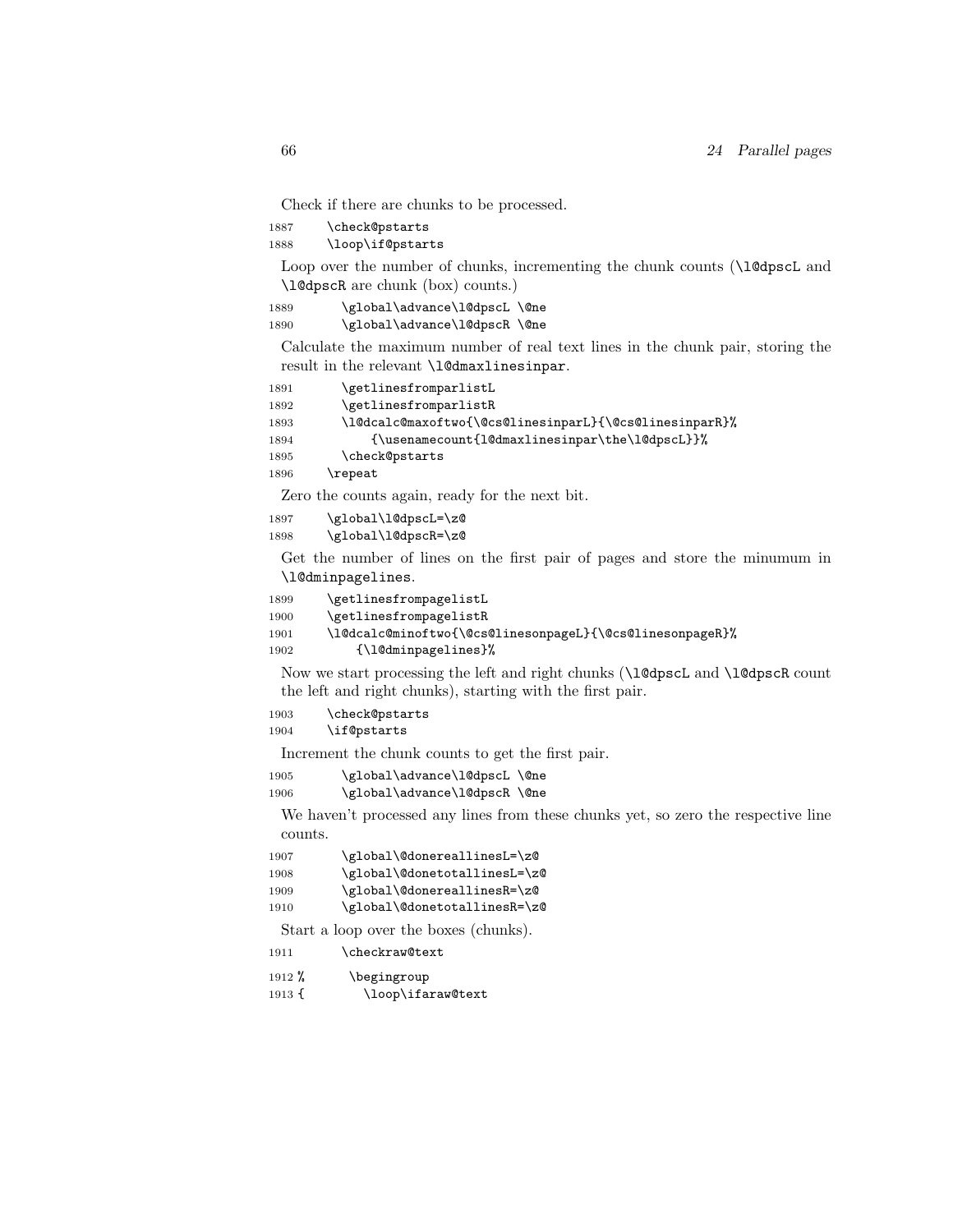See if there is more that can be done for the left page and set up the left language.

| 1914<br>1915<br>1916 %%%<br>1917f<br>1918 | \checkpageL<br>\l@duselanguage{\theledlanguageL}%<br>\begingroup<br>\loop\ifl@dsamepage |
|-------------------------------------------|-----------------------------------------------------------------------------------------|
|                                           | Process the next (left) text line, adding it to the page.                               |
| 1919                                      | \do@lineL                                                                               |
| 1920                                      | \advance\numpagelinesL \@ne                                                             |
| 1921                                      | \ifshiftedverses                                                                        |
| 1922                                      | \ifdim\ht\1@dleftbox>0pt\hb@xt@\hsize{\ledstrutL\unhbox\1@dleftbox}\fi%                 |
| 1923                                      | \else                                                                                   |
| 1924                                      | \hb@xt@\hsize{\ledstrutL\unhbox\l@dleftbox}%                                            |
| 1925                                      | \fi                                                                                     |

Perhaps we have to move to the next (left) box. Check if we have got all we can onto the page. If not, repeat for the next line.

| 1926 |               |
|------|---------------|
| 1927 | \get@nextboxL |
| 1928 | \checkpageL   |
| 1929 | \repeat       |

That (left) page has been filled. Output the number of real lines on the page if the page break is because the page has been filled with lines, use the actual number, otherwise the page has been ended early in order to synchronise with the facing page so use an impossibly large number.

| 1930 | \ifl@dpagefull                           |
|------|------------------------------------------|
| 1931 | \@writelinesonpageL{\the\numpagelinesL}% |
| 1932 | \else                                    |
| 1933 | \@writelinesonpageL{1000}%               |
| 1934 | \fi                                      |

Zero the left page lines count and clear the page to get onto the facing (odd, right) page.

| 1935 | \numpagelinesL \z@   |
|------|----------------------|
| 1936 | \clearl@dleftpage }% |

Now do the same for the right text.

| 1937   | <b>checkpageR</b>                                                          |
|--------|----------------------------------------------------------------------------|
| 1938   | \l@duselanguage{\theledlanguageR}%                                         |
| 1939 f | \loop\ifl@dsamepage                                                        |
| 1940   | \do@lineR                                                                  |
| 1941   | \advance\numpagelinesR \@ne                                                |
| 1942   | <i>ifshiftedverses</i>                                                     |
| 1943   | \ifdim\ht\l@drightbox>Opt\hb@xt@ \hsize{\ledstrutR\unhbox\l@drightbox}\fi% |
| 1944   | \else                                                                      |
| 1945   | \hb@xt@\hsize{\ledstrutR\unhbox\l@drightbox}%                              |
| 1946   | ∖fi                                                                        |
| 1947   | \get@nextboxR                                                              |
|        |                                                                            |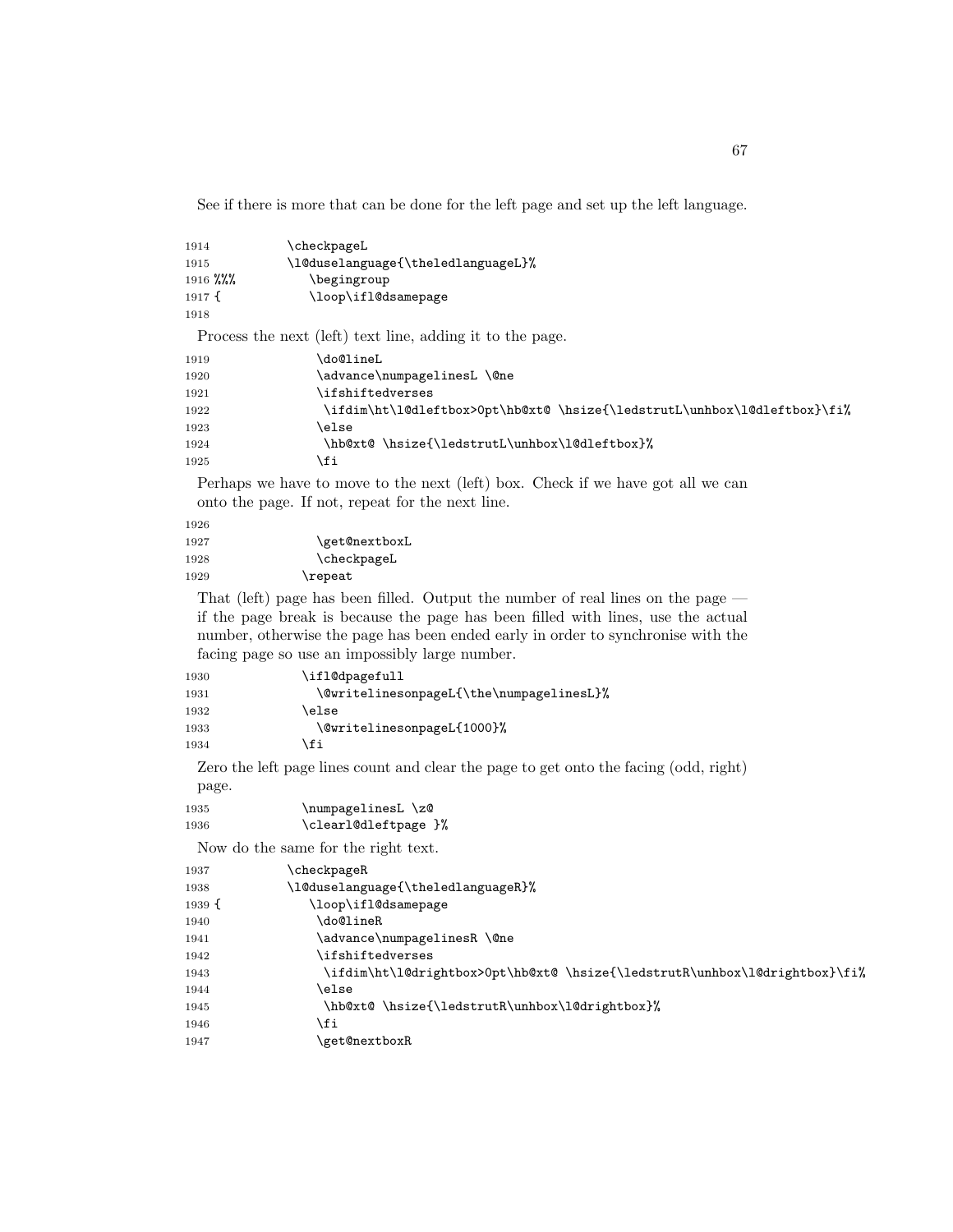| 1948 | \checkpageR                              |
|------|------------------------------------------|
| 1949 | \repeat                                  |
| 1950 | \ifl@dpagefull                           |
| 1951 | \@writelinesonpageR{\the\numpagelinesR}% |
| 1952 | \else                                    |
| 1953 | \@writelinesonpageR{1000}%               |
| 1954 | \fi                                      |
| 1955 | \numpagelinesR=\z@                       |

The page is full, so move onto the next (left, odd) page and repeat left text processing.

1956 \clearl@drightpage}

More to do? If there is we have to get the number of lines for the next pair of pages before starting to output them.

| 1957 | \checkraw@text                                           |
|------|----------------------------------------------------------|
| 1958 | \ifaraw@text                                             |
| 1959 | \getlinesfrompagelistL                                   |
| 1960 | \getlinesfrompagelistR                                   |
| 1961 | \1@dcalc@minoftwo{\@cs@linesonpageL}{\@cs@linesonpageR}% |
| 1962 | {\1@dminpagelines}%                                      |
| 1963 | \fi                                                      |
| 1964 | $\verb \repeat $                                         |

We have now output the text from all the chunks.

1965 \fi

Make sure that there are no inserts hanging around.

```
1966 \flush@notes
1967 \flush@notesR
```
1968 \endgroup

Zero counts ready for the next set of left/right text chunks. The boolean tests for stanza are switched to false.

```
1969 \global\l@dpscL=\z@
1970 \global\l@dpscR=\z@
1971 \global\l@dnumpstartsL=\z@
1972 \global\l@dnumpstartsR=\z@
1973 \global\instanzaLfalse
1974 \global\instanzaRfalse
1975 \ignorespaces}
1976
```
\ledstrutL Struts inserted into leftand right text lines.

```
\label{thm:main} \label{thm:main} \label{thm:main}1978 \newcommand*{\ledstrutR}{\strut}
          1979
```
\cleartoevenpage \cleartol@devenpage \clearl@dleftpage \clearl@drightpage

\cleartoevenpage, which is defined in the memoir class, is like \clear(double)page except that we end up on an even page. \cleartol@devenpage is similar except that it first checks to see if it is already on an empty page. \clearl@dleftpage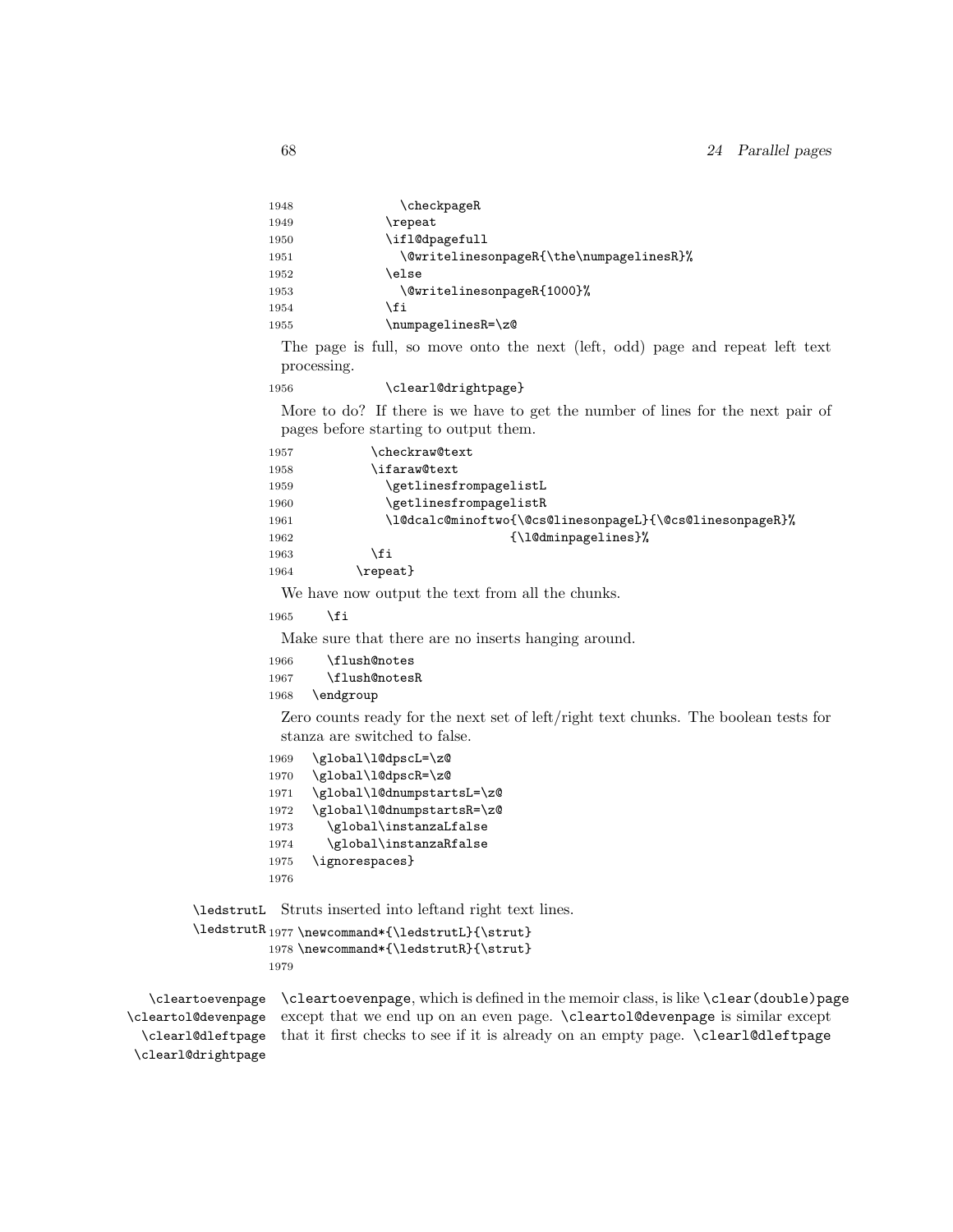and \clearl@drightpage get us onto an odd and even page, respectively, checking that we end up on the immediately next page.

```
1980 \providecommand{\cleartoevenpage}[1][\@empty]{%
1981 \clearpage
1982 \ifodd\c@page\hbox{}#1\clearpage\fi}
1983 \newcommand*{\cleartol@devenpage}{%
1984 \ifdim\pagetotal<\topskip% on an empty page
1985 \else
1986 \clearpage
1987 \fi
1988 \ifodd\c@page\hbox{}\clearpage\fi}
1989 \newcommand*{\clearl@dleftpage}{%
1990 \clearpage
1991 \ifodd\c@page\else
1992 \led@err@LeftOnRightPage
1993 \hbox{}%
1994 \cleardoublepage
1995 \fi}
1996 \newcommand*{\clearl@drightpage}{%
1997 \clearpage
1998 \ifodd\c@page
1999 \led@err@RightOnLeftPage
2000 \hbox{}%
2001 \cleartoevenpage
2002 \fi}
2003
```
\getlinesfromparlistL \@cs@linesinparL puts it into \@cs@linesinparL; if the list is empty, it sets \@cs@linesinparL to \getlinesfromparlistR 0. Similarly for \getlinesfromparlistR.  $\text{\texttt{}\%}$ \getlinesfromparlistL gets the next entry from the \linesinpar@listL and

```
2005 \ifx\linesinpar@listL\empty
2006 \gdef\@cs@linesinparL{0}%
2007 \else
2008 \gl@p\linesinpar@listL\to\@cs@linesinparL
2009 \fi}
2010 \newcommand*{\getlinesfromparlistR}{%
2011 \ifx\linesinpar@listR\empty
2012 \gdef\@cs@linesinparR{0}%
2013 \else
2014 \gl@p\linesinpar@listR\to\@cs@linesinparR
2015 \fi}
2016
```
\getlinesfrompagelistL \getlinesfrompagelistL gets the next entry from the \linesonpage@listL and \@cs@linesonpageL puts it into \@cs@linesonpageL; if the list is empty, it sets \@cs@linesonpageL \getlinesfrompagelistR to 1000. Similarly for \getlinesfrompagelistR. \@cs@linesonpageR 2017 \newcommand\*{\getlinesfrompagelistL}{%

\ifx\linesonpage@listL\empty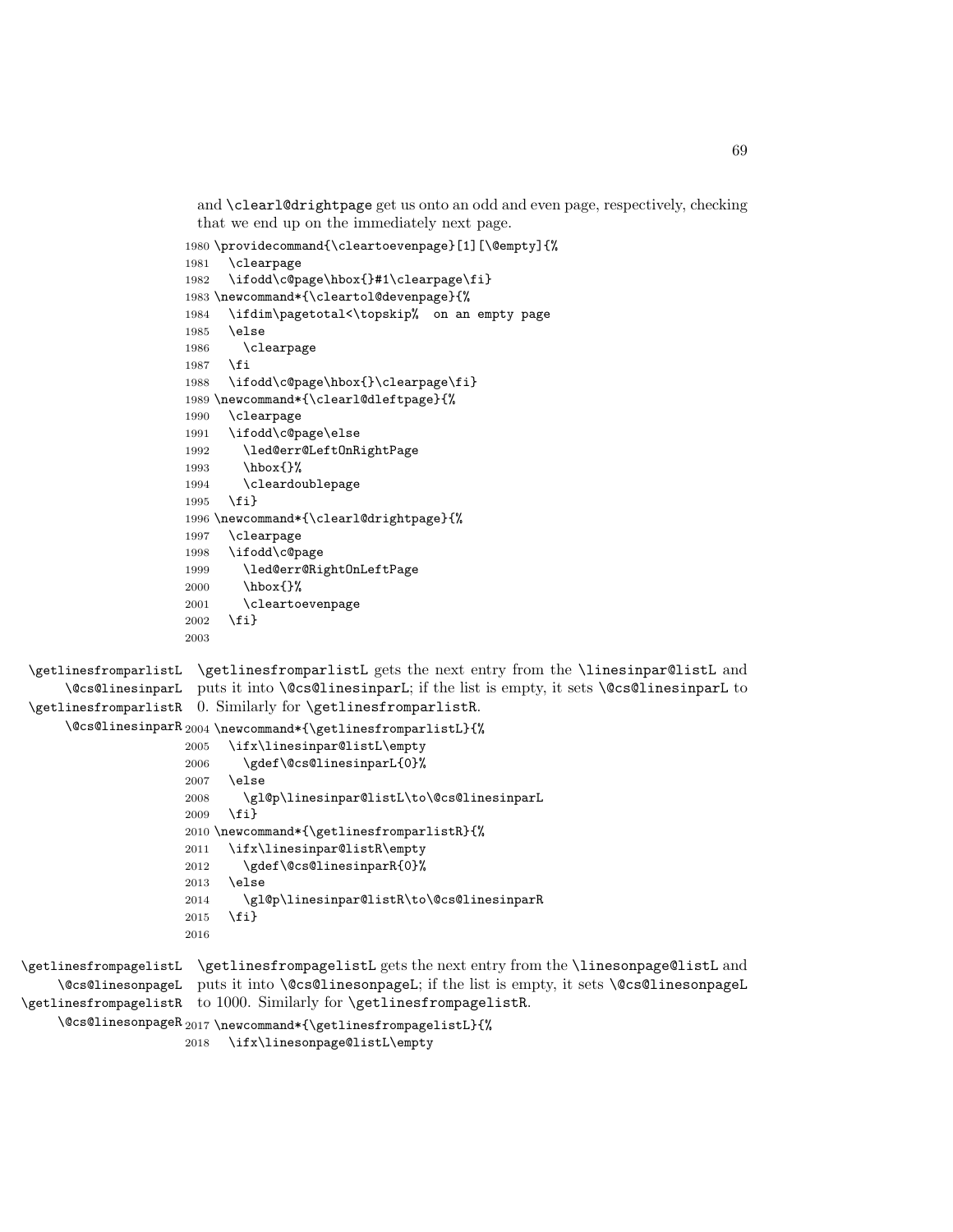```
2019 \gdef\@cs@linesonpageL{1000}%
2020 \else
2021 \gl@p\linesonpage@listL\to\@cs@linesonpageL
2022 \fi}
2023 \newcommand*{\getlinesfrompagelistR}{%
2024 \ifx\linesonpage@listR\empty
2025 \gdef\@cs@linesonpageR{1000}%
2026 \else
2027 \gl@p\linesonpage@listR\to\@cs@linesonpageR
2028 \fi}
2029
```
\@writelinesonpageL These macros output the number of lines on a page to the section file in the form \@writelinesonpageR of \@lopL or \@lopR macros.

```
2030 \newcommand*{\@writelinesonpageL}[1]{%
2031 \edef\next{\write\linenum@out{\string\@lopL{#1}}}%
2032 \next}
2033 \newcommand*{\@writelinesonpageR}[1]{%
2034 \edef\next{\write\linenum@outR{\string\@lopR{#1}}}%
2035 \next}
2036
```
\l@dcalc@maxoftwo \l@dcalc@minoftwo  $\ldots$  \l@dcalc@maxoftwo{ $\langle num \rangle$ }{ $\langle count \rangle$ } sets  $\langle count \rangle$  to the maximum of the two  $\langle num \rangle$ .

> Similarly \l@dcalc@minoftwo{ $\langle num \rangle$ }{ $\langle count \rangle$ } sets  $\langle count \rangle$  to the minimum of the two  $\langle num \rangle$ .

```
2037 \newcommand*{\l@dcalc@maxoftwo}[3]{%
2038 \ifnum #2>#1\relax
2039 #3=#2\relax
2040 \else
2041 #3=#1\relax
2042 \fi}
2043 \newcommand*{\l@dcalc@minoftwo}[3]{%
2044 \ifnum #2<#1\relax
2045 #3=#2\relax
2046 \else
2047 #3=#1\relax
2048 \fi}
2049
```

```
\ifl@dsamepage
 \l@dsamepagetrue
\l@dsamepagefalse
  \ifl@dpagefull
 \l@dpagefulltrue
\l@dpagefullfalse
                   \checkpageL tests if the space and lines already taken on the page by text and foot-
                   notes is less than the constraints. If so, then \ifl@dpagefull is set FALSE and
                   \ifl@dsamepage is set TRUE. If the page is spatially full then \ifl@dpagefull
                   is set TRUE and \ifl@dsamepage is set FALSE. If it is not spatially full but
                   the maximum number of lines have been output then both \ifl@dpagefull and
                   \ifl@dsamepage are set FALSE.
```
\checkpageL<sub>2050</sub>\newif\ifl@dsamepage  $\backslash$ checkpageR $_{2051}$ \l@dsamepagetrue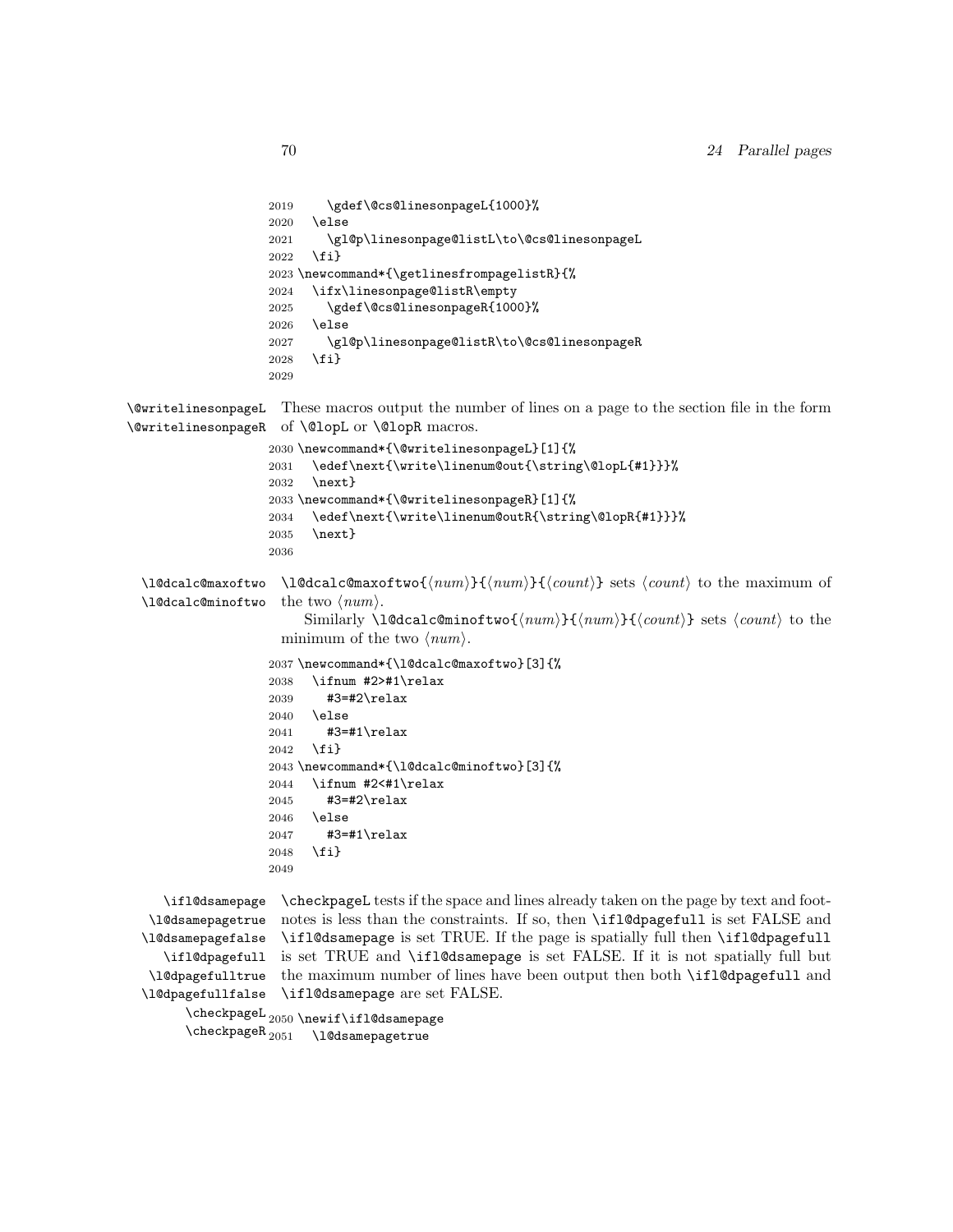```
2052 \newif\ifl@dpagefull
2053 \newcommand*{\checkpageL}{%
2054 \l@dpagefulltrue
2055 \l@dsamepagetrue
2056 \check@goal
2057 \ifdim\pagetotal<\ledthegoal
2058 \ifnum\numpagelinesL<\l@dminpagelines
2059 \else
2060 \l@dsamepagefalse
2061 \l@dpagefullfalse
2062 \setminusfi
2063 \else
2064 \l@dsamepagefalse
2065 \l@dpagefulltrue
2066 \fi}
2067 \newcommand*{\checkpageR}{%
2068 \l@dpagefulltrue
2069 \l@dsamepagetrue
2070 \check@goal
2071 \ifdim\pagetotal<\ledthegoal
2072 \ifnum\numpagelinesR<\l@dminpagelines
2073 \else
2074 \l@dsamepagefalse
2075 \l@dpagefullfalse
2076 \fi
2077 \else
2078 \l@dsamepagefalse
2079 \l@dpagefulltrue
2080 \fi}
2081
```
\ledthegoal \ledthegoal is the amount of space allowed to taken by text and footnotes on \goalfraction a page before a forced pagebreak. This can be controlled via \goalfraction. \check@goal \ledthegoal is calculated via \check@goal.

```
2082 \newdimen\ledthegoal
2083 \ifshiftedverses
2084 \newcommand*{\goalfraction}{0.95}
2085 \else
2086 \newcommand*{\goalfraction}{0.9}
2087 \fi
2088
2089 \newcommand*{\check@goal}{%
2090 \ledthegoal=\goalfraction\pagegoal}
2091
```
\ifwrittenlinesL Booleans for whether line data has been written to the section file.

```
\ifwrittenlinesL
2092 \newif\ifwrittenlinesL
                 2093 \newif\ifwrittenlinesR
                 2094
```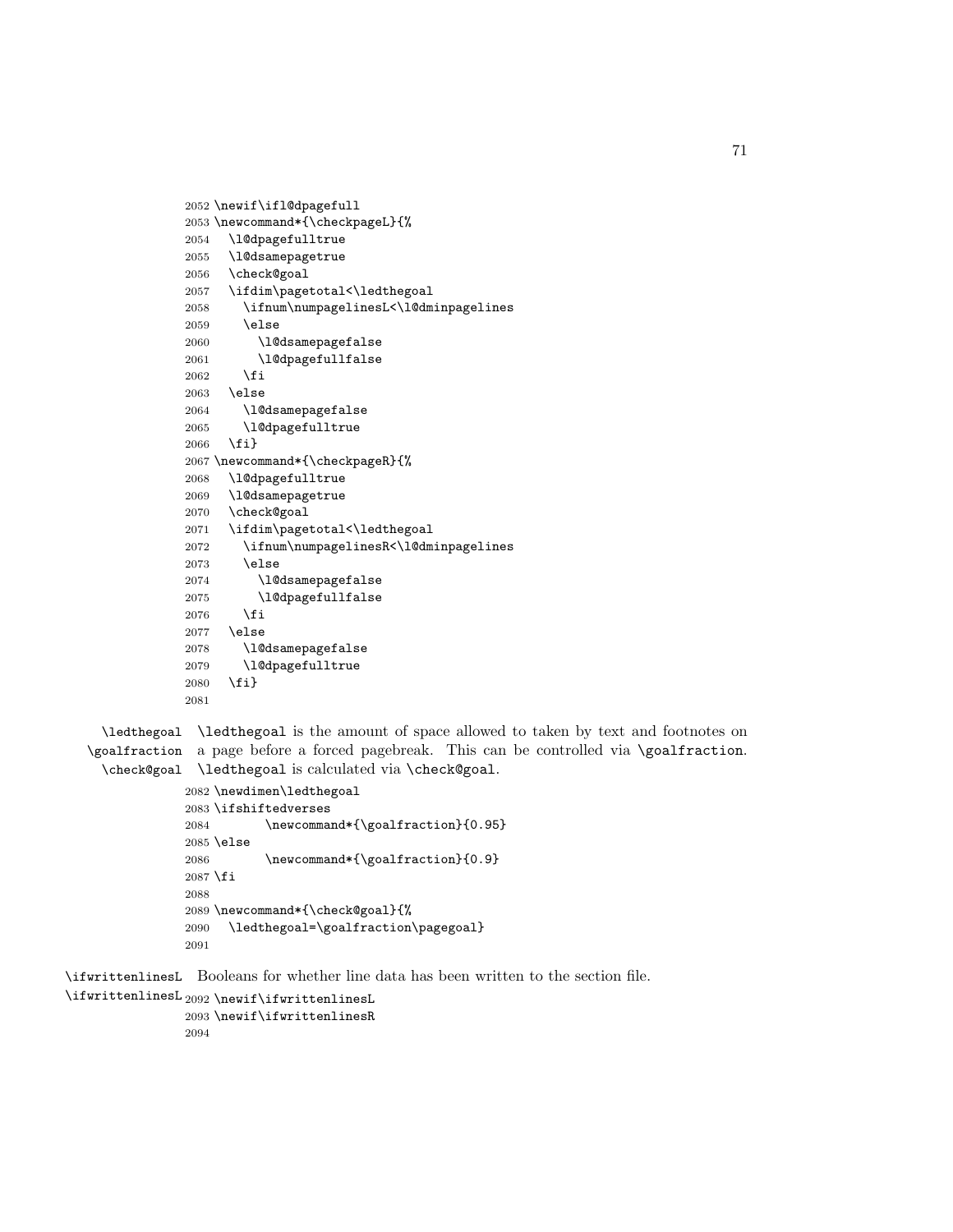\get@nextboxL \get@nextboxR Otherwise if and only if a synchronisation point is reached the next box is started. If the current box is not empty (i.e., still contains some lines) nothing is done.

```
2095 \newcommand*{\get@nextboxL}{%
2096 \ifvbox\namebox{l@dLcolrawbox\the\l@dpscL}% box is not empty
 The current box is not empty; do nothing.
2097 \else% box is empty
 The box is empty; check if enough lines (real and blank) have been output.
2098 \ifnum\usenamecount{l@dmaxlinesinpar\the\l@dpscL}>\@donetotallinesL
2099 \else
```
Sufficient lines have been output.

2100 \ifwrittenlinesL

2101 \else

Write out the number of lines done, and set the boolean so this is only done once.

| 2102 | <i><u><b>NewritelinesinparL</b></u></i> |
|------|-----------------------------------------|
| 2103 | \writtenlinesLtrue                      |
| 2104 | \fi                                     |
| 2105 | \ifnum\1@dnumpstartsL>\1                |

There are still unprocessed boxes. Recalculate the maximum number of lines needed, and move onto the next box (by incrementing \l@dpscL). If needed, restart the line numbering. Increment the pstartL counter.

0dpscL

```
2106 \writtenlinesLfalse
2107 \ifbypstart@
2108 \ifnum\value{pstartL}<\value{pstartLold}
2109 \else
2110 \global\line@num=0
2111 \fi
2112 \qquad \qquad \int f2113 \addtocounter{pstartL}{1}
2114 \global\pstartnumtrue
2115 \l@dcalc@maxoftwo{\the\usenamecount{l@dmaxlinesinpar\the\l@dpscL}}%
2116 {\theta\text{donetotallinesL}}2117 {\text!de{10}dmaxlinesinpar\the\10dpscl}}\2118 \global\@donetotallinesL \z@
2119 \global\advance\l@dpscL \@ne
2120 \setminusfi
2121 \fi
2122 \{f_i\}2123 \newcommand*{\get@nextboxR}{%
2124 \ifvbox\namebox{l@dRcolrawbox\the\l@dpscR}% box is not empty
2125 \else% box is empty
\label{lem:main} 2126 \ifnum\usenamecount{l@dmaxlinesinpar\the\l@dpscR}>\@donetotallinesR
2127 \else
2128 \ifwrittenlinesR
2129 \lambdaelse
2130 \@writelinesinparR
```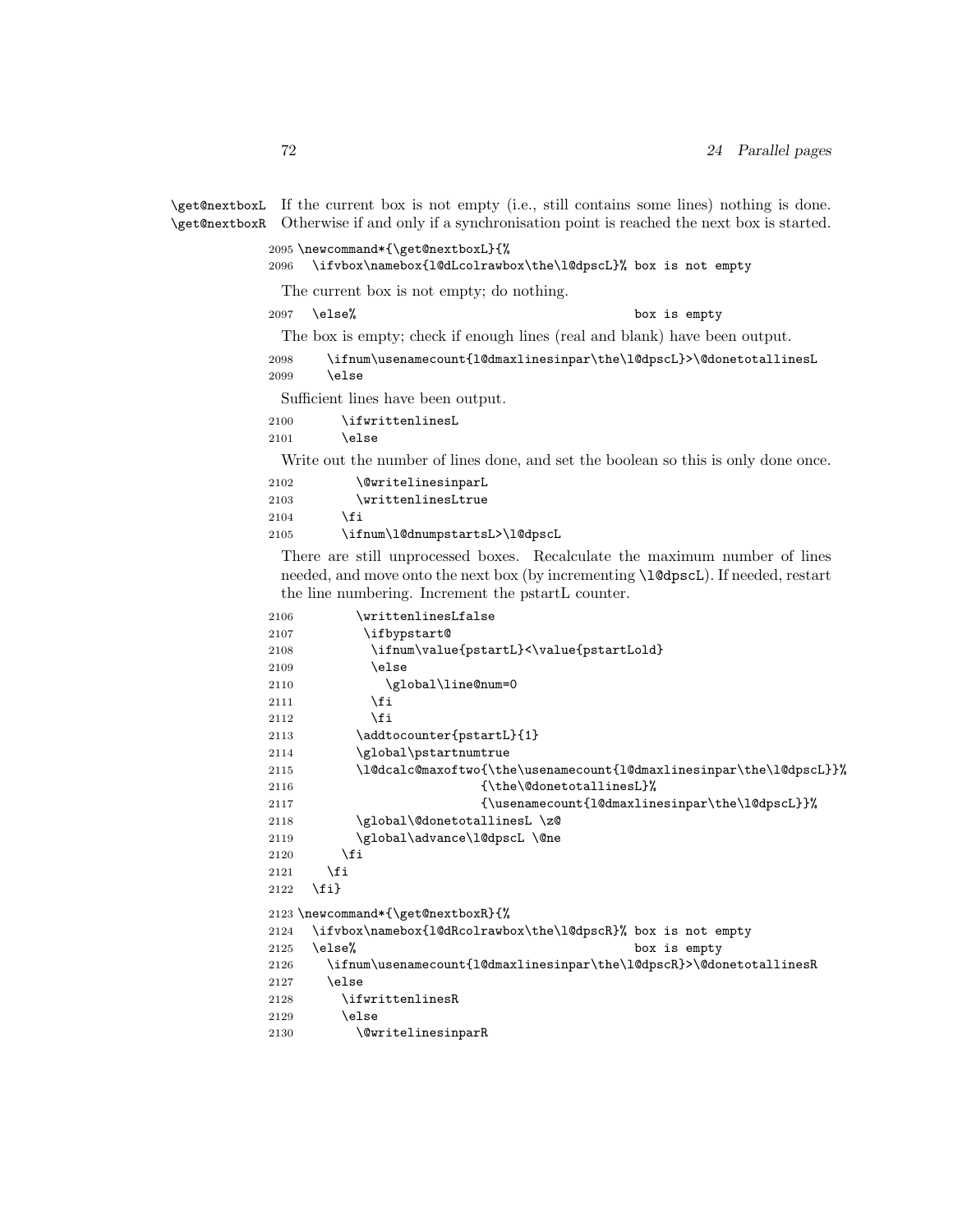```
2131 \writtenlinesRtrue
2132 \setminusfi
2133 \ifnum\l@dnumpstartsR>\l@dpscR
2134 \writtenlinesRfalse
2135 \ifbypstart@R
2136 \ifnum\value{pstartR}<\value{pstartRold}
2137 \else
2138 \gtrsim \gtrsim \qtrsim 21392139 \overline{2140} \fi
21402141 \addtocounter{pstartR}{1}
2142 \global\pstartnumRtrue
2143 \l@dcalc@maxoftwo{\the\usenamecount{l@dmaxlinesinpar\the\l@dpscR}}%
2144 <br>
2144 <br>
(\the\@donetotallinesR}%
2145 {\usenamecount{l@dmaxlinesinpar\the\l@dpscR}}%
2146 \global\@donetotallinesR \z@<br>2147 \global\advance\l@dpscR \@ne
           \global\advance\l@dpscR \@ne
2148 \setminusfi
2149 \overrightarrow{f}2150 \fi}
2151
```
# 25 The End

¡/code¿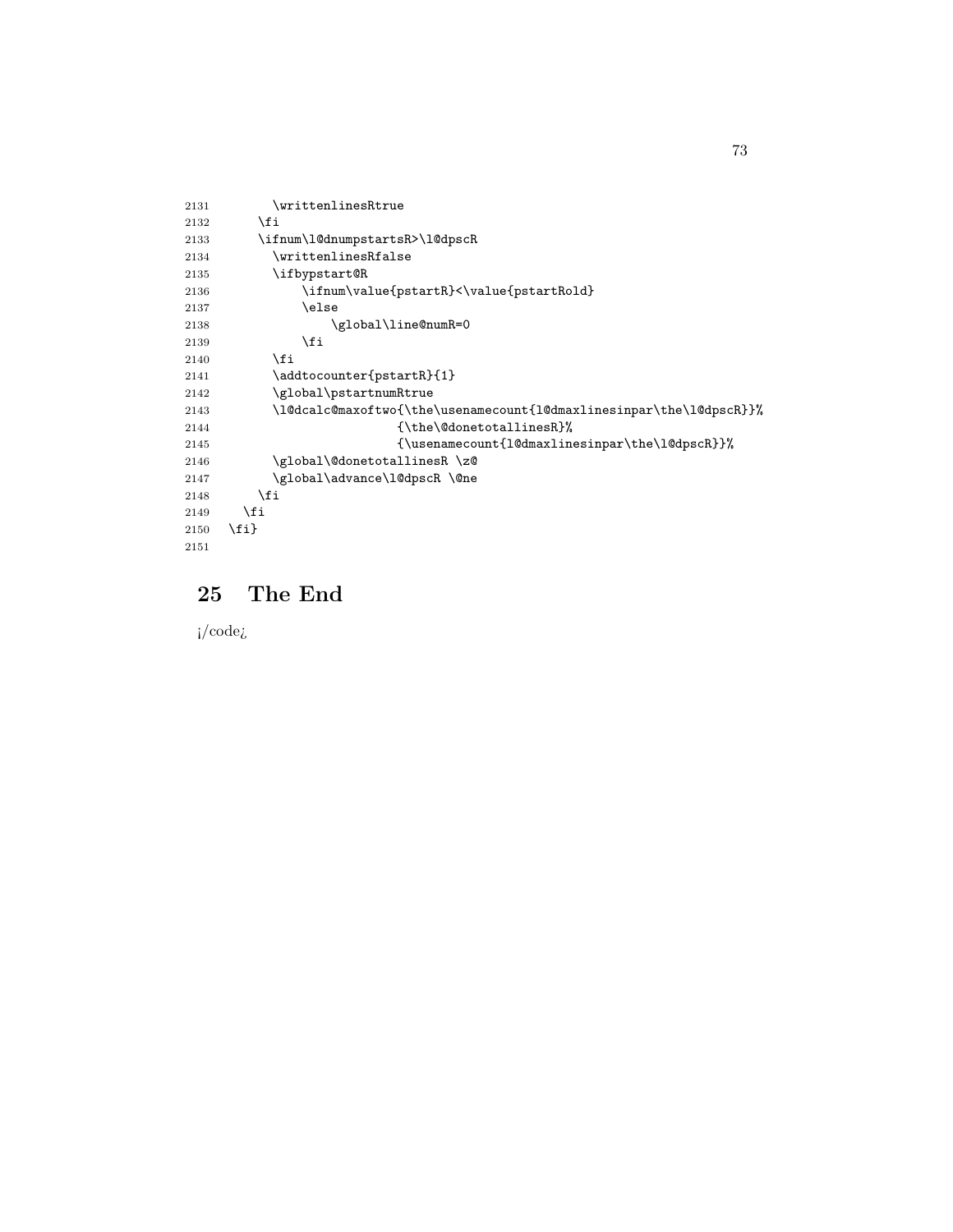This section presents some sample documents.

The figures are from processed versions of the files. Having latexed a file I used DVIPS to get Encapsulated PostScript, then the epstopdf script to get a PDF version as well, for example:

```
> latex villon
> latex villon
> latex villon
> dvips -E -o villon.eps villon % produces villon.eps
> epstopdf villon.eps % % produces villon.pdf
```
For a multipage example, DVIPS has an option to output a range of pages (-p for the first and -l (letter l) for the last). For instance, to output a single page, say page 2:

```
> latex djd17nov
> latex djd17nov
> latex djd17nov
> dvips -E -p2 -l2 -o djd17novL.eps djd17nov % produces djd17novL.eps
> epstopdf djd17novL.eps % produces djd17novL.pdf
```
For those who aren't fascinated by LaTeX code, I show the all the typeset results first, then the code that produced them.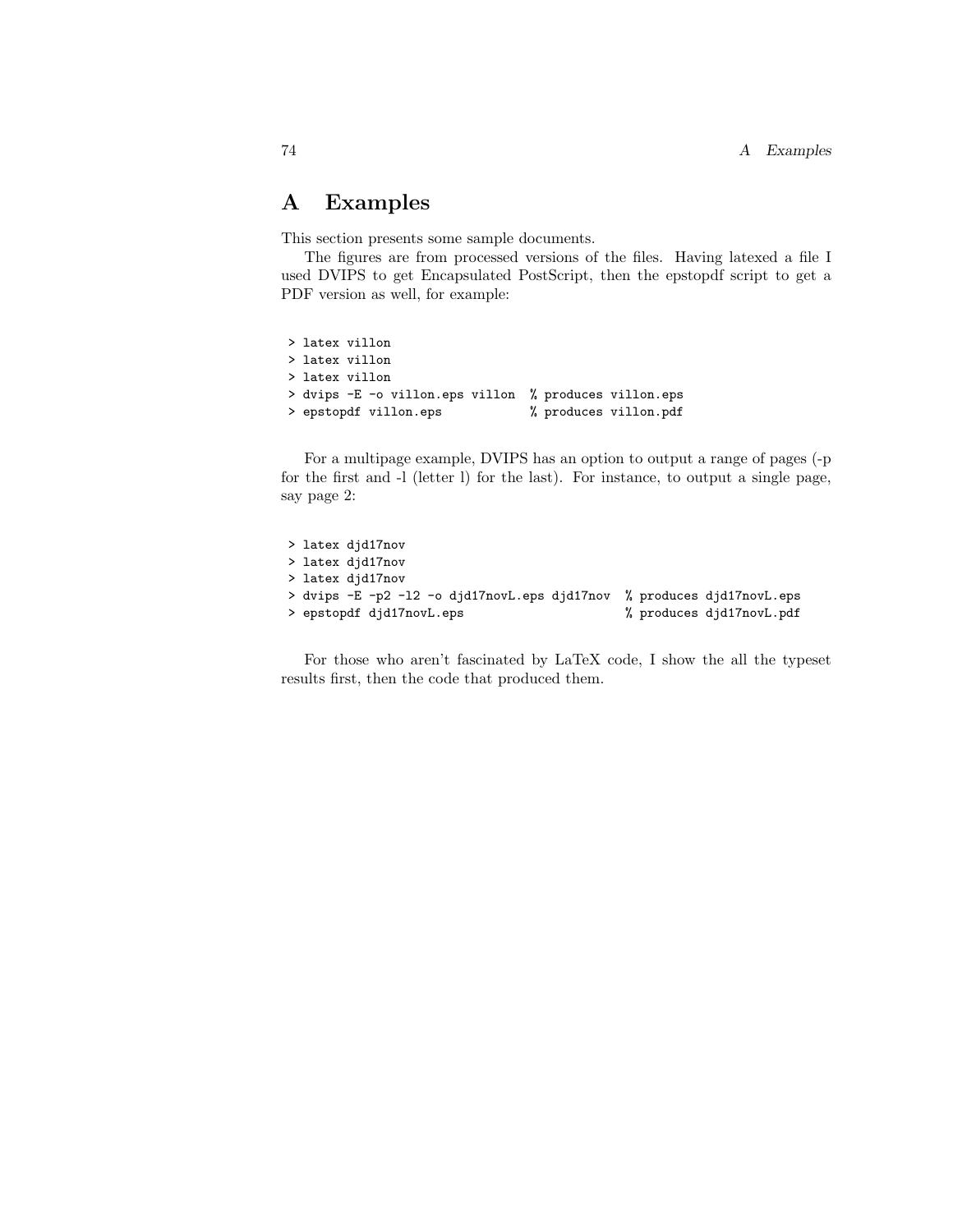I thought that limericks were peculiarly English, but this appears not to be the case. As with most limericks this one is by Anonymous.

| Il y avait un jeune homme de Dijon, | There was a young man of Dijon,       |      |
|-------------------------------------|---------------------------------------|------|
| 2 Qui n'avait que peu de religion.  | Who had only a little religion,       |      |
| Il dit: 'Quant à moi,               | He said: 'As for me,                  |      |
| 4 Je déteste tous les trois,        | I detest all the three,               |      |
| Le Père, et le Fils, et le Pigeon.' | The Father, the Son, and the Pigeon.' | $-5$ |

The following is verse LXXIII of François Villon's Le Testament (The Testament), composed in 1461.

|                | Dieu mercy et Tacque Thibault,        | Thanks to $God$ — and to Tacque<br>Thibaud |    |
|----------------|---------------------------------------|--------------------------------------------|----|
| $\overline{2}$ | Qui tant d'eaue froid m'a fait boire, | Who made me drink so much cold<br>water.   | 2r |
|                | Mis en bas lieu, non pas en hault,    | Put me underground instead of<br>higher up |    |
| $\overline{4}$ | Mengier d'angoisse maints poire,      | And made me eat such bitter fruit,         | 4r |
|                | Enferré  Quant j'en ay memoire,       | In chains  When I think of this,           |    |
| 6              | Je Prie pour luy et reliqua,          | I pray for him—et reliqua;                 | 6r |
|                | Que Dieu luy doint, et voire, voire!  | May God grant him (yes, by God)            |    |
| 8              | Ce que je pense <i>et cetera</i> .    | What I think  et cetera.                   | 8r |

The translation and notes are by Anthony Bonner, The Complete Works of François Villon, published by Bantam Books in 1960.

## 1

<span id="page-74-0"></span>Figure 1: Output from villon.tex.

<sup>4</sup> poire d'angoisse ] This has a triple meaning: literally it is the fruit of the choke pear, figuratively it means 'bitter fruit', and it also refers to a torture instrument. 6 et reliqua ] and so on

<sup>1</sup>r Tacque Thibaud ] A favourite of Jean, Duc de Berry and loathed for his exactions and debauchery. Villon uses his name as an insulting nickname for Thibaud d'Auxigny, the Bishop of Orléans.

<sup>2</sup>r cold water ] Can either refer to the normal prison diet of bread and water or to a common medieval torture which involved forced drinking of cold water.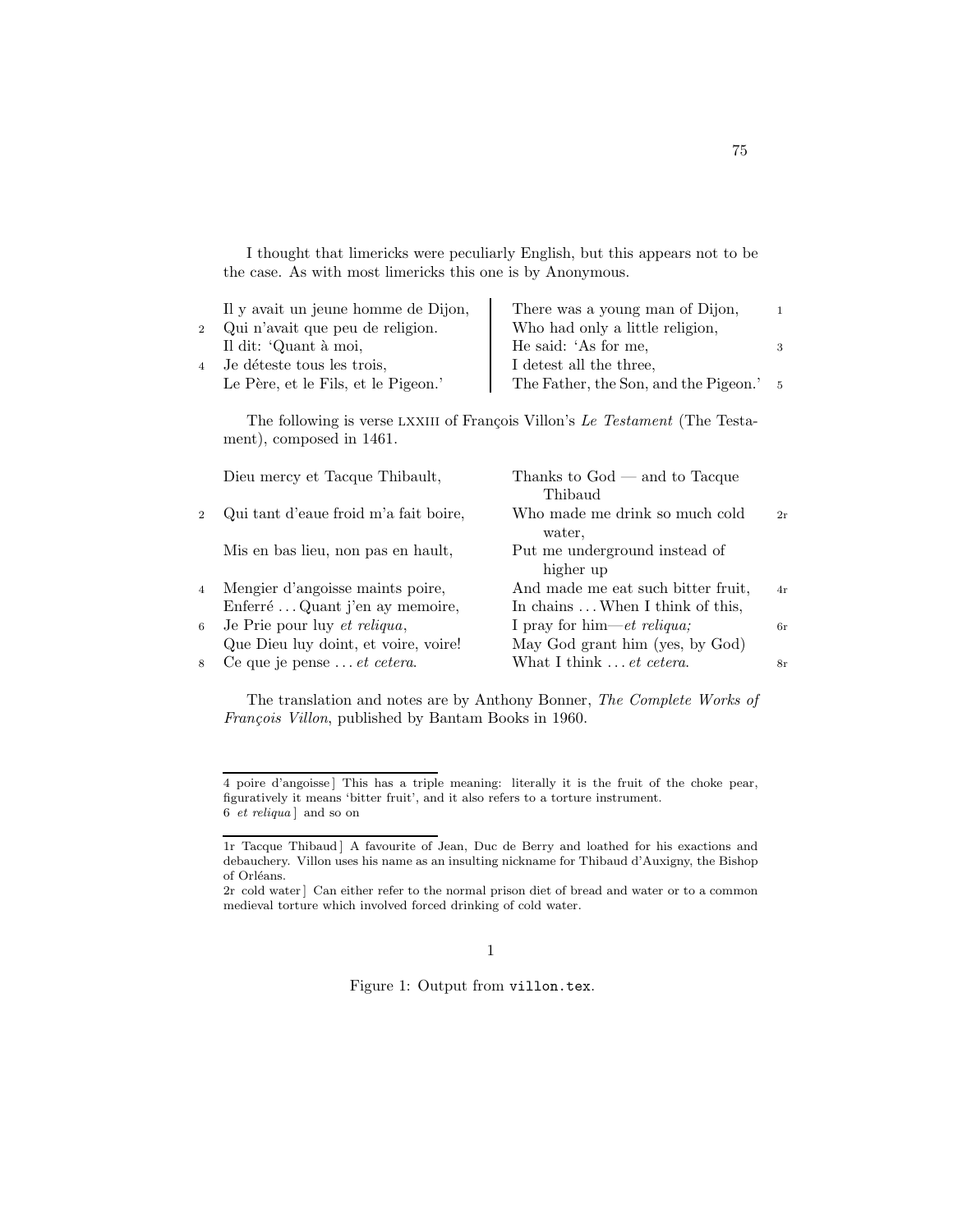## 1 De ecclesia S. Stephani Novimagensi

Nobilis itaque comes Otto imperio et dominio Novimagensi sibi, ut praefertur, impignoratis et commissis proinde praeesse cupiens, anno liiii superius descripto, mense Iunio, una cum iudice, scabinis ceterisque civibus civitatis Novimagensis, pro ipsius et inhabitantium in ea necessitate, commodo et utilitate, ut ecclesia eius parochialis extra civitatem sita destrueretur et infra muros 5 transferretur ac de novo construeretur, a reverendo patre domino Conrado de Hofsteden, archiepiscopo Coloniensi, licentiam, et a venerabilibus dominis decano et capitulo sanctorum Apostolorum Coloniensi, ipsius ecclesiae ab antiquo veris et pacificis patronis, consensum, citra tamen praeiudicium, damnum aut gravamen iurium et bonorum eorundem, impetravit. 10

Et exinde liberum locum eiusdem civitatis qui dicitur Hundisburg, de praelibati Wilhelmi Romanorum regis, ipsius fundi domini, consensu, ad aedificandum et consecrandum ecclesiam et coemeterium, eisdem decano et capitulo de expresso eiusdem civitatis assensu libera contradiderunt voluntate, obligantes se ipsi comes et civitas dictis decano et capitulo, quod in recompensationem <sup>15</sup> illius areae infra castrum et portam, quae fuit dos ecclesiae, in qua plebanus habitare solebat—quae tunc per novum fossatum civitatis est destructa—aliam aream competentem et ecclesiae novae, ut praefertur, aedificandae satis contiguam, ipsi plebano darent et assignarent. Et desuper apud dictam ecclesiam sanctorum Apostolorum est littera sigillis ipsorum Ottonis comitis et civitatis <sup>20</sup> Novimagensis sigillata.

// One additional line to show synchronization. //

<span id="page-75-0"></span>Figure 2: Left page output from djd17nov.tex.

<sup>3</sup> p. 227 R 4 p. 97 N 6 p. 129 D 12 f. 72v M 13 p. 228 R 20 p. 130 D

<sup>2</sup> proinde ] primum D 5 ecclesia eius ] ecclesia D: eius eius H extra civitatem om. H infra | intra D 6 transferretur | transferreretur NH 7 Hofsteden | Hoffstede D: Hoffsteden H Coloniensi ] Colononiensi H dominis ] viris H 8 Coloniensi ] Coloniae H 10 iurium ] virium D 11 liberum | librum H qui | quae D Hundisburg | Hundisburch D: Hundisbrug HMN: Hunsdisbrug R 12 regis ] imperatoris D 13 et consecrandum om. H eisdem ] eiusdem D 15 comes ] comites D dictis om. H 17 tunc ] nunc H 18 ut...aedificandae  $om.$  H 18-19 contiguam] contiguum M 19 apud  $om.$  H  $20$  est] et H littera] litteram H 21 Novimagensis | Novimagii D sigillata | sigillis communita H

<sup>6–7</sup> William is confusing two charters that are five years apart. Permission from St. Apostles' Church in Cologne had been obtained as early as 1249. Cf. Sloet, Oorkondenboek nr. 707 (14 November 1249): ". . . nos devotionis tue precibus annuentes, ut ipsam ecclesiam faciens demoliri transferas in locum alium competentem, tibi auctoritate presentium indulgemus. . . " 11–19 Cf. Sloet, Oorkondenboek nr. 762 (June 1254)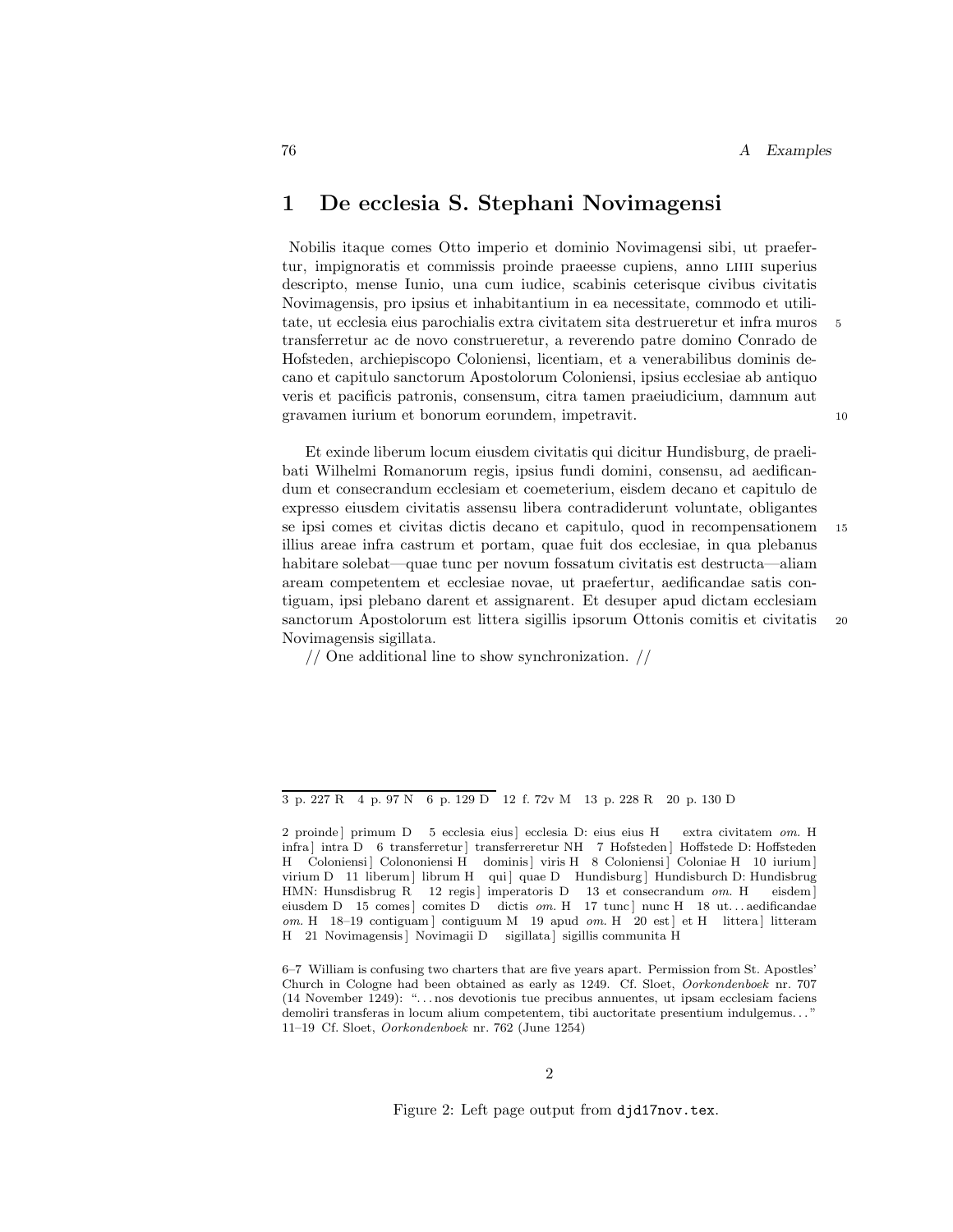# 1 St. Stephen's Church in Nijmegen

After the noble count Otto had taken in pledge the power over Nijmegen, $<sup>1</sup>$  like</sup> I have written above, he wanted to protect the town. So in June 1254 he and 1254 the judge, the sheriffs and other citizens of Nijmegen obtained permission to demolish the parish church that lay outside the town walls, $^2$  to move it inside 5 the walls and to rebuild it new. This operation was necessary and useful both for Otto himself and for the inhabitants of the town. The reverend father Conrad of

Hochstaden, archbishop of Cologne,<sup>3</sup> gave his permission. So did the reverend dean and canons of the chapter of St. Apostles' in Cologne, who had  $\log^4$  been the true and benevolent patrons of the church—but they did not allow Otto to 10 do anything without their knowledge, nor to infringe their rights, nor to damage

their property.

And so the count and the town voluntarily gave an open space in town called Hundisburg, which was owned by the aforementioned king William, to the dean and chapter of St. Apostles' in order to build and consecrate a church and grave-

<sup>15</sup> yard. King William approved and the town of Nijmegen explicitly expressed its assent. A new ditch was dug on property of the church near the castle and the harbour,<sup>5</sup> causing the demolition of the presbytery. In compensation, the count and citizens committed themselves to giving the parish priest another suitable space close enough to the new church that was about to be built. A letter about

<sup>20</sup> these transactions, with the seals of count Otto and the town of Nijmegen, is kept at St. Apostles' church.<sup>6</sup>

// One additional line to show synchronization. //

<span id="page-76-0"></span>Figure 3: Right page output from djd17nov.tex.

<sup>&</sup>lt;sup>1</sup>In 1247 William II (1227–1256) count of Holland needed money to fight his way to Aachen to be crowned King of the Holy Roman Empire. He gave the town of Nijmegen in pledge to Otto II (1229–1271) count of Guelders.

<sup>2</sup>Since the early seventh century old St. Stephen's church had been located close to the castle, at today's Kelfkensbos square. Traces of the church and the presbytery were found during excavations in 1998–1999.

<sup>3</sup>Conrad of Hochstaden († 1261) was archbishop of Cologne in 1238–1261. Nijmegen belonged to the archdiocese of Cologne until 1559.

 $^{4}$ They probably became the patrons when the chapter was established in the early eleventh century. About the church and the chapter, see Gottfried Stracke, Köln: St. Aposteln, Stadtspuren – Denkmäler in Köln, vol. 19, Köln: J.P. Bachem, 1992.

<sup>5</sup>Nowadays, the exact location of the medieval ditch—and of two Roman ones—can be seen in the pavement of Kelfkensbos square.

 $6$ The original letter is lost. A 15th century transcription of it is kept at the Historisches Archiv der Stadt Köln (HAStK).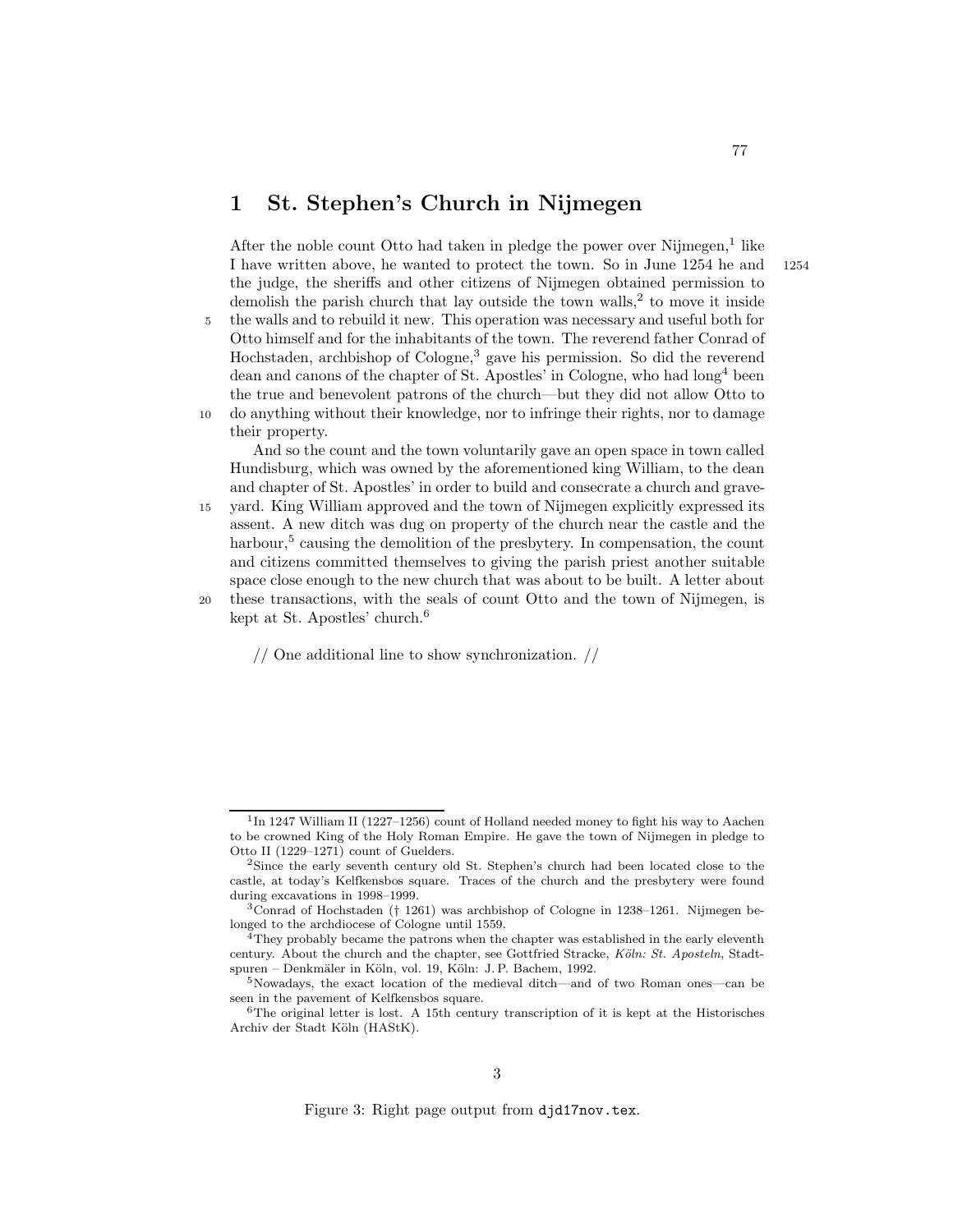| $\mathbf{1}$   | Arma gravi numero violentaque bella parabam          |  |  |  |
|----------------|------------------------------------------------------|--|--|--|
| $\overline{2}$ | edere, materia conveniente modis.                    |  |  |  |
| 3              | Par erat inferior versus—risisse Cupido              |  |  |  |
| $\overline{4}$ | dicitur atque unum surripuisse pedem.                |  |  |  |
| 5              | "Quis tibi, saeve puer, dedit hoc in carmina iuris?" |  |  |  |
| 6              | Pieridum vates, non tua turba sumus.                 |  |  |  |
| $\overline{7}$ | Quid si praeripiat flavae Věnus arma Minervae,       |  |  |  |
| 8              | ventilet accensas flava Minerya faces?               |  |  |  |
| 9              | Quis probet in silvis Cererem regnare iugosis,       |  |  |  |
| 10             | lege pharetratae Virginis arva coli?                 |  |  |  |
|                |                                                      |  |  |  |
| 11             | Crinibus insignem quis acuta cuspide Phoebum         |  |  |  |
| 12             | instruat, Aoniam Marte movente lyram?                |  |  |  |

 $6 \,$  sumus] note lost  $\,$  11 acuta] acutā (abl. abs.)

———

<span id="page-77-0"></span>Figure 4: First left page output from djdpoems.tex.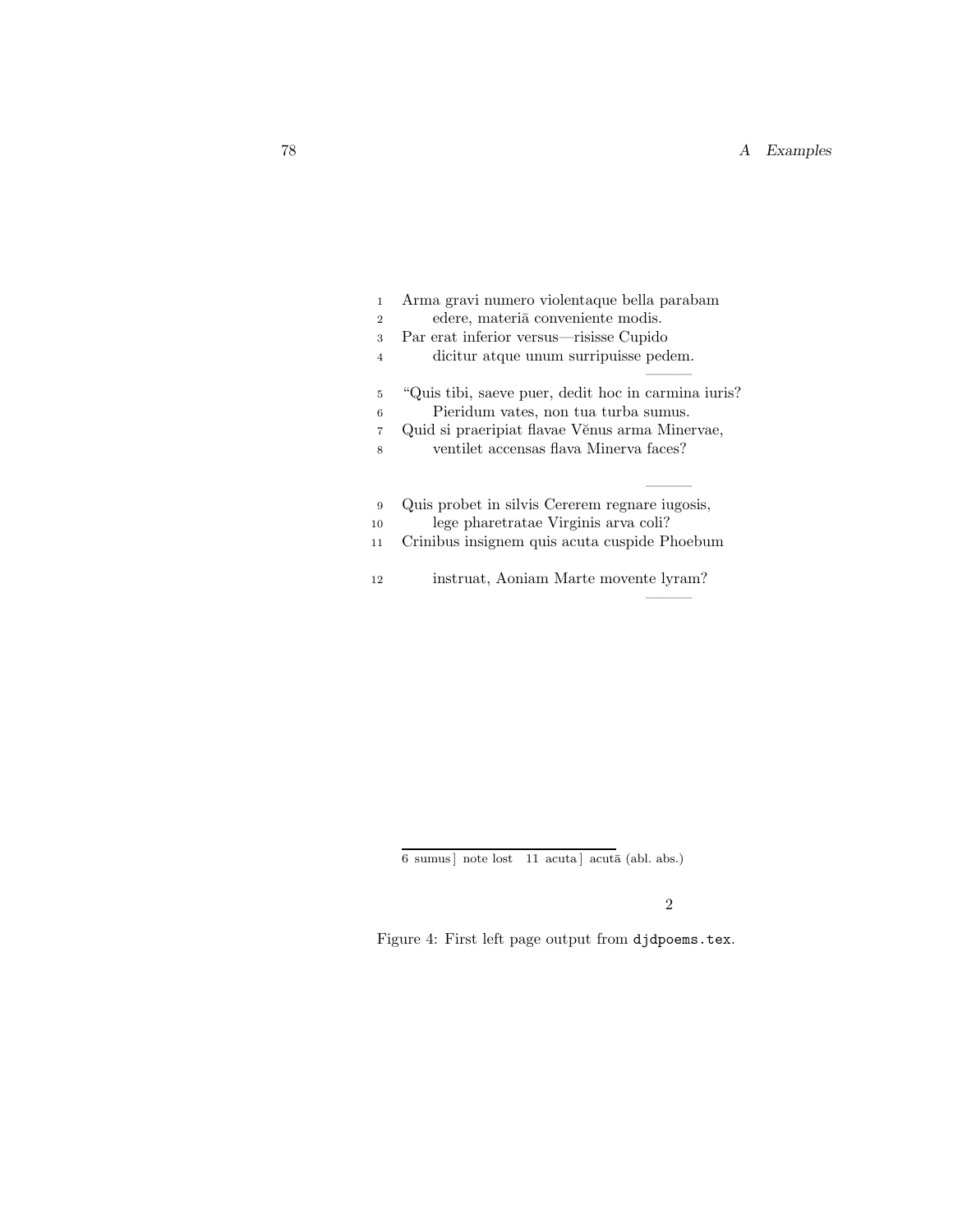1R I was preparing to sing of weapons and violent wars, 2R in heavy numbers, with the subject matter suited to the verse measure. 3R The even lines were as long as the odd ones, but Cupid laughed,  $4R$  they said, and he stole away one foot.<sup>1</sup> ——— 5R "O cruel boy, who gave you the right over poetry? 6R We poets belong to the Pierides,<sup>2</sup> we are not your folk. 7R What if Venus should seize away the arms of Minerva with the golden hair, 8R if Minerva with the golden hair should fan alight the kindled torch of love? ——— 9R Who would approve of Ceres<sup>3</sup> reigning on the woodland ridges, 10R and of land tilled under the law of the Maid with the quiver<sup>4</sup>? 11R Who would provide Phoebus with his beautiful hair with a sharp-pointed spear, 12R while Mars stirs the Aonian lyre?<sup>5</sup> ———

Figure 5: First right page output from djdpoems.tex.

<sup>&</sup>lt;sup>1</sup>I.e., the even lines, which were hexameters (with six feet) became pentameters (with five feet).

 $2$ Muses

<sup>3</sup>Ceres was the Roman goddess of the harvest.

 ${}^{4}$ By 'Virgo' ('Virgin') Ovid means Diana, the Roman goddess of the hunt.

<sup>5</sup>Lines 7R–12R show some paradoxical situations that would occur if the gods didn't stay with their own business.

<sup>12</sup>R Aonian | Mount Parnassus, where the Muses live, is located in Aonia.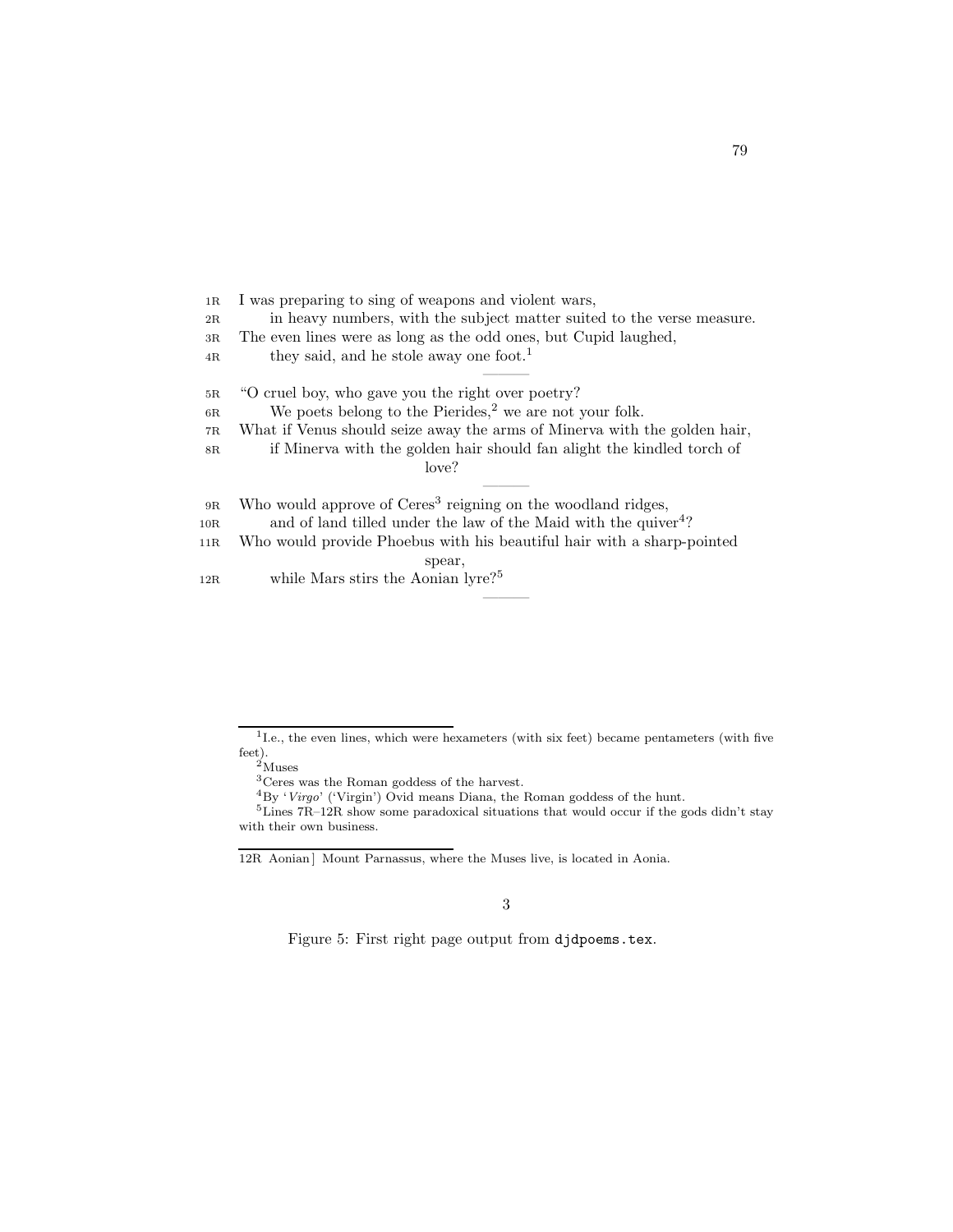| 1              | Arma gravi numero violentaque bella parabam          |
|----------------|------------------------------------------------------|
| $\overline{2}$ | edere, materia conveniente modis.                    |
| 3              | Par erat inferior versus—risisse Cupido              |
| $\overline{4}$ | dicitur atque unum surripuisse pedem.                |
|                |                                                      |
| 5              | "Quis tibi, saeve puer, dedit hoc in carmina iuris?" |
| 6              | Pieridum vates, non tua turba sumus.                 |
| $\overline{7}$ | Quid si praeripiat flavae Věnus arma Minervae,       |
| 8              | ventilet accensas flava Minerva faces?               |
|                |                                                      |
|                |                                                      |
| 9              | Quis probet in silvis Cererem regnare iugosis,       |
| 10             | lege pharetratae Virginis arva coli?                 |
| 11             | Crinibus insignem quis acuta cuspide Phoebum         |
| 12             | instruat, Aoniam Marte movente lyram?                |

 $\overline{6}$ sumus] note lost $\overline{11}$ acuta] acutā (abl. abs.)

4

———

Figure 6: Second left page output from djdpoems.tex.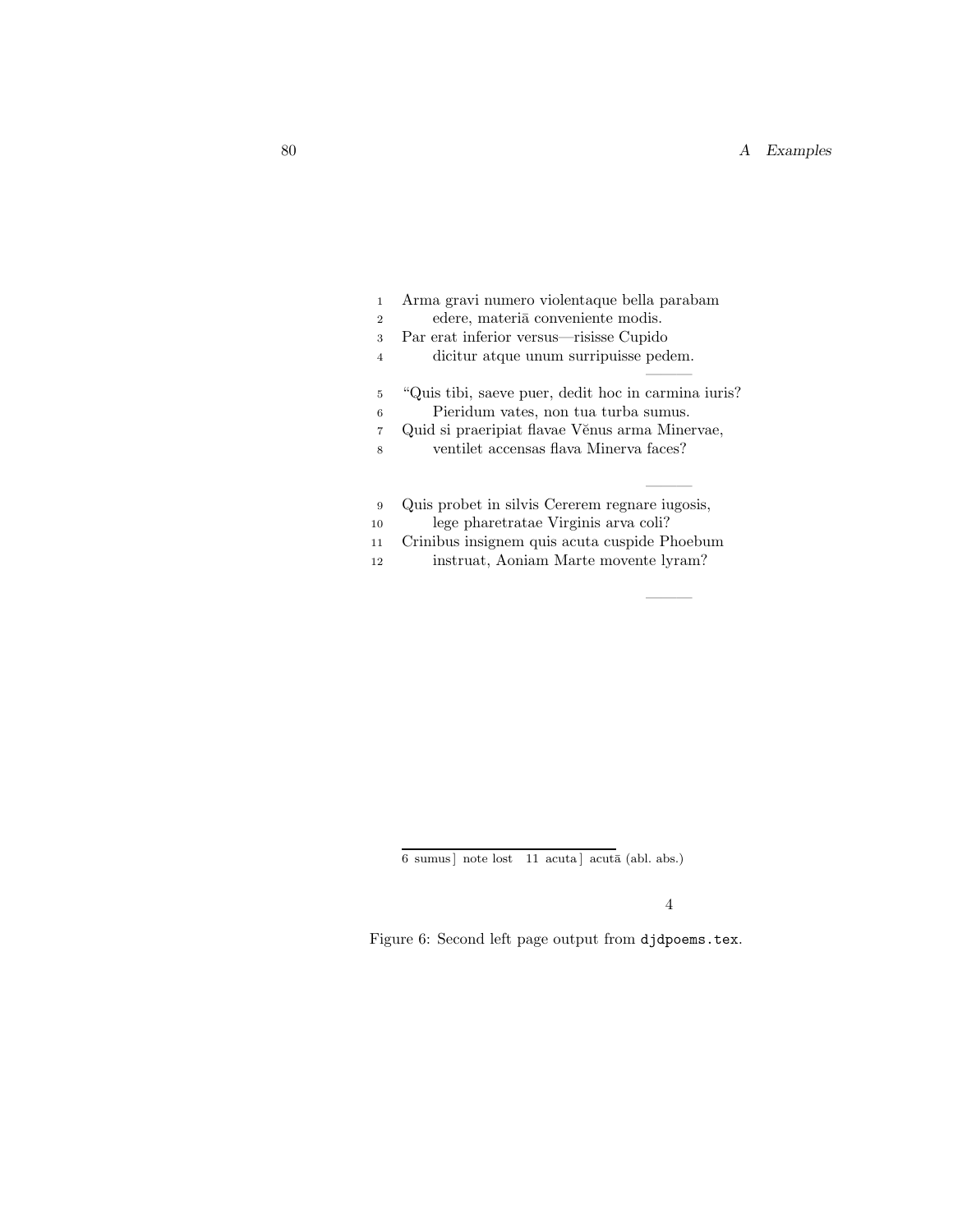1R I was preparing to sing of weapons and violent wars, 2R in heavy numbers, with the subject matter suited to the verse measure. 3R The even lines were as long as the odd ones, but Cupid laughed,  $4R$  they said, and he stole away one foot.<sup>6</sup> ——— 5R "O cruel boy, who gave you the right over poetry?  $6R$  We poets belong to the Pierides,<sup>7</sup> we are not your folk. 7R What if Venus should seize away the arms of Minerva with the golden hair, 8R if Minerva with the golden hair should fan alight the kindled torch of love? ——— 9R Who would approve of Ceres<sup>8</sup> reigning on the woodland ridges, 10R and of land tilled under the law of the Maid with the quiver<sup>9</sup>? 11R Who would provide Phoebus with his beautiful hair with a sharp-pointed spear, 12R while Mars stirs the Aonian lyre?<sup>10</sup> ———

<span id="page-80-0"></span>Figure 7: Second right page output from djdpoems.tex.

<sup>&</sup>lt;sup>6</sup>I.e., the even lines, which were hexameters (with six feet) became pentameters (with five feet).

<sup>7</sup>Muses

<sup>8</sup>Ceres was the Roman goddess of the harvest.

 $9By 'Virgo'$  ('Virgin') Ovid means Diana, the Roman goddess of the hunt.

 $10$ Lines  $7R-12R$  show some paradoxical situations that would occur if the gods didn't stay with their own business.

<sup>12</sup>R Aonian | Mount Parnassus, where the Muses live, is located in Aonia.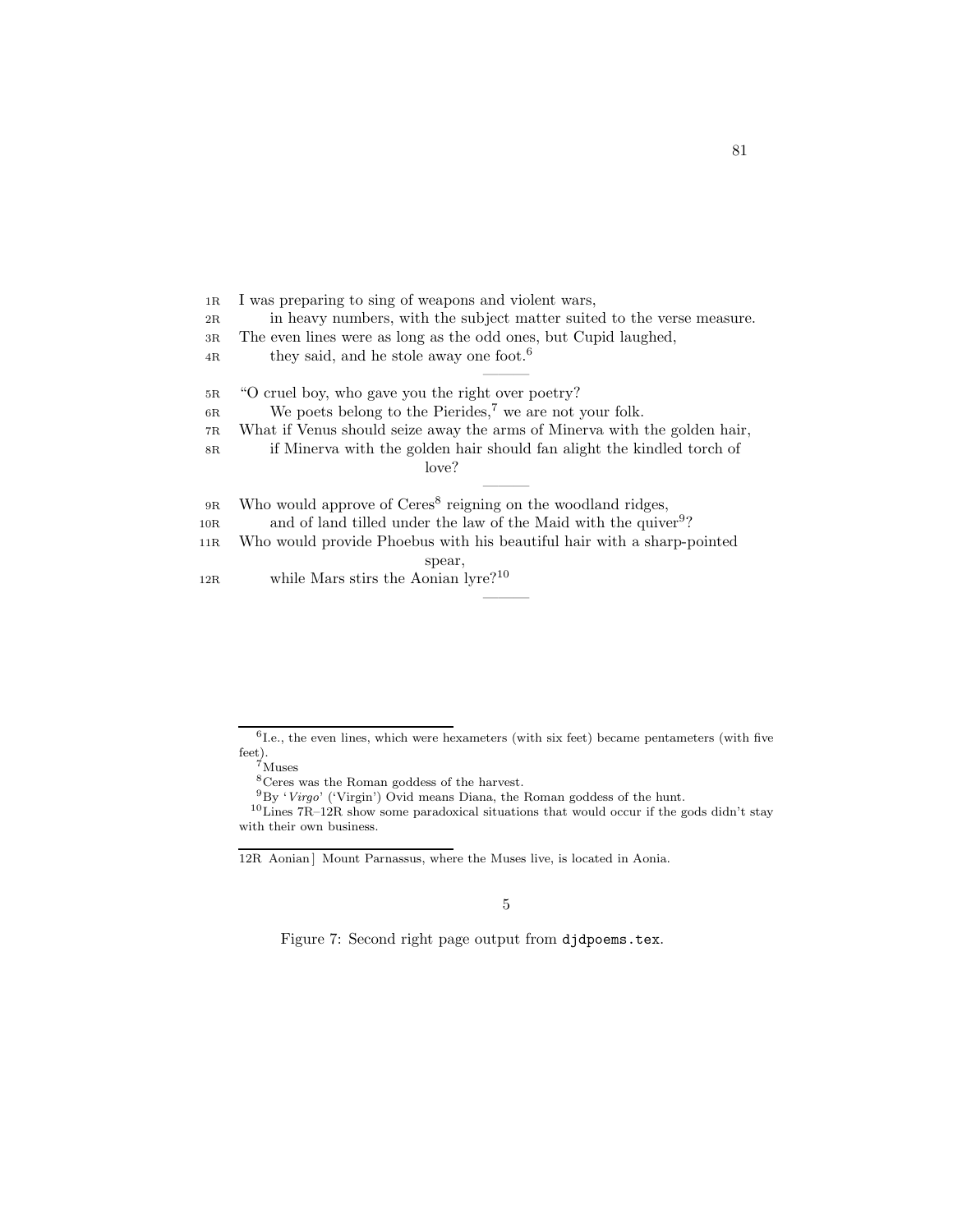## A.1 Parallel column example

This made-up example, villon.tex, is included to show parallel columns and how they can be interspersed in regular text. The verses are set using the **\stanza** construct, where each verse line is a chunk. The code is given below and the result is shown in Figure [1.](#page-74-0)

```
2152 (*villon)
2153 %%% villon.tex Example parallel columns
2154 \documentclass{article}
2155 \addtolength{\textheight}{-10\baselineskip}
2156 \usepackage{ledmac,ledpar}
2157 %% Use r instead of R to flag right text line numbers
2158 \renewcommand{\Rlineflag}{r}
2159 %% Use the flag in the notes
2160 \let\oldBfootfmt\Bfootfmt
2161 \renewcommand{\Bfootfmt}[3]{%
2162 \let\printlines\printlinesR
2163 \oldBfootfmt{#1}{#2}{#3}}
2164 \begin{document}
2165
2166 I thought that limericks were peculiarly English, but this appears not
2167 to be the case. As with most limericks this one is by Anonymous.
2168
2169 \vspace*{\baselineskip}
2170
2171 \begin{pairs}
2172 %% no indentation
2173 \setstanzaindents{0,0,0,0,0,0,0,0,0}
2174 %% no number flag
2175 \renewcommand{\Rlineflag}{}
2176 %% draw a rule and widen the columns
2177 \setlength{\columnrulewidth}{0.4pt}
2178 \setlength{\Lcolwidth}{0.46\textwidth}
2179 \setlength{\Rcolwidth}{\Lcolwidth}
2180
2181 \begin{Leftside}
2182 %% set left text line numbering sequence
2183 \firstlinenum{2}
2184 \linenumincrement{2}
2185 \linenummargin{left}
2186 \beginnumbering
2187 \stanza
2188 Il y avait un jeune homme de Dijon, &
2189 Qui n'avait que peu de religion. &
2190 Il dit: 'Quant \'{a} moi, &
2191 Je d\'{e}teste tous les trois, &
2192 Le P\'{e}re, et le Fils, et le Pigeon.' \&
2193 \endnumbering
2194 \end{Leftside}
```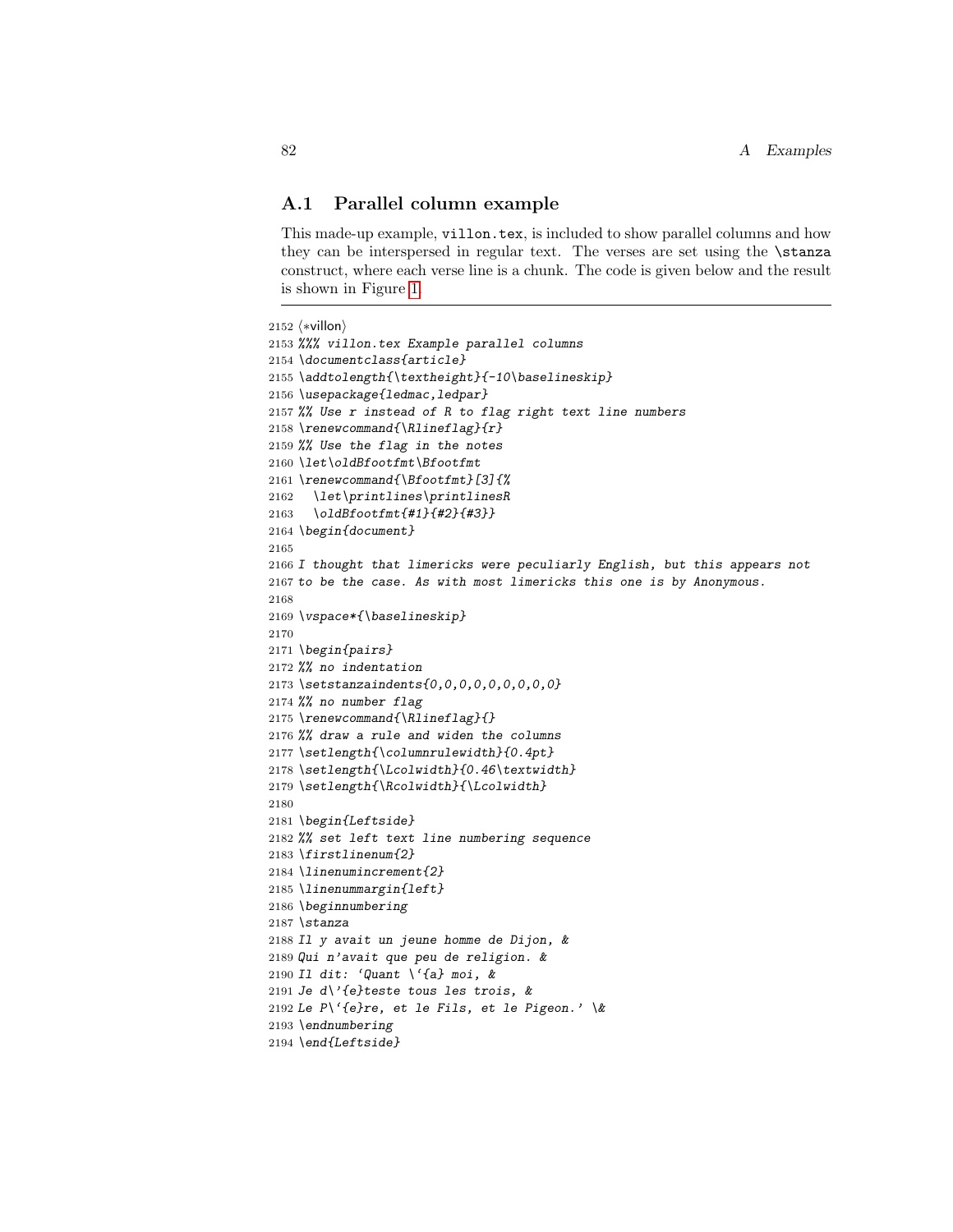```
2195
```

```
2196 \begin{Rightside}
2197 %% different right text line numbering sequence
2198 \firstlinenum{1}
2199 \linenumincrement{2}
2200 \linenummargin{right}
2201 \beginnumbering
2202 \stanza
2203 There was a young man of Dijon, &
2204 Who had only a little religion, &
2205 He said: 'As for me, &
2206 I detest all the three, &
2207 The Father, the Son, and the Pigeon.' \&2208 \endnumbering
2209 \end{Rightside}
2210
2211 \Columns
2212 \end{pairs}
2213
2214 \vspace*{\baselineskip}
2215
2216 The following is verse \textsc{lxxiii} of Fran\c{c}ois Villon's
2217 \textit{Le Testament} (The Testament), composed in 1461.
2218
2219 %% Allow for hanging indentation for long lines
2220 \setstanzaindents{1,0,0,0,0,0,0,0,0}
2221 %% Columns wider than the default
2222 \setlength{\Lcolwidth}{0.46\textwidth}
2223 \setlength{\Rcolwidth}{\Lcolwidth}
2224 \vspace*{\baselineskip}
2225
2226 \begin{pairs}
2227 \begin{Leftside}
2228 \firstlinenum{2}
2229 \linenumincrement{2}
2230 \linenummargin{left}
2231 \beginnumbering
2232 \stanza
2233 Dieu mercy et Tacque Thibault, &
2234 Qui tant d'eaue froid m'a fait boire, &
2235 Mis en bas lieu, non pas en hault, &
2236 Mengier d'angoisse maints \edtext{poire}{\lemma{poire d'angoisse}%
2237 \Afootnote{This has a triple meaning: literally it is the fruit of the
2238 choke pear,
2239 figuratively it means 'bitter fruit', and it also refers to a torture
2240 instrument.}}, &
2241 Enferr\{e\} \ldots Quant j'en ay memoire, &
2242 Je Prie pour luy \edtext{\textit{et reliqua}}{\Afootnote{and so on}}, &
2243 Que Dieu luy doint, et voire, voire! &
2244 Ce que je pense \ldots \textit{et cetera}. \&
```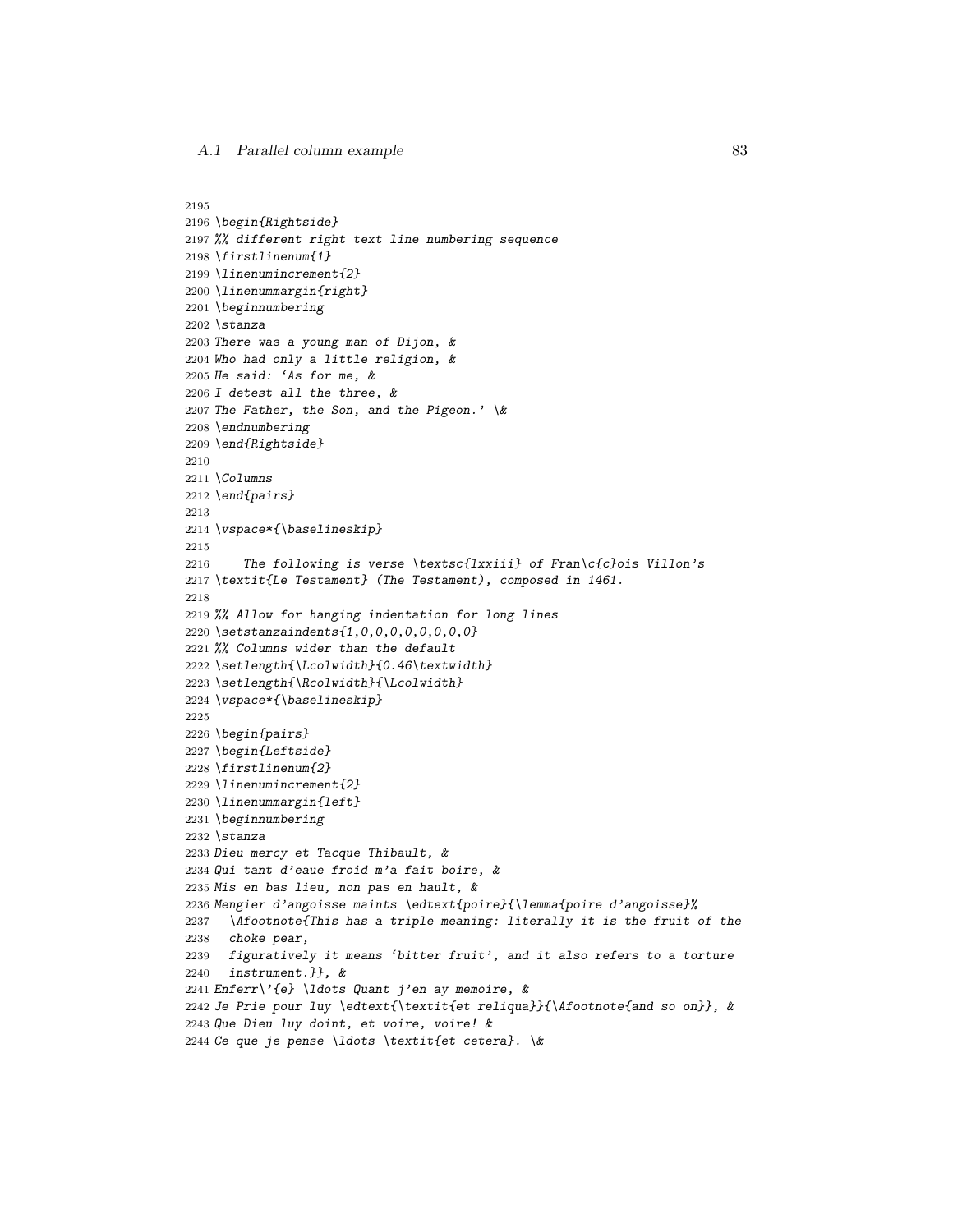```
2245 \endnumbering
2246 \end{Leftside}
2247
2248 \begin{Rightside}
2249 \firstlinenum{2}
2250 \linenumincrement{2}
2251 \linenummargin{right}
2252 \beginnumbering
2253 \stanza
2254 Thanks to God --- and to \edtext{Tacque Thibaud}{%
2255 \Bfootnote{A favourite of Jean, Duc de Berry and loathed for his exactions
2256 and debauchery. Villon uses his name as an insulting nickname for
2257 Thibaud d'Auxigny, the Bishop of Orl\'{e}ans.}} &
2258 Who made me drink so much \edtext{cold water}{%
2259 \Bfootnote{Can either refer to the normal prison diet of bread and
2260 water or to a common medieval torture which involved forced drinking
2261 of cold water. }, &
2262 Put me underground instead of higher up &
2263 And made me eat such bitter fruit, &
2264 In chains \ldots When I think of this, &
2265 I pray for him---\textit{et reliqua;} &
2266 May God grant him (yes, by God) &
2267 What I think \ldots \textit{et cetera}. \&
2268 \endnumbering
2269 \end{Rightside}
2270
2271 \Columns
2272 \end{pairs}
2273
2274 \vspace*{\baselineskip}
2275
2276 The translation and notes are by Anthony Bonner,
2277 \textit{The Complete Works of Fran\c{c}ois Villon}, published by
2278 Bantam Books in 1960.
2279
2280 \end{document}
2281
2282 \langle/villon\rangle
```
## A.2 Example parallel facing pages

This example, illustrated in Figures [2](#page-75-0) and [3,](#page-76-0) was provided in November 2004 by Dirk-Jan Dekker of the Department of Medieval History at Radboud University, Nijmegen.

```
2283 \langle *dj d17nov \rangle2284 %%% This is djd17nov.tex, a sample critical text edition
2285 %%% written in LaTeX2e with the ledmac and ledpar packages.
2286 %%% (c) 2003--2004 by Dr. Dirk-Jan Dekker,
```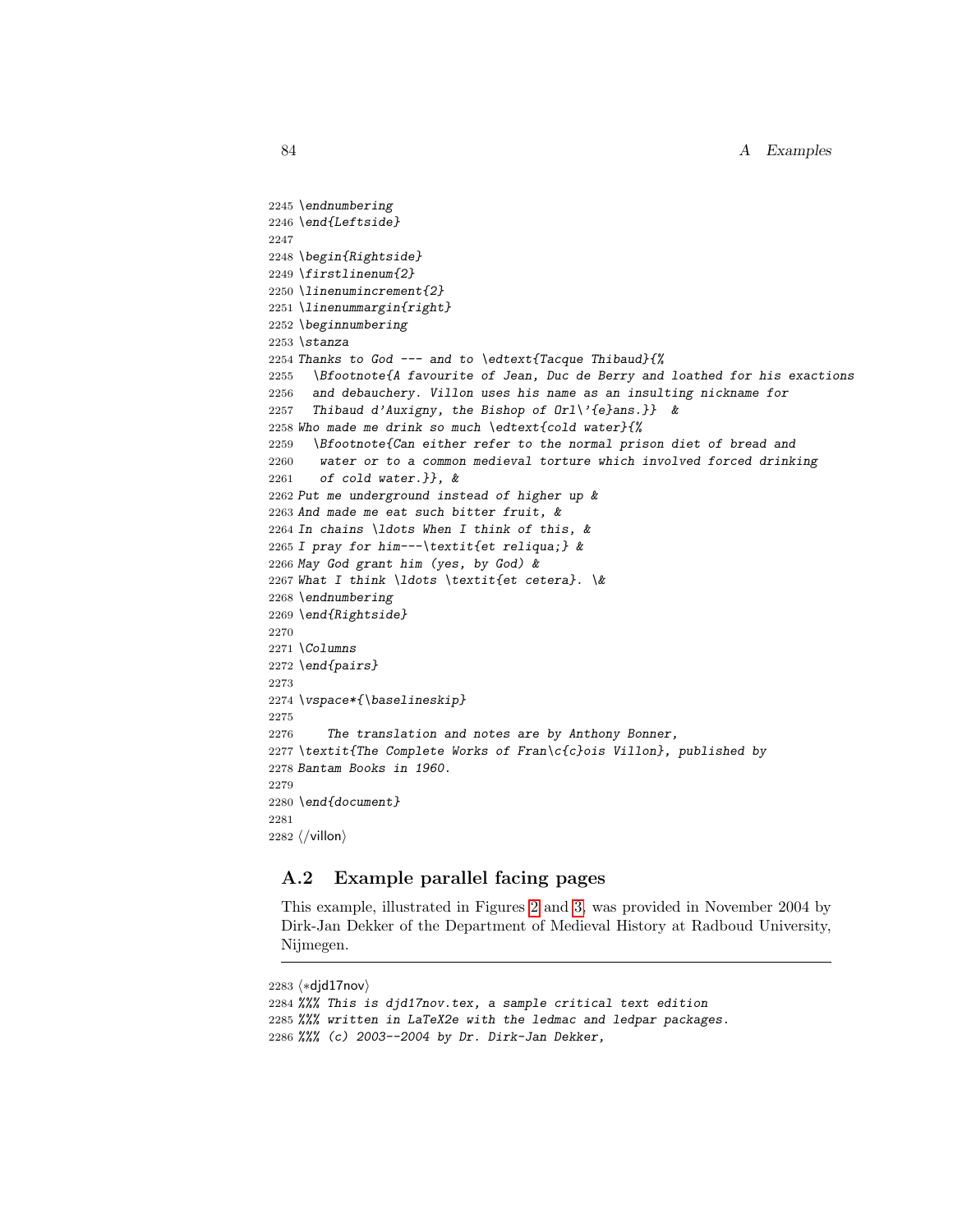```
2287 %%% Radboud University, Nijmegen (The Netherlands)
2288 %%% (PRW) Modified slightly by PRW to fit the ledpar manual
2289
2290 \documentclass[10pt, letterpaper, twoside]{article}
2291 \usepackage[latin,english]{babel}
2292 \usepackage{makeidx}
2293 \usepackage{ledmac,ledpar}
2294 \lineation{section}
2295 \linenummargin{inner}
2296 \sidenotemargin{outer}
2297
2298 \makeindex
2299
2300 \renewcommand{\notenumfont}{\footnotesize}
2301 \newcommand{\notetextfont}{\footnotesize}
2302
2303 %\let\Afootnoterule=\relax
2304 \let\Bfootnoterule=\relax
2305 \let\Cfootnoterule=\relax
2306
2307 \addtolength{\skip\Afootins}{1.5mm}
2308 %\addtolength{\skip\Bfootins}{1.5mm}
2309 %\addtolength{\skip\Cfootins}{1.5mm}
2310
2311 \makeatletter
2312
2313 \renewcommand*{\para@vfootnote}[2]{%
2314 \insert\csname #1footins\endcsname
2315 \bgroup
2316 \notefontsetup
2317 \interlinepenalty=\interfootnotelinepenalty
2318 \floatingpenalty=\@MM
2319 \splittopskip=\ht\strutbox \splitmaxdepth=\dp\strutbox
2320 \leftskip=\z@skip \rightskip=\z@skip
2321 \l@dparsefootspec #2\ledplinenumtrue% new from here
2322 \ifnum\@nameuse{previous@#1@number}=\l@dparsedstartline\relax
2323 \ledplinenumfalse
2324 \setminus f2325 \ifnum\previous@page=\l@dparsedstartpage\relax
2326 \else \ledplinenumtrue \fi
2327 \ifnum\l@dparsedstartline=\l@dparsedendline\relax
2328 \text{led} \left( \text{aligned} \right)2329 \expandafter\xdef\csname previous@#1@number\endcsname{\l@dparsedstartline}%
2330 \xdef\previous@page{\l@dparsedstartpage}% to here
2331 \setbox0=\vbox{\hsize=\maxdimen
2332 \noindent\csname #1footfmt\endcsname#2}%
2333 \setbox0=\hbox{\unvxh0}%
2334 \dp0=0pt
2335 \ht0=\csname #1footfudgefactor\endcsname\wd0
2336 \box0
```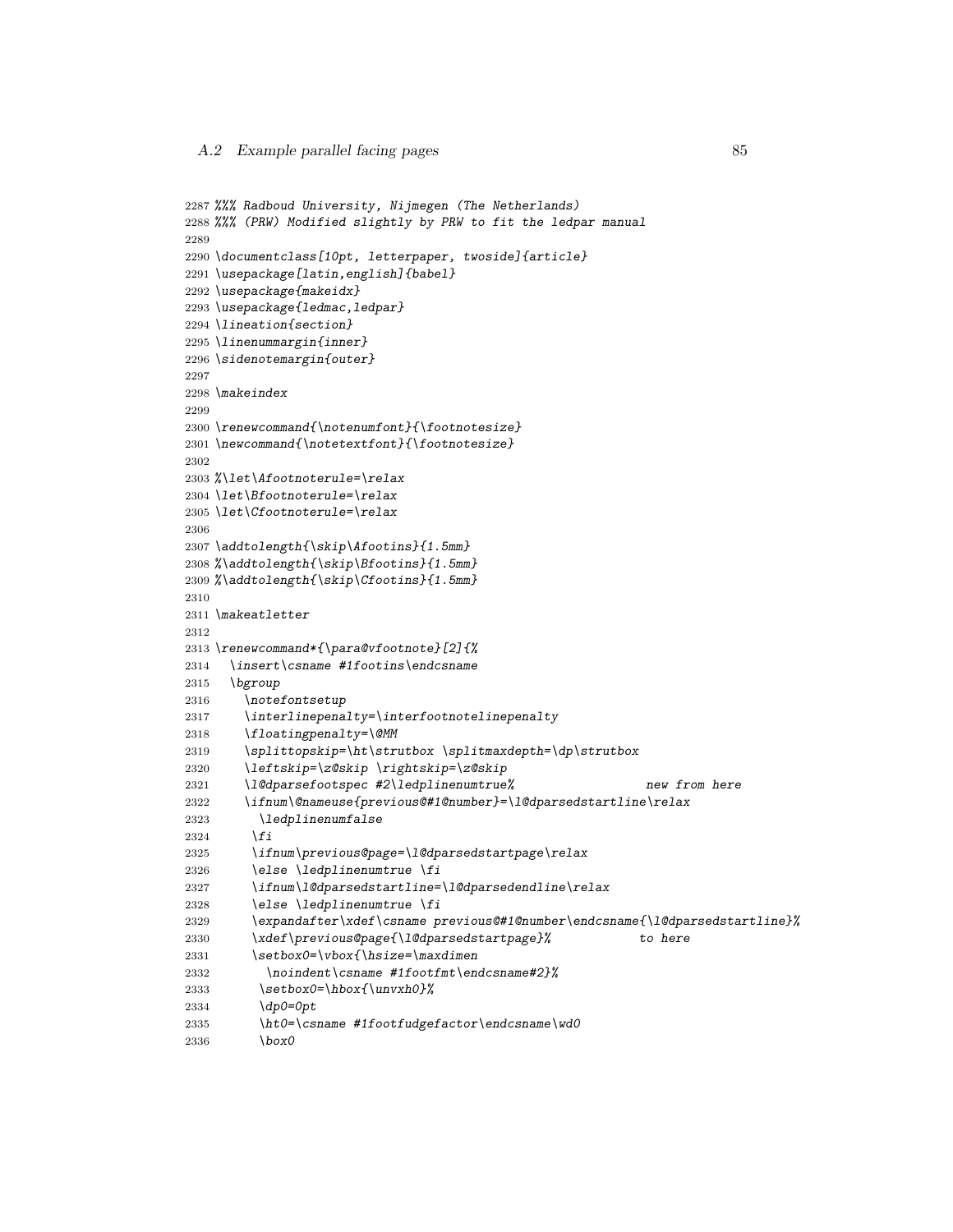```
2337 \penalty0
2338 \egroup
2339 }
2340
2341 \newcommand*{\previous@A@number}{-1}
2342 \newcommand*{\previous@B@number}{-1}
2343 \newcommand*{\previous@C@number}{-1}
2344 \newcommand*{\previous@page}{-1}
2345
2346 \newcommand{\abb}[1]{#1%
2347 \let\rbracket\nobrak\relax}
2348 \newcommand{\nobrak}{\textnormal{}}
2349 \newcommand{\morenoexpands}{%
2350 \let\ab\=0%
2351 }
2352
2353 \newcommand{\Aparafootfmt}[3]{%
2354 \ledsetnormalparstuff
2355 \scriptsize
2356 \notenumfont\printlines#1|\enspace
2357 % \lemmafont#1|#2\enskip
2358 \notetextfont
2359 #3\penalty-10\hskip 1em plus 4em minus.4em\relax}
2360
2361 \newcommand{\Bparafootfmt}[3]{%
2362 \ledsetnormalparstuff
2363 \scriptsize
2364 \notenumfont\printlines#1|%
2365 \ifledplinenum
2366 \enspace
2367 \else
2368 {\hskip 0em plus 0em minus .3em}%
2369 \overline{f}2370 \select@lemmafont#1|#2\rbracket\enskip
2371 \notetextfont
2372 #3\penalty-10\hskip 1em plus 4em minus.4em\relax }
2373
2374 \newcommand{\Cparafootfmt}[3]{%
2375 \ledsetnormalparstuff
2376 \scriptsize
2377 \notenumfont\printlines#1|\enspace
2378 % \lemmafont#1|#2\enskip
2379 \notetextfont
2380 #3\penalty-10\hskip 1em plus 4em minus.4em\relax}
2381
2382 \makeatother
2383
2384 \footparagraph{A}
2385 \footparagraph{B}
2386 \footparagraph{C}
```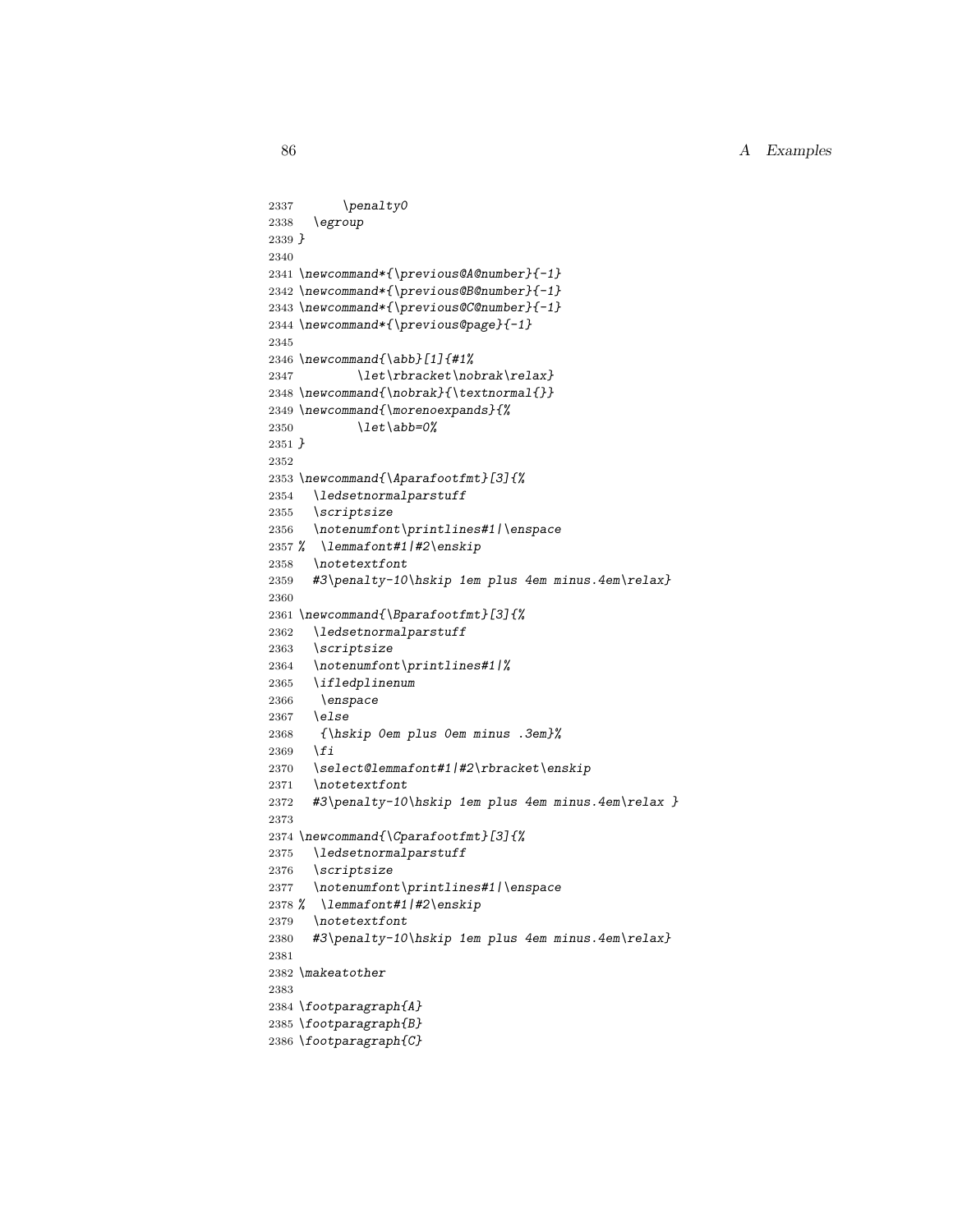```
2387
2388 \let\Afootfmt=\Aparafootfmt
2389 \let\Bfootfmt=\Bparafootfmt
2390 \let\Cfootfmt=\Cparafootfmt
2391
2392 \renewcommand*{\Rlineflag}{}
2393
2394 \emergencystretch40pt
2395
2396 \author{Guillelmus de Berchen}
2397 \title{Chronicon Geldriae}
2398 \date{}
2399 \hyphenation{archi-epi-sco-po Huns-dis-brug li-be-ra No-vi-ma-gen-si}
2400 \begin{document}
2401 \begin{pages}
2402 \begin{Leftside}
2403 \beginnumbering\pstart
2404 \selectlanguage{latin}
2405 \section{De ecclesia S. Stephani Novimagensi}
2406
2407 \noindent\setline{1}
2408 Nobilis itaque comes Otto\protect\edindex{Otto II of Guelders}
2409 imperio et dominio Novimagensi sibi, ut praefertur, impignoratis
2410 et commissis
2411 \edtext{proinde}{\Bfootnote{primum D}} praeesse cupiens, anno
2412 \textsc{liiii} superius descripto, mense
2413 Iu\edtext{}{\Afootnote{p.\ 227~R}}nio, una cum iudice, scabinis ceterisque
2414 civibus civitatis Novimagensis, pro ipsius et inhabitantium in ea
2415 necessitate,\edtext{}{\Afootnote{p.\ 97~N}} commodo et utilitate,
2416 ut \edtext{ecclesia eius}{\Bfootnote{ecclesia D: eius eius H}} parochialis
2417 \edtext{\abb{extra civitatem}}{\Bfootnote{\textit{om.}~H}} sita
2418 destrueretur et \edtext{infra}{\Bfootnote{intra D}} muros
2419 \edtext{transfer\edtext{}{\Afootnote{p.\ 129~D}}retur}%
2420 {\Bfootnote{transferreretur NH}}
2421 ac de novo construeretur,
2422 \edtext{a reverendo patre domino
2423 Conrado\protect\edindex{Conrad of Hochstaden} de
2424 \edtext{Hofsteden}{\Bfootnote{Hoffstede D: Hoffsteden H}}, archiepiscopo
2425 \edtext{Coloniensi}{\Bfootnote{Colononiensi H}}, licentiam}%
2426 {\Cfootnote{William is confusing two charters that are five years
2427 apart. Permission from St.\ Apostles' Church in Cologne had been
2428 obtained as early as 1249. Cf. \setminus2429 Sloet\protect\index{Sloet van de Beele, L.A.J.W.},
2430 \textit{Oorkondenboek} nr.\ 707 (14 November 1249):
2431 ''\ldots{}nos devotionis tue precibus annuentes, ut ipsam ecclesiam
2432 faciens demoliri transferas in locum alium competentem, tibi
2433 auctoritate presentium indulgemus\ldots''}}, et a venerabilibus
2434 \edtext{dominis}{\Bfootnote{viris H}} decano et capitulo sanctorum
2435 Apostolorum\protect\edindex{St. Apostles' (Cologne)}
2436 \edtext{Coloniensi}{\Bfootnote{Coloniae H}}, ipsius ecclesiae ab
```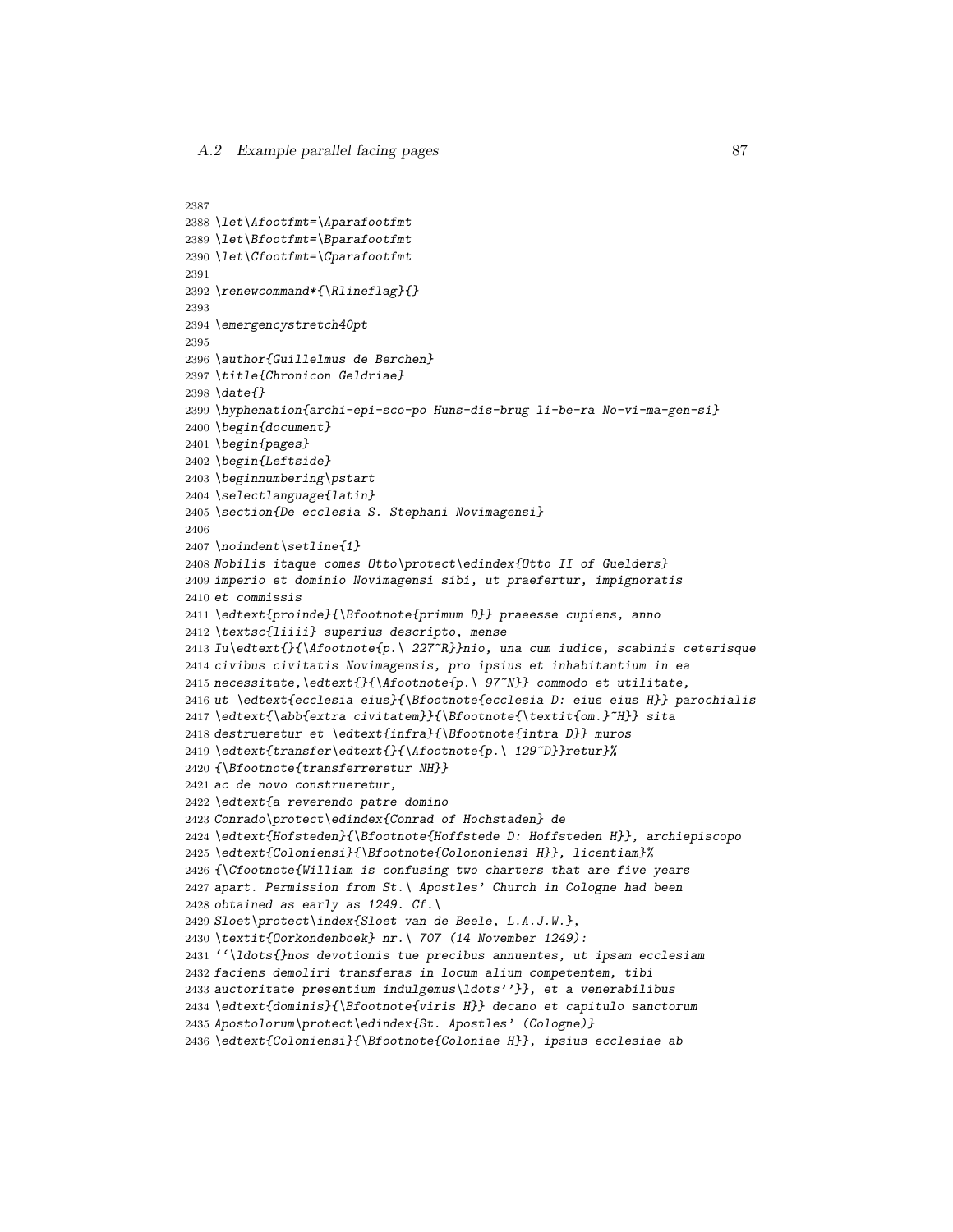```
2437 antiquo veris et pacificis patronis, consensum, citra tamen
2438 praeiudicium, damnum aut gravamen \edtext{iurium}{\Bfootnote{virium D}}
2439 et bonorum eorundem, impetravit.
2440 \pend
2441
2442 \pstart
2443 \edtext{Et exinde \edtext{liberum}{\Bfootnote{librum H}}
2444 locum eiusdem civitatis
2445 \edtext{qui}{\Bfootnote{quae D}} dicitur
2446 \edtext{Hundisburg}{\Bfootnote{Hundisburch D: Hundisbrug HMN:
2447 Hunsdisbrug R}}\protect\edindex{Hundisburg},
2448 de praelibati Wilhelmi\protect\edindex{William II of Holland} Romanorum
2449 \edtext{regis}{\Bfootnote{imperatoris D}}, ipsius fundi
2450 do\edtext{}{\Afootnote{f.\ 72v~M}}mini, consensu, ad aedificandum
2451 \edtext{\abb{et consecrandum}}{\Bfootnote{\textit{om.}\ H}}
2452 ecclesi\edtext{}{\Afootnote{p.\ 228~R}}am et coemeterium,
2453 \edtext{eisdem}{\Bfootnote{eiusdem D}} decano et capitulo de expresso
2454 eiusdem civitatis assensu libera contradiderunt voluntate, obligantes
2455 se ipsi \edtext{comes}{\Bfootnote{comites D}} et civitas
2456 \edtext{\abb{dictis}}{\Bfootnote{\textit{om.}\ H}} decano et capitulo,
2457 quod in recompensationem illius areae infra castrum et portam, quae
2458 fuit dos ecclesiae, in qua plebanus habitare solebat---quae
2459 \edtext{tunc}{\Bfootnote{nunc H}} per novum fossatum civitatis est
2460 destructa---aliam aream competentem et ecclesiae novae,
2461 \edtext{ut praefertur, aedificandae}{%
2462 \lemma{\abb{ut\ldots aedificandae}}\Bfootnote{\textit{om.}\ H}} satis
2463 \edtext{contiguam}{\Bfootnote{contiguum M}}, ipsi plebano darent et
2464 assignarent.}{\Cfootnote{Cf.\ Sloet, \textit{Oorkondenboek} nr.\ 762
2465 (June 1254)}} Et desuper
2466 \edtext{\abb{apud}}{\Bfootnote{\textit{om.}\ H}} dictam ecclesiam
2467 sanctorum Apostolorum \edtext{est}{\Bfootnote{et H}}
2468 \edtext{littera}{\Bfootnote{litteram H}} sigillis ipsorum
2469 Ottonis\edtext{}{\Afootnote{p.\ 130~D}} comitis et civitatis
2470 \edtext{Novimagensis}{\Bfootnote{Novimagii D}}
2471 \edtext{sigillata}{\Bfootnote{sigillis communita H}}.
2472 \pend
2473
2474 \pstart
2475 // One additional line to show synchronization. //
2476 \pend
2477 \endnumbering
2478 \end{Leftside}
2479
2480 \begin{Rightside}
2481 \sidenotemargin{right}\selectlanguage{english}
2482 \beginnumbering
2483 \pstart
2484 \addtocounter{section}{-1}%
2485 \leavevmode\section{St.\ Stephen's Church in Nijmegen}
2486
```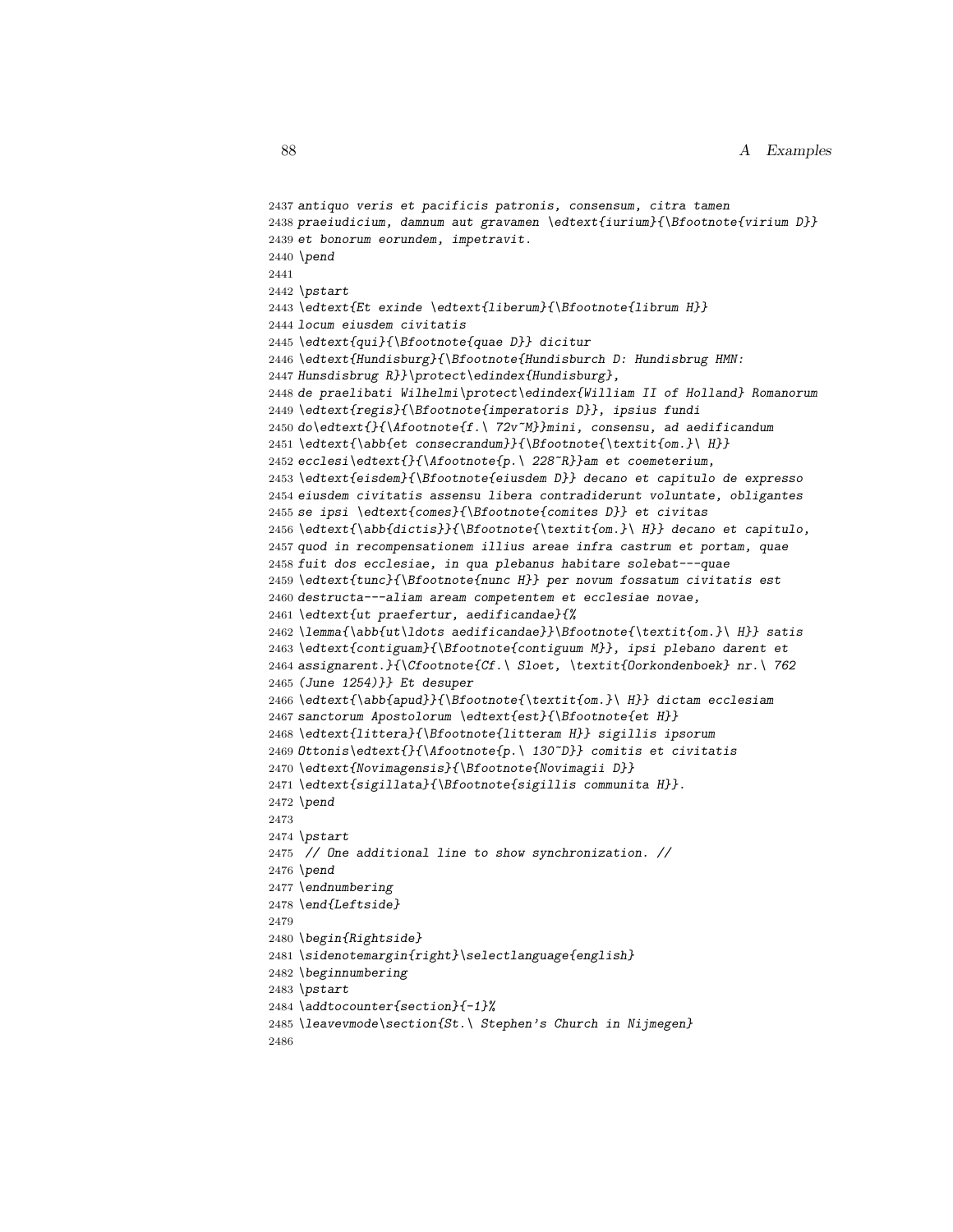```
2487 \noindent\setline{1}%
2488 After the noble count Otto had taken in pledge the power over
2489 Nijmegen,\footnote{In 1247 William II\protect\index{William II of Holland}
2490 (1227--1256) count of Holland needed money to fight his way to
2491 Aachen\protect\index{Aachen} to be crowned King of the Holy Roman
2492 Empire. He gave the town of Nijmegen in pledge to Otto
2493 II\protect\index{Otto II of Guelders} (1229--1271) count of Guelders.}
2494 like I have written above, he wanted to protect the town. So in June
2495 1254\ledsidenote{1254} he and the judge, the sheriffs and other
2496 citizens of Nijmegen obtained permission to demolish the parish
2497 church that lay outside the town walls,\footnote{Since the early
2498 seventh century old St.\ Stephen's church had been located close
2499 to the castle, at today's
2500 Kelfkensbos\protect\index{Kelfkensbos (Nijmegen)} square.
2501 Traces of the church and the presbytery were found during excavations
2502 in 1998--1999.} to move it inside the walls and to rebuild it new.
2503 This operation was necessary and useful both for Otto himself and
2504 for the inhabitants of the town. The reverend father Conrad of
2505 Hochstaden, archbishop of
2506 Cologne,\footnote{Conrad of Hochstaden ({\textdagger} 1261) was
2507 archbishop of Cologne in 1238--1261. Nijmegen belonged to the
2508 archdiocese of Cologne until 1559.} gave his permission. So did the
2509 reverend dean and canons of the chapter of St. \setminus2510 Apostles'\protect\index{St. Apostles' (Cologne)} in Cologne, who had
2511 long\footnote{They probably became the patrons when the chapter was
2512 established in the early eleventh century. About the church and the
2513 chapter, see Gottfried Stracke\protect\index{Stracke, G.},
2514 \textit{K\"{o}ln:\ St.\ Aposteln}, Stadtspuren -- Denkm\"{a}ler in
2515 K\'6ln, vol.\ 19, K\"{o}ln: J.\,P.\ Bachem, 1992.} been the true
2516 and benevolent patrons of the church---but they did not allow Otto
2517 to do anything without their knowledge, nor to infringe their rights,
2518 nor to damage their property.
2519 \pend
2520
2521 \pstart
2522 And so the count and the town voluntarily gave an open space in town
2523 called Hundisburg, which was owned by the aforementioned king William,
2524 to the dean and chapter of St. \ \ Apostles' in order to build and
2525 consecrate a church and graveyard. King William approved and the
2526 town of Nijmegen explicitly expressed its assent. A new ditch was dug
2527 on property of the church near the castle and the
2528 harbour,\footnote{Nowadays, the exact location of the medieval
2529 ditch---and of two Roman ones---can be seen in the pavement of
2530 Kelfkensbos\protect\index{Kelfkensbos (Nijmegen)} square.} causing
2531 the demolition of the presbytery. In compensation, the count and
2532 citizens committed themselves to giving the parish priest another
2533 suitable space close enough to the new church that was about to be
2534 built. A letter about these transactions, with the seals of count
2535 Otto and the town of Nijmegen, is kept at St.\ Apostles'
2536 church.\footnote{The original letter is lost. A 15th century
```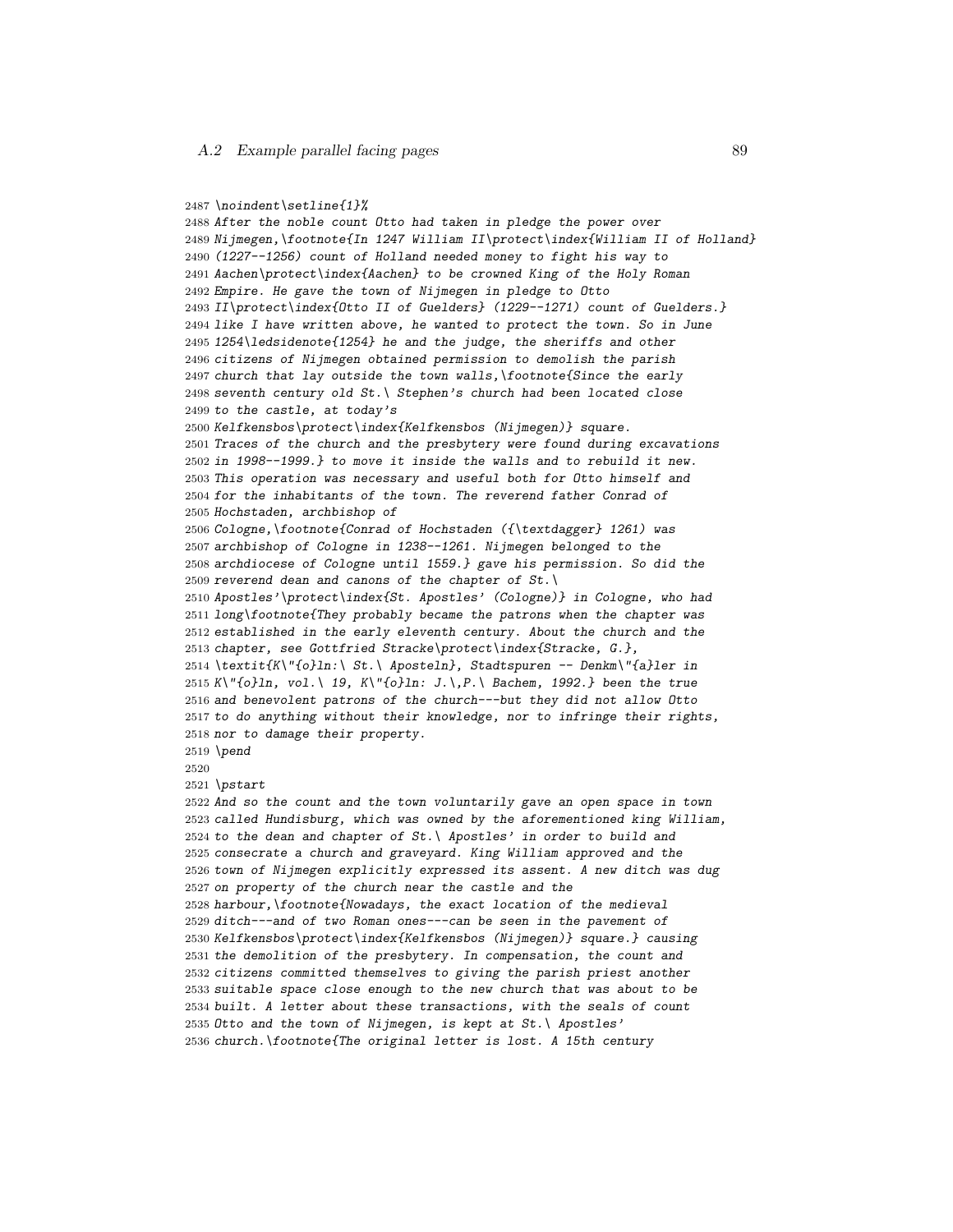```
2537 transcription of it is kept at the Historisches Archiv der
2538 Stadt K\"{o}ln (HAStK).}
2539 \pend
2540
2541 \pstart
2542 // One additional line to show synchronization. //
2543 \pend
2544 \endnumbering
2545 \end{Rightside}
2546 \Pages
2547 \end{pages}
2548
2549 %%%%%%%%%%%%%%%%%%%%%%%%%%%
2550 \printindex
2551 \end{document}
2552 %%%%%%%%%%%%%%%%%%
2553
2554 \langle/djd17nov\rangle
```
## A.3 Example poetry on parallel facing pages

This example, illustrated in Figures [4](#page-77-0) to [7,](#page-80-0) was originally provided in November 2004 by Dirk-Jan Dekker for an earlier version of ledpar. I have updated it, and also extended it to show the difference between the \stanza command and the astanza environment. \stanza is used for the first pair of pages and astanza for the second pair. Note the definition of \endstanzaextra to give a short line after each stanza.

```
2555 (*djdpoems)
2556 %%% djdpoems.tex example parallel verses on facing pages
2557 \documentclass{article}
2558 \usepackage{ledmac,ledpar}
2559 \addtolength{\textheight}{-15\baselineskip}
2560
2561 \maxchunks\{24\} % default value = 10
2562 \setstanzaindents\{6,0,1,0,1\}2563
2564 \newcommand{\longdash}{---------}
2565
2566 \footparagraph{A} % for left pages
2567 \footparagraph{B} % for right pages
2568 \firstlinenum{1}
2569 \linenumincrement{1}
2570
2571 \let\oldBfootfmt\Bfootfmt
2572 \renewcommand{\Bfootfmt}[3]{%
2573 \let\printlines\printlinesR
2574 \oldBfootfmt{#1}{#2}{#3}}
```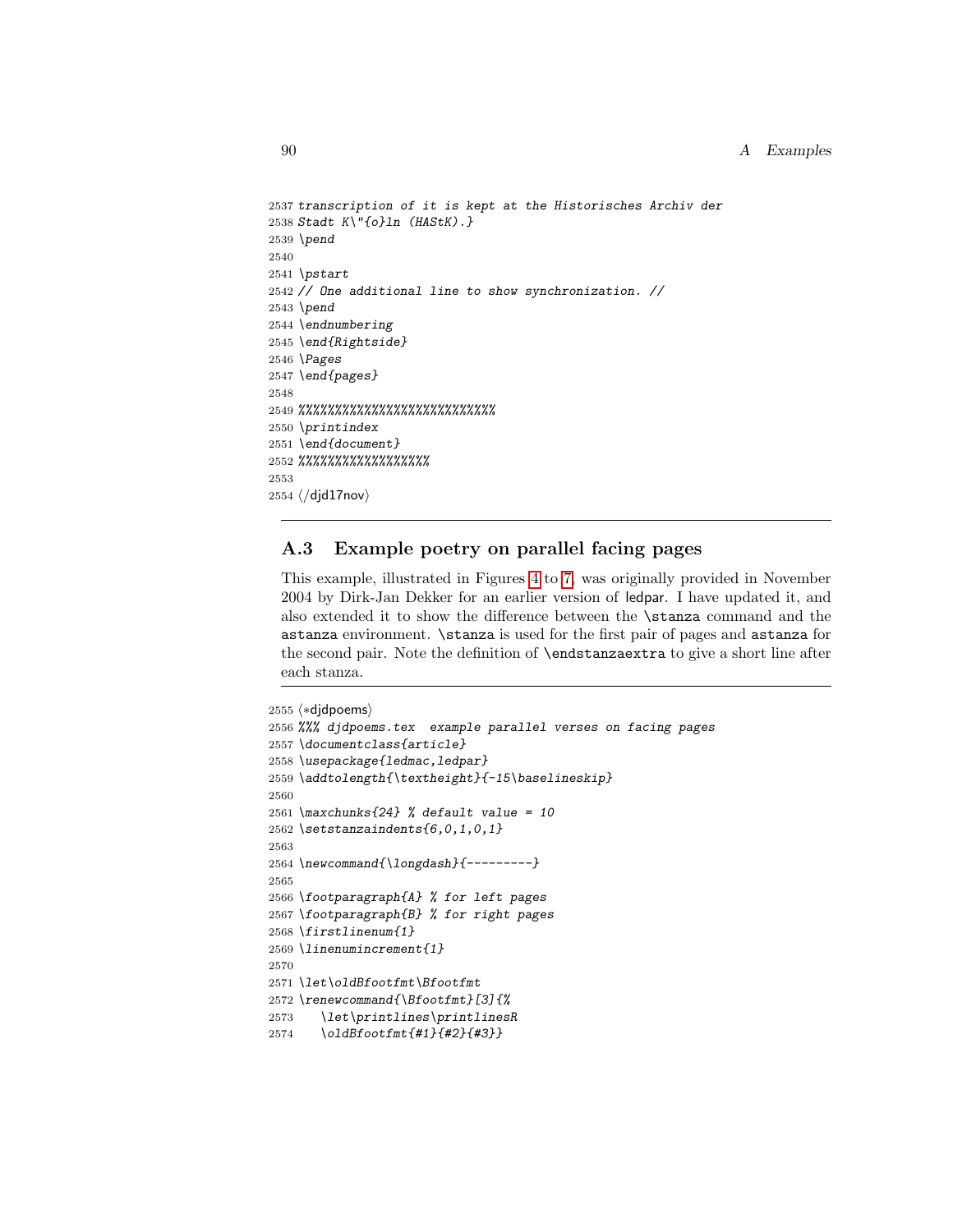```
2575
2576 \begin{document}
2577
2578 \newcommand{\interstanza}{\pstart\centering\longdash\skipnumbering\pend}
2579
2580 \begin{pages}
2581 \begin{Leftside}
2582 \def\endstanzaextra{\interstanza}
2583 \beginnumbering
2584
2585 \stanza
2586 Arma gravi numero violentaque bella parabam &
2587 edere, materi\={a} conveniente modis. &
2588 Par erat inferior versus---risisse Cupido &
2589 dicitur atque unum surripuisse pedem. \&
2590
2591 \stanza
2592 ''Quis tibi, saeve puer, dedit hoc in carmina iuris? &
2593 Pieridum vates, non tua turba \edtext{sumus}{\Afootnote{note lost}}. &
2594 Quid si praeripiat flavae V\u{e}nus arma Minervae, &
2595 ventilet accensas flava Minerva faces? \&
2596
2597 \stanza
2598 Quis probet in silvis Cererem regnare iugosis, &
2599 lege pharetratae Virginis arva coli? &
2600 Crinibus insignem quis \edtext{acuta}{\Afootnote{acut\={a} (abl.\ abs.)}}
2601 cuspide Phoebum &
2602 instruat, Aoniam Marte movente lyram? \&
2603 \endnumbering
2604 \end{Leftside}
2605
2606 \begin{Rightside}
2607 \def\endstanzaextra{\interstanza}
2608 \beginnumbering
2609 \firstlinenum{1}
2610 \linenumincrement{1}
2611 \setstanzaindents{6,0,1,0,1,0}
2612
2613 \stanza
2614 I was preparing to sing of weapons and violent wars, &
2615 in heavy numbers, with the subject matter suited to the verse measure. &
2616 The even lines were as long as the odd ones, but Cupid laughed, \&2617 they said, and he stole away one foot. \footnote{I.e., the even lines,
2618 which were hexameters (with six feet) became pentameters
2619 (with five feet).} \&
2620
2621 \stanza
2622 ''O cruel boy, who gave you the right over poetry? &
2623 We poets belong to the Pierides,\footnote{Muses} we are not your folk. &
2624 \edlabel{beginparadox}What if Venus should seize away the arms of
```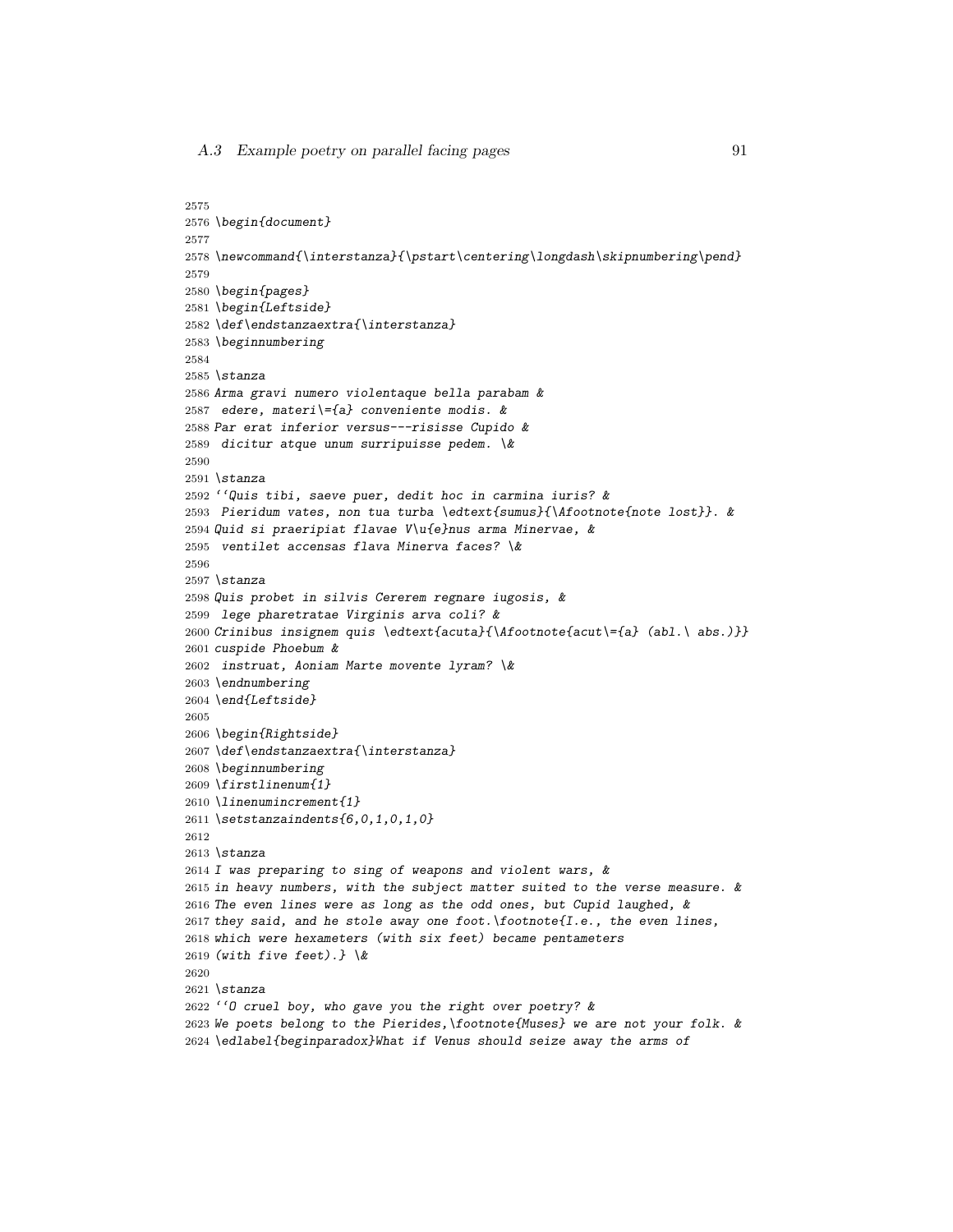```
2625 Minerva with the golden hair, &
2626 if Minerva with the golden hair should fan alight the kindled torch
2627 of love? \&2628
2629 \stanza
2630 Who would approve of Ceres\footnote{Ceres was the Roman goddess of
2631 the harvest.} reigning on the woodland ridges, &
2632 and of land tilled under the law of the Maid with the
2633 quiver\footnote{By '\textit{Virgo}' ('Virgin') Ovid means Diana, the
2634 Roman goddess of the hunt.}? &
2635 Who would provide Phoebus with his beautiful hair with a sharp-pointed
2636 spear, &
2637 while Mars stirs the \edtext{Aonian}{\Bfootnote{Mount Parnassus,
2638 where the Muses live, is located in Aonia.}}
2639 lyre?\edlabel{endparadox}\footnote{Lines
2640 \xlineref{beginparadox}--\xlineref{endparadox} show some paradoxical
2641 situations that would occur if the gods didn't stay with their own
2642 business.} \&
2643 \endnumbering
2644 \end{Rightside}
2645
2646 \Pages
2647 \end{pages}
2648
2649 \begin{pages}
2650 \begin{Leftside}
2651 \def\endstanzaextra{\interstanza}
2652 \beginnumbering
2653
2654 \begin{astanza}
2655 Arma gravi numero violentaque bella parabam &
2656 edere, materi\{-a\} conveniente modis. &
2657 Par erat inferior versus---risisse Cupido &
2658 dicitur atque unum surripuisse pedem. \&
2659 \end{astanza}
2660
2661 \begin{astanza}
2662 ''Quis tibi, saeve puer, dedit hoc in carmina iuris? &
2663 Pieridum vates, non tua turba \edtext{sumus}{\Afootnote{note lost}}. &
2664 Quid si praeripiat flavae V\u{e}nus arma Minervae, &
2665 ventilet accensas flava Minerva faces? \&
2666 \end{astanza}
2667
2668 \begin{astanza}
2669 Quis probet in silvis Cererem regnare iugosis, &
2670 lege pharetratae Virginis arva coli? &
2671 Crinibus insignem quis \edtext{acuta}{\Afootnote{acut\={a} (abl.\ abs.)}}
2672 cuspide Phoebum &
2673 instruat, Aoniam Marte movente lyram? \&
2674 \end{astanza}
```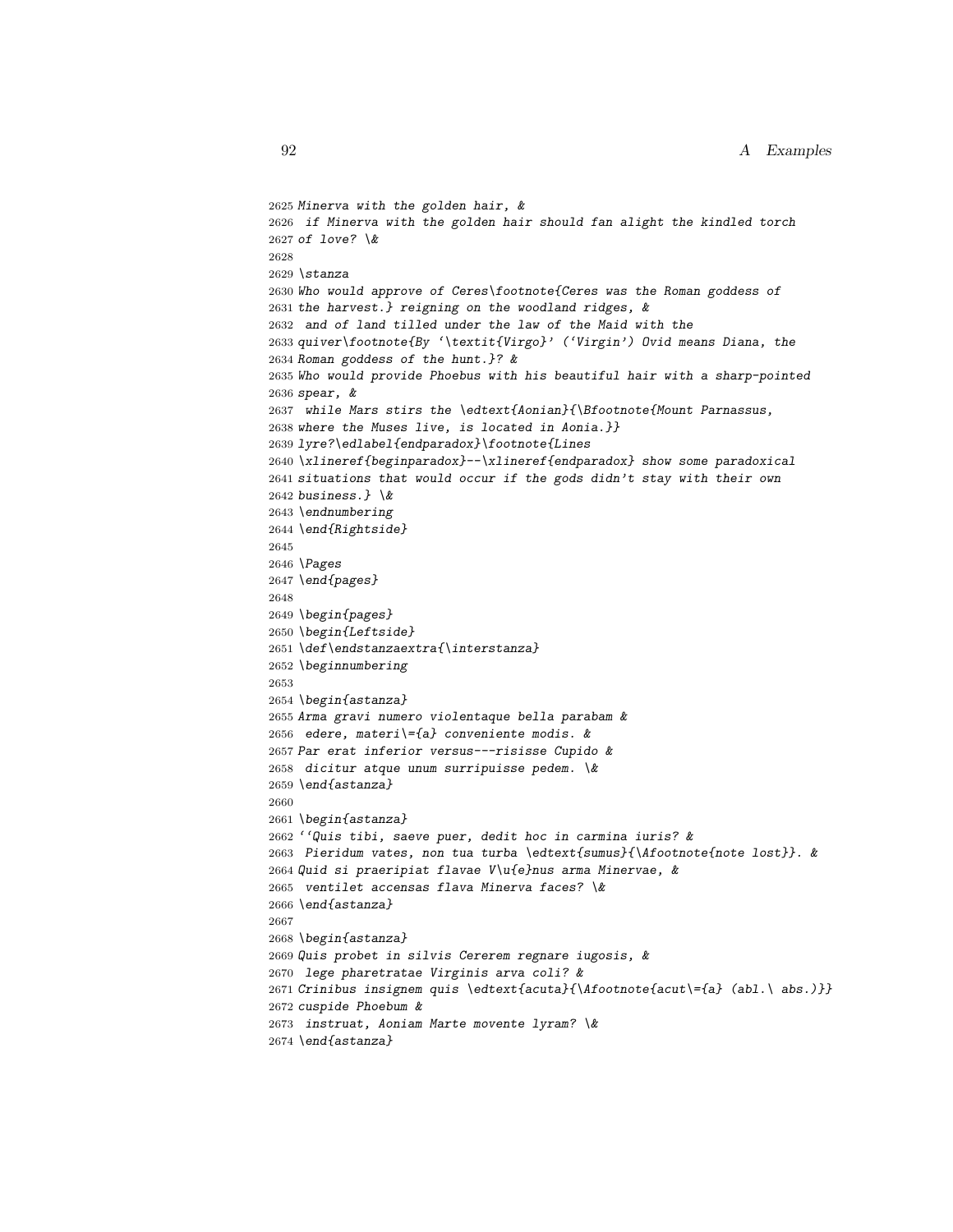```
2675
2676 \endnumbering
2677 \end{Leftside}
2678
2679 \begin{Rightside}
2680 \def\endstanzaextra{\interstanza}
2681 \beginnumbering
2682 \firstlinenum{1}
2683 \linenumincrement{1}
2684 \setstanzaindents{6,0,1,0,1,0}
2685
2686 \begin{astanza}
2687 I was preparing to sing of weapons and violent wars, &
2688 in heavy numbers, with the subject matter suited to the verse measure. &
2689 The even lines were as long as the odd ones, but Cupid laughed, &
2690 they said, and he stole away one foot. \footnote{I.e., the even lines,
2691 which were hexameters (with six feet) became pentameters
2692 (with five feet).} \&
2693 \end{astanza}
2694
2695 \begin{astanza}
2696 ''O cruel boy, who gave you the right over poetry? &
2697 We poets belong to the Pierides,\footnote{Muses} we are not your folk. &
2698 \edlabel{beginparadox}What if Venus should seize away the arms of
2699 Minerva with the golden hair, &
2700 if Minerva with the golden hair should fan alight the kindled torch
2701 of love? \&
2702 \end{astanza}
2703
2704 \begin{astanza}
2705 Who would approve of Ceres\footnote{Ceres was the Roman goddess of the
2706 harvest.} reigning on the woodland ridges, &
2707 and of land tilled under the law of the Maid with the
2708 quiver\footnote{By '\textit{Virgo}' ('Virgin') Ovid means Diana,
2709 the Roman goddess of the hunt.}? &
2710 Who would provide Phoebus with his beautiful hair with a sharp-pointed
2711 spear, &
2712 while Mars stirs the \edtext{Aonian}{\Bfootnote{Mount Parnassus, where
2713 the Muses live, is located in Aonia.}}
2714 lyre?\edlabel{endparadox}\footnote{Lines
2715 \xlineref{beginparadox}--\xlineref{endparadox} show some paradoxical
2716 situations that would occur if the gods didn't stay with their
2717 own business.} \&
2718 \end{astanza}
2719
2720 \endnumbering
2721 \end{Rightside}
2722
2723 \Pages
2724 \end{pages}
```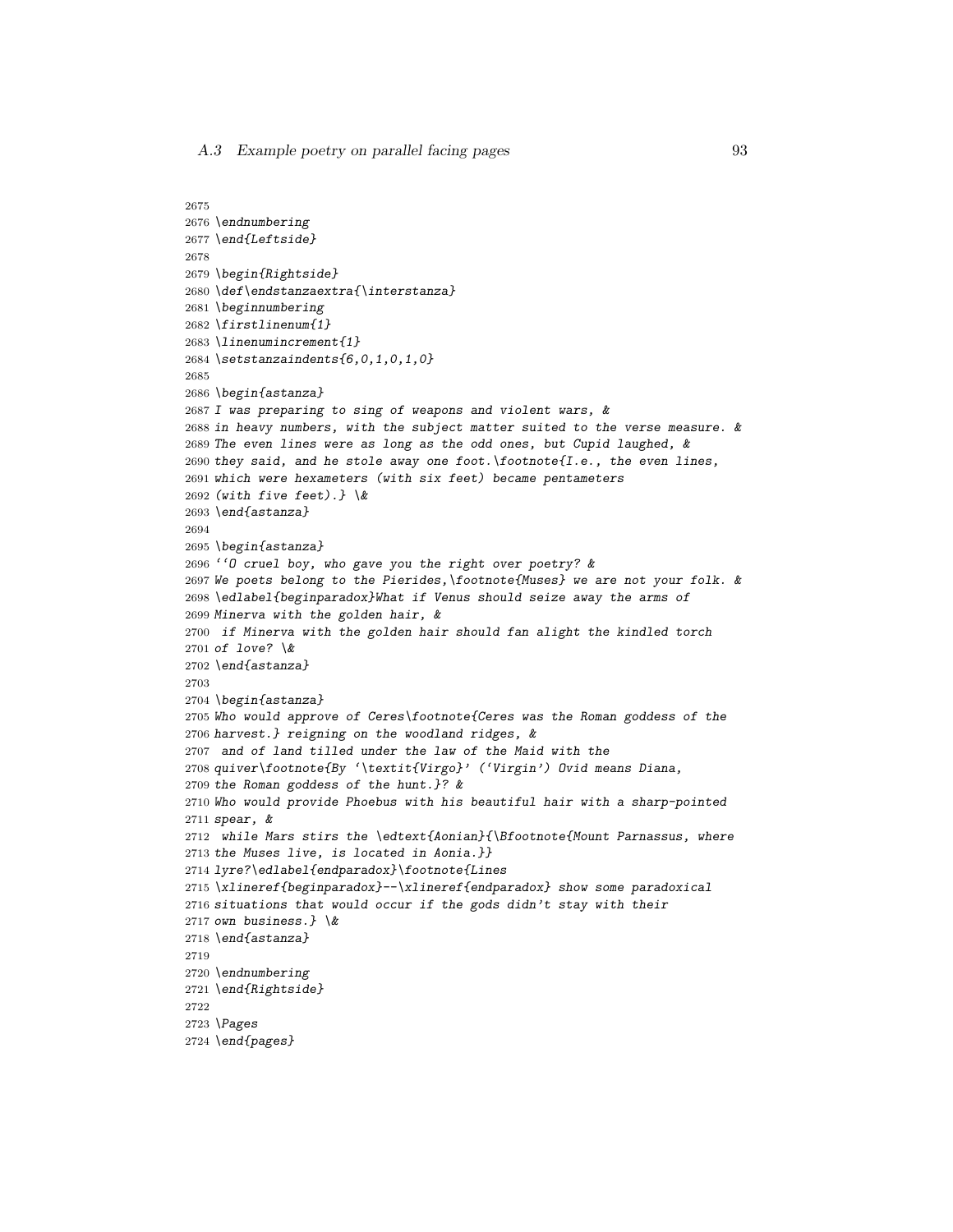\end{document}  $2728 \; \langle/\textrm{djdpoems}\rangle$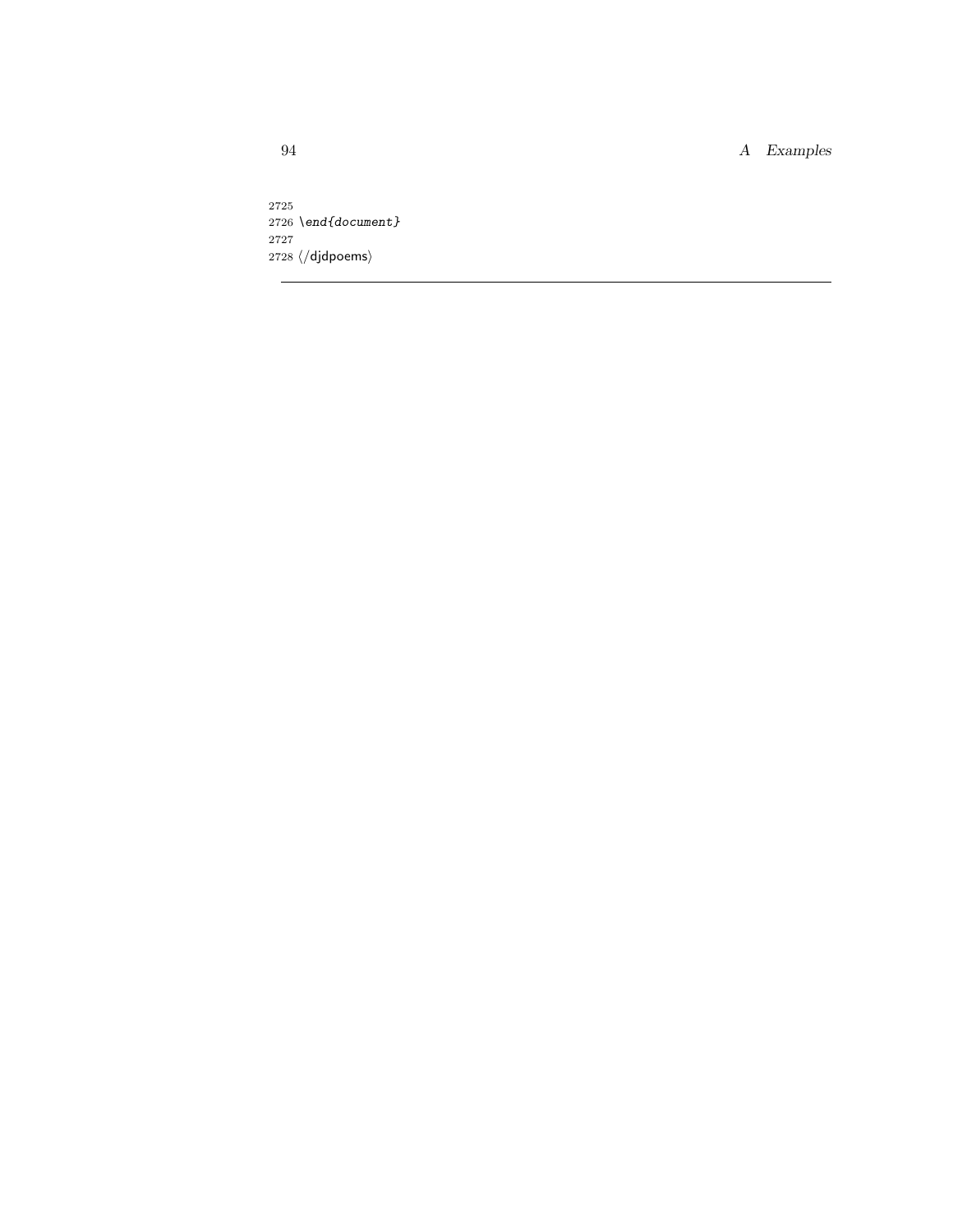References and  $95$ 

## References

- [LW90] John Lavagnino and Dominik Wujastyk. 'An overview of EDMAC: a PLAIN TeX format for critical editions'. TUGboat, 11, 4, pp. 623–643, November 1990. (Code available from CTAN in macros/plain/contrib/edmac)
- [Wil02] Peter Wilson. The memoir class for configurable typesetting. November 2002. (Available from CTAN in macros/latex/contrib/memoir)
- [Wil04] Peter Wilson. ledmac A presumptuous attempt to port ED-MAC,TABMAC and EDSTANZA to LaTeX. December 2004. (Available from CTAN in macros/latex/contrib/ledmac)

# Index

Numbers written in italic refer to the page where the corresponding entry is described; numbers underlined refer to the code line of the definition; numbers in roman refer to the code lines where the entry is used.

| <b>Symbols</b>                                            | $\delta$ \@donetotallinesR  872,                                      |  |  |  |
|-----------------------------------------------------------|-----------------------------------------------------------------------|--|--|--|
| $\& \ldots$ 1609, 1610, 1614, 1631, 1645,                 | 937, 940, 1910, 2126, 2144, 2146                                      |  |  |  |
| 2192, 2207, 2244, 2267, 2589,                             | \@insertR $1241-1243$ , $1256-1258$                                   |  |  |  |
| 2595, 2602, 2619, 2627, 2642,                             | \@1  260, 575                                                         |  |  |  |
| 2658, 2665, 2673, 2692, 2701, 2717                        | $\Q$ l@dtempcnta                                                      |  |  |  |
|                                                           | .410, 412, 414, 415, 419, 421,                                        |  |  |  |
|                                                           | 423, 424, 994, 1033, 1034, 1036,                                      |  |  |  |
| $\text{Qadv}$ 337, 606, 607                               | 1038, 1041, 1042, 1059-1063,                                          |  |  |  |
| $\setminus$ @afterindentfalse  717                        | 1065, 1072, 1077, 1081, 1089,                                         |  |  |  |
| \@arabic  194, 195, 766, 769                              | 1094, 1098, 1131, 1134, 1136, 1140                                    |  |  |  |
| $\lambda$ eastanza@line  1630, 1636, 1639                 | \@l@dtempcntb . 153, 155, 157, 1024,<br>1025, 1072, 1077, 1081, 1089, |  |  |  |
| \@auxout  1441, 1453, 1719                                |                                                                       |  |  |  |
|                                                           | 1094, 1098, 1123, 1127, 1140,                                         |  |  |  |
|                                                           | $1148-1150$ , $1152$ , $1172-1174$ ,                                  |  |  |  |
| $\text{Qcs}$ CalinesinparL  1893, 2004                    | 1176, 1193-1195, 1197, 1482,                                          |  |  |  |
| $\text{Qcs}$ CalinesinparR  1893, 2004                    | 1484, 1486, 1539-1541, 1543,                                          |  |  |  |
| $\text{Qcs@linesonpageL}$ 1901, 1961, 2017                | $1673-1677, 1681-1684, 1688-1691$                                     |  |  |  |
| $\text{Qcs@linesonpageR} \quad \quad 1901, 1961, 2017$    |                                                                       |  |  |  |
| \@donereallinesL                                          |                                                                       |  |  |  |
| $\ldots$ $\ldots$ 872, 901, 1855, 1857, 1907              | \@lab  529, 1432, 1444, $1468$                                        |  |  |  |
| $\setminus$ ©donereallinesR                               | $\text{Qlock}$ 888, 975                                               |  |  |  |
| $\ldots \ldots \, 872, \, 936, \, 1860, \, 1862, \, 1909$ | $\Delta 284, 284, 286, 299,$                                          |  |  |  |
| $\delta$ \@donetotallinesL  872,                          | 444, 460, 461, 463, 464, 492,                                         |  |  |  |
| 902, 905, 1908, 2098, 2116, 2118                          | 493, 495, 923, 956, 1000, 1002,                                       |  |  |  |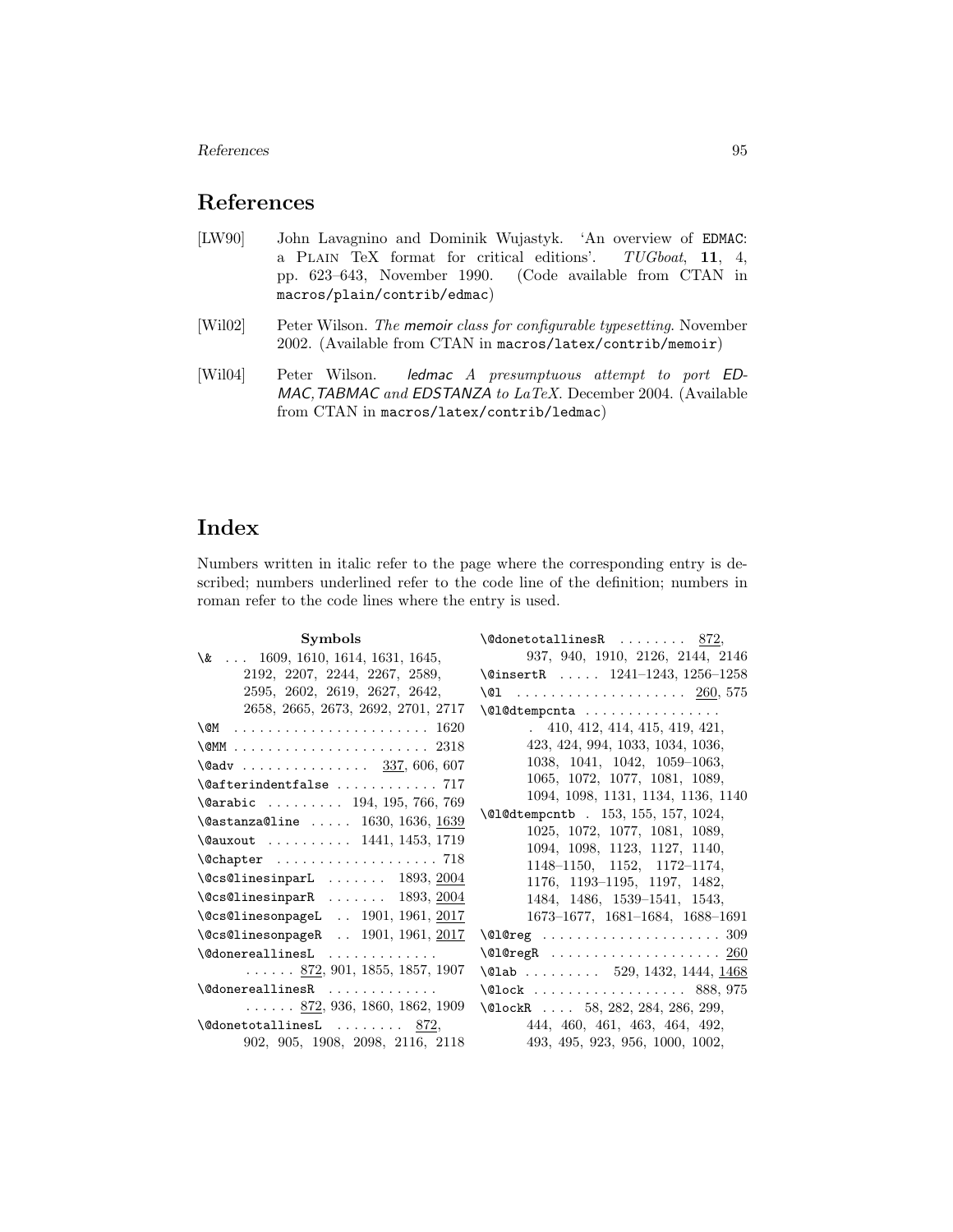| 1003, 1005, 1086, 1103, 1105, 1107                         |
|------------------------------------------------------------|
| $\text{QlopL}$ 553, 2031                                   |
| $\text{QlopR}$ 553, 2034                                   |
| $\{\n$ onameuse  1567, 1571, 2322                          |
| $\emptyset$ nobreakfalse  775, 805                         |
| \@nobreaktrue  773, 777, 803, 807                          |
| \@oldnobreak 773, 775, 803, 805, 842, 858                  |
| $\qquad$                                                   |
|                                                            |
| $\sqrt{9}$ pstartsfalse  1828                              |
| $\sqrt{28}$                                                |
| \@ref  516, 579, 583                                       |
| $\{\text{Order} \dots \dots \dots \dots \dots \ 542\}$     |
| $\text{Qschapter} \dots \dots \dots \dots \dots \dots 718$ |
| \@set $\underline{369}$ , 613, 614, 1804, 1807             |
| \@tag 644, 661, 1265, 1269, 1279, 1283,                    |
| 1293, 1297, 1307, 1311, 1321,                              |
| 1325, 1336, 1340, 1350, 1354,                              |
| 1364, 1368, 1378, 1382, 1392, 1396                         |
|                                                            |
| $\text{Utemp1@d}$ 1530, 1531                               |
| $\text{Qwritelinesinput}$ 1800, 1853, 2102                 |
| \@writelinesinparR  1801, 1853, 2130                       |
| \@writelinesonpageL . 1931, 1933, 2030                     |
| $\text{QwritelinesonpageR}$ . 1951, 1953, 2030             |
|                                                            |

\ 2413, 2415, 2419, 2427, 2428, 2430, 2450–2452, 2456, 2462, 2464, 2466, 2469, 2485, 2498, 2509, 2514, 2515, 2524, 2535, 2600, 2671

#### A

| $\abb$ 2346,                                   |
|------------------------------------------------|
| 2350, 2417, 2451, 2456, 2462, 2466             |
| $\lambda$ sbsline@num  403, 417, 436, 965      |
| $\{\nabla\$ 56, 211, 262, 265,                 |
| 268, 400, 408, 429, 448, 482,                  |
| 510, 521, 946, 986, 987, 1024, 1240            |
| \actionlines@list                              |
| $\ldots \ldots \ldots 252, 255, 403, 417, 436$ |
| $\text{Actionlines@listR}$                     |
| $\ldots$ 215, 230, 244, 247, 400,              |
| 408, 429, 448, 482, 510, 1046, 1049            |
| \actions@list . 256, 404, 424, 438, 440        |
| \actions@listR                                 |
| $. \quad 215, 231, 248, 401, 415, 431,$        |
| 433, 450, 459, 484, 491, 511, 1050             |
| $\add@inserts     894$                         |

| $\add@inserts@nextR$ $1229$                                   |
|---------------------------------------------------------------|
| $\add@insertsR    929, 1229$                                  |
| $\add@penaltiesL$ 900, 1250                                   |
| $\add@penaltiesR$ 935, 1250                                   |
| $\addto$ contents  1720-1722                                  |
| \addtocounter<br>844.                                         |
| 860, 1809, 1810, 2113, 2141, 2484                             |
| \addtolength  2155, 2307-2309, 2559                           |
| $\mathtt{advancelabelCres. \dots \dots \ 1439, 1451}$         |
| $\lambda$ advanceline  605, 636                               |
| $\texttt{affixline@num} \dots \dots \dots \dots \ 892$        |
| $\affixline@numR \ldots 927, 1056$                            |
| $\affixpstart@numL$ 891, 1162                                 |
| \affixpstart@numR  926, 1162                                  |
| $\texttt{affixside@note} \dots \dots \dots \dots \dots \ 895$ |
| $\alpha$ fixside@noteR  930, 1529                             |
| $\Lambda$ footfmt  2388                                       |
| $\Lambda$ footins  2307                                       |
| $\Lambda$ footnote  1261, 2237,                               |
| 2242, 2413, 2415, 2419, 2450,                                 |
| 2452, 2469, 2593, 2600, 2663, 2671                            |
| $\Lambda$ footnoterule $2303$                                 |
| $\Delta$ parafootfmt  2353, 2388                              |
| $\approx$ 1750                                                |
| $\araw@textfalse$ $1840$                                      |
| $\araw@texttrue$ 1840                                         |
| astanza (environment) $\ldots \ldots \ldots$ 9, 1612          |
| \AtBeginDocument  1464, 1695, 1730                            |
| $\{\text{author} \dots \dots \dots \dots \dots \ 2396$        |
|                                                               |

#### B

| $\b{ballast@count}$ 984, 989                    |
|-------------------------------------------------|
| $\bb{\bb{C}}$ hbl@main@language  1746, 1747     |
| $\bb{\b}$ bbl@set@language  1737, 1738          |
| $\begin{bmatrix} 0.34, 724, 742, \end{bmatrix}$ |
| 780, 2186, 2201, 2231, 2252,                    |

2403, 2482, 2583, 2608, 2652, 2681 \beginnumberingR . . . 47, 102, 742, 810 \Bfootfmt 2160, 2161, 2389, 2571, 2572 \Bfootins . . . . . . . . . . . . . . . . . . 2308  $\setminus$ Bfootnote .....  $1275, 2255, 2259,$ 2411, 2416–2418, 2420, 2424, 2425, 2434, 2436, 2438, 2443, 2445, 2446, 2449, 2451, 2453, 2455, 2456, 2459, 2462, 2463, 2466–2468, 2470, 2471, 2637, 2712  $\verb+\Bfootnoterule+\dots+... 2304+$ \bfseries . . . . . . . . . . . . . . . 766, 769 \box . . . . . . . . . . . . . . . . . . . . . . . 2336  $\verb+\Bparafootfmt + \ldots + 2361, 2389$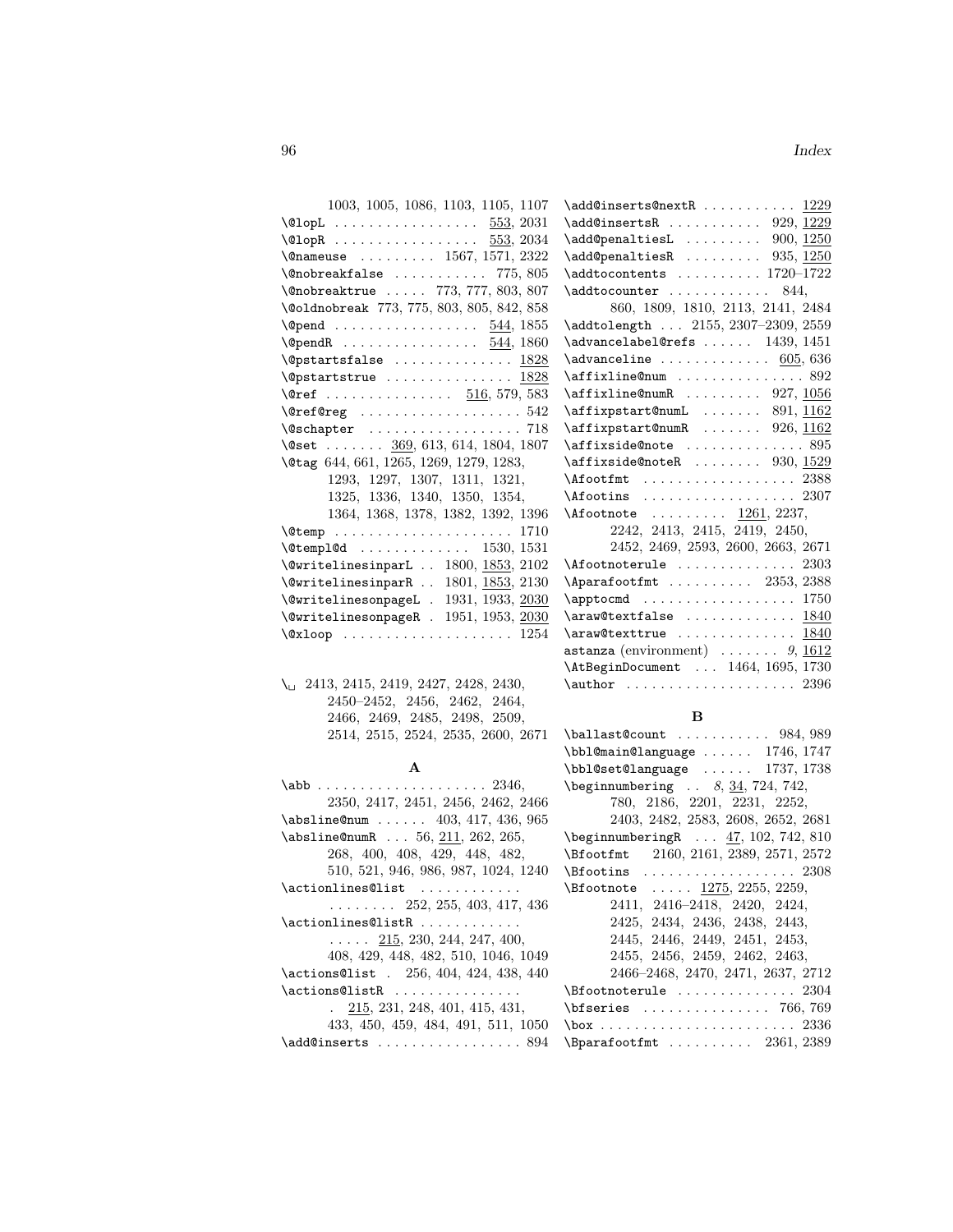#### Index 97

| \bypage@Rfalse $\dots \dots$ 122, 137, 142 |  |  |
|--------------------------------------------|--|--|
| $\b{bypage@Rtrue122,132}$                  |  |  |
| \bypstart@Rfalse $\dots 122, 133, 143$     |  |  |
| $\b{bypstart@Rtrue    122, 138}$           |  |  |

## $\mathbf C$

| $\c$ $\theta$ ballast  989                                             |  |  |  |  |  |
|------------------------------------------------------------------------|--|--|--|--|--|
| $\c{$ offirstlinenum R   162, 1129}                                    |  |  |  |  |  |
| $\c{effirst sublinenum R   } 166, 1124$                                |  |  |  |  |  |
| $\c{9}$ linenumincrementR $\underline{162}$ , 1129                     |  |  |  |  |  |
| \c@page  575, 1982, 1988, 1991, 1998                                   |  |  |  |  |  |
|                                                                        |  |  |  |  |  |
|                                                                        |  |  |  |  |  |
| $\cosh 1$ : $\sinh 2$                                                  |  |  |  |  |  |
| \centering  2578<br>\Cfootfmt  2390                                    |  |  |  |  |  |
|                                                                        |  |  |  |  |  |
| $\C$ footins  2309                                                     |  |  |  |  |  |
| $\sqrt{C}$ footnote <u>1275</u> , 2426, 2464                           |  |  |  |  |  |
| $\setminus$ Cfootnoterule  2305                                        |  |  |  |  |  |
| $\ch@ck@l@ckR$ 1056                                                    |  |  |  |  |  |
| $\verb+\ch@cksub@1@ckR \ldots  \ 1056$                                 |  |  |  |  |  |
| $\ch@cksub@lockR$ 1125                                                 |  |  |  |  |  |
| \chapter  704, 705, 713                                                |  |  |  |  |  |
| $\lambda$ chapterinpages  697, 705, 715                                |  |  |  |  |  |
| $\lambda$ : $\lambda$ 1609                                             |  |  |  |  |  |
| \check@goal  2056, 2070, 2082                                          |  |  |  |  |  |
| \check@pstarts                                                         |  |  |  |  |  |
| 1775, 1802, 1828, 1887, 1895, 1903                                     |  |  |  |  |  |
| \checkpageL 1914, 1928, 2050                                           |  |  |  |  |  |
| $\verb+\check+ the ckpageR+ \dots 1937, 1948, \underline{2050}$        |  |  |  |  |  |
| \checkraw@text                                                         |  |  |  |  |  |
| $\ldots$ 1781, 1798, 1840, 1911, 1957                                  |  |  |  |  |  |
| \cleardoublepage  1994                                                 |  |  |  |  |  |
| \clear1@dleftpage  1936, 1980<br>\clear1@drightpage  1956, <u>1980</u> |  |  |  |  |  |
|                                                                        |  |  |  |  |  |
| \cleartoevenpage  1980                                                 |  |  |  |  |  |
| \cleartol@devenpage  1876, 1980                                        |  |  |  |  |  |
| $\text{Closeout}$ 566, 570                                             |  |  |  |  |  |
| $\lambda$ columnrulewidth  5, 1823, 2177                               |  |  |  |  |  |
| \Columns $\ldots \ldots 5, \underline{1761}, 2211, 2271$               |  |  |  |  |  |
| $\column$                                                              |  |  |  |  |  |
|                                                                        |  |  |  |  |  |
|                                                                        |  |  |  |  |  |
|                                                                        |  |  |  |  |  |
| $\count$ R1ine  867, 913                                               |  |  |  |  |  |
| $\verb+\Cparafootfmt + \ldots + \ldots + 2374, 2390$                   |  |  |  |  |  |
|                                                                        |  |  |  |  |  |
| D                                                                      |  |  |  |  |  |

| $\lambda$ date  2398 |  |  |  |  |  |  |  |  |  |  |  |  |  |  |  |  |  |  |  |  |  |  |  |
|----------------------|--|--|--|--|--|--|--|--|--|--|--|--|--|--|--|--|--|--|--|--|--|--|--|
|----------------------|--|--|--|--|--|--|--|--|--|--|--|--|--|--|--|--|--|--|--|--|--|--|--|

| \DeclareOption  7                                        |
|----------------------------------------------------------|
| \def@tempb  140                                          |
| Dekker, Dirk-Jan $\ldots \ldots \ldots 84,90$            |
| $\Lambda$ Dfootnote  1275                                |
| \dimen $\ldots \ldots$ 592, 593, 597-599, 603            |
| $\d{i$ <sup>1061</sup>                                   |
| \do@actions  967                                         |
| \do@actions@fixedcodeR  993                              |
|                                                          |
| $\downarrow$ do@actionsR  948, 993                       |
|                                                          |
| $\do$ @ballastR  949, 984                                |
| $\delta$ 1785, 1789, 1919                                |
| $\delta$ \do@lineLhook  882, $909$                       |
| $\delta$ 1786, 1791, 1940                                |
| $\downarrow$ do@lineRhook  909, 917                      |
| \do@lockoff  479                                         |
|                                                          |
| $\do@lockoffR$ 479                                       |
| $\do@lockon$ 444                                         |
|                                                          |
| \do@lockonR  444                                         |
| $\dotsc$ 2154, 2290, 2557                                |
| $\{dp \dots r \dots r \dots r \dots 2319, 2334\}$        |
| $\{\text{dummy@ref} \dots \dots \dots \dots \dots \ 525$ |

## E

| $\text{Conf}(0 \ldots 680, 683, 689, 692)$         |
|----------------------------------------------------|
| \edindex . 2408, 2423, 2435, 2447, 2448            |
| \edlabel . 1430, 2624, 2639, 2698, 2714            |
| $\text{detext}$ 658, 2236,                         |
| 2242, 2254, 2258, 2411, 2413,                      |
| 2415-2419, 2422, 2424, 2425,                       |
| 2434, 2436, 2438, 2443, 2445,                      |
| 2446, 2449–2453, 2455, 2456,                       |
| 2459, 2461, 2463, 2466-2471,                       |
| 2593, 2600, 2637, 2663, 2671, 2712                 |
| $\setminus$ Efootnote  1275                        |
| $\text{emergencystretch} \dots \dots \dots \ 2394$ |
| \empty  76, 79, 244, 252, 652, 669,                |
| 678, 687, 789, 819, 1046, 1128,                    |
| 1136, 1231-1233, 1244, 1255,                       |
| 1433, 1445, 2005, 2011, 2018, 2024                 |
| $\end{O}$ and $\ldots$ 652, 653, 669, 670          |
|                                                    |
| $\text{1769, 1879}$                                |
|                                                    |
| $\end{color{red}$ 625, 1618, 1627, 1632            |
|                                                    |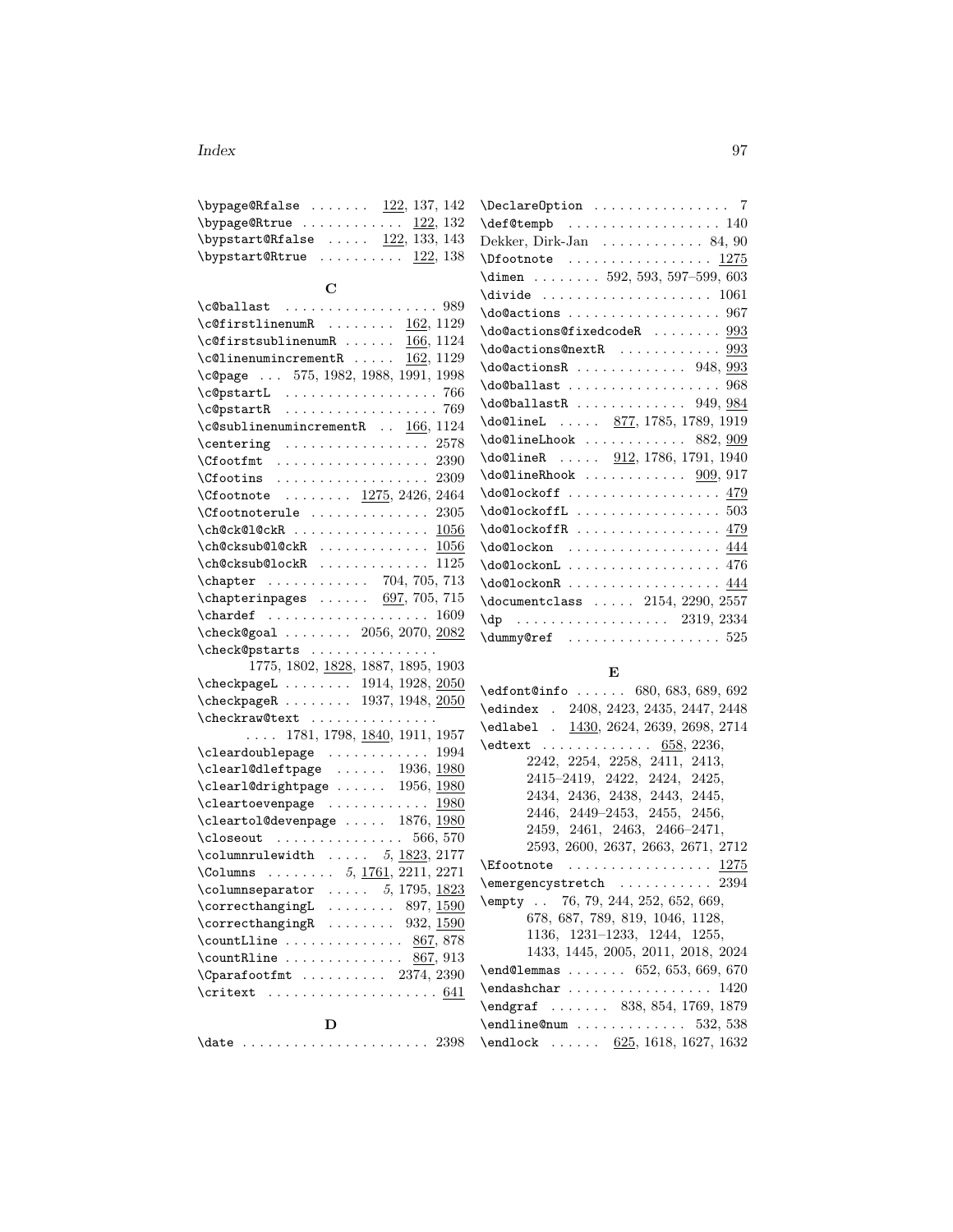| $\end{numbering} \ldots 8, 37, 69, 106,$                 |
|----------------------------------------------------------|
| 743, 2193, 2208, 2245, 2268,                             |
| 2477, 2544, 2603, 2643, 2676, 2720                       |
| \endnumberingR 50, 69, 91, 101, 114, 743                 |
| $\end{page{\text{enum}} \dots \dots \dots 531, 538$      |
|                                                          |
| $\ldots$ 1634, 2582, 2607, 2651, 2680                    |
|                                                          |
| $\end{subline}$ Characteristic methods in the $533, 539$ |
| \enskip  2357, 2370, 2378                                |
| \enspace  2356, 2366, 2377                               |
| environments:                                            |
| astanza $9, 1612$                                        |
| Leftside $\ldots \ldots \ldots \ldots 6,722$             |
|                                                          |
| pairs $\ldots \ldots \ldots \ldots \ldots \ldots 5,697$  |
| Rightside $6,740$                                        |
| \extensionchars  45, 64, 97, 111, 119                    |
|                                                          |

#### F

| $\texttt{f@x@l@cksR} \dots \dots \dots \dots \dots \dots \ 1056$ |
|------------------------------------------------------------------|
| \first@linenum@out@Rfalse  561, 567                              |
| $\frac{561}{3}$                                                  |
| \firstlinenum $7, 171, 2183$ ,                                   |
| 2198, 2228, 2249, 2568, 2609, 2682                               |
| $\frac{7}{171}$                                                  |
| $\frac{305}{312}$                                                |
| $\{\texttt{flagQend} \dots \dots \dots \frac{576}{657,674\}$     |
| $\{\text{flag@start} \dots \dots \dots \ 576, 649, 666\}$        |
|                                                                  |
| \flush@notes  1407, 1812, 1966                                   |
| \flush@notesR  1253, 1405, 1813, 1967                            |
| $\setminus$ footnote                                             |
| . 2489, 2497, 2506, 2511, 2528,                                  |
| 2536, 2617, 2623, 2630, 2633,                                    |
| 2639, 2690, 2697, 2705, 2708, 2714                               |
| $\setminus$ footnotesize  2300, 2301                             |
| \footparagraph 9384-9386 9566 9567                               |

| $\frac{100}{100}$ $\frac{2000}{2001}$   |  |
|-----------------------------------------|--|
| \footparagraph . 2384-2386, 2566, 2567  |  |
| \fullstop . 207, 1417, 1419, 1421, 1423 |  |
|                                         |  |

### G  $\verb+\get@linelistfile + \dots + \dots + 240$  $\verb+\get@nextbox+1+...... 1927, \underline{2095}$ \get@nextboxR . . . . . . . . . . 1947, 2095  $\verb+\getline@numL + \ldots + \ldots + 887, 963$  $\verb+\getline@numR + \ldots + \ldots + 922, 944$ \getlinesfrompagelistL ........ . . . . . . . . . . . . . 1899, 1959, 2017 \getlinesfrompagelistR . . . . . . . . . . . . . . . . . . . . . 1900, 1960, 2017

| \getlinesfromparlistR  1892, 2004                                                                                                                                          |  |    |  |                                                       |             |
|----------------------------------------------------------------------------------------------------------------------------------------------------------------------------|--|----|--|-------------------------------------------------------|-------------|
| $\gtrsim 247, 248,$                                                                                                                                                        |  |    |  |                                                       |             |
|                                                                                                                                                                            |  |    |  | 255, 256, 653, 670, 682, 691,                         |             |
|                                                                                                                                                                            |  |    |  | $1049, \ 1050, \ 1237, \ 1241, \ 1256,$               |             |
|                                                                                                                                                                            |  |    |  | 1436, 1448, 2008, 2014, 2021, 2027                    |             |
| $\qquad$ \goalfraction  6, 2082                                                                                                                                            |  |    |  |                                                       |             |
|                                                                                                                                                                            |  |    |  |                                                       |             |
|                                                                                                                                                                            |  | н  |  |                                                       |             |
| $\hbox{\tt hangingsymbol} \ldots 11, 1581, 1587$                                                                                                                           |  |    |  |                                                       |             |
| \hb@xt@ 890, 897, 904, 925, 932,<br>939, 1793, 1922, 1924, 1943, 1945                                                                                                      |  |    |  |                                                       |             |
|                                                                                                                                                                            |  |    |  |                                                       |             |
| $\hbox{\tt hsize}$ 799, 829,                                                                                                                                               |  |    |  |                                                       |             |
|                                                                                                                                                                            |  |    |  | 1793, 1922, 1924, 1943, 1945, 2331                    |             |
| $\hbox{\tt Nyphenation}\, \ldots \ldots \ldots \, 2399$                                                                                                                    |  |    |  |                                                       |             |
|                                                                                                                                                                            |  |    |  |                                                       |             |
|                                                                                                                                                                            |  | Ι. |  |                                                       |             |
| $\left\{\text{if}$ Cfilesw  1718                                                                                                                                           |  |    |  |                                                       |             |
| \if@firstcolumn 1142, 1166, 1187, 1533                                                                                                                                     |  |    |  |                                                       |             |
| $\iint$ Cnobreak  772, 802                                                                                                                                                 |  |    |  |                                                       |             |
| \if@pstarts  1776, 1828, 1888, 1904                                                                                                                                        |  |    |  |                                                       |             |
| \ifaraw@text  1783, 1840, 1913, 1958                                                                                                                                       |  |    |  |                                                       |             |
|                                                                                                                                                                            |  |    |  |                                                       |             |
| $\left\{ \begin{array}{ccc} \texttt{ifautopar} & \dots & \dots & \texttt{798,828} \\ \texttt{ifbypage@} & \dots & \dots & \dots & \dots & 328 \end{array} \right.$         |  |    |  |                                                       |             |
| \ifbypage@R $122, 318, 1028$                                                                                                                                               |  |    |  |                                                       |             |
| \ifbypstart@  546, 1803, 2107                                                                                                                                              |  |    |  |                                                       |             |
| \ifbypstart@R $122, 550, 1806, 2135$                                                                                                                                       |  |    |  |                                                       |             |
| $\left\{\text{if dim } \ldots \ldots \ldots \quad 593, 597, 599, \ldots \right\}$                                                                                          |  |    |  |                                                       |             |
|                                                                                                                                                                            |  |    |  | 603, 1922, 1943, 1984, 2057, 2071                     |             |
| \iffirst@linenum@out@R $\underline{561}$ , 565                                                                                                                             |  |    |  |                                                       |             |
| \ifinserthangingsymbol  1579, 1593                                                                                                                                         |  |    |  |                                                       |             |
| \ifinserthangingsymbolR                                                                                                                                                    |  |    |  |                                                       |             |
|                                                                                                                                                                            |  |    |  | $\ldots \ldots \ldots \ldots \ldots 1577, 1585, 1603$ |             |
|                                                                                                                                                                            |  |    |  |                                                       |             |
| \ifinstanzaL  720, <u>720</u> , 1580, 1592<br>\ifinstanzaR <u>720</u> , 721, 1586, 1602                                                                                    |  |    |  |                                                       |             |
| $\iint \text{10d} \text{0d}$ ash  1420                                                                                                                                     |  |    |  |                                                       |             |
| $\left\{ \iota_0, \iota_1, \iota_2, \iota_3, \iota_4, \iota_5, \iota_6, \iota_7, \iota_8, \iota_9, \iota_1, \iota_2, \iota_3, \iota_1, \iota_2, \iota_3, \iota_7 \right\}$ |  |    |  |                                                       |             |
| $\tilde{\qquad 10d0es1$ 1423                                                                                                                                               |  |    |  |                                                       |             |
| \ifl@d@pnum  1417, 1421                                                                                                                                                    |  |    |  |                                                       |             |
|                                                                                                                                                                            |  |    |  |                                                       |             |
| $\if1@d@ssub  \dots 1419$<br>\if1@dpagefull  1930, 1950, <u>2050</u>                                                                                                       |  |    |  |                                                       |             |
| $\iff$ 1501, 1601                                                                                                                                                          |  |    |  |                                                       |             |
| \ifl@dpairing $\frac{9}{73}$ , 1403                                                                                                                                        |  |    |  |                                                       |             |
| \ifl@dsamelang $1706, 1784$                                                                                                                                                |  |    |  |                                                       |             |
| $\iint$ 10dsamepage  1917, 1939, $2050$                                                                                                                                    |  |    |  |                                                       |             |
| $\iint$ l@dskipnumber  1119                                                                                                                                                |  |    |  |                                                       |             |
|                                                                                                                                                                            |  |    |  |                                                       | <u>1704</u> |
| $\left\{ \text{1418}, \text{2365} \right\}$                                                                                                                                |  |    |  |                                                       |             |
| $\left\{ \text{16dRcol} \dots \right\}$ 9, 154, 176, 180,                                                                                                                  |  |    |  |                                                       |             |
|                                                                                                                                                                            |  |    |  | 184, 188, 227, 242, 306, 315,                         |             |
|                                                                                                                                                                            |  |    |  |                                                       |             |

\getlinesfromparlistL ... 1891, 2004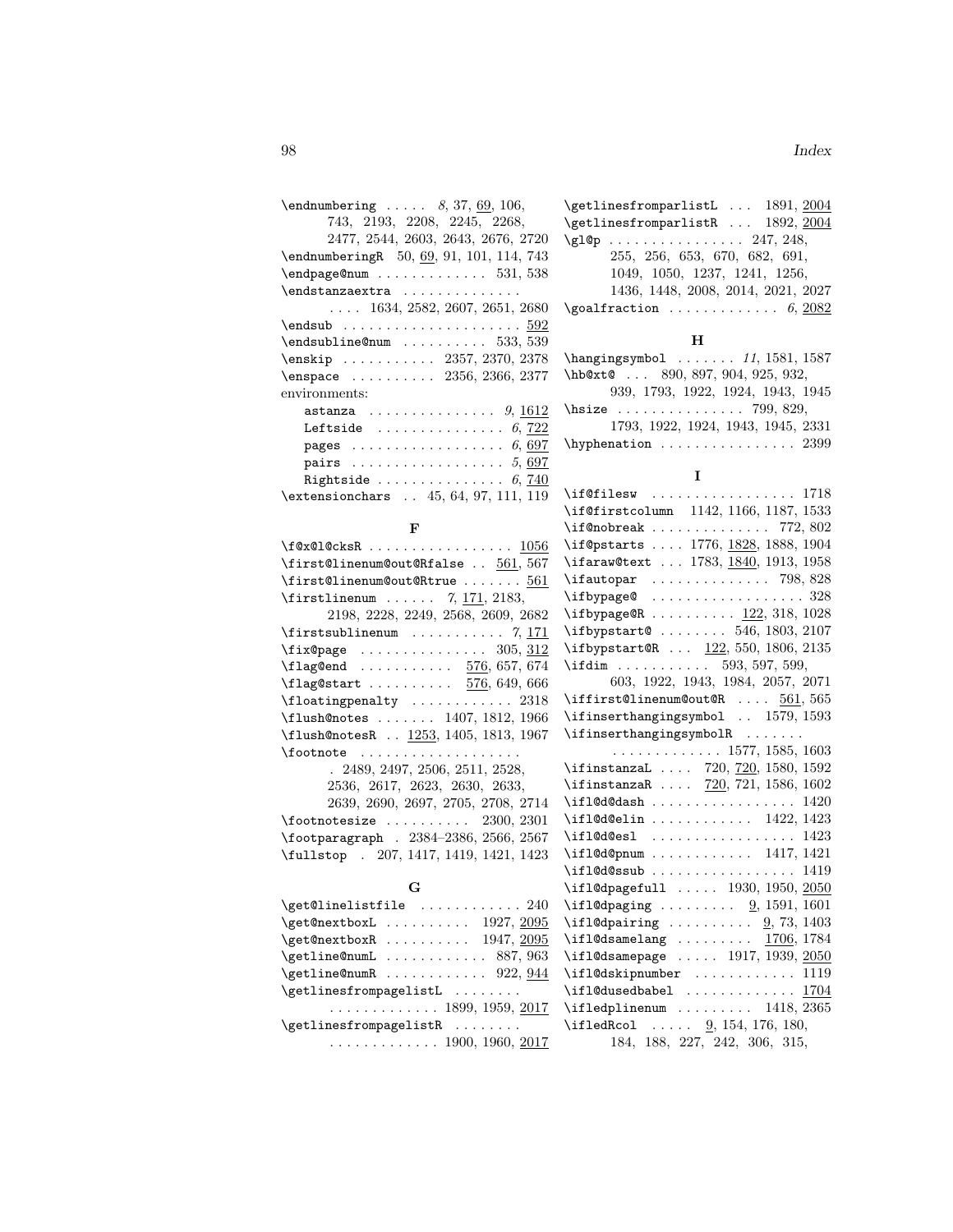#### Index 99

339, 353, 370, 387, 399, 407, 428, 473, 500, 509, 518, 577, 587, 594, 600, 606, 613, 621, 626, 630, 635, 646, 663, 677, 1263, 1277, 1291, 1305, 1319, 1334, 1348, 1362, 1376, 1390, 1404, 1431, 1469, 1483, 1494, 1506, 1518, 1553, 1566, 1741, 1751  $\left\{ \pi \right\}$  . . . . . . . . . . . . . 83 \ifnumberedpar@ ... 782, 812, 834, 850, 1262, 1276, 1290, 1304, 1318, 1333, 1347, 1361, 1375, 1389, 1493, 1505, 1517, 1552, 1565 \ifnumbering ....... 35, 127, 778, 831 \ifnumberingR .... 48, 70, 93, 808, 847 \ifnumberline . 945, 950, 964, 969, 1118 \ifnumberpstart ... 798, 828, 843, 859 \ifodd . . . . . . . . . . . . . 1152, 1176, 1197, 1543, 1982, 1988, 1991, 1998 \ifpst@rtedL . . . . . . . . . . . . . . 30, 786  $\iff$   $\forall$  if pst@rtedR . . . . . . . . . . . . . . 30, 816 \ifpstartnum .......... 1207, 1212  $\ifmmode\big\{\text{ifpstartnumR}\quad\ldots\quad \ldots \quad \text{ifp2}\fi\$ \ifshiftedverses . 5, 1921, 1942, 2083 \ifsidepstartnum 798, 828, 1164, 1185  $\iint sublines@ . . . . . . . . . . . . 205,$ 294, 338, 371, 378, 409, 418, 430, 437, 449, 483, 537, 539, 951, 970, 1035, 1122, 1471, 1475 \ifvbox 879, 914, 1844, 1847, 2096, 2124 \ifvmode ............. 1438, 1450 \ifvoid . . . . . . . . . . . . . . . . 1410–1414 \ifwrittenlinesL  $\dots \dots$  2092, 2100 \ifwrittenlinesR . . . . . . . 2093, 2128 \initnumbering@reg ............ 43 \insert . . . . . . . . . . . . . . . . . . . . 2314 \insert@count .....  $515, 583, 647,$ 664, 1270, 1284, 1298, 1312, 1326, 1341, 1355, 1369, 1383, 1397, 1501, 1513, 1525, 1560, 1573  $\infty$ Finsert@countR ....  $516, 579, 646,$ 663, 1266, 1280, 1294, 1308, 1322, 1337, 1351, 1365, 1379, 1393, 1497, 1509, 1521, 1556, 1569 \inserthangingsymbolfalse ...... 888 \inserthangingsymbolL .... 897, 1577 \inserthangingsymbolR .... 932, 1577 \inserthangingsymbolRfalse ..... 923 \inserthangingsymbolRtrue ...... 923 \inserthangingsymboltrue ....... 888

\insertlines@listR . . . . . . . . . . . . . . . 76, 215, 229, 521, 1233, 1237 \inserts@list ................ . . 788, 1269, 1283, 1297, 1311, 1325, 1340, 1354, 1368, 1382, 1396, 1500, 1512, 1524, 1559, 1572 \inserts@listR . . . . . . . . . . . . . . . . 818, 1228, 1231, 1241, 1255, 1256, 1265, 1279, 1293, 1307, 1321, 1336, 1350, 1364, 1378, 1392, 1496, 1508, 1520, 1555, 1568  $\{$ instanza<code>Lfalse</code>  $\ldots$ .....  $1820, 1973$ \instanzaLtrue . . . . . . . . . . . . . . . 731 \instanzaRfalse . . . . . . . . 1821, 1974  $\verb+\instantrule+...+... 753+$ \interfootnotelinepenalty ..... 2317 \interlinepenalty . . . . . . 1620, 2317 \interstanza . . . . . . . . . . . . . . . . . . . . . 2578, 2582, 2607, 2651, 2680

#### L

| $\lambda$ 10d0nums  680, 683, 689,                            |
|---------------------------------------------------------------|
| 692, 1265, 1269, 1279, 1283,                                  |
| 1293, 1297, 1307, 1311, 1321,                                 |
| 1325, 1336, 1340, 1350, 1354,                                 |
| 1364, 1368, 1378, 1382, 1392, 1396                            |
| $\lambda$ 10d0set  386, 621, 622                              |
| $\lceil \cdot \rceil$ 10dbbl@set@language $\frac{1715}{1738}$ |
| $\lambda$ 1@dbfnote  1551                                     |
| $\lambda$ 10dc0maxchunks  794, 796,                           |
| 824, 826, 1663, 1673, 1681, 1688                              |
| \1@dcalc@maxoftwo                                             |
| $\ldots \ldots \ldots 1893, \underline{2037}, 2115, 2143$     |
| \1@dcalc@minoftwo  1901, 1961, 2037                           |
| $\lambda$ 1@dcalcnum <u>1056</u>                              |
| $\lambda$ 1@dchecklang <u>1708</u> , 1782                     |
| $\lambda$ 1@dchset@num  261, 264, 386                         |
| $\lambda$ 1@dcsnote <u>1492</u>                               |
| \l@dcsnotetext                                                |
| $\ldots$ 1531, 1534, 1536, 1544, 1546                         |
| $\lambda$ 1@dedendmini <u>1402</u>                            |
| $\lambda$ 1@demptyd@ta  883, 918                              |
| \1@dend@stuff  46, 65, 98, 112, 120                           |
| $\lceil \text{10dgetline@margin    152}\rceil$                |
| \1@dgetsidenote@margin  1481                                  |
| $\lambda$ 1@dld@ta  893, 928,                                 |
| 1143, 1155, 1167, 1179, 1188, 1200                            |
|                                                               |
| $\ldots$ 864, 889, 904, 1794, 1922, 1924                      |
|                                                               |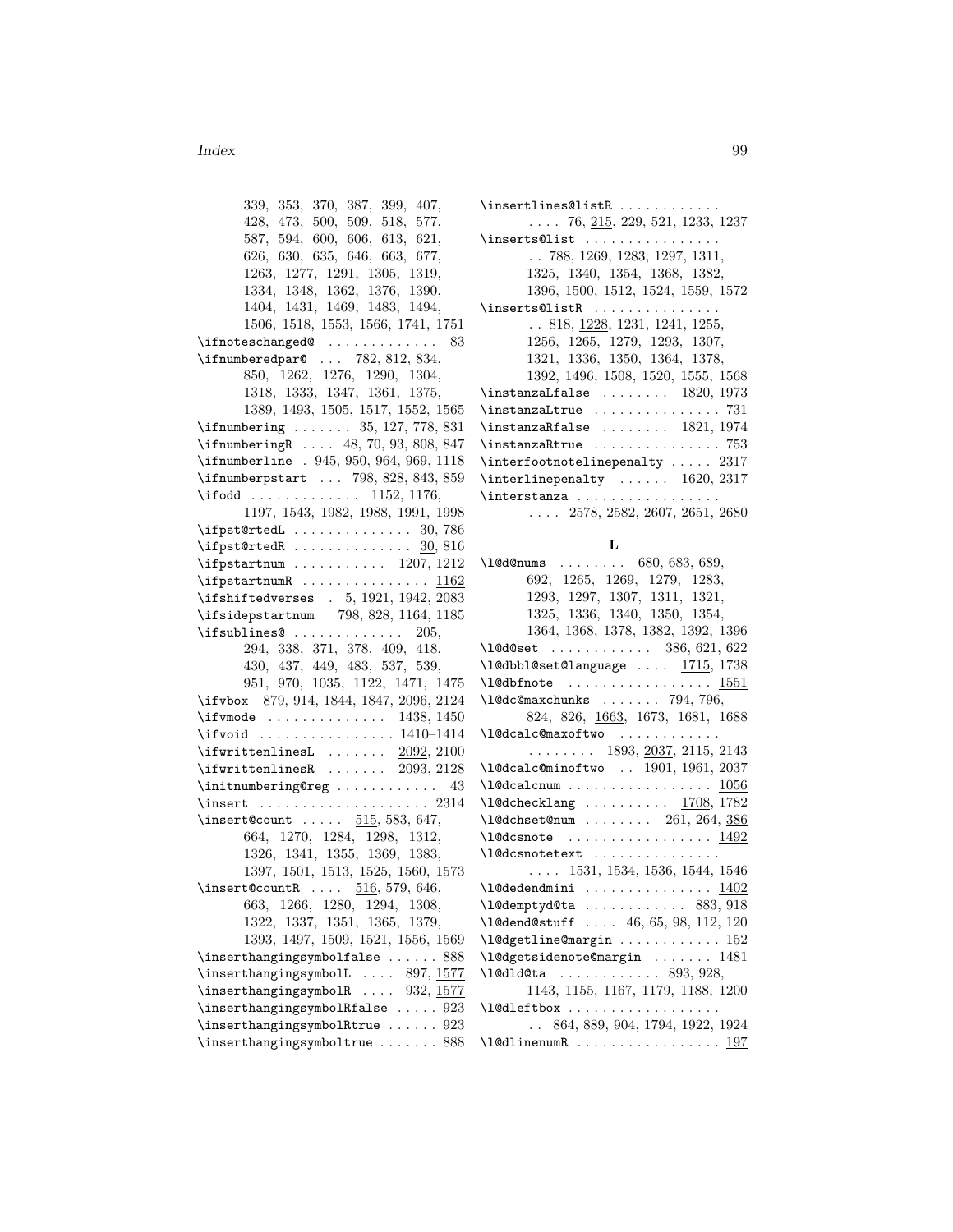| $\lambda$ 1@dlsn@te  896, 931                                           | \1             |
|-------------------------------------------------------------------------|----------------|
|                                                                         |                |
| $\lambda$ 10dmake01abe1s  1454                                          | \1             |
|                                                                         | \1             |
| $\label{thm:main} $$\l@dmake@labelsR\n    1442, 1458\n\l@dminpagelines$ | \1             |
| $\ldots$ 1864, 1902, 1962, 2058, 2072                                   | \1             |
| \10dnumpstartsL . 39, 793, 794, 796,                                    | $\setminus$ l  |
| $798, \ \underline{1667}, \ \ 1699, \ \ 1764, \ \ 1765,$                |                |
| 1817, 1831, 1873, 1874, 1971, 2105                                      | \1             |
| \l@dnumpstartsR . 52, 823, 824, 826,                                    | \1             |
| 828, 1667, 1700, 1764, 1765,                                            | $\setminus$ l  |
| 1818, 1834, 1873, 1874, 1972, 2133                                      | \1             |
| \1@doldbbl@set@language  1737                                           | \1             |
| \1@doldselectlanguage 1736, 1740, 1745                                  | \1             |
| $\lambda$ 1@dpagefullfalse  2050                                        | \1             |
| $\lambda$ 1@dpagefulltrue  2050                                         | ١L             |
| $\lceil \text{1@dpagingfalse} \ldots \ldots \ldots \rceil$ 11, 699, 712 |                |
|                                                                         | $\backslash$ l |
| $\lceil \text{Adpairingfalse} \ldots \ldots \rceil$ , 701, 711          |                |
| $\lambda$ 1@dpairingtrue  698,706                                       | $\backslash$ l |
| $\verb+\l@dparsedendline \dots \: . \: . \: . \: . \: . \: . \: 2327$   |                |
| \1@dparsedstartline . 2322, 2327, 2329                                  | \1<br>\1       |
| $\lceil \text{0dparsedstartpage  2325, 2330} \rceil$                    | \1             |
| $\lambda$ 1@dparsefootspec  2321                                        | $\setminus$ l  |
| \1@dpscL 879, 884, 1669, 1701, 1773,                                    |                |
| 1779, 1815, 1831, 1844, 1883,                                           | \1             |
| 1889, 1894, 1897, 1905, 1969,                                           | \1             |
| 2096, 2098, 2105, 2115, 2117, 2119                                      | $\sqrt{1}$     |
| \l@dpscR  914, 919, 1670, 1702,                                         | $\sqrt{1}$     |
| 1774, 1780, 1816, 1834, 1847,                                           | $\sqrt{1}$     |
| 1884, 1890, 1898, 1906, 1970,                                           | \1             |
| 2124, 2126, 2133, 2143, 2145, 2147                                      | \1             |
| $\lambda$ 10drd0ta  897, 932,                                           | \1             |
| 1145, 1153, 1169, 1177, 1190, 1198                                      | $\sqrt{1}$     |
| \l@drightbox                                                            |                |
| $\ldots$ 864, 924, 939, 1796, 1943, 1945                                | \1             |
| $\lambda$ 398, 933                                                      | $\sqrt{1}$     |
|                                                                         | \1             |
| \1@dsamelangfalse $\dots \dots$ 1706, 1709                              |                |
| $\lambda$ 1@dsamelangtrue <u>1706</u> , 1712                            | $\sqrt{1}$     |
| \10dsamepagefalse<br>2050<br>.                                          | /1             |
| \10dsamepagetrue<br>.<br>2050                                           | \1             |
| \1@dsetupmaxlinecounts  1680, 1697                                      | \1             |
| \l@dsetuprawboxes<br>$\frac{1672}{1696}$                                | \1             |
| \l@dskipnumberfalse<br>1120                                             | \1             |
| \1@dskipnumbertrue<br>1016                                              | \1             |
| \1@dunhbox@line<br>$\cdots \cdots \cdots$ 897, 932                      | \1             |
| $\lambda$ 1@dusedbabelfalse $1704, 1733$                                | \1             |
| $\lambda$ 1@dusedbabeltrue $1704, 1735$                                 | $\setminus$ l  |

| \1@duselanguage                                                                    |
|------------------------------------------------------------------------------------|
| $\ldots$ 1725, 1788, 1790, 1915, 1938                                              |
| $\lambda$ 10dzeromaxlinecounts $\underline{1680}$ , 1698                           |
| \1@dzeropenalties 837, 853, 1768, 1878                                             |
| $\lambda$ 1@pscL <u>1669</u>                                                       |
| \l@pscR  1669                                                                      |
| \label@refs                                                                        |
| 1434, 1436, 1442, 1446, 1448, 1454                                                 |
| \labelref@list  1445, 1448, 1476<br>\labelref@listR <u>1428</u> , 1433, 1436, 1472 |
|                                                                                    |
|                                                                                    |
| \languagename  1716, 1717, 1719—1722<br>\last@page@num  326, 332                   |
| $\lambda$ ast@page@numR  312                                                       |
| \lastbox  886, 921                                                                 |
| $\text{lastskip} \ldots \ldots \ldots \ldots 592, 598$                             |
| \Lcolwidth  5, 6, 13, 708, 799,                                                    |
| 890, 904, 2178, 2179, 2222, 2223                                                   |
|                                                                                    |
| 2244, 2264, 2267, 2431, 2433, 2462                                                 |
| \led@err@BadLeftRightPstarts                                                       |
| . <u>21</u> , 1765, 1874                                                           |
| $\lambda$ led@err@LeftOnRightPage $24, 1992$                                       |
| $\lambda$ 1ed@err@LineationInNumbered  128                                         |
| $\lambda$ led@err@NumberingNotStarted  87                                          |
| \led@err@numberingShouldHaveStarted                                                |
|                                                                                    |
| \led@err@NumberingStarted  36, 49                                                  |
|                                                                                    |
| \led@err@PendNoPstart  835,851<br>\led@err@PendNotNumbered  832,848                |
| \led@err@PstartInPstart  783, 813                                                  |
| \led@err@PstartNotNumbered . 779, 809                                              |
| $\lambda$ led@err@RightOnLeftPage $24, 1999$                                       |
| $\lambda$ led@err@TooManyPstarts 18,795,825                                        |
| \led@mess@NotesChanged  84                                                         |
| \led@mess@SectionContinued                                                         |
| $\cdots \cdots \cdots \cdots \cdots \cdots 96, 110, 118$                           |
| \led@warn@BadAction  1018                                                          |
| \led@warn@BadAdvancelineLine 356, 362                                              |
| \led@warn@BadAdvancelineSubline .                                                  |
| . 342, 348                                                                         |
| $\lambda$ led@warn@BadLineation  145                                               |
| \led@warn@BadSetline  611                                                          |
| $\leq$ d@warn@BadSetlinenum  619                                                   |
| $\lambda$ led@warn@DuplicateLabel  1460                                            |
|                                                                                    |
| $\lambda$ ledllfill  897, 932<br>$\lambda$ 23, 25, 27                              |
| $\lambda$ ledplinenumfalse  2323                                                   |
| \ledplinenumtrue  2321, 2326, 2328                                                 |
|                                                                                    |
| $\lambda$ ledRcolfalse  12, 723, 755                                               |
|                                                                                    |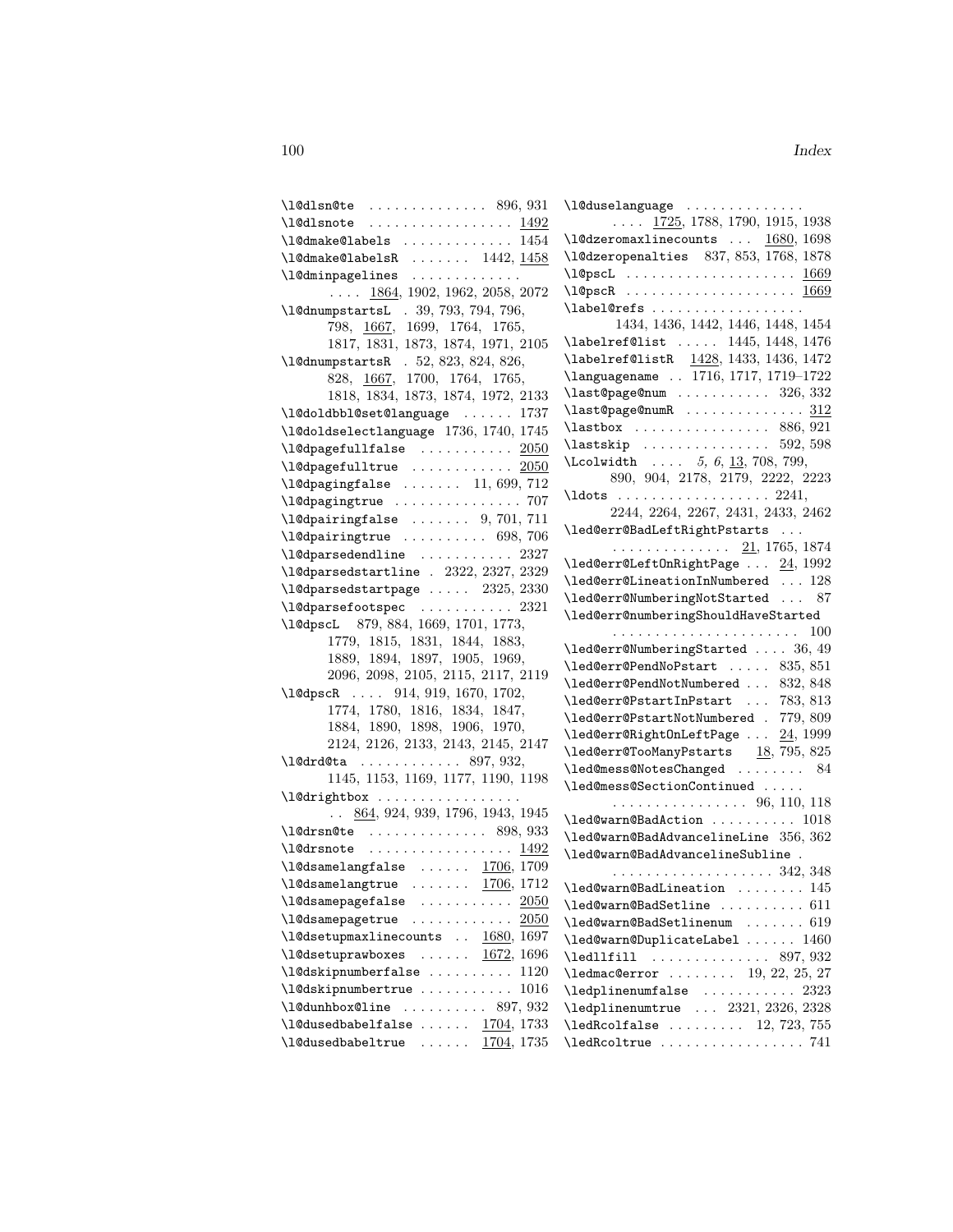#### Index 101

| $\left\{ \text{ledr1fill} \dots \dots \dots \dots \quad 897, 932 \right.$                                               |
|-------------------------------------------------------------------------------------------------------------------------|
| \ledsavedprintlines $9, 1415$                                                                                           |
| $\label{thm:rel}$<br>(ledsetnormalparstuff $\,$ 2354, 2362, 2375                                                        |
| $\lambda$ edsidenote  2495                                                                                              |
| $\lambda$ ledstrutL  1922, 1924, 1977                                                                                   |
|                                                                                                                         |
| \ledstrutR  1943, 1945, 1977<br>\ledthegoal  2057, 2071, 2082<br>\leftlinenumR  197, 1143, 1155                         |
|                                                                                                                         |
| $\left\{\texttt{left} \right\} \dots \dots \dots \frac{1162}{\texttt{right} \}$                                         |
|                                                                                                                         |
| Leftside (environment) $\ldots \ldots 6, 722$                                                                           |
|                                                                                                                         |
| $\Leftarrow$ T29, 735<br>$\Leftarrow$ Table 1. 729, 735<br>Teftsidehookend                                              |
|                                                                                                                         |
| \lemmafont  2357, 2378                                                                                                  |
|                                                                                                                         |
| $\label{thm:main} $$ \line@list  \ldots  . 687, 691 $$ \line@list@suffix f   . 45, 111$                                 |
| \line@list@stuffR $64, 97, 119, \frac{563}{ }$                                                                          |
| \line@listR . 79, 215, 228, 539, 678, 682                                                                               |
| $\{\text{line}$ Cmargin  157, 1172                                                                                      |
| \line@marginR  150, 1148, 1193                                                                                          |
| \line@num . 329, 360, 361, 363, 381,                                                                                    |
| 392, 393, 421, 546, 976, 1474, 2110                                                                                     |
|                                                                                                                         |
| \line@numR 57,<br>204, 211, 266, 300, 319, 354,                                                                         |
| 355, 357, 374, 388, 389, 412,                                                                                           |
| 532, 536, 550, 957, 1029, 1038,                                                                                         |
| 1127, 1129, 1131, 1132, 1470, 2138                                                                                      |
| $\lambda$ ineation  750, 2294                                                                                           |
|                                                                                                                         |
| \lineationR $126, 750$<br>\linenum@out  582,                                                                            |
|                                                                                                                         |
| 590, 595, 601, 607, 614, 622,                                                                                           |
| 627, 631, 1444, 1804, 1855, 2031                                                                                        |
| \linenum@outR $560, 566$ ,                                                                                              |
| $568,\ 570,\ 571,\ 575,\ 578,\ 588,$                                                                                    |
| $\begin{array}{rrrr} 594, & 600, & 606, & 613, & 621, & 626, \\ 630, & 635, & 1432, & 1807, & 1860, & 2034 \end{array}$ |
|                                                                                                                         |
| $\label{eq:linear}$<br>(linenumberlist  1128, 1132                                                                      |
| $\{linenumincrement$ . 7, 171, 2184,                                                                                    |
| 2199, 2229, 2250, 2569, 2610, 2683                                                                                      |
| \linenummargin                                                                                                          |
| 150, 2185, 2200, 2230, 2251, 2295                                                                                       |
| \linenumr@p  1418, 1422, 1470, 1474                                                                                     |
| $\lvert$ linenumrepR  194, 204                                                                                          |
| \linenumsep                                                                                                             |
| 199, 201, 1209, 1212, 1221, 1224                                                                                        |
| $\{\text{linearQlistL} \dots \dots \dots \}$                                                                            |
| $\ldots \ldots$ 220, 236, 547, 2005, 2008                                                                               |
| \linesinpar@listR                                                                                                       |
| $\ldots$ $\ldots$ 220, 232, 551, 2011, 2014                                                                             |
|                                                                                                                         |

\linesonpage@listL 237, 555, 2018, 2021 \linesonpage@listR 233, 558, 2024, 2027 \list@clear . . . . . . . . . . . . . . . . . .

| $. \quad 228 - 233, 236, 237, 239, 788, 818$               |
|------------------------------------------------------------|
| $\texttt{list@clearing@reg} \dots \dots \dots \dots \ 235$ |
| \list@create                                               |
| $\ldots$ 215–218, 220–222, 1228, 1428                      |
| \lock@disp  1088, 1092, 1097                               |
| \lock@off  470, 471, 479, 630, 631                         |
| \lock@on 626, 627                                          |
| $\lambda$ 2564, 2578                                       |

#### M

| $\max$ chunks  4, 1663, 2561                            |  |
|---------------------------------------------------------|--|
| 2331                                                    |  |
| $\texttt{maxlinesinpar}$ Clist $220, 239$               |  |
| $\emptyset$ , Table 728, 746                            |  |
| $\mbox{memorydumpL}$ 105, 728                           |  |
| $\m$ emorydumpR 105, 746                                |  |
| $\text{message} \dots \dots \dots \dots \dots \ 44, 63$ |  |
| $\{moreno expands \ldots \ldots$<br>2349                |  |
| 1410<br>$\mho$ Afootgroup                               |  |
| 1410                                                    |  |
| $\m{\mathsf{notne} \ldots \ldots$<br>1332               |  |
| 1411<br>\mpBfootgroup                                   |  |
| 1411<br>\mpBfootins                                     |  |
| 1332<br>\mpBfootnote                                    |  |
| 1412<br>\mpCfootgroup                                   |  |
| 1412<br>\mpCfootins                                     |  |
| 1332<br>\mpCfootnote                                    |  |
| 1413<br>\mpDfootgroup                                   |  |
| 1413<br>\mpDfootins                                     |  |
| 1332<br>\mpDfootnote                                    |  |
| 1414<br>\mpEfootgroup                                   |  |
| 1414<br>\mpEfootins                                     |  |
| 1332<br>\mpEfootnote                                    |  |
| 1335, 1339,<br>1344<br>\mpvAfootnote                    |  |
| 1349, 1353, 1358<br>\mpvBfootnote                       |  |
| 1372<br>1363, 1367,<br>\mpvCfootnote                    |  |
| 1377, 1381, 1386<br>\mpvDfootnote                       |  |
| 1391, 1395, 1400<br>\mpvEfootnote                       |  |
| 1062<br>$\text{Multiply} \ldots \ldots \ldots$          |  |
|                                                         |  |

## N

| $\{\texttt{m@num} \dots \dots \dots \dots \dots \dots \ 507, 635$                              |                                   |
|------------------------------------------------------------------------------------------------|-----------------------------------|
| $\{\texttt{n@num@reg}\quad \ldots \ldots \ldots \ldots \quad \ldots \quad \ldots \quad \ldots$ |                                   |
| \namebox  879,884,914,                                                                         |                                   |
|                                                                                                | 919, 1647, 1844, 1847, 2096, 2124 |
| $\texttt{\texttt{NeedsTeXFormat}} \dots \dots \dots \dots \dots \ 2$                           |                                   |
| $\{\text{new}@line \dots \dots \dots \dots \dots \ 897\}$                                      |                                   |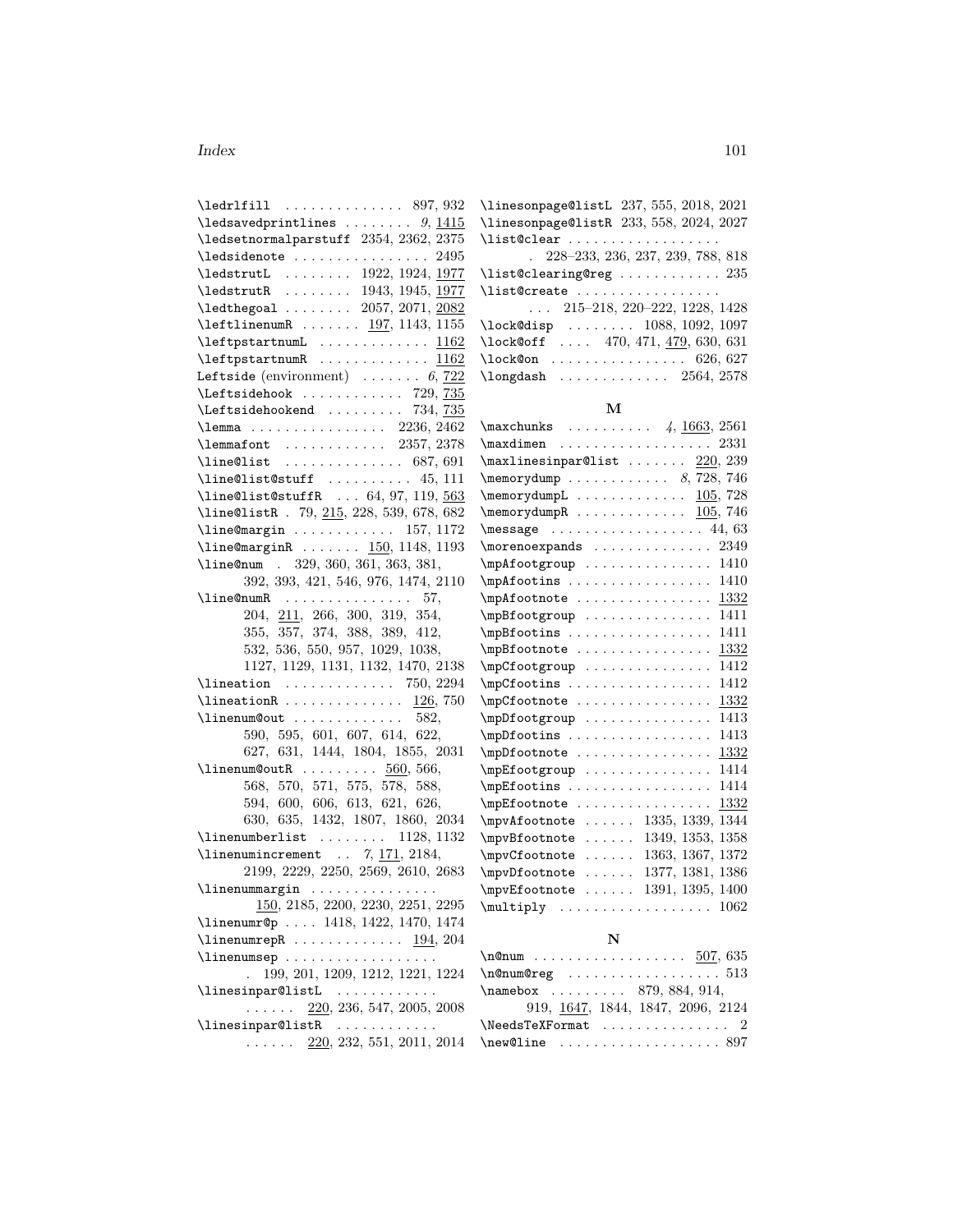| $\new$ OlineR $574,932$                                                                                                                                                                                                                             | \one        |
|-----------------------------------------------------------------------------------------------------------------------------------------------------------------------------------------------------------------------------------------------------|-------------|
| $\neq 761, 864, 865, 1648$                                                                                                                                                                                                                          | \ope        |
| $\neq 162$ ,                                                                                                                                                                                                                                        |             |
| 164, 166, 168, 764, 765, 767, 768                                                                                                                                                                                                                   |             |
| \newif . 5, 10, 31, 122, 123, 561, 720,                                                                                                                                                                                                             | \pag        |
| 721, 1216, 1577, 1704, 1706,                                                                                                                                                                                                                        | \pag        |
| 1828, 1840, 2050, 2052, 2092, 2093                                                                                                                                                                                                                  | \pag        |
| \newnamebox $1647, 1675, 1676$                                                                                                                                                                                                                      |             |
| $\label{eq:1658} \texttt{\textcolor{red}{newnamecount}} \dots \dots \dots \underbrace{1658}_{1683} , 1683$                                                                                                                                          | \pag        |
| $\text{newwrite} \dots \dots \dots \dots \dots \dots \dots \dots \dots \dots \dots \dots \dots$                                                                                                                                                     | <b>\Pag</b> |
|                                                                                                                                                                                                                                                     | page        |
| $\n\texttt{Qactionline} \dots \dots \ 253, 255$                                                                                                                                                                                                     | \pag        |
| \next@actionlineR<br>$\sim$ . The second second second second second second second second second second second second second second second second second second second second second second second second second second second second second second | pair        |
| $\ldots$ 245, 247, 987, 1025, 1047, 1049                                                                                                                                                                                                            | \par        |
| $\n\texttt{FactorR} \dots \dots \ 248, 988,$                                                                                                                                                                                                        | \par        |
| 1026, 1027, 1032, 1033, 1041, 1050                                                                                                                                                                                                                  | \par        |
| $\text{\textcircled{insert}} \dots \dots \dots \dots \dots \dots \dots \dots \dots \dots \dots \dots$                                                                                                                                               | \pau        |
| \next@insertR                                                                                                                                                                                                                                       | \pau        |
| 819, 1232, 1235, 1237, 1240, 1244                                                                                                                                                                                                                   | \pen        |
| $\verb+\next@page@num + \ldots + \ldots + 333, 404$                                                                                                                                                                                                 |             |
| \next@page@numR 61, 269, 271, 323, 401                                                                                                                                                                                                              | \pen        |
|                                                                                                                                                                                                                                                     | \pen        |
|                                                                                                                                                                                                                                                     | \pre        |
| \noindent  2332, 2407, 2487                                                                                                                                                                                                                         |             |
| $\label{eq:normal} \mbox{normal@pars } \ldots \ldots \ldots \mbox{~~72, 792, 822}$                                                                                                                                                                  | \pre        |
| \normalbfnoteX $1564$                                                                                                                                                                                                                               | \pre        |
| $\cdot$ \notefontsetup  2316                                                                                                                                                                                                                        | \pre        |
| \notenumfont  2300, 2356, 2364, 2377                                                                                                                                                                                                                | \pre        |
| \noteschanged@true                                                                                                                                                                                                                                  | \pri        |
| $\ldots \ldots \ldots$ 77, 80, 679, 688, 1234                                                                                                                                                                                                       | \pri        |
| \notetextfont  2301, 2358, 2371, 2379                                                                                                                                                                                                               |             |
| $\verb+\num@lines + \ldots + 838, 1769, 1879$                                                                                                                                                                                                       | \pri        |
| $\num@linesR  760, 854, 1770, 1880$                                                                                                                                                                                                                 | \Pro        |
| $\{\text{numberedpar@true} \dots \dots \ 800, 830\}$                                                                                                                                                                                                | \pro        |
| $\verb+\numberingRfalse + \dots + \dots + 71$                                                                                                                                                                                                       | \Pro        |
| $\{\n    numberingRtrue \ldots 54, 91, 115\n   $                                                                                                                                                                                                    | \pst        |
| $\text{numberingtrue} \dots \dots \dots \ 41, 107$                                                                                                                                                                                                  | \pst        |
| $\verb+\numberpstartfalse + \verb+\+.\dots + \verb+\+.\ 9$                                                                                                                                                                                          | \pst        |
| \numberpstarttrue<br>9                                                                                                                                                                                                                              | \pst        |
| $\texttt{numlabfont} \dots \dots \dots \dots \dots \ 204$                                                                                                                                                                                           | \pst        |
| \numpagelinesL                                                                                                                                                                                                                                      |             |
| $\ldots$ 1864, 1920, 1931, 1935, 2058                                                                                                                                                                                                               | \pst        |
| $\numpagelinesR$                                                                                                                                                                                                                                    | \pst        |
| $\ldots$ 1864, 1941, 1951, 1955, 2072                                                                                                                                                                                                               | \pst        |
|                                                                                                                                                                                                                                                     | \pst        |
| O                                                                                                                                                                                                                                                   | \pst        |
| \oldBfootfmt  2160, 2163, 2571, 2574                                                                                                                                                                                                                | \pst        |

\oldchapter .............. 704, 713 \oldstanza 730, 731, 733, 752, 753, 756

| \one@lineR $760, 919, 921, 932$                                |  |  |  |  |  |  |  |  |
|----------------------------------------------------------------|--|--|--|--|--|--|--|--|
| $\omega$ $\ldots$ $\ldots$ $\ldots$ $\ldots$ $\ldots$ 568, 571 |  |  |  |  |  |  |  |  |

### $\mathbf P$

| $\mathbf R$                                                                                                                                                                                                                                                                                                                                                                                                                                     |
|-------------------------------------------------------------------------------------------------------------------------------------------------------------------------------------------------------------------------------------------------------------------------------------------------------------------------------------------------------------------------------------------------------------------------------------------------|
|                                                                                                                                                                                                                                                                                                                                                                                                                                                 |
| $\sqrt{2114}$                                                                                                                                                                                                                                                                                                                                                                                                                                   |
|                                                                                                                                                                                                                                                                                                                                                                                                                                                 |
| \pstartnumRtrue  1217, 1778, 2142                                                                                                                                                                                                                                                                                                                                                                                                               |
|                                                                                                                                                                                                                                                                                                                                                                                                                                                 |
| \pstartL  725, 763                                                                                                                                                                                                                                                                                                                                                                                                                              |
| 2442, 2474, 2483, 2521, 2541, 2578                                                                                                                                                                                                                                                                                                                                                                                                              |
| \pstart 7, 19, 23, 725, 748, 1635, 2403,                                                                                                                                                                                                                                                                                                                                                                                                        |
| $\sqrt{94, 116, 820}$                                                                                                                                                                                                                                                                                                                                                                                                                           |
| $\sqrt{25}$ , $32, 53, 74$                                                                                                                                                                                                                                                                                                                                                                                                                      |
| $\text{C}$ \pst@rtedLtrue  108, 790                                                                                                                                                                                                                                                                                                                                                                                                             |
| $\texttt{{\small \textsf{A}}}$                                                                                                                                                                                                                                                                                                                                                                                                                  |
|                                                                                                                                                                                                                                                                                                                                                                                                                                                 |
|                                                                                                                                                                                                                                                                                                                                                                                                                                                 |
| \ProcessOptions  8                                                                                                                                                                                                                                                                                                                                                                                                                              |
| \printlinesR $9, \underline{1415}, 2162, 2573$                                                                                                                                                                                                                                                                                                                                                                                                  |
| 1426, 2162, 2356, 2364, 2377, 2573                                                                                                                                                                                                                                                                                                                                                                                                              |
| \printlines                                                                                                                                                                                                                                                                                                                                                                                                                                     |
| $\prime$ $2550$                                                                                                                                                                                                                                                                                                                                                                                                                                 |
| $\preceq$ $\preceq$ 2325, 2330, 2344                                                                                                                                                                                                                                                                                                                                                                                                            |
| \previous@C@number  2343                                                                                                                                                                                                                                                                                                                                                                                                                        |
|                                                                                                                                                                                                                                                                                                                                                                                                                                                 |
| \previous@A@number  2341<br>\previous@B@number  2342                                                                                                                                                                                                                                                                                                                                                                                            |
| . 838, 854, 1769, 1770, 1879, 1880                                                                                                                                                                                                                                                                                                                                                                                                              |
| \prevgraf                                                                                                                                                                                                                                                                                                                                                                                                                                       |
| \pendR  749, 814, 847                                                                                                                                                                                                                                                                                                                                                                                                                           |
|                                                                                                                                                                                                                                                                                                                                                                                                                                                 |
| 2472, 2476, 2519, 2539, 2543, 2578                                                                                                                                                                                                                                                                                                                                                                                                              |
| \pend . 7, 727, 749, 784, 1633, 2440,                                                                                                                                                                                                                                                                                                                                                                                                           |
| $\alpha$ usenumbering $\alpha$ $90, 744$                                                                                                                                                                                                                                                                                                                                                                                                        |
|                                                                                                                                                                                                                                                                                                                                                                                                                                                 |
| \para@vfootnote  2313<br>\pausenumbering  744                                                                                                                                                                                                                                                                                                                                                                                                   |
| $\{par@lineR  760, 855, 1772, 1882\}$                                                                                                                                                                                                                                                                                                                                                                                                           |
| \par@line  839, 1771, 1881                                                                                                                                                                                                                                                                                                                                                                                                                      |
| $pairs$ (environment)  5, 697                                                                                                                                                                                                                                                                                                                                                                                                                   |
|                                                                                                                                                                                                                                                                                                                                                                                                                                                 |
| <b>pages</b> (environment) $\ldots \ldots \ldots \ldots 6, 697$<br>$\begin{array}{ccc} \texttt{N} & \texttt{0.001} \\ \texttt{N} & \texttt{1.001} \\ \texttt{0.001} & \texttt{0.001} \\ \texttt{0.001} & \texttt{0.001} \\ \texttt{0.001} & \texttt{0.001} \\ \texttt{0.001} & \texttt{0.001} \\ \texttt{0.001} & \texttt{0.001} \\ \texttt{0.001} & \texttt{0.001} \\ \texttt{0.001} & \texttt{0.001} \\ \texttt{0.001} & \texttt{0.001} \\ \$ |
|                                                                                                                                                                                                                                                                                                                                                                                                                                                 |
| \Pages  6, 1868, 2546, 2646, 2723                                                                                                                                                                                                                                                                                                                                                                                                               |
|                                                                                                                                                                                                                                                                                                                                                                                                                                                 |
| 243, 321, 531, 536, 1027, 1150, 1195                                                                                                                                                                                                                                                                                                                                                                                                            |
| $\texttt{page@numR}$ $224$ ,                                                                                                                                                                                                                                                                                                                                                                                                                    |
| $\text{Page@action } \ldots \ldots \quad 270, \frac{398}{526}$<br>\page@num  251, 331, 1174, 1541                                                                                                                                                                                                                                                                                                                                               |
|                                                                                                                                                                                                                                                                                                                                                                                                                                                 |

\one@line ........... 884, 886, 897 \rbracket .............. 2347, 2370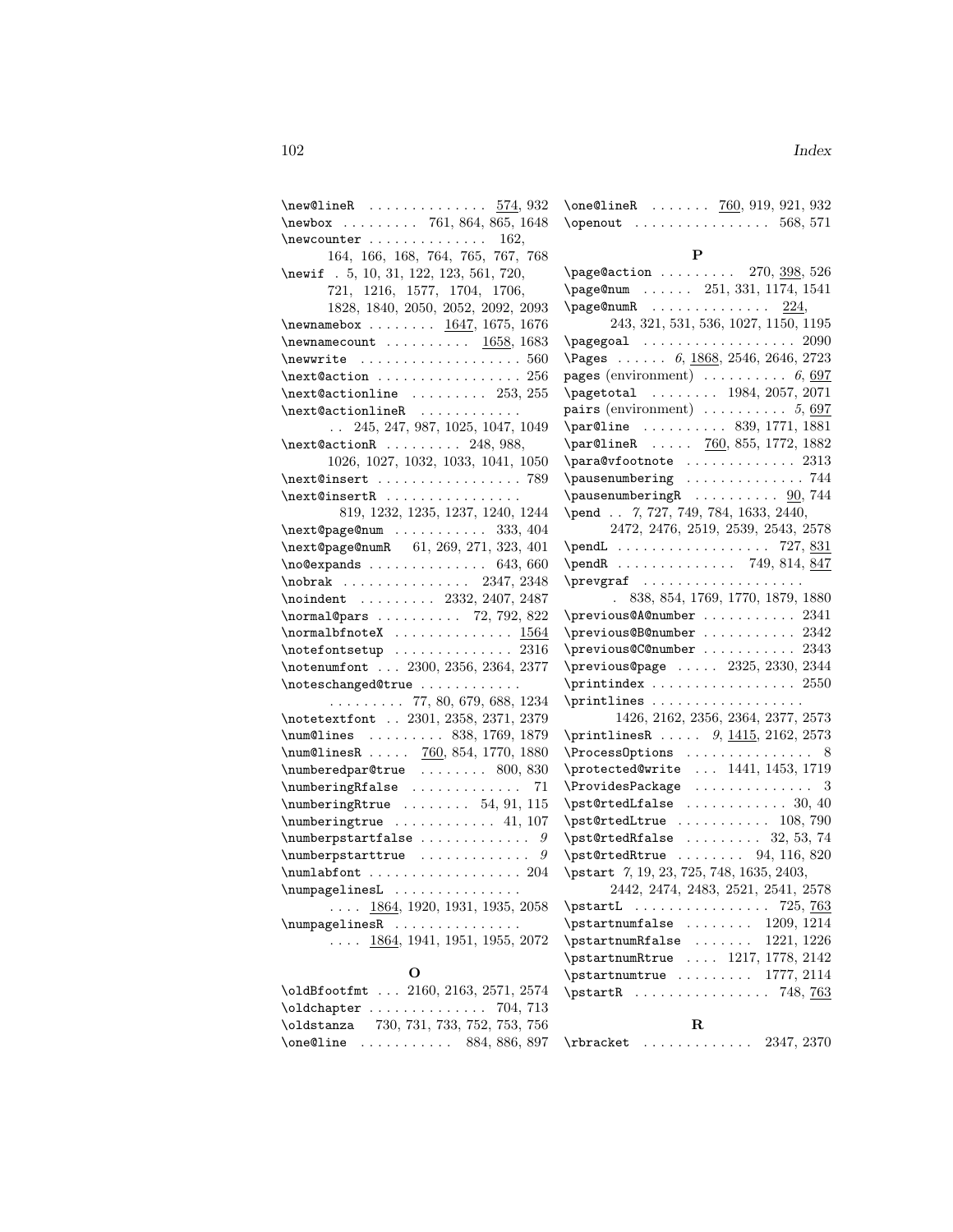#### Index 103

| $\lambda$ . $\beta$ , $\beta$ , $\beta$ , $\beta$ , $\beta$ , $\beta$ , $\beta$ , $\beta$ , $\beta$ , $\beta$ , $\beta$ , $\beta$ , $\beta$ , $\beta$ , $\alpha$ , $\beta$ , $\beta$ , $\alpha$ , $\beta$ , $\beta$ , $\alpha$ , $\beta$ , $\alpha$ , $\beta$ , $\alpha$ , $\beta$ , $\alpha$ , $\beta$ , $\alpha$ , $\alpha$ , $\beta$ , $\alpha$ , $\alpha$ , $\alpha$ , $\alpha$ , $\alpha$ , |
|--------------------------------------------------------------------------------------------------------------------------------------------------------------------------------------------------------------------------------------------------------------------------------------------------------------------------------------------------------------------------------------------------|
| 13, 709, 829, 925, 939, 2179, 2223                                                                                                                                                                                                                                                                                                                                                               |
| $\text{Pread}$ Clinelist  226, 564                                                                                                                                                                                                                                                                                                                                                               |
| $\rem@inder$ 1132, 1134-1136                                                                                                                                                                                                                                                                                                                                                                     |
| $\text{Yesumenumbering} \dots \dots \dots \dots \ 745$                                                                                                                                                                                                                                                                                                                                           |
| $\text{resumenumberingR}$ $90,745$                                                                                                                                                                                                                                                                                                                                                               |
| $\rightarrow$ R  197, 1145, 1153                                                                                                                                                                                                                                                                                                                                                                 |
| $\rightarrow$ $\{1162$                                                                                                                                                                                                                                                                                                                                                                           |
| $\rightarrow$ $\{rightpstartnumR$ 1162                                                                                                                                                                                                                                                                                                                                                           |
| Rightside (environment) $\ldots \ldots 6, 740$                                                                                                                                                                                                                                                                                                                                                   |
|                                                                                                                                                                                                                                                                                                                                                                                                  |
| $\hbox{\tt \&ight}$                                                                                                                                                                                                                                                                                                                                                                              |
| \rlap 1145, 1153, 1169, 1177, 1190, 1198                                                                                                                                                                                                                                                                                                                                                         |
| $\hbox{Rlineflag} \ldots \ldots \quad 9, \frac{192}{204},$                                                                                                                                                                                                                                                                                                                                       |
| 1418, 1422, 1462, 2158, 2175, 2392                                                                                                                                                                                                                                                                                                                                                               |
| $\texttt{rule} \dots \dots \dots \dots \dots \dots \dots \dots \dots$                                                                                                                                                                                                                                                                                                                            |

## S

| $\setminus$ sc@n@list  1133, 1135                                   |
|---------------------------------------------------------------------|
|                                                                     |
| $\setminus \text{section@num} \dots 42, 44, 45, 109-111$            |
| \section@numR                                                       |
| $\ldots$ 28, 55, 63, 64, 95-97, 117-119                             |
| \select@language  1717, 1719-1722                                   |
| $\verb+\select@lemma+ ont \dots 2370$                               |
| \selectlanguage  1725, 2404, 2481                                   |
| $\setminus$ set@line  645, 662, 676                                 |
| \set@line@action                                                    |
| $\ldots$ 263, 367, 376, 383, 406, 528                               |
| $\setminus$ setl@dlp@rbox  1534, 1546                               |
| $\setminus \texttt{setl@drp@rbox   1536, 1544}$                     |
| \setline $609, 2407, 2487$                                          |
| $\setminus$ setlinenum  617                                         |
| $\setminus$ setnamebox  798, 828, 1647                              |
| $\setminus$ setprintlines  1416                                     |
| $\setminus$ setstanzaindents                                        |
| $\ldots$ 2173, 2220, 2562, 2611, 2684                               |
| $\hbox{\scriptsize \small \small \textsf{shiftedversesfalse}}$<br>6 |
| \shiftedversestrue<br>7                                             |
|                                                                     |
| \sidenote@margin  1486, 1490                                        |
| $\setminus$ sidenote@marginR  1479, 1539                            |
| $\verb \sidentemargin   \underline{1479}, 2296, 2481$               |
| \skip 2307-2309                                                     |
| $\simeq$ 171, 479                                                   |
| $\skipnumbering \ldots \ldots \quad 9,634,2578$                     |
|                                                                     |
|                                                                     |
| $\sph{splitmaxdepth$ 2319                                           |
| $\sph{1}ttopskip  881, 916, 2319$                                   |

| \stanza  730, 731, 733, 752, 753,                                      |
|------------------------------------------------------------------------|
| 756, 2187, 2202, 2232, 2253,                                           |
| 2585, 2591, 2597, 2613, 2621, 2629                                     |
| \stanza@count  1615, 1629, 1640                                        |
| $\frac{\sigma}{1617}$ , 1642                                           |
| $\verb \stanzaindentbase  . 1595, 1605, 1640$                          |
|                                                                        |
| $\texttt{\&} \quad \ldots \quad \ldots \quad \quad 1613$               |
|                                                                        |
| \sub@action  279, 427, 527                                             |
| \sub@change  62, 273, 274, 280                                         |
| $\substack{\text{sub@lock} \dots \dots \dots \dots \dots \dots \dots}$ |
| $\sub{sub@lockR$ 59, 288, 290, 292,                                    |
| 295, 445, 451, 452, 454, 455,                                          |
| 485, 486, 488, 952, 1008, 1010,                                        |
| 1011, 1013, 1069, 1109, 1111, 1113                                     |
| $\sub{sub@off$ 600, 601                                                |
| $\sub{sub@on$ 594, 595                                                 |
| $\sub{subline@num \ldots \ldots 206, 329, 346, }$                      |
| 347, 349, 379, 419, 972, 977, 1475                                     |
| $\sub{subline@numR$ 207,                                               |
| 211, 296, 300, 319, 340, 341,                                          |
| 343, 372, 410, 533, 537, 953,                                          |
| 958, 1029, 1036, 1123, 1124, 1471                                      |
| $\sub{sublinearumincrement    ?, 171}$                                 |
| \sublinenumr@p . 1419, 1423, 1471, 1475                                |
| $\sub{sublinear}$ 194, 207                                             |
| $\sub{sublines@false$ 60, 277, 998                                     |
| $\sub{sublines@true 275, 996}$                                         |
| \sublock@disp  1071, 1075, 1080                                        |
| $\symplinenum$ 1418                                                    |
| $\verb+\sza@penalty + \ldots + \ldots + 1624, 1628$                    |
|                                                                        |

## T

| $\texttt{textagger} \dots \dots \dots \dots \dots 2506$                        |
|--------------------------------------------------------------------------------|
| $\text{textheight} \ldots \ldots \ldots 2155, 2559$                            |
| \textit 2217, 2242, 2244, 2265, 2267,                                          |
| 2277, 2417, 2430, 2451, 2456,                                                  |
| 2462, 2464, 2466, 2514, 2633, 2708                                             |
| $\texttt{\textcolor{red}{\texttt{textnormal}} \dots \dots \dots \dots \ 2348}$ |
| \textsc  2216, 2412                                                            |
| \textwidth 14, 16, 708, 709, 2178, 2222                                        |
| \theledlanguageL 1710, 1725, 1788, 1915                                        |
| \theledlanguageR 1710, 1725, 1790, 1938                                        |
| \thepage  575, 1442, 1454                                                      |
|                                                                                |
| \thepstartL 9, 726, 766, 798, 1208, 1213                                       |
| \thepstartR 9, 747, 769, 828, 1220, 1225                                       |
| \thr@@ 454, 463, 486, 493, 1003, 1011                                          |
| $\texttt{title} \dots \dots \dots \dots \dots \dots \ 2397$                    |
|                                                                                |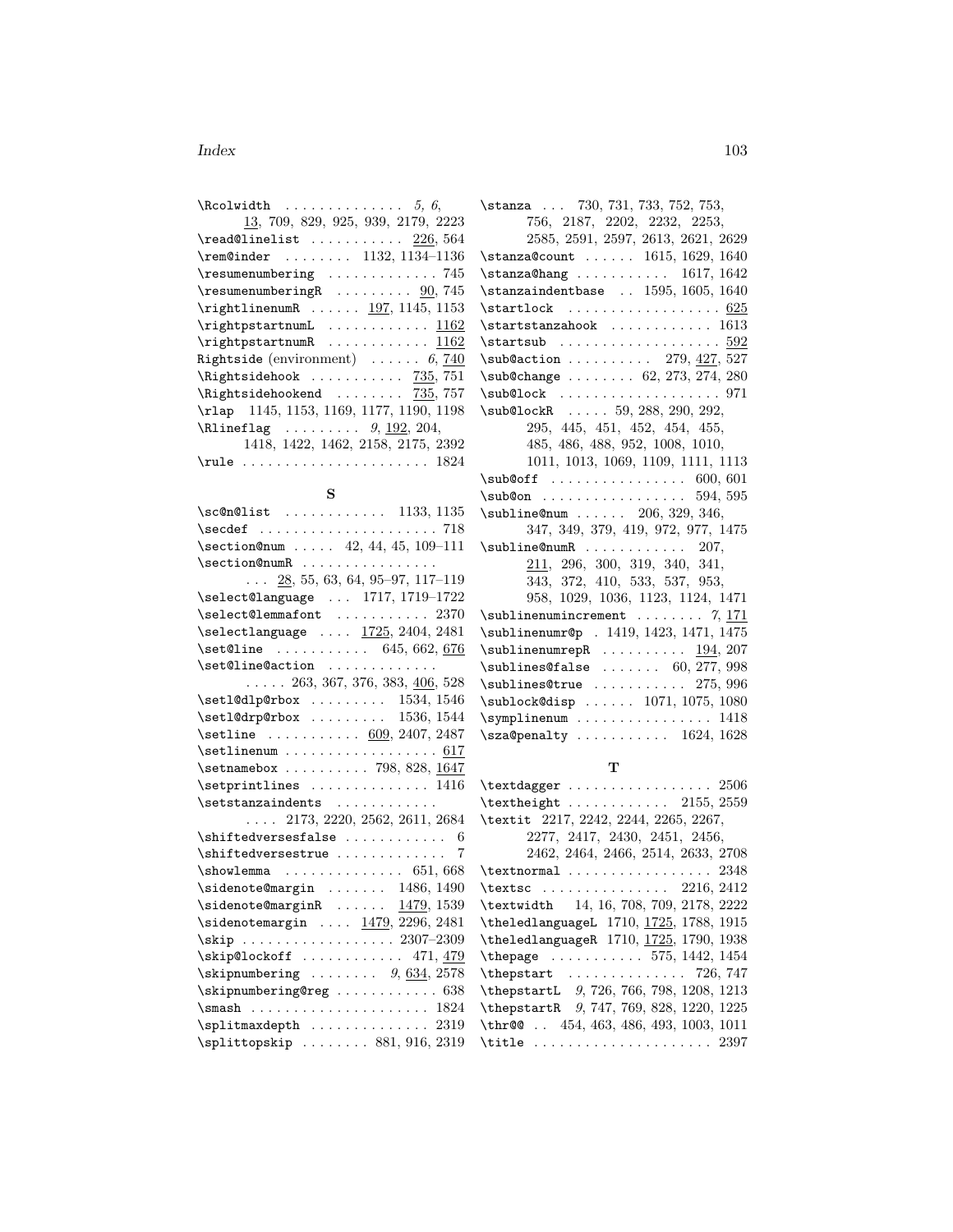|                                                                                                                                                                                                                                                                                                                                                                                                                                                                                                                                                   | W                                                                                                                                                                                                                                                                                                                                                                                                       |
|---------------------------------------------------------------------------------------------------------------------------------------------------------------------------------------------------------------------------------------------------------------------------------------------------------------------------------------------------------------------------------------------------------------------------------------------------------------------------------------------------------------------------------------------------|---------------------------------------------------------------------------------------------------------------------------------------------------------------------------------------------------------------------------------------------------------------------------------------------------------------------------------------------------------------------------------------------------------|
| $\mathbf{U}$<br>$\unhbox$ 1652,<br>1794, 1796, 1922, 1924, 1943, 1945<br>$\unhnamebox \dots \dots \dots \dots \ 1647$<br>$\unvbox$ 886, 921, 1654<br>$\unvnamebox \dots \dots \dots \dots \ 1647$<br>\unvxh  2333<br>$\texttt{\textbackslash}$ usenamecount<br>. 1616, 1623, 1658, 1690, 1894,                                                                                                                                                                                                                                                    | $\forall$ wd  897, 932, 2335<br>$\vert$ xrittenlinesLfalse  1885, 2106<br>$\verb+\writtenlines. It rule   2103$<br>$\vert$ writtenlinesRfalse  1886, 2134<br>$\vert$ writtenlinesRtrue  2131<br>$\mathbf{X}$<br>$\x01$ emma  653-655,670-672<br>$xlineref$ $2640, 2715$                                                                                                                                 |
| 2098, 2115, 2117, 2126, 2143, 2145<br>\usepackage  2156, 2291-2293, 2558                                                                                                                                                                                                                                                                                                                                                                                                                                                                          | $\xpg$ @main@language  1755, 1756<br>$\xpg@set@language$ 1750, 1754                                                                                                                                                                                                                                                                                                                                     |
| $\mathbf{V}$<br>$\forall$ Afootnote  1264, 1268, 1273<br>$\value$ 787, 817,<br>1762, 1763, 1869, 1870, 2108, 2136<br>$\forall$ vbadness 880, 915<br>$\verb+\vbfnotex+\dots\dots 1567, 1571$<br>$\forall$ Bfootnote  1278, 1282, 1287<br>\vbox  798, 828, 2331<br>$\sqrt{c}$ footnote $\ldots \ldots \ldots 1292, 1296, 1301$<br>$\verb \vDfootnote $ $1306, 1310, 1315$<br>$\text{VEFootnote} \dots \dots \dots \ 1320, \ 1324, \ 1329$<br>$\verb+\v1@dbfnote$ $\ldots \ldots \ldots \ldots \quad 1554, 1558$<br>$\forall$ ul@dcsnote  1519, 1523 | \xright@appenditem<br>$\ldots$ 400, 401, 403, 404, 408,<br>415, 417, 424, 429, 431, 433,<br>436, 438, 440, 448, 450, 459,<br>482, 484, 491, 510, 511, 521,<br>535, 547, 551, 555, 558, 1264,<br>1268, 1278, 1282, 1292, 1296,<br>1306, 1310, 1320, 1324, 1335,<br>1339, 1349, 1353, 1363, 1367,<br>1377, 1381, 1391, 1395, 1470,<br>1474, 1495, 1499, 1507, 1511,<br>1519, 1523, 1554, 1558, 1567, 1571 |
| $\\{v1@dlsnote\ \dots\ \dots\ \dots\ \ 1495,\ 1499$<br>$\text{Vul@drsnote}$ $1507, 1511$<br>$\sqrt{84, 919}$                                                                                                                                                                                                                                                                                                                                                                                                                                      | Z<br>\z@skip  2320<br>\zz@@@ 1434, 1446                                                                                                                                                                                                                                                                                                                                                                 |

# Change History

| v0.1                                    |                                                     |  |
|-----------------------------------------|-----------------------------------------------------|--|
| General: First public release $\dots$ 1 | \affixline@numR: Changed                            |  |
| v0.10                                   | <b>\affixline@numR</b> to allow to                  |  |
| General: <b>\edlabel</b> commands on    | disable line numbering (like in                     |  |
| the right side are now correctly        | ledmac $0.15$ ). $\dots \dots \dots \dots \dots$ 42 |  |
|                                         | \get@nextboxR: Change                               |  |
| \edlabel commands which start           | \get@nextboxL and                                   |  |
| a paragraph are now put in the          | \get@nextboxR to allow to                           |  |
|                                         | disable line numbering (like in                     |  |
| v(0.11)                                 | ledmac $0.15$ ). 72                                 |  |
| \Columns: Line numbering by             | Pstart number can be printed in                     |  |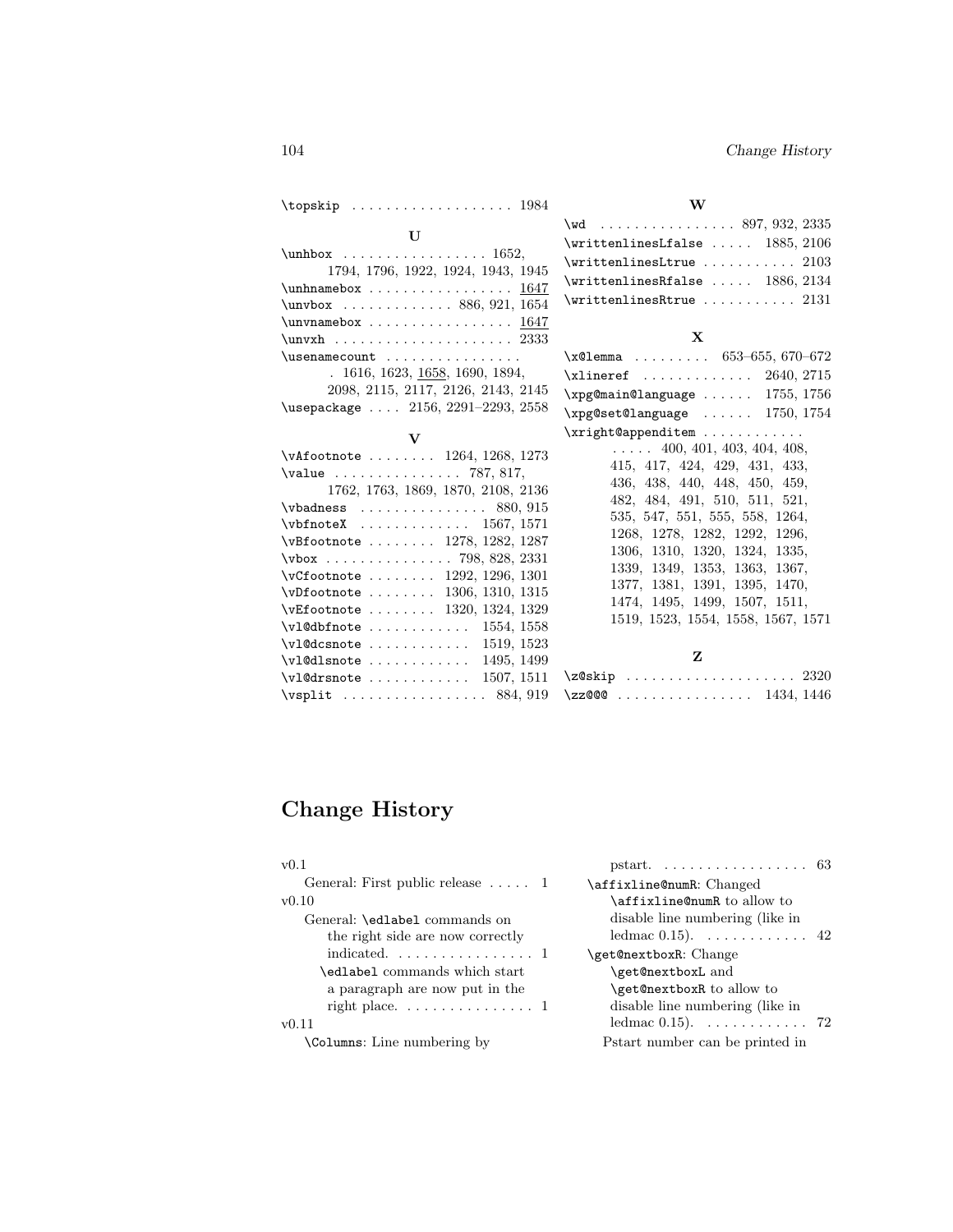# Change History 105

| 72                                                                                                                                                                               |      |
|----------------------------------------------------------------------------------------------------------------------------------------------------------------------------------|------|
| General: Change \do@lineL and                                                                                                                                                    |      |
| \do@lineR to allow line                                                                                                                                                          |      |
| numbering by pstart(like in                                                                                                                                                      |      |
| ledmac $0.15$ ). $\dots \dots \dots \dots$<br>38                                                                                                                                 |      |
| Lineation can be by pstart (like                                                                                                                                                 |      |
| in ledmac $0.15$ ). $\dots \dots \dots$<br>16                                                                                                                                    |      |
| New management of                                                                                                                                                                |      |
| hangingsymbol insertion,                                                                                                                                                         |      |
| preventing undesirable                                                                                                                                                           |      |
| insertions.<br>56                                                                                                                                                                |      |
| Prevent shift of column                                                                                                                                                          |      |
|                                                                                                                                                                                  |      |
| separator when a verse is                                                                                                                                                        |      |
| hanged $\ldots \ldots \ldots \ldots \ldots 56$                                                                                                                                   |      |
| v0.12                                                                                                                                                                            |      |
| General: New new management of                                                                                                                                                   |      |
| hangingsymbol insertion,                                                                                                                                                         |      |
| preventing undesirable                                                                                                                                                           |      |
| insertions. 56                                                                                                                                                                   |      |
| v(0.13)                                                                                                                                                                          |      |
| General: Report ledmac 0.14                                                                                                                                                      |      |
| debug of $\lceil$ lineation.  1                                                                                                                                                  |      |
| v0.14a                                                                                                                                                                           |      |
| General: Reledpar is released. 1                                                                                                                                                 |      |
| v0.2                                                                                                                                                                             |      |
| \Columns: Added \1@dchecklang                                                                                                                                                    |      |
| and \10duselanguage to                                                                                                                                                           |      |
| \Columns<br>63                                                                                                                                                                   |      |
| \Pages: Added \1@duselanguage                                                                                                                                                    |      |
| to $\Omega$ : $\Omega$<br>67                                                                                                                                                     |      |
| General: Added section of babel                                                                                                                                                  |      |
| $related code \dots \dots \dots \dots$<br>60                                                                                                                                     |      |
| Fix babel problems $\dots \dots \dots 1$                                                                                                                                         |      |
| $_{\rm v0.3}$                                                                                                                                                                    |      |
| \Pages: Added \ledstrutL to                                                                                                                                                      | v0.3 |
| $\text{Pages}$ 67                                                                                                                                                                |      |
| Added \ledstrutR to \Pages . 67                                                                                                                                                  |      |
| \Rightsidehookend: Added                                                                                                                                                         |      |
| \Leftsidehook,                                                                                                                                                                   |      |
| \Leftsidehookend,                                                                                                                                                                |      |
| \Rightsidehook and                                                                                                                                                               |      |
| $\left\{ \right. \left. \right. \left. \right. \left. \right. \left. \right. \left. \right. \left. \right. \right. \left. \right. \left. \right. \right. \left. \right. \right.$ | v0.: |
| \affixline@numR: Changed                                                                                                                                                         |      |
| \affixline@numR to match                                                                                                                                                         |      |
| new ledmac<br>42<br>.                                                                                                                                                            |      |
| \do@actions@nextR: Used                                                                                                                                                          |      |
| \do@actions@fixedcode in                                                                                                                                                         |      |
| \do@actionsR<br>41                                                                                                                                                               | v0.3 |
| \do@lineL: Added \do@lineLhook                                                                                                                                                   |      |
|                                                                                                                                                                                  |      |
| to $\delta$ . $\ldots$ . 38                                                                                                                                                      |      |

| Simplified \do@lineL by using                                                                                                                                                                                                                                                                                                                                                                                                                                                                        |    |
|------------------------------------------------------------------------------------------------------------------------------------------------------------------------------------------------------------------------------------------------------------------------------------------------------------------------------------------------------------------------------------------------------------------------------------------------------------------------------------------------------|----|
| macros for some common code                                                                                                                                                                                                                                                                                                                                                                                                                                                                          | 38 |
| \do@lineR: Changed \do@lineR                                                                                                                                                                                                                                                                                                                                                                                                                                                                         |    |
| similarly to \do@lineL<br>.                                                                                                                                                                                                                                                                                                                                                                                                                                                                          | 39 |
| \do@lineRhook: Added                                                                                                                                                                                                                                                                                                                                                                                                                                                                                 |    |
| \do@lineLhook and                                                                                                                                                                                                                                                                                                                                                                                                                                                                                    |    |
| \do@lineRhook<br>.                                                                                                                                                                                                                                                                                                                                                                                                                                                                                   | 39 |
| \flag@end: Removed extraneous                                                                                                                                                                                                                                                                                                                                                                                                                                                                        |    |
|                                                                                                                                                                                                                                                                                                                                                                                                                                                                                                      | 29 |
| spaces from \flag@end                                                                                                                                                                                                                                                                                                                                                                                                                                                                                |    |
| \ifledRcol: Moved                                                                                                                                                                                                                                                                                                                                                                                                                                                                                    |    |
| \ifl@dpairing to ledmac                                                                                                                                                                                                                                                                                                                                                                                                                                                                              | 13 |
| \ifpst@rtedR: Moved                                                                                                                                                                                                                                                                                                                                                                                                                                                                                  |    |
| \ifpst@rtedL to ledmac                                                                                                                                                                                                                                                                                                                                                                                                                                                                               | 14 |
| \10dlinenumR: Simplified                                                                                                                                                                                                                                                                                                                                                                                                                                                                             |    |
| \leftlinenumR and                                                                                                                                                                                                                                                                                                                                                                                                                                                                                    |    |
| \rightlinenumR by                                                                                                                                                                                                                                                                                                                                                                                                                                                                                    |    |
| introducing \1@dlinenumR                                                                                                                                                                                                                                                                                                                                                                                                                                                                             | 18 |
| \10dnumpstartsR: Moved                                                                                                                                                                                                                                                                                                                                                                                                                                                                               |    |
| \10dnumpstartsL to ledmac                                                                                                                                                                                                                                                                                                                                                                                                                                                                            | 59 |
| \ledsavedprintlines: Simplified                                                                                                                                                                                                                                                                                                                                                                                                                                                                      |    |
| \printlinesR by using                                                                                                                                                                                                                                                                                                                                                                                                                                                                                |    |
| \setprintlines                                                                                                                                                                                                                                                                                                                                                                                                                                                                                       | 52 |
| \ledstrutR: Added \ledtrutL and                                                                                                                                                                                                                                                                                                                                                                                                                                                                      |    |
| $\begin{array}{cccccccccccccc} \multicolumn{2}{c}{} & \multicolumn{2}{c}{} & \multicolumn{2}{c}{} & \multicolumn{2}{c}{} & \multicolumn{2}{c}{} & \multicolumn{2}{c}{} & \multicolumn{2}{c}{} & \multicolumn{2}{c}{} & \multicolumn{2}{c}{} & \multicolumn{2}{c}{} & \multicolumn{2}{c}{} & \multicolumn{2}{c}{} & \multicolumn{2}{c}{} & \multicolumn{2}{c}{} & \multicolumn{2}{c}{} & \multicolumn{2}{c}{} & \multicolumn{2}{c}{} & \multicolumn{2}{c}{} & \multicolumn{2}{c}{} & \$<br>\ledstrutR | 68 |
| \normalbfnoteX: Removed                                                                                                                                                                                                                                                                                                                                                                                                                                                                              |    |
|                                                                                                                                                                                                                                                                                                                                                                                                                                                                                                      |    |
| extraneous spaces from                                                                                                                                                                                                                                                                                                                                                                                                                                                                               |    |
| \normalbfnoteX<br>. 55                                                                                                                                                                                                                                                                                                                                                                                                                                                                               |    |
| \sublinenumrepR: Added                                                                                                                                                                                                                                                                                                                                                                                                                                                                               |    |
| \linenumrepR and                                                                                                                                                                                                                                                                                                                                                                                                                                                                                     |    |
| $\sub{sublinear}$ 18                                                                                                                                                                                                                                                                                                                                                                                                                                                                                 |    |
| General: Reorganize for ledarab                                                                                                                                                                                                                                                                                                                                                                                                                                                                      | 1  |
| Leftside: Added hooks into                                                                                                                                                                                                                                                                                                                                                                                                                                                                           |    |
| Leftside environment  33                                                                                                                                                                                                                                                                                                                                                                                                                                                                             |    |
| 3a                                                                                                                                                                                                                                                                                                                                                                                                                                                                                                   |    |
| \line@marginR: Don't just set                                                                                                                                                                                                                                                                                                                                                                                                                                                                        |    |
| \line@marginR in                                                                                                                                                                                                                                                                                                                                                                                                                                                                                     |    |
| \linenummargin  17                                                                                                                                                                                                                                                                                                                                                                                                                                                                                   |    |
| General: Minor \linenummargin                                                                                                                                                                                                                                                                                                                                                                                                                                                                        |    |
|                                                                                                                                                                                                                                                                                                                                                                                                                                                                                                      |    |
|                                                                                                                                                                                                                                                                                                                                                                                                                                                                                                      |    |
| 3b                                                                                                                                                                                                                                                                                                                                                                                                                                                                                                   |    |
| \Pages: Added \1@dminpagelines                                                                                                                                                                                                                                                                                                                                                                                                                                                                       |    |
| calculation for succeeding page                                                                                                                                                                                                                                                                                                                                                                                                                                                                      |    |
| pairs                                                                                                                                                                                                                                                                                                                                                                                                                                                                                                | 68 |
| General: Improved parallel page                                                                                                                                                                                                                                                                                                                                                                                                                                                                      |    |
| balancing<br>$\overline{\phantom{a}}$<br>$\mathbf{1} \cdot \mathbf{1} \cdot \mathbf{1} \cdot \mathbf{1} \cdot \mathbf{1} \cdot \mathbf{1} \cdot \mathbf{1} \cdot \mathbf{1}$<br>$\ddotsc$                                                                                                                                                                                                                                                                                                            | 1  |
| 3 <sub>c</sub>                                                                                                                                                                                                                                                                                                                                                                                                                                                                                       |    |
| General: Compatibilty with                                                                                                                                                                                                                                                                                                                                                                                                                                                                           |    |
| Polyglossia                                                                                                                                                                                                                                                                                                                                                                                                                                                                                          | 1  |